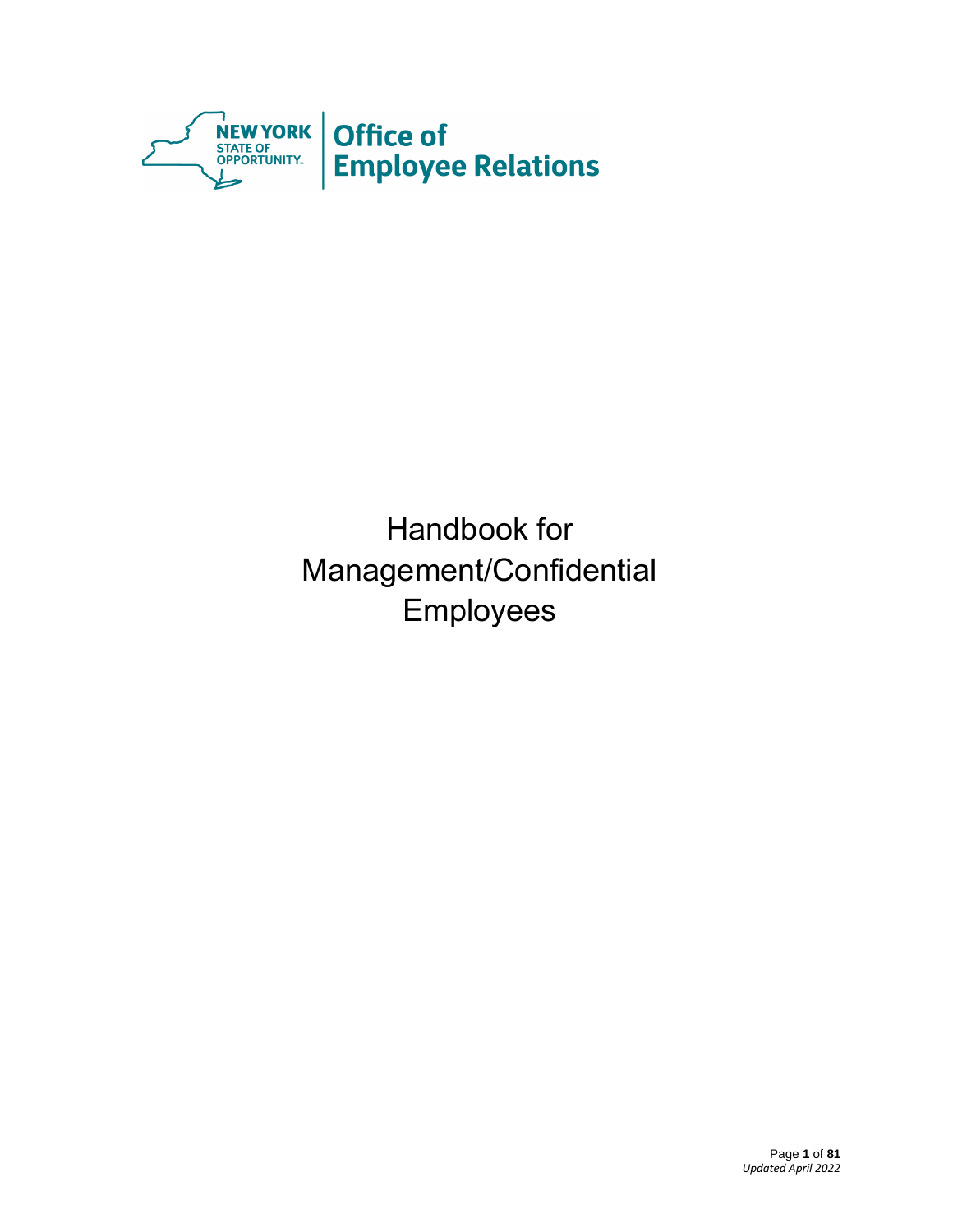# **TABLE OF CONTENTS**

| 13                                                              |
|-----------------------------------------------------------------|
|                                                                 |
|                                                                 |
|                                                                 |
|                                                                 |
| 6. Leave for Pregnancy, Childbirth, Child Care, and Adoption 16 |
|                                                                 |
|                                                                 |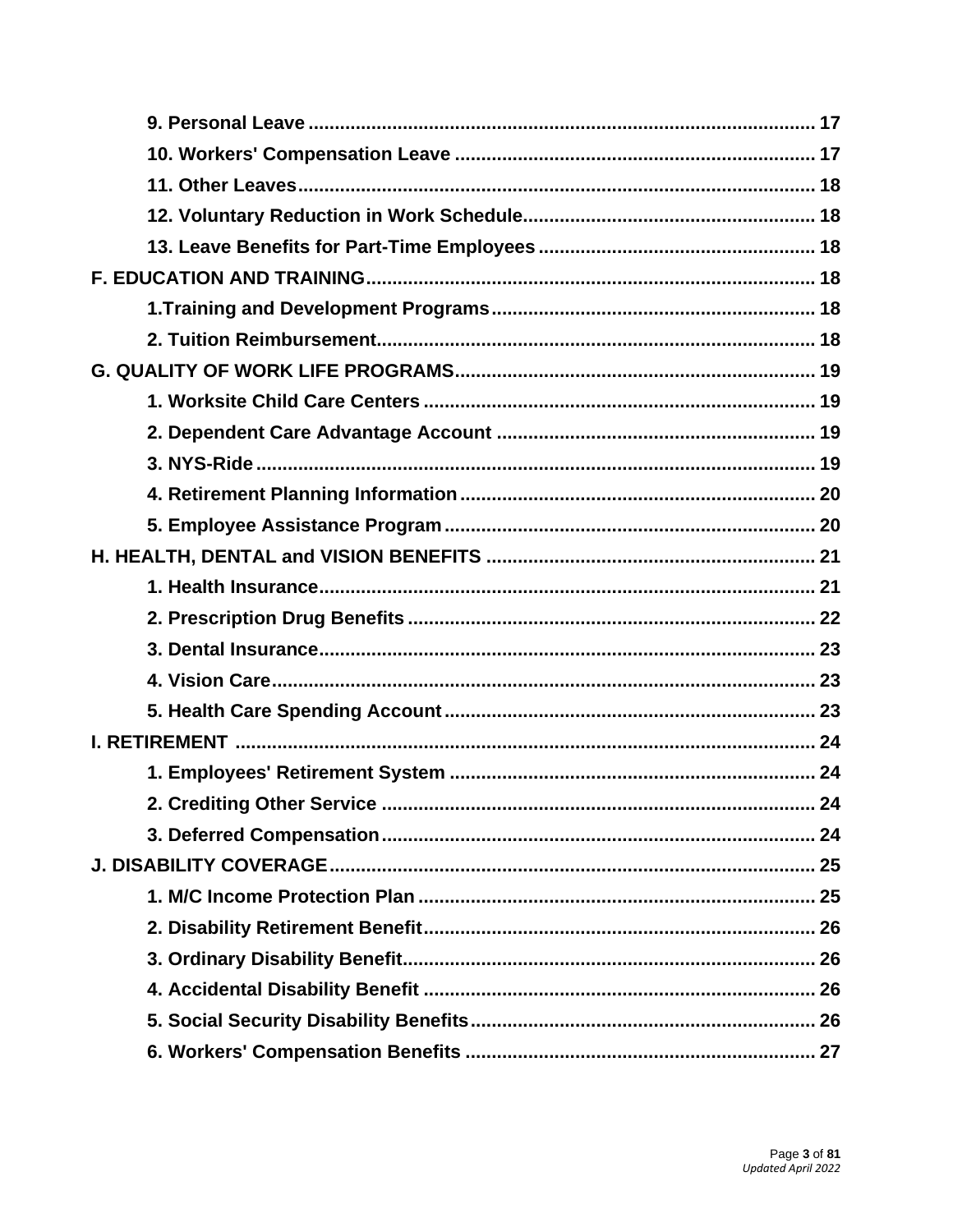| 8. Alcohol and Controlled Substances in the Workplace 32          |  |
|-------------------------------------------------------------------|--|
| 9. Defense and Indemnification of State Officers and Employees 32 |  |
| 10. Review of an M/C Employee's Personal History Folder  33       |  |
|                                                                   |  |
|                                                                   |  |
| 2. Insurance: Automobile, Homeowners' and Renters'<br>33          |  |
|                                                                   |  |
|                                                                   |  |
|                                                                   |  |
|                                                                   |  |
|                                                                   |  |
|                                                                   |  |
|                                                                   |  |
|                                                                   |  |
|                                                                   |  |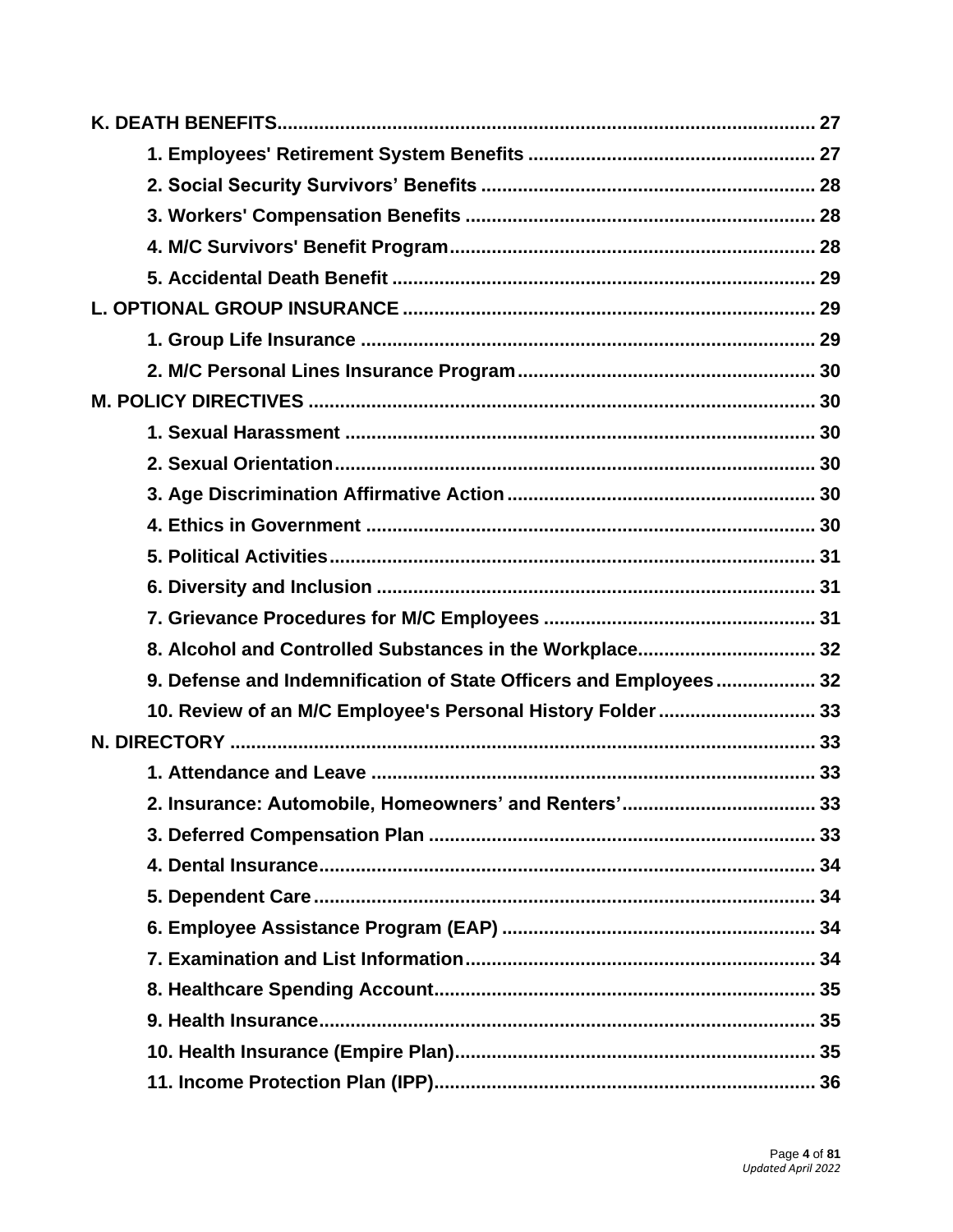| Appendix B: Leave for Pregnancy, Childbirth, Child Care and Adoption  41 |
|--------------------------------------------------------------------------|
|                                                                          |
| Appendix D: Restrictions on Business or Professional Activities  47      |
|                                                                          |
|                                                                          |
| Appendix G: Alcohol and Controlled Substances in the Workplace  75       |
|                                                                          |
|                                                                          |
|                                                                          |
|                                                                          |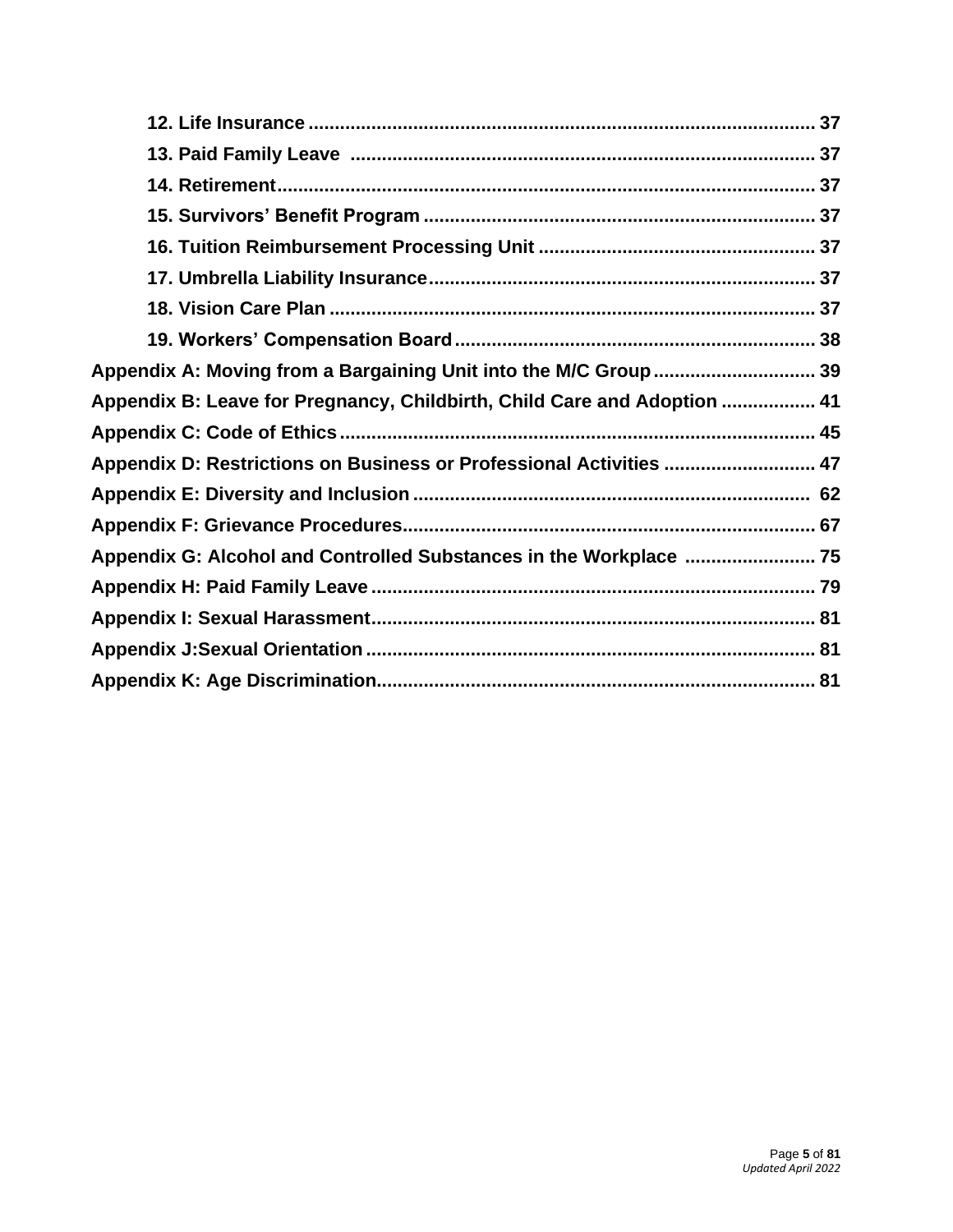# <span id="page-5-0"></span>**A. INTRODUCTION**

The managerial/confidential (M/C) group, as defined by the Taylor Law, includes New York State employees with a variety of backgrounds and expertise, encompassing a broad range of occupations. In this group are policy-making managers, middle managers, and specialists in fields as diverse as education, law, computer science, medicine, administrative support, and law enforcement. While the Taylor Law authorizes collective negotiations for most of New York State's public employees, it does not permit M/C employees to organize or to bargain collectively on terms and conditions of employment due to the nature of the work their positions require, as defined by that law.

M/C employees may be designated "managerial" if they (1) formulate policy, (2) assist the employer directly in preparing for or conducting collective negotiations, or (3) play a major role (involving independent judgment) in administering labor agreements. Employees may be designated "confidential" if they assist and act in a confidential capacity to employees designated managerial by virtue of (2) and (3) above.

Throughout this handbook, the term "employee" is used to refer specifically to M/C employees in the classified service of the Executive Branch of New York State government. While much of the information here applies equally to M/Cs in other categories (e.g., the unclassified service), there may be exceptions or differences, and such employees should check with their personnel office for applicability.

This handbook provides an overview of programs and benefits, as well as information on other policies and practices applicable to M/C employees. (See [Appendix A,](https://www.goer.ny.gov/Labor_Relations/ManagementConfidential/Handbook/appdxa.cfm) "Moving from a Bargaining Unit into the M/C Group.") It is not intended to be a comprehensive administrative manual, nor is it designed to replace individual benefit plan summaries or specific program announcements or policy memoranda. Rather, the handbook should serve as a useful guide to the benefits and programs available to you and the policies that affect you as an M/C employee. Since the handbook cannot realistically be the one source of information for all programs and policies, references are made to other sources offering more detail on specific programs. You will note that we frequently refer you to your agency or facility personnel office. This is because Personnel/Human Resources/Employee Relations is the best place to get answers to your specific questions.

# **B. APPOINTMENT AND PROMOTION**

### <span id="page-5-1"></span>**1. Appointment**

Most management/confidential positions are in the classified service, which is composed of four "jurisdictional" classes – competitive, non-competitive, exempt, and labor. Within the classified service, most positions are in the competitive class. Competitive class positions may be filled permanently, provisionally, or temporarily.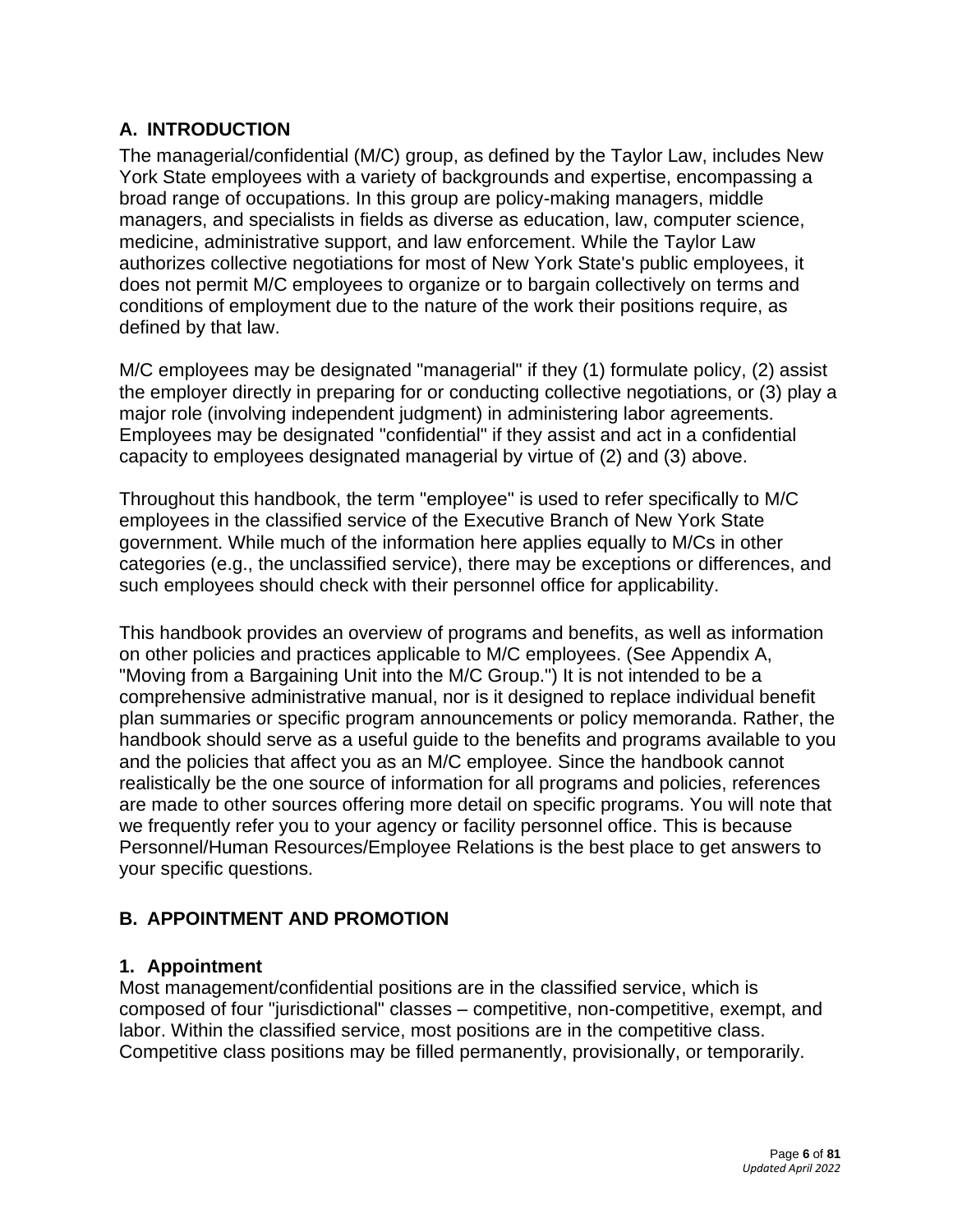Permanent appointments are made from eligible lists resulting from examinations, either promotion or open-competitive. Permanent appointments may also be made from preferred lists or by transfer, reinstatement, training advance, or Civil Service Commission action. Generally, preferred lists and other reemployment or pre-layoff lists must be used before other methods of appointment. Permanent non-probationary status provides a form of tenure – protection against removal except for cause – including rights in layoff and reemployment situations, and the opportunity to compete for and transfer to other competitive positions.

Provisional appointments may be made to competitive class positions when there are no preferred list or other reemployment or pre-layoff list eligibles, or when fewer than three persons on the eligible lists are available for appointment. Provisional appointees must meet the minimum qualifications for the position. Provisional appointments are subject to termination when eligible lists are established.

Temporary appointments may also be made to competitive class positions in some instances. Temporary appointees must meet minimum qualifications. Temporary appointments may be subject to termination based on the availability of personnel on eligible and preferred lists.

Non-competitive class positions may be filled by the appointing authority with individuals who meet the minimum qualifications that are established by the Department of Civil Service. These are positions for which it is practicable to examine applicants as to their qualifications, but not practicable to conduct examinations on a competitive basis. Non-competitive appointees have some tenure, layoff, and preferred list rights, although these generally are more limited than those accorded to competitive class positions. Appointments to non-competitive class positions specifically designated in Appendix 2 of the "Rules for the Classified Service" (Chapter 1 of Title 4 of the *Official Compilation of Codes, Rules and Regulations of the State of New York)* as "confidential or policy influencing" do not carry such rights.

Exempt class positions have no minimum qualifications and are positions for which neither competitive nor non-competitive examinations are found to be practicable. In practice, most exempt appointments are made by agency heads with the approval of the Governor's Office. Exempt class employees have no tenure protection unless they are veterans who meet certain criteria. They do not have layoff protection or preferred list opportunity.

Labor class positions, which involve unskilled labor, are generally filled by the appointing authority. Some employees in this class have limited tenure, layoff, and reemployment protection.

### <span id="page-6-0"></span>**2. Probationary Period**

The rules and regulations of the Department of Civil Service (Title 4 of the *Official Compilation of Codes, Rules and Regulations of the State of New York*) require a basic probationary term of 26 to 52 weeks for all competitive appointments and for original,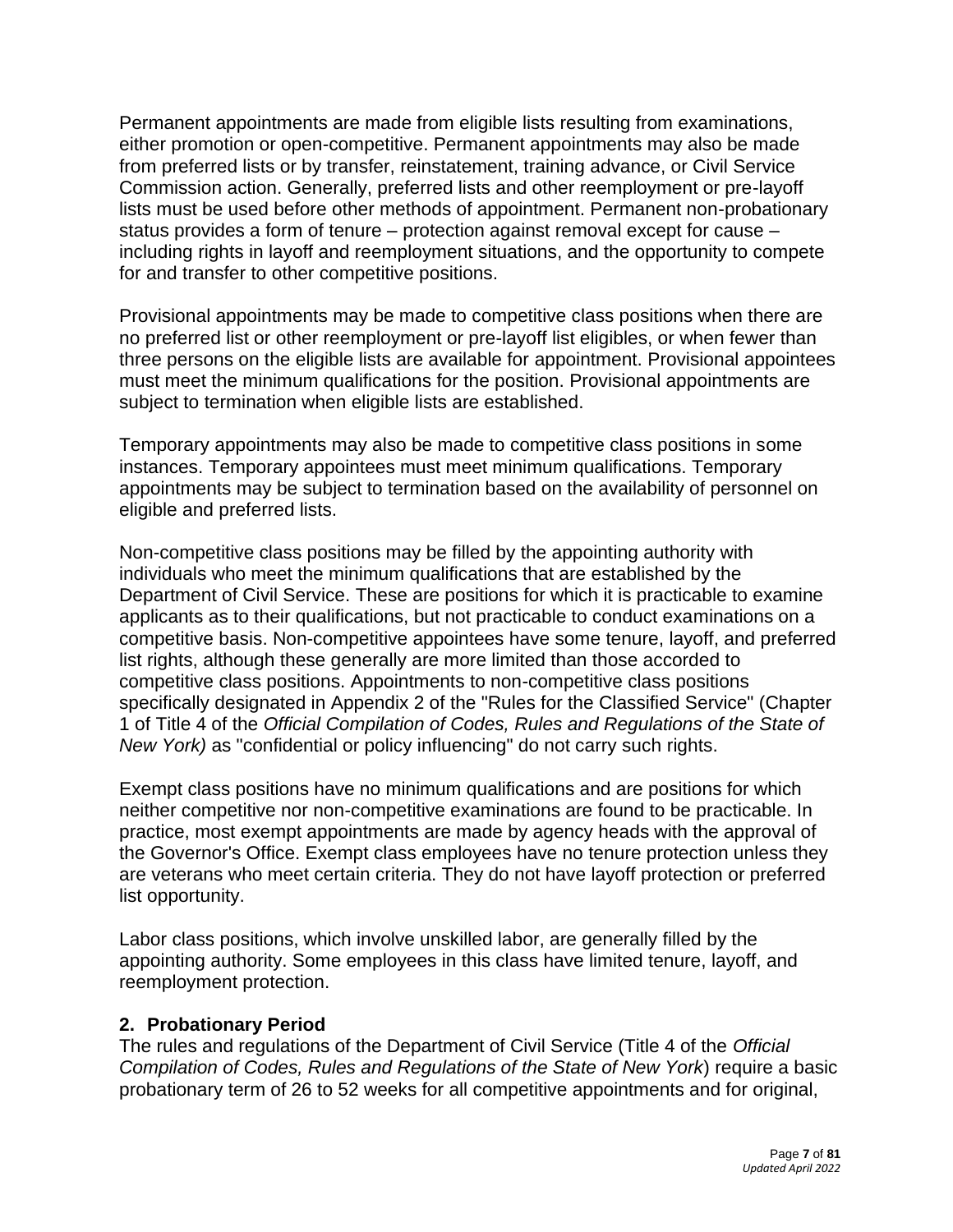permanent appointments in the non-competitive, exempt, and labor classes. For those promoted or transferred, probation is from 8 to 26 weeks for M/C positions in grades 13 and below, and from 12 to 52 weeks for M/C positions in grades 14 and above. The probationary term for a trainee coincides with the term of training services, regardless of length.

If an employee is promoted and does not complete the required probationary period in the new position, he or she may elect to return to the title held prior to the promotion.

# <span id="page-7-0"></span>**3. Promotion**

Vacant competitive class positions are filled by promotion of employees based upon performance on competitive examinations. Non-competitive class employees do not formally compete for promotion to non-competitive positions, although certain of these positions are filled from within State service. In these instances, appointment is based upon review of the employee's qualifications and experience. Minimum qualifications established for the position must be satisfied. There are also provisions to afford noncompetitive class employees the same opportunities to take promotion examinations as exist in the competitive class under certain conditions. Promotion to positions in the exempt class are effected through supervisory evaluations and selection.

# <span id="page-7-1"></span>**4. Disciplinary Procedure**

Section 75 of the Civil Service Law outlines the rights of an M/C employee involved in a disciplinary action. Under this section, an employee who is subject to a disciplinary action is entitled to representation rights and to a hearing on stated charges before an impartial hearing officer. The burden of proving employee incompetence or misconduct lies with the official or supervisor who filed the written charges.

The following categories of M/C employees are covered under Section 75:

- Employees holding permanent appointments in the competitive class.
- Eligible veterans as defined in Section 85 of the Civil Service Law.
- Exempt volunteer firefighters as defined in the General Municipal Law.
- Employees who have completed five continuous years of service in the noncompetitive class since last entry into State service and who do not hold positions designated as confidential or requiring the performance of functions that influence policy.

# <span id="page-7-2"></span>**C. COMPENSATION**

# <span id="page-7-3"></span>**1. Annual Salary**

Salaries for the majority of M/C employees are determined in accordance with a statutory salary schedule, which is formulated by the Office of Employee Relations and the Division of the Budget, recommended by the Governor, and approved by the Legislature. The M/C salary schedule establishes a hiring rate and job rate (top level of regular pay for the position) for each salary grade other than M-8, which has no job rate. Salaries for commissioners and those in other statutory (OS) positions are set by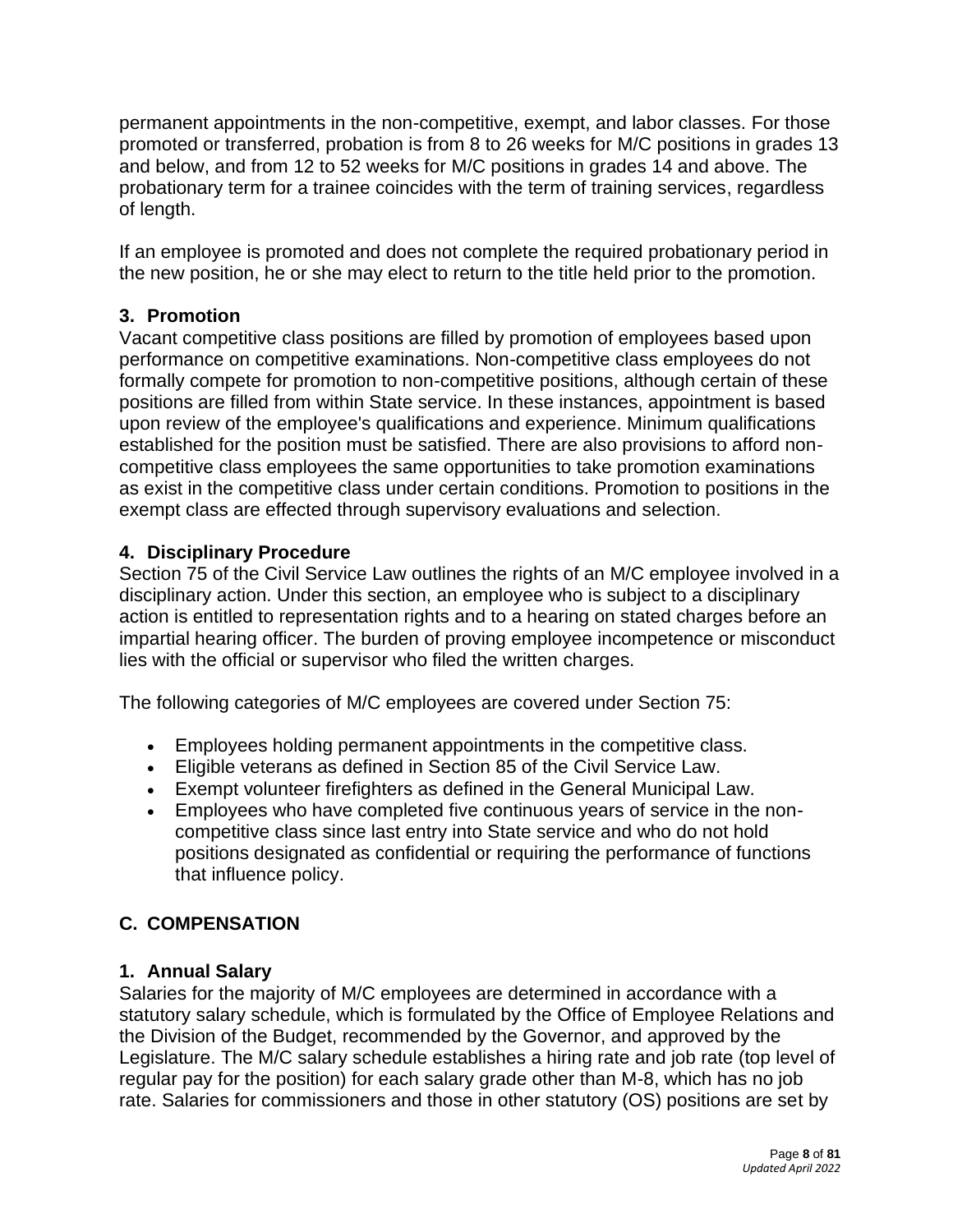law. Generally, an employee moves from the hiring rate to the job rate over a six-year period based on satisfactory performance.

Positions in the competitive, non-competitive, and labor classes are usually assigned to statutory salary grades. Positions in the exempt class are compensated at rates that are nonstatutory (NS), or not fixed by law. The salaries of exempt class employees, however, are frequently equated to statutory grade positions with comparable responsibilities.

# <span id="page-8-0"></span>**2. Performance Evaluation and Merit Compensation**

The Performance Evaluation and Merit Compensation Program for M/C employees is a two-part program consisting of a system for evaluating employee performance and a system for payment of added compensation. The performance evaluation system provides a means for improving agency operations and employee performance through the development of a mutual understanding of performance objectives between the employee and supervisor. The system also serves to provide M/C employees with valuable feedback on their performance strengths and areas needing improvement, as well as identifying where additional training or developmental work is indicated.

Although each agency has been given the flexibility to design an appraisal mechanism suited to its particular needs, the evaluation process is subject to broad Statewide guidelines. The process requires that the employee be evaluated in writing at least annually and that the supervisor meet with the employee to discuss the evaluation. The standard evaluation period runs from April 1 through March 31.

The merit compensation system is designed to distribute specific performance advance, longevity, and merit award payments to eligible full-time and part-time annual salaried employees. An employee whose salary is below the job rate for his or her salary grade is eligible to receive a performance advance each year in the amount of one sixth of the salary range for the grade. Performance advances are generally effective after the rating period has ended unless the agency has taken steps to withhold it for performance reasons.

A performance advance raises the employee's salary until the job rate is reached. Longevity payments, which are increases to base salary, are available to employees in grades 17 and below whose salaries have been at or above the job rate for their salary grade for five or more years.

### <span id="page-8-1"></span>**3. Promotional Increase**

An employee who is promoted into a competitive position receives either the hiring rate for the new position or a percentage increase based on basic annual salary, whichever is greater. In salary grades M/C 3 to M/C 23, the percentage increase consists of 1.5 percent plus an additional 1.5 percent for each grade advanced. Employees in salary grades M-1 to M-8 receive a 1.5 percent increase plus a three percent increase for each grade advanced.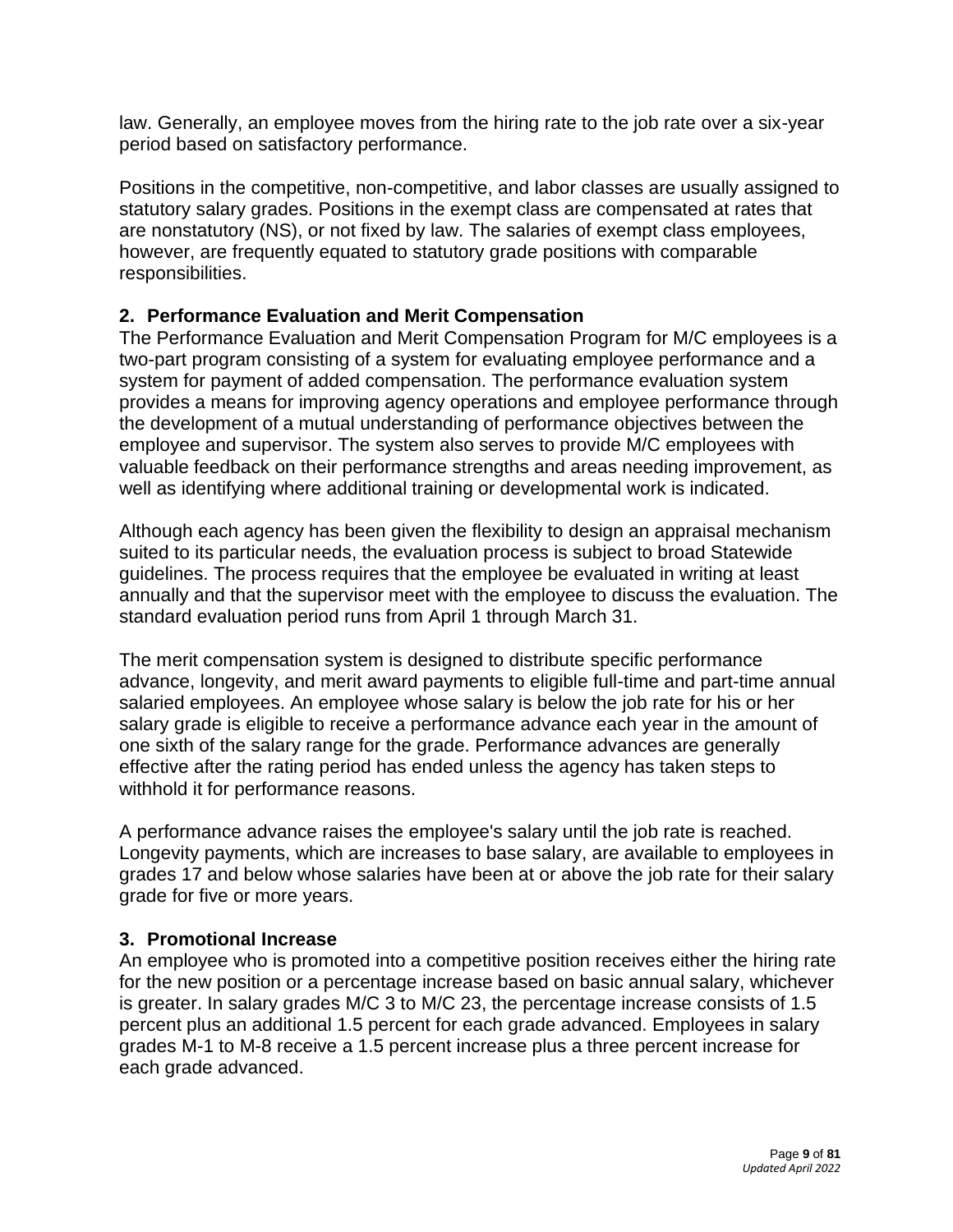### <span id="page-9-0"></span>**4. Overtime Compensation**

Although it is the policy of New York State to hold overtime to a minimum, employees may occasionally be required to work beyond the basic workweek. Only certain positions are eligible for overtime pay, as determined by the Division of the Budget. In general, employees eligible for overtime pay who work in excess of the 37½ hour basic workweek but not more than 40 hours are entitled to compensatory time on a straighttime basis. Overtime eligible employees who work in excess of 40 hours earn either overtime pay or compensatory time at the rate of time and one-half. Employees who choose compensatory time instead of overtime pay may accrue up to 240 hours of compensatory time for hours worked in excess of 40 per week. After employees have accrued the maximum hours, they must be compensated for all additional overtime in cash.

Employees are generally expected to travel on their own time. However, certain travel time or service while traveling may be compensable if undertaken for State business, authorized in advance, and spent as part of the employee's principal work activity (e.g., going from job site to job site). Travel between the employee's residence and official work station or any transportation terminal is not included in the calculation of overtime. Questions about eligibility for overtime compensation should be directed to the employee's personnel office.

# <span id="page-9-1"></span>**5. Overtime Meal Allowance**

An employee who works at least three hours beyond the normal daily schedule or at least six hours overtime on a day off, is eligible for reimbursement of one meal at \$6.00. Any employee who is required to work at least nine hours overtime on a day off or six or more hours beyond the normal daily schedule is allowed two overtime meal allowances. Payment for these allowances is made through the payroll process; employees should contact their personnel office for details.

### **6. Uniform Allowance**

The Office of Employee Relations provides an annual uniform cleaning and maintenance allowance to M/C employees in selected titles who are required to wear uniforms as part of their jobs. Payment is made annually by the Office of the State Comptroller to all eligible full-time, annual salaried employees and to those on leave at half pay. Employees on leave without pay receive the allowance upon return to the payroll.

# **7. Geographic Area Pay Differential**

<span id="page-9-2"></span>The Director of Classification and Compensation of the Department of Civil Service may authorize additional pay for employees in the same or related occupations to facilitate their recruitment and retention in those areas where salaries and employment practices of other employers adversely affect the ability of the State to recruit and retain a competent work force. This action is subject to approval by the Director of the Budget. The pay differential is considered an addition to, not part of, the employee's basic annual salary.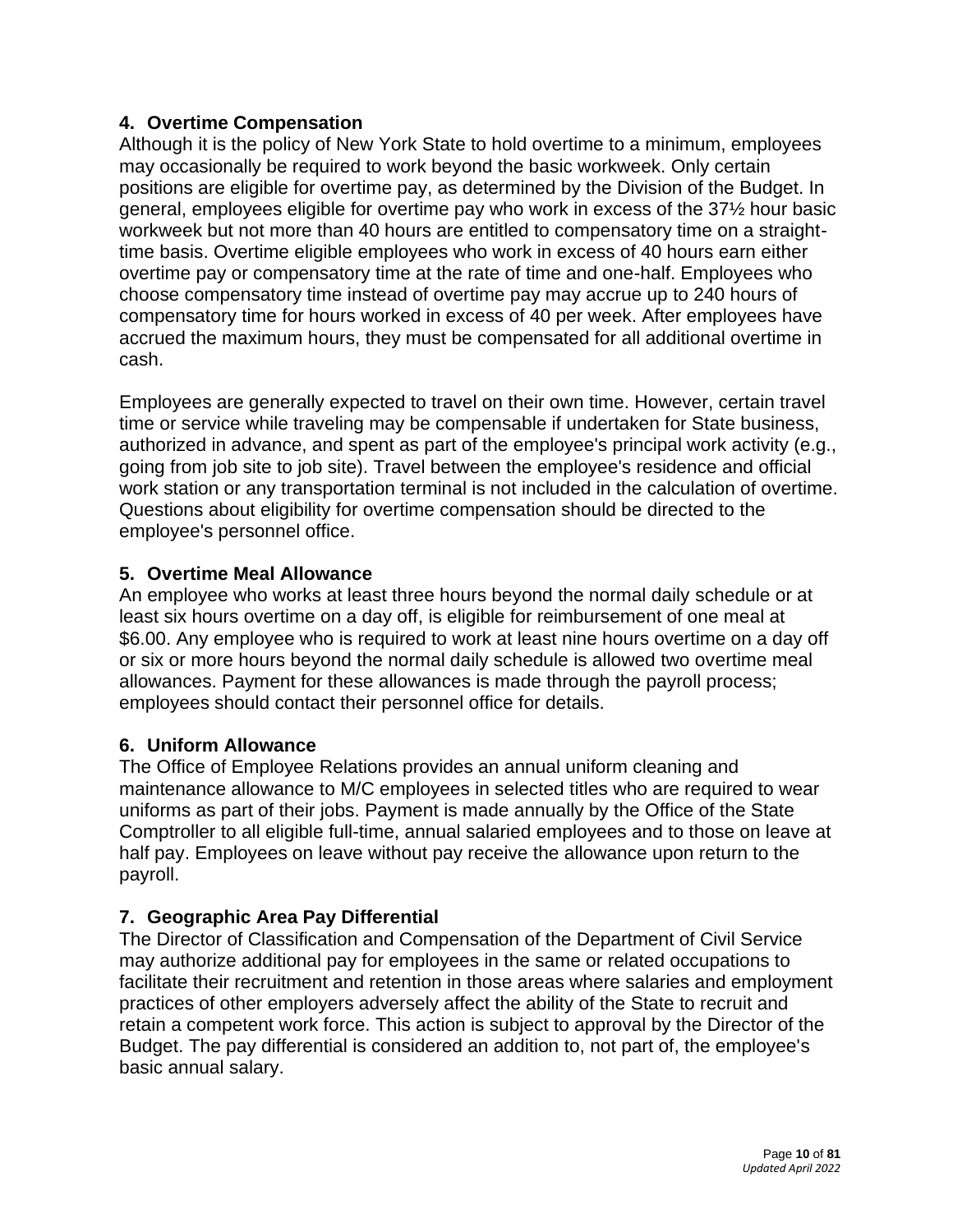### <span id="page-10-0"></span>**8. Shift Pay Differential**

The Director of Classification and Compensation may authorize additional pay for employees who work other than normal day shifts in specific occupations, under specified conditions. The differentials are subject to approval by the Director of the Budget and are an addition to, not part of, an employee's basic annual salary.

### <span id="page-10-1"></span>**9. Other Pay Differentials**

Depending on location, job title, and requirements, an employee may be entitled to increased minimum hiring rates (based on the advanced qualifications of prospective appointees or recruitment difficulties), occupational pay (to appropriately compensate employees in relation to their immediate occupational subordinates), inconvenience pay (for employees required to work four or more hours between 6:00 p.m. and 6:00 a.m. in a regular tour of duty), location pay (for employees whose principal place of employment or official station is in the City of New York or the counties of Dutchess, Nassau, Orange, Putnam, Rockland, Suffolk, or Westchester), or hazardous duty pay (for employees exposed to hazardous working conditions in certain agencies, facilities, and locations under specified conditions for which they are not otherwise compensated). These differentials are authorized by the Director of Classification and Compensation and are subject to approval by the Director of the Budget. Occupational pay, inconvenience pay, location pay, and hazardous duty pay are considered additions to, not part of, an employee's basic annual salary.

### <span id="page-10-2"></span>**10. Holiday Compensation**

Employees who are required to work during their regularly scheduled work hours on a State holiday will receive additional compensation unless the holiday falls on their regularly scheduled day off (pass day). Employees in salary grades M/C 22 and below who work on State holidays receive, at their option, either holiday pay (straight time) or holiday leave for the time worked on those days. To receive holiday leave for holiday service, employees may file waivers of holiday pay with their agency personnel offices. Waivers may be revoked or filed annually between April 1 and May 15 or, for new employees, at the time of appointment. Employees in grades M/C 23 and above do not have this option. They are ineligible for holiday pay, but instead receive holiday leave corresponding to the number of hours worked on the holiday. Geographic, occupational, location, inconvenience, and shift pay are part of the holiday pay computation where appropriate.

When a holiday falls on a regularly scheduled day off, employees are entitled to holiday leave unless the State designated another day off in its place. Employees who are eligible for overtime and who are scheduled or directed to work on a holiday that falls on a regular day off may receive overtime compensation in addition to holiday pay or holiday leave. Employees who are ineligible for overtime receive only the applicable holiday leave or holiday pay for working on a holiday that falls on a regular day off.

An employee who has not been scheduled to work, but is called in to work during his or her regularly scheduled hours of work on a State holiday that is a day other than the employee's regular day off, is guaranteed at least one-half day's holiday pay or holiday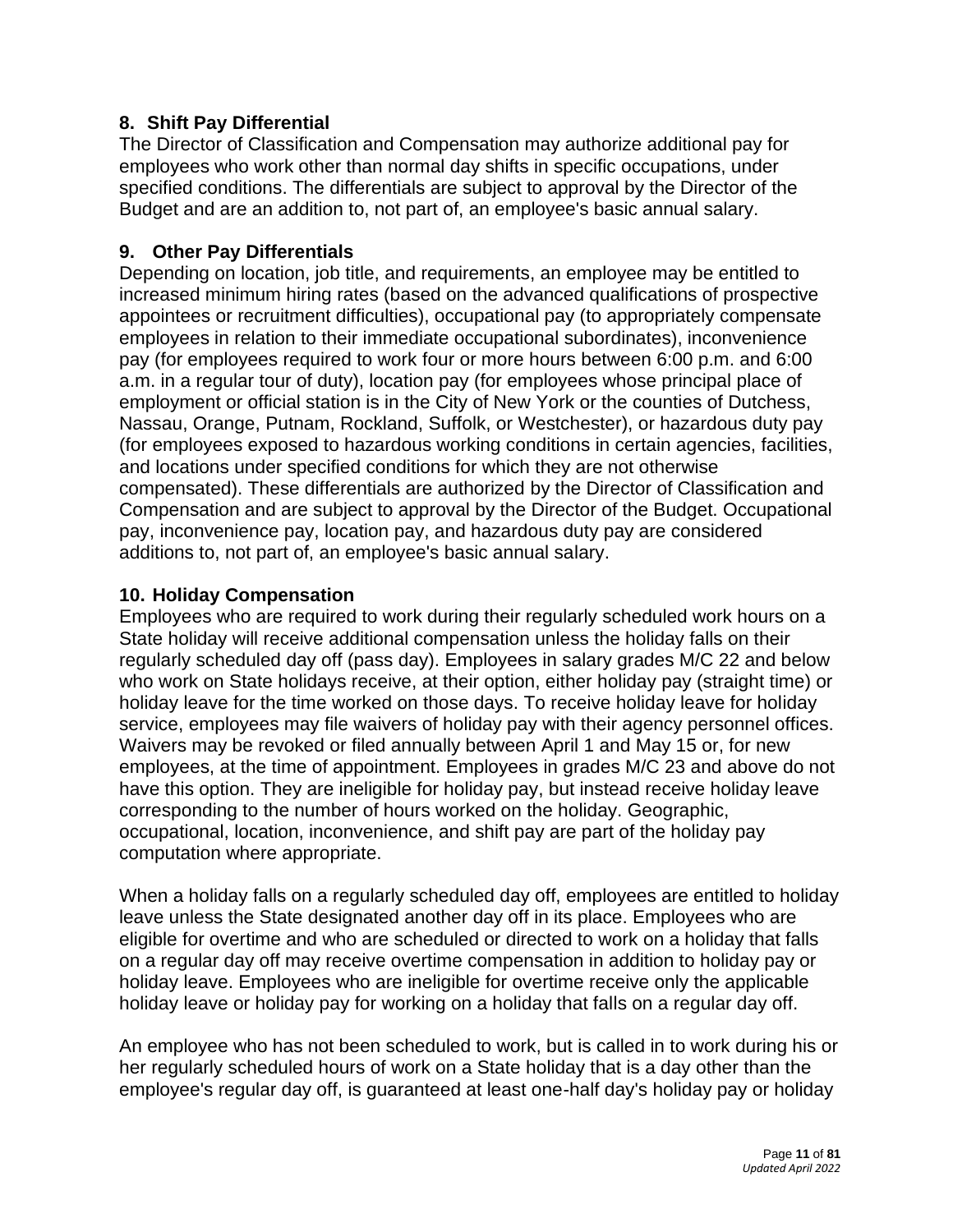leave, as appropriate, regardless of the actual number of hours worked. If the employee works more than one-half day, compensation equals the number of hours worked.

### <span id="page-11-0"></span>**11. Unemployment Insurance**

State employees are covered by the provisions of New York State Unemployment Insurance Law. Employees who cease working for New York State through no fault of their own may be eligible to receive weekly cash benefits while they look for new jobs. More information is available from agency personnel offices or local unemployment insurance offices.

# **D. REIMBURSEMENTS**

# <span id="page-11-1"></span>**1. Travel Reimbursement**

M/C employees whose duties require them to be in travel status will be reimbursed according to guidelines established by the Office of the State Comptroller. (See Office of the State Comptroller *Travel Manual*, available at [www.osc.state.ny.us/agencies/travel/manual.pdf.](http://www.osc.state.ny.us/agencies/travel/manual.pdf))

Employees should contact their agency personnel or finance offices for further information on travel reimbursement and for specific reimbursement rate schedules.

### **2. Moving Expense Reimbursement**

An employee who is promoted, transferred, or reassigned for the convenience of the State, or a new employee recruited by the State for a position in which it has been determined that a shortage of qualified candidates exists, may be reimbursed for individual and family basic moving expenses up to an established maximum (Under Section 202 of the State Finance Law and regulation thereunder). An employee is not eligible, however, for related expenses such as selling or buying a house or renting temporary quarters. Reimbursement shall not be granted if the distance between the employee's old and new place of employment, or between the new place of employment and place of residence at the time of employment, is less than 35 miles. Employees will also be ineligible for reimbursement if the transfer or reassignment is the result of demotion, is for educational or training purposes, or is at the request of the employee and not expressly for the convenience of the State.

Reimbursement is made according to regulations issued by the Division of the Budget as Part 154 of Title 9 of the *Official Compilation of Codes, Rules and Regulations of the State of New York*.

# <span id="page-11-2"></span>**E. ATTENDANCE AND LEAVE BENEFITS**

Attendance and leave policies for M/C employees are specified in the "Attendance Rules for Employees in New York State Departments and Institutions" (Parts 27 through 33 of Title 4 of the *Official Compilation of Codes, Rules and Regulations of the State of New York*) and the accompanying manual to these rules, as administered by the Department of Civil Service. The following paragraphs are brief synopses of the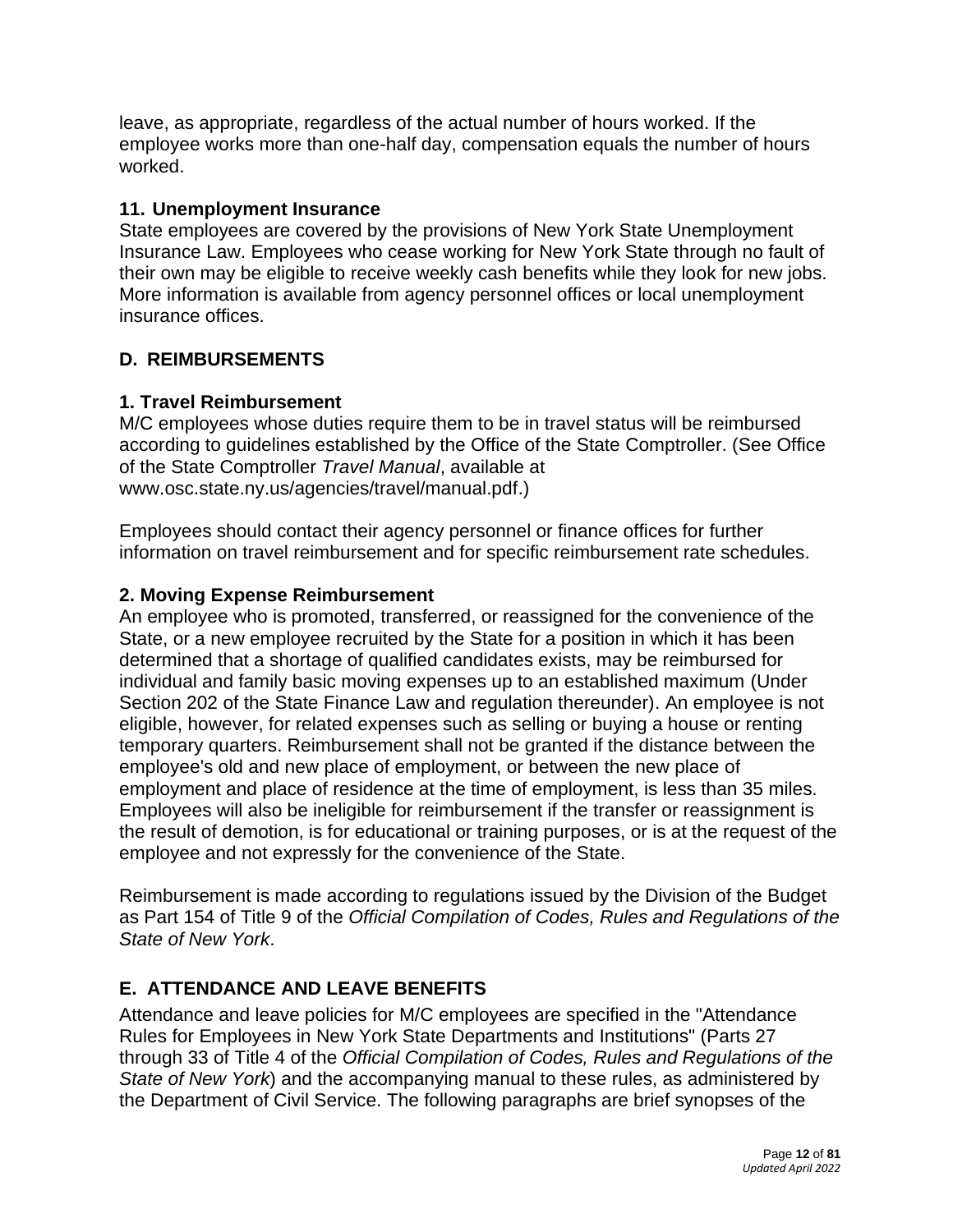detailed rules and regulations. Please note that these discussions apply only to fulltime, annual salaried employees in the classified State service.

### <span id="page-12-0"></span>**1. Basic Workweek**

The basic workweek for full-time annual salaried employees is 40 hours or an approved equivalent work schedule. Alternative work schedules, including staggered hours, flextime, and compressed schedules, are available in a number of agencies. A 1978 executive order (Executive Order No. 68) encourages agencies to consider implementation of such schedules. An appointing authority may reduce the basic workweek, with approval of the Division of the Budget, to 37 ½ hours. This does not preclude an employee from being directed to work additional hours, whether or not eligible for overtime pay.

# **2. Holidays**

The official holidays for New York State employees are:

<span id="page-12-1"></span>

| New Year's Day                  | Labor Day               |
|---------------------------------|-------------------------|
| Dr. Martin Luther King, Jr. Day | Columbus Day            |
| Lincoln's Birthday              | <b>Election Day</b>     |
| Washington's Birthday           | Veterans' Day           |
| Memorial Day                    | <b>Thanksgiving Day</b> |
| Independence Day                | Christmas Day           |
| Juneteenth                      |                         |

Each fiscal year, the State can designate up to two of these days as floating holidays. State offices remain open on such floating holidays and employees who are eligible to observe holidays will, on each of these dates, receive credit for one day of holiday leave. In recent years, Lincoln's Birthday and Election Day have been so designated.

# **3. Vacation**

# • **During the First Through Seventh Years of Service**

<span id="page-12-2"></span>A new full-time, annual-salaried employee is credited with 6 ½ days of vacation after 13 biweekly pay periods with no break in service of more than one year. After that, the employee accumulates vacation at the rate of one-half day per pay period during each year of service through the first seven years. An M/C employee earns bonus vacation days on his or her vacation anniversary date. The number of bonus days earned equals the employee's completed years of continuous service.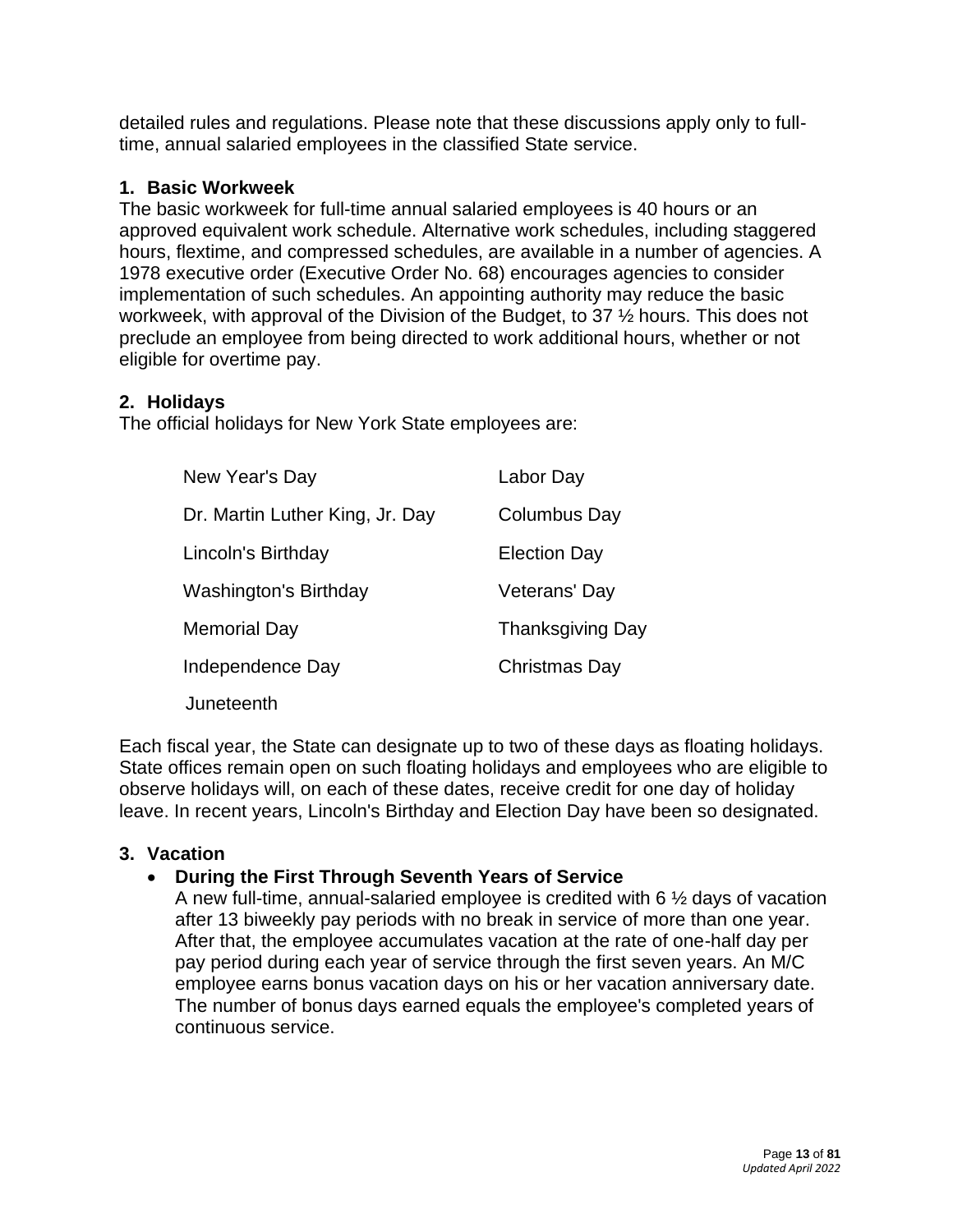### <span id="page-13-0"></span>• **More Than Seven Years of Service**

Following completion of seven years of service, an M/C employee earns 20 days of vacation for each 26 pay periods. Employees with 20 or more years of continuous service earn additional vacation credits upon completion of each additional 12 months of service, as follows:

| <b>Completed Years</b> | <b>Additional</b><br><b>Vacation Days</b> |  |
|------------------------|-------------------------------------------|--|
| $20 - 24$              | 1                                         |  |
| $25 - 29$              | $\mathcal{P}$                             |  |
| $30 - 34$              | 4                                         |  |
| 35 or more             | 5                                         |  |

### **Leave of Absence/Resignation**

A leave of absence without pay or resignation followed by reinstatement or reemployment in State service within one year does not constitute an interruption of continuous State service for the purpose of determining vacation credits. Unpaid leave for more than six months, however, will not be counted in determining eligibility for additional vacation credits.

### **Accrued Vacation Payment**

In the event of death, retirement, separation from service, or movement to an unclassified position, an employee (or the employee's estate) is paid in cash for up to 30 days of accrued vacation. Employees who leave State service as a result of disciplinary action or resign following disciplinary charges are not eligible for payment. Agencies may require that employees who voluntarily resign provide two weeks notice prior to the last day of work to be eligible for this payment.

### **Credit Accumulation**

On January 1st of each calendar year, an employee's accrued vacation may not exceed 40 days, although total vacation accruals may exceed this limit at other times during the year. An employee who accumulates more than 40 days of vacation credits in a calendar year must use the amount over 40 days or lose it on the last day of the calendar year.

# **4. Sick Leave**

### **Earning and Accrual**

Sick leave is earned and accumulated by two different methods for M/C employees one method for employees who are enrolled in the M/C Income Protection Plan (IPP), and another method for those not enrolled in the IPP. (See the Disability Coverage section of this handbook for a discussion of disability benefits under the IPP.)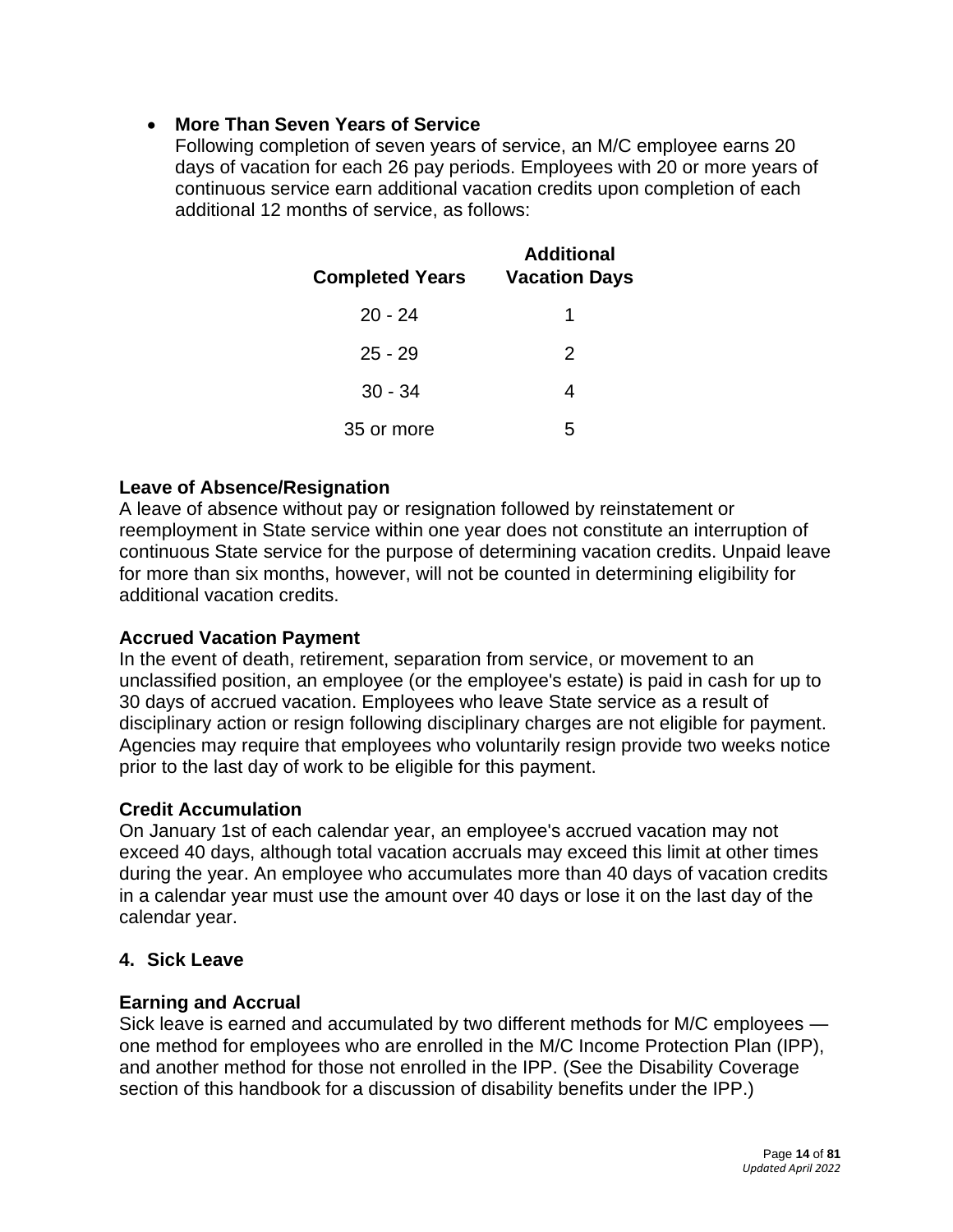### *For Non-IPP Participants:*

Employees not enrolled in the M/C Income Protection Plan earn sick leave at the rate of one-half day each biweekly pay period for a total of 13 days per year. Sick leave may be accumulated to a maximum of 200 days. Employees who do not have enough credits to cover an absence due to illness may be advanced up to five days of sick leave (extended sick leave) for personal illness. These days must be repaid as soon as possible following a return to work. Permanent non-probationary employees who have at least one year of State service are eligible for sick leave at half pay after exhausting all leave credits. For each completed six months of State service, the employee may be eligible for one biweekly payroll check at half pay.

### *For IPP Participants:*

Employees enrolled in the M/C Income Protection Plan are credited with four days of sick leave each six months for a total of eight days per year. Sick leave may be accumulated to a maximum of 200 days. IPP participants are not eligible for sick leave at half pay or extended sick leave since insured short-term and long-term income protection is provided through the IPP.

### **Use of Sick Leave**

An employee may use sick leave for personal illness and visits to a doctor or dentist or other recognized medical practitioner. Additionally, up to 15 days per year may be used for illness or death in the family. Agencies may require satisfactory medical documentation before approving a charge against sick leave.

There is no provision for cash payment for unused sick leave upon separation from State service. However, an employee who retires directly from State service may use up to 200 days of unused sick leave for retirement service credit on a day-to-day basis and up to 200 days to offset the cost of health insurance in retirement. For the latter, the value of unused sick leave is converted to a monthly credit, which is applied toward paying any contribution the employee makes for health insurance for the rest of his or her life.

### **Disability Terminations**

Pursuant to Section 73 of the Civil Service Law, agencies are authorized to terminate disabled employees after one year of continuous absence, regardless of remaining leave accruals or eligibility for sick leave at half pay. For non-IPP participants, there is no guarantee that any leave benefits will be payable beyond one year. Under the IPP, employees receiving long-term disability benefits can still be terminated after one year of continuous absence, but long-term disability benefits continue to be payable as long as the disability continues.

### <span id="page-14-0"></span>**5. Leave Donation Program**

M/C employees may participate in the Leave Donation Program. This program permits the voluntary donation and receipt of accrued vacation credits for use as sick leave by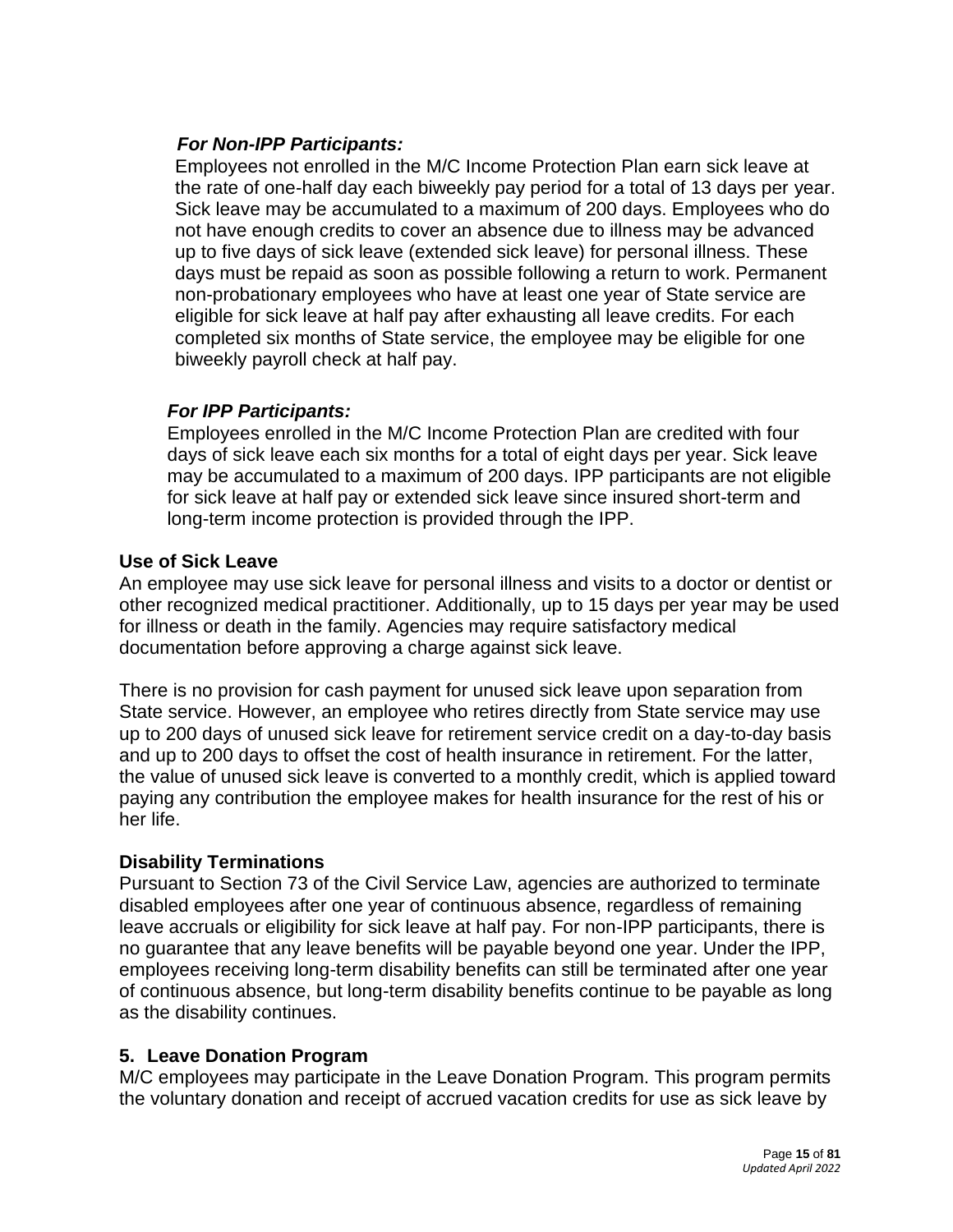other employees who, because of long-term personal illness, have exhausted their leave accruals. Donations across agency lines by the donor employee are permitted. Eligibility requirements to participate are available from agency personnel offices.

# <span id="page-15-0"></span>**6. Leave for Pregnancy, Childbirth, Child Care, and Adoption**

Pregnancy and childbirth are treated in the same manner as any other disability and in accordance with the above sick leave provisions. An employee, male or female, must be granted, upon request, a leave of absence without pay for child care purposes for up to seven months following delivery. Leave beyond this period may be granted at the discretion of the appointing authority. In cases of adoption, unpaid child care leave for either parent will be granted for a total of up to seven months. Absences for child care and adoption purposes may be charged to vacation, overtime compensatory time, or personal leave credits. However, use of leave credits does not extend the seven-month period. (See Appendix B for details.)

# **7. Paid Family Leave**

Paid Family Leave benefits are available as of January 1, 2018 for Management/Confidential (M/C)-designated employees in bargaining units 06, 18, 46, and 66.

- **Full-time employees:** Employee who work a regular scheduled of 20 or more hours per week are eligible after 26 consecutive weeks of employment.
- **Part-Time employees:** Employees who work a regular scheduled of less than 20 hours per weeks are eligible after working 175 days, which do not need to be consecutive.

Employees are eligible regardless of citizenship and/or immigration status.

- New York's Paid Family Leave provides job-protected, paid time off so you can:
	- Bond with a newly born, adopted or fostered child,
	- Care for a family member with a serious health condition, or
	- Assist loved ones when a family member is deployed abroad on active military service.

More information on these qualifying events and how Paid Family Leave applies to your time and attendance can be found at [https://www.cs.ny.gov/attendance\\_leave/pb17-02.pdf.](https://www.cs.ny.gov/attendance_leave/pb17-02.pdf)

You can continue your health insurance while on leave and are guaranteed the same or comparable job after your leave ends. If you contribute to the cost of your health insurance, you must continue to pay your portion of the cost while on Paid Family Leave.

# **8. Federal Family and Medical Leave Act (FMLA)**

<span id="page-15-1"></span>The Family and Medical Leave Act of 1993 requires the granting of leave to employees for serious family or personal illness or in connection with the birth or placement of a child for adoption or foster care. Employees are eligible for coverage if they have been employed by New York State for at least twelve cumulative months or 52 cumulative weeks, and have performed a minimum of 1250 hours of service during the 12 months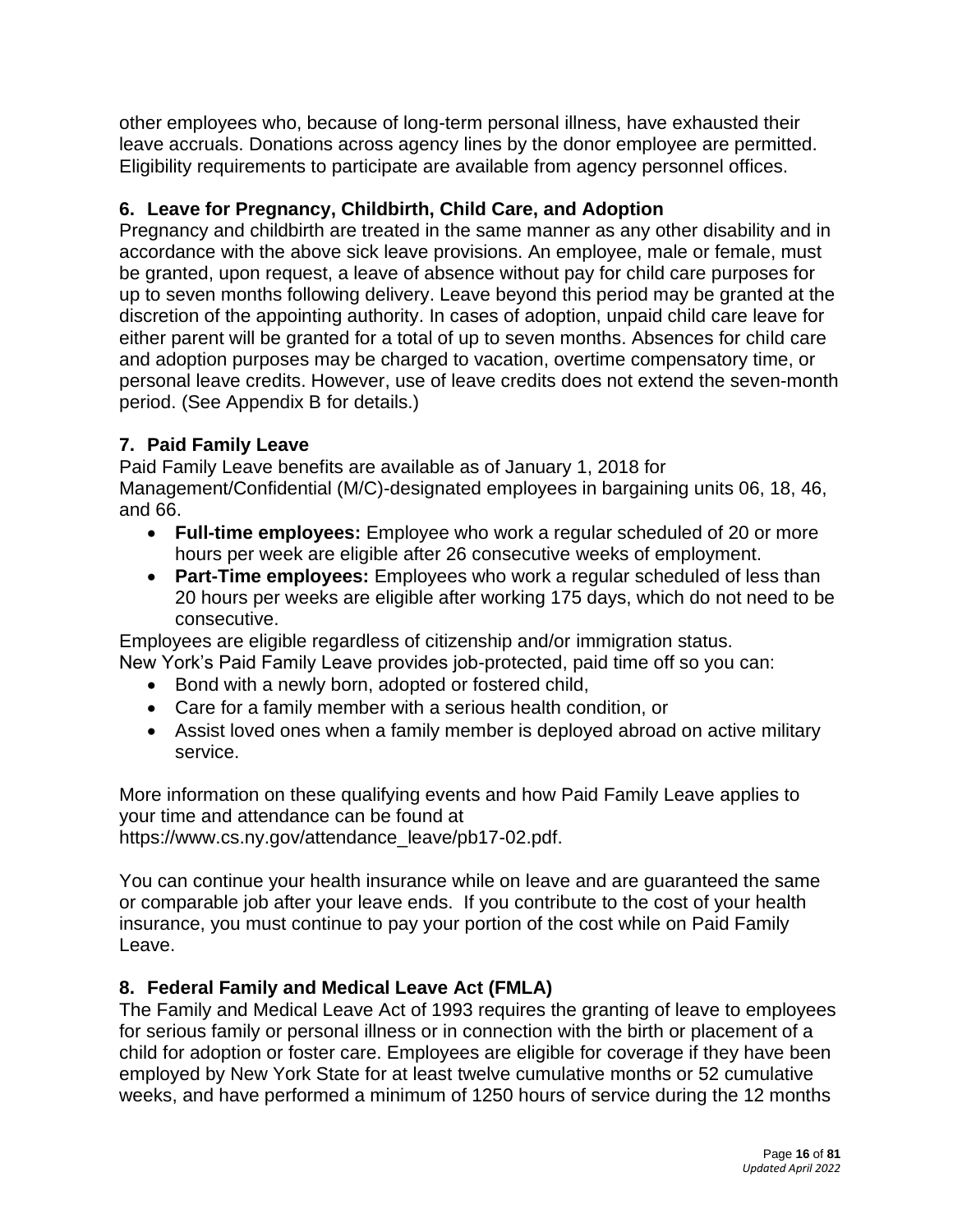immediately preceding the date the leave is requested to begin. FMLA leave is unpaid leave. However, an M/C employee may elect to charge appropriate leave credits pursuant to provisions of the Attendance Rules. Eligible employees may take leave for up to 12 workweeks in a calendar year for the following reasons:

- 1. The birth of the employee's child and to care for the child.
- 2. The placement of a child with the employee for adoption or foster care.
- 3. To care for a spouse, child, or parent who has a serious health condition.
- 4. A serious health condition that renders the employee incapable of performing the functions of his or her position.

Employees are entitled to continuation of health and certain other insurances during any period of FMLA leave.

For further information on the FMLA, to determine whether eligibility requirements are met, or to obtain an application for family and medical leave, employees should contact their personnel office.

### <span id="page-16-0"></span>**9. Personal Leave**

An employee is credited upon appointment to State service, and each year thereafter on the anniversary of such appointment, with five days of personal leave. It may be used for such activities as the conduct of personal business or religious holiday observance, and may also be used as vacation. Personal leave not used within a year is forfeited.

### <span id="page-16-1"></span>**10.Workers' Compensation Leave**

It is essential that an employee report any job-related accident immediately to his or her supervisor and/or to the personnel office. Failure to do so could result in loss of benefits available to the employee for absence due to an occupational injury.

Employees who sustain job-related injuries may be eligible for benefits under the New York State Workers' Compensation Law as described in the Disability Coverage section of this handbook. In addition, depending on the date of injury, employees may qualify for benefits provided by New York State as an employer.

Workers' Compensation benefits for accidents or injuries that occurred prior to September 1, 1994 are determined based on the date of injury. For accidents and injuries that occurred on or after September 1, 1994, employees are entitled to use their accrued leave credits from the first day of disability. Subsequently, benefits under the Income Protection Plan or sick leave at half pay or leave without pay may be available as appropriate. The accrued leave credits used will be restored to the employee if the Workers' Compensation Board determines that the period of disability is covered by the Workers' Compensation Law. Any restoration of accruals will be prorated to reflect the wage award issued by the Workers' Compensation Board.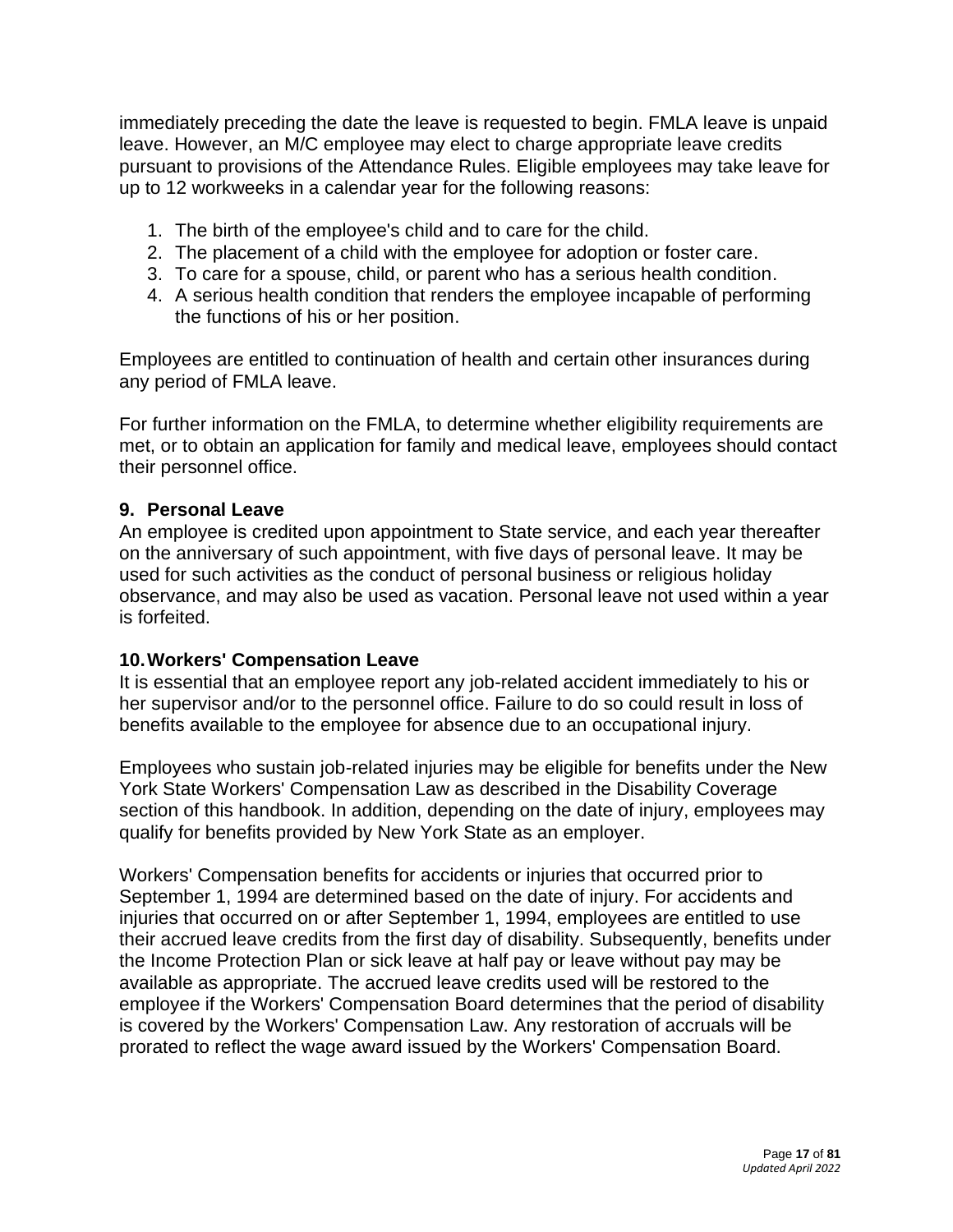Section 71 of Civil Service Law entitles employees who have suffered a work-related injury or illness to a leave of absence for a cumulative period of one year. For injuries that were sustained as a result of an assault, a leave of absence for up to 24 months is provided.

A detailed explanation of the rights and responsibilities of employees wishing to avail themselves of these benefits is available from agency personnel offices.

# <span id="page-17-0"></span>**11. Other Leaves**

Employees are also eligible for leaves for a variety of other purposes, including Civil Service examinations, jury duty, civil defense duty, ordered military duty, cancer screening, bone marrow and organ donation, and professional examinations and meetings.

With respect to attendance at professional examinations, meetings, conferences or seminars, M/C employees may be allowed time off from work without charge to leave credits at the discretion of the appointing authority. This policy neither limits nor guarantees the amount of time that may be approved for such purposes.

# <span id="page-17-1"></span>**12. Voluntary Reduction in Work Schedule**

The Voluntary Reduction in Work Schedule (VRWS) program permits employees to trade a percentage of income for an equivalent amount of time off. Employees may reduce their work schedules and salaries from a minimum of five percent up to a maximum of 30 percent, with agency approval. Participating employees suffer no reduction in benefits for health insurance, dental insurance, vision care, the Income Protection Plan, or survivors' benefits, although leave accruals are prorated. For the purposes of general salary increases and performance advances, the employee's basic annual salary is treated as though it had not been reduced.

### <span id="page-17-2"></span>**13. Leave Benefits for Part-Time Employees**

Depending upon work schedule and pay basis, employees who work part-time may be eligible for some of the attendance and leave benefits described above. Specific information is available from agency personnel offices.

# **F. EDUCATION AND TRAINING**

### <span id="page-17-3"></span>**1. Management Training and Development Programs**

The Office of Employee Relations (OER) designs training for supervisors and managers across New York State government. OER also provides consulting and facilitation services to assist agencies with planning and organizational change. For more information please contact the Workforce and Organizational Development Unit at wodu@oer.ny.gov or at (518) 474-6772.

### <span id="page-17-4"></span>**2. Tuition Reimbursement**

OER provides tuition reimbursement to M/C designated employees. For more information visit the OER [we](http://www.goer.ny.gov/Training_Development/Management_Confidential/index.cfm)bsite for M/C Tuition Reimbursement.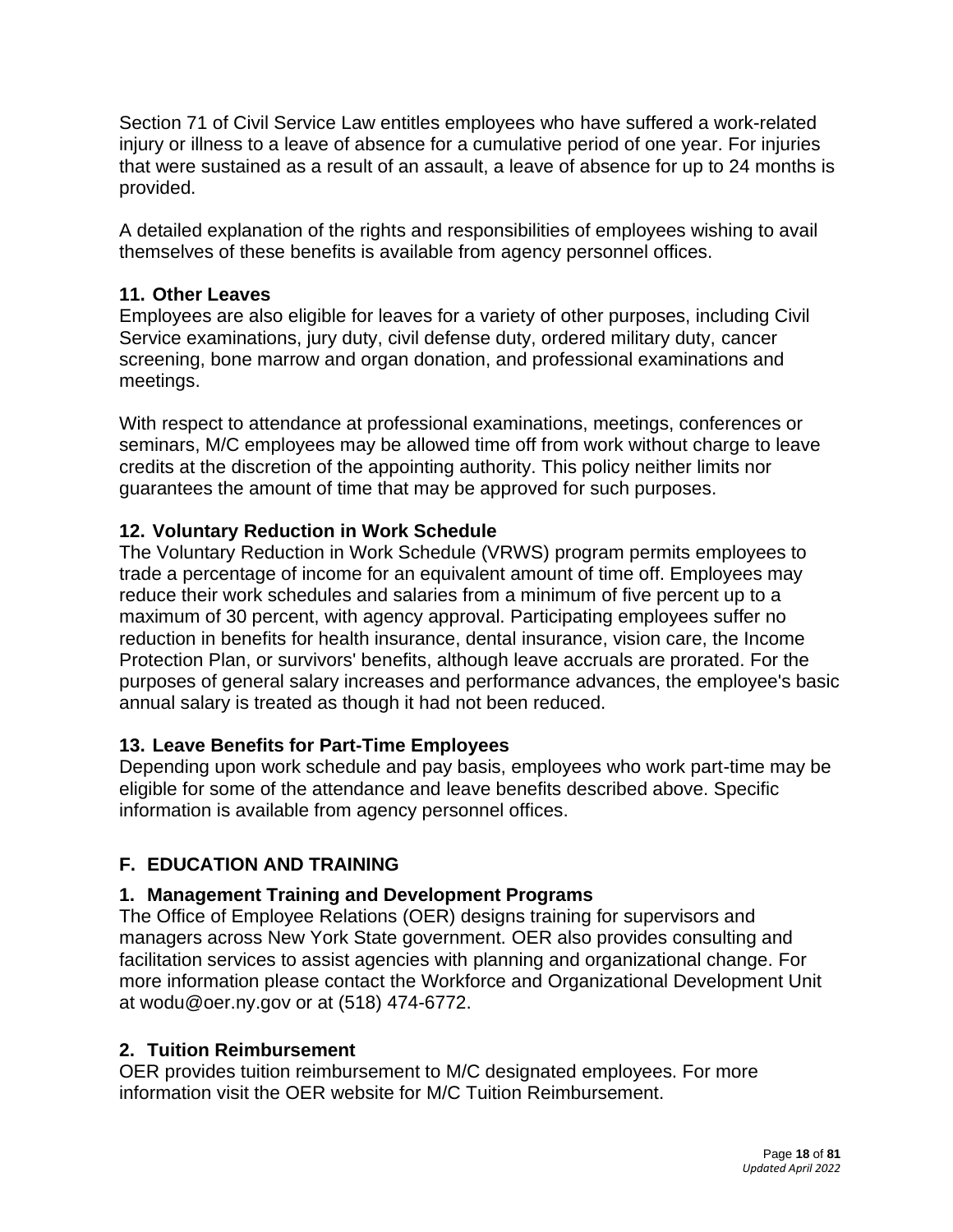# <span id="page-18-0"></span>**G. QUALITY OF WORK LIFE PROGRAMS**

# <span id="page-18-1"></span>**1. Worksite Child Care Centers**

New York State was the first state to establish a network of child care centers for public employees. More than twenty centers, hosted by agencies around the State, serve children from eight weeks to five years of age. Many centers also offer summer camp programs for school-age children. Enrollment priority is given to children of State employees. This cooperative, joint labor/management project is funded by the Office of Employee Relations on behalf of M/C employees. Funding is also provided by the Civil Service Employees Association (CSEA), Public Employees Federation (PEF), Council 82-AFSCME, United University Professions (UUP), District Council 37(DC-37), Graduate Student Employees Union (GSEU), and the NYS Correctional Officers and Police Benevolent Association (NYSCOPBA).

For further information including a listing of the worksite child care centers contact Work-Life Services at (518) 473-8091, visit the website at https://oer.ny.gov/networkchild-care-centers, or send email to [worklife@oer.ny.gov.](mailto:worklife@oer.ny.gov)

### **2. Dependent Care Advantage Account**

The Dependent Care Advantage Account (DCAAccount) is a flexible spending account benefit that allows employees to pay for eligible dependent care expenses with pre-tax dollars. Eligible expenses include care for individuals who live in your household at least 8 hours a day. For example, daycare, before/after school programs, pre-school programs, summer day camps and for elder care expenses or expenses related to non-medical care for a disabled dependent.

This pre-tax reimbursement benefit offered under the Flex Spending Account (FSA) program enables employees to save significantly on their dependent care expenses, and the State will contribute up to \$800 toward an employee's DCAAccount when they enroll.

The enrollment period occurs every fall, but employees with an eligible change in status may enroll throughout the plan year. For a complete list of eligibility guidelines and expenses visit the Flexible Spending Account website at [www.flexspend.ny.gov.](http://www.flexspend.ny.gov/) Questions may be sent to [fsa@oer.ny.gov](mailto:fsa@oer.ny.gov) or call 1-800-358-7202.

### **3. NYS-Ride**

NYS-Ride is a pre-tax benefit that allows you to save money on public transportation expenses that are part of your daily commute to work. NYS-Ride is sponsored by OER and administered by WageWorks. Eligible expenses include: van pools, ferries, buses, subways, and trains. You can save on taxes by paying for your commuting expenses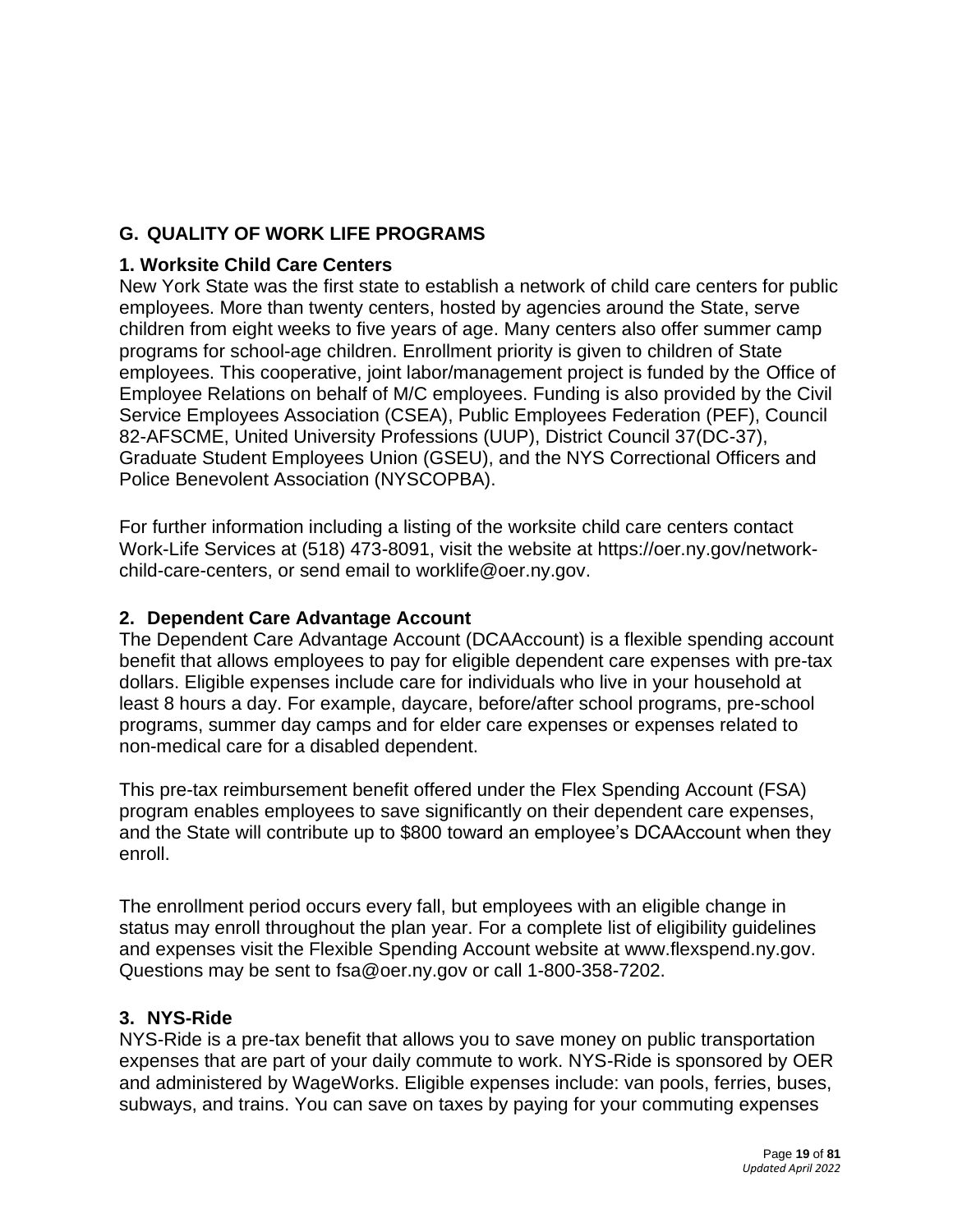<span id="page-19-0"></span>through pre-tax payroll deductions. The money withheld is loaded onto a smart card, WageWorks commuter Card, or used to purchase a transit pass on your behalf.

NYS-Ride does not have an open enrollment period; employees can enroll at any time. However, Federal regulations require that elections be made on a prospective basis and the State's payroll system requires deduction information two weeks in advance of the payroll. Starting, changing, or cancelling your election must be done by the first of the month, two (2) months before the benefit month. For example, if you wish to make a change to your November pass, you must do so by September 1.

To enroll or make a change go to [www.nysride.com](http://www.nysride.com/) or call 1-866-428-7781 (TDD 1- 866-353-8058). By participating in NYS-Ride and using pre-tax dollars to pay for commuting expenses, you can save up to 40 percent of every dollar spent up to the monthly contribution limit. The IRS sets the monthly limit annual, please visit nysride.com for the current amount.

### <span id="page-19-1"></span>**4. Retirement Planning Information**

On behalf of M/C employees, OER partially underwrites pre-retirement planning seminars for executive branch State employees. The seminars are offered regularly at various locations across the State and are designed for employees who are retirementeligible or within five years of retirement eligibility. For more information on seminar schedules, contact your agency liaison to learn how to enroll. For a list of agency liaisons, [visit the website at https://oer.ny.gov/directions-pre-retirement-seminar](file://///goer-smb/goer_shared/Departments/CNA/Management%20Confidential/All%20other%20programs/Management%20Confidential/All%20other%20programs/MC%20Handbook/visit%20the%20website%20at%20https:/oer.ny.gov/directions-pre-retirement-seminar-contact-information)[contact-information.](file://///goer-smb/goer_shared/Departments/CNA/Management%20Confidential/All%20other%20programs/Management%20Confidential/All%20other%20programs/MC%20Handbook/visit%20the%20website%20at%20https:/oer.ny.gov/directions-pre-retirement-seminar-contact-information)

A comprehensive pre-retirement guide has also been developed and is available to assist employees with the many aspects of retirement planning. For a printable version of the comprehensive Self-Help Guide to Pre-Retirement Planning, 23 short videos, a retirement checklist, monthly pre-retirement planning tips and helpful links visit https://oer.ny.gov/pre-retirement-planning-information.

### **5. Employee Assistance Program**

The Employee Assistance Program (EAP) is a free, voluntary, and confidential assessment and referral service designed to help employees and their families resolve work-related and personal problems. Some of the issues EAP can help with include financial, legal, personal and work relationships, alcohol and drugs, stress, conflict and anger, gambling, retirement, eldercare, parenting and child care, grief, depression or other mental health, illness and disability, domestic violence, life changes, and work and life balance.

When you contact EAP, a specially trained EAP coordinator will offer to meet with you in-person, or by phone, to assess your needs and, when additional help is needed, to refer you to an array of resources in your community and online. Your EAP coordinator understands the nature of public service and the unique culture of your agency and has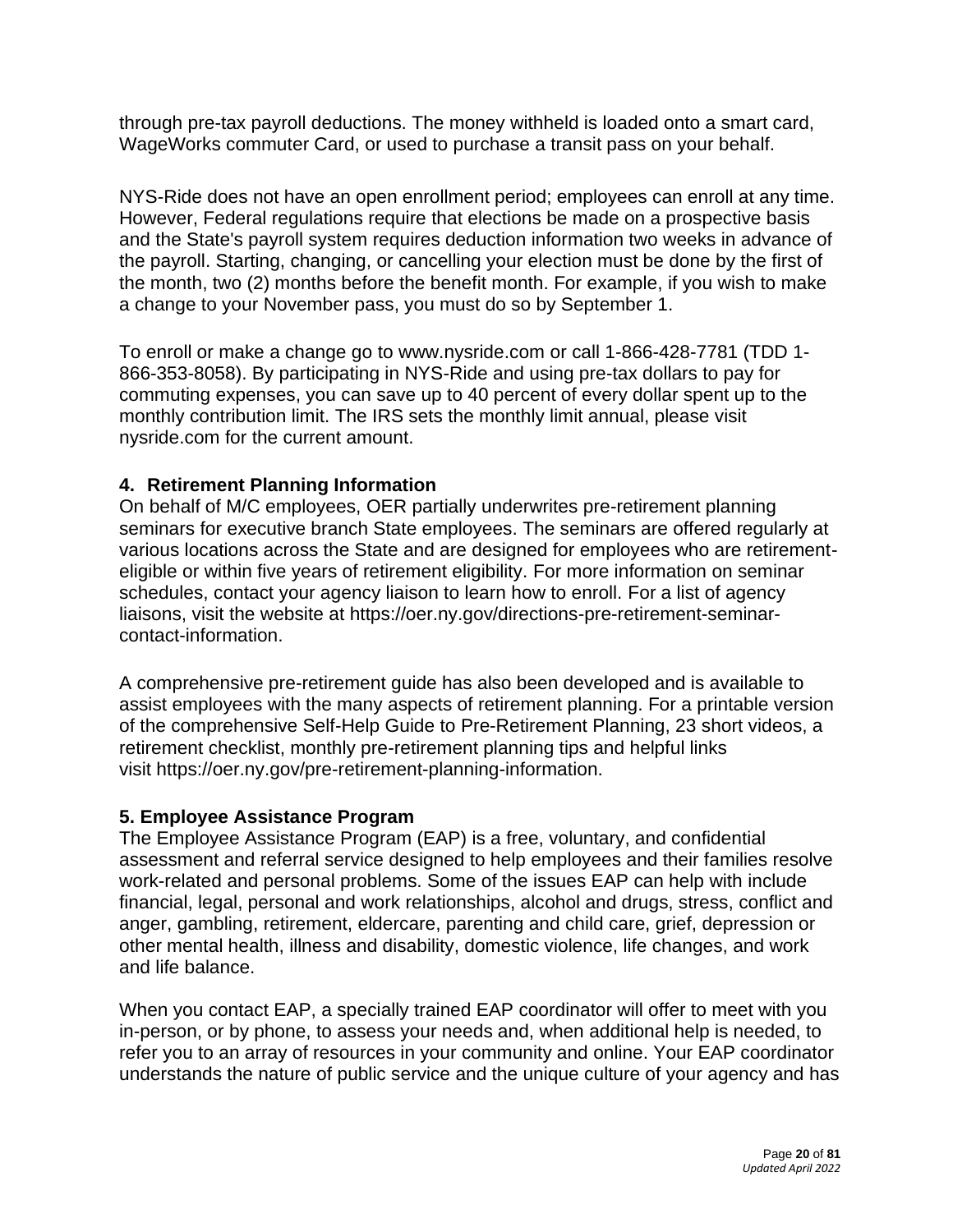an in-depth knowledge of local community resources as well as the state's health benefit plans and other benefits.

Everyone has problems from time to time. For help 24/7, call 800-822-0244 or visit the website at https://oer.ny.gov/employee-assistance-program.

# **H. HEALTH, DENTAL AND VISION BENEFITS**

# <span id="page-20-0"></span>**1. Health Insurance**

New York State offers two group health insurance options for its employees: enrollment in the Empire Plan or enrollment in a Health Maintenance Organization (HMO). While representing different approaches to health insurance protection, they both provide a full range of benefits and the opportunity to limit out-of-pocket expenses.

# **Costs**

New York State helps pay for your health insurance coverage. After the State's contribution, you are responsible for paying the balance of your premium through biweekly deductions from your paycheck. For Empire Plan and HMO enrollees in the titles allocated or equated to Salary Grade 9 and below, the State will pay 88 percent of the cost of the premium for enrollee coverage and 73 percent of the additional cost for dependent coverage. For Empire Plan and HMO enrollees in titles allocated or equated to Salary Grade 10 and above, the State will pay 84 percent of the cost of the premium for enrollee coverage and 69 percent of the additional cost for dependent coverage.

If you are enrolled in an HMO, the State's maximum contribution toward the cost of your premium will be 100 percent of its dollar contribution to the hospital/medical/mental health and substance abuse components of the Empire Plan premium.

Employees may pay their share of the health insurance premium on a pre-tax basis.

# **Changes in Enrollment Status**

If an employee wishes to change health insurance coverage as a result of a birth, death, or other change in family status, he or she must submit an application for change to the agency health benefits administrator in the personnel office.

# **Change of Plan Option**

An employee may apply for a change of health insurance plan during the annual option transfer period, traditionally held in the fall.

# **Leave Without Pay**

If an employee takes leave without pay or is otherwise temporarily removed from the payroll, he or she may pick up the full cost of the health insurance program and thereby continue coverage while off the payroll. Should such leave without pay occur as part of an authorized leave under FMLA, he or she may be entitled to continue coverage by paying the employee share. Arrangements for continued coverage must be made in advance through the personnel office.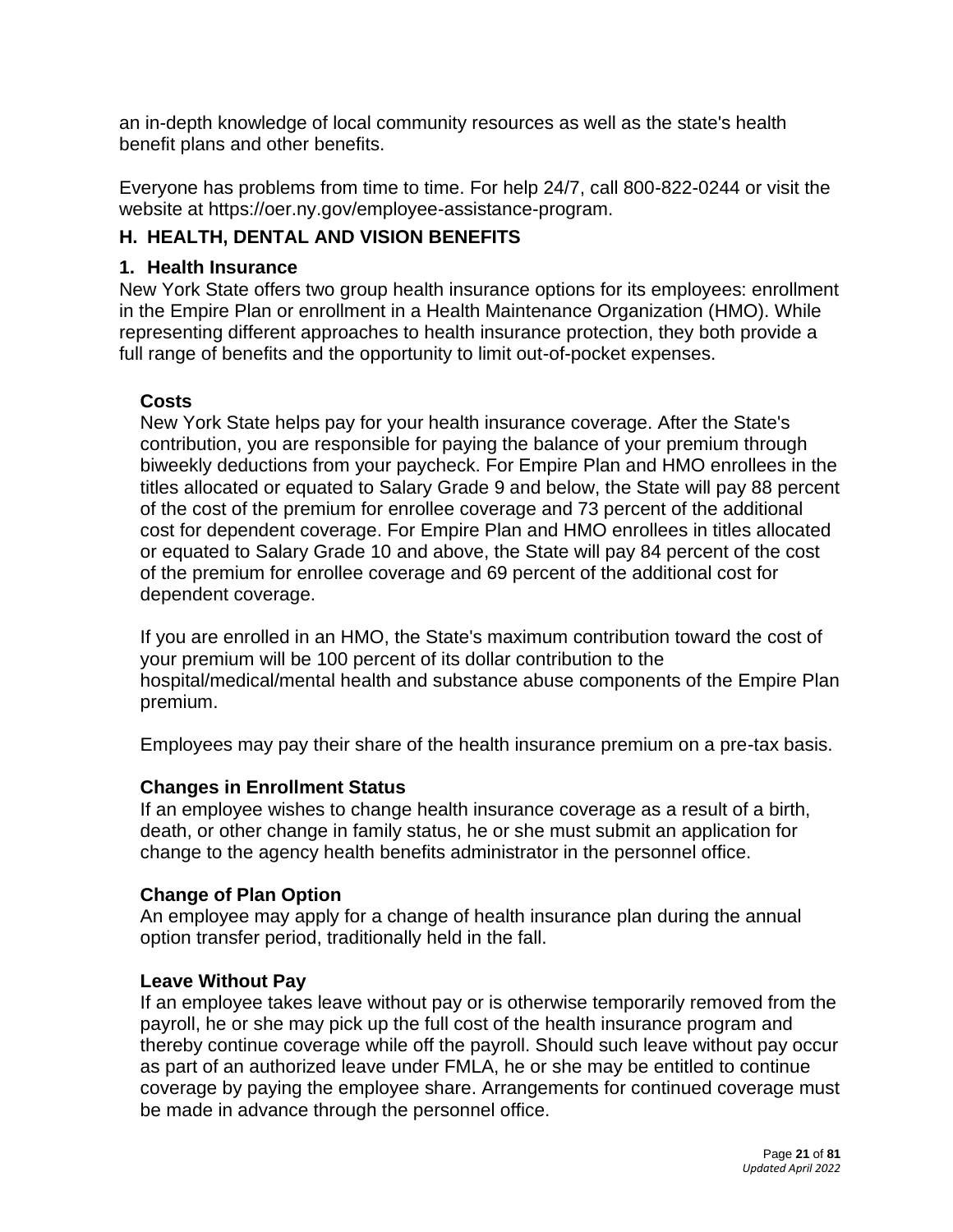# **Layoff**

In the event of layoff, an employee may be eligible to purchase continued health insurance coverage for up to one year by paying the employee share of coverage cost.

### **Continuation of Coverage under COBRA**

The federal Consolidated Omnibus Budget Reconciliation Act (COBRA) of 1986 requires the State to provide for continuation of health insurance coverage for up to 18 months for employees who lose coverage due to voluntary or involuntary termination (other than for gross misconduct) or reduction in work hours. An employee's spouse or dependents are eligible for continuation of coverage for up to 36 months upon the employee's death, entitlement to Medicare, or following a divorce or legal separation, or when dependent children reach the maximum age for coverage under the plan. More information about continuation of coverage can be obtained from agency personnel offices.

#### **Waiver of Premium**

If an employee covered by the State's health insurance program (the Empire Plan or certain HMOs) is totally disabled and is on authorized leave without pay, unpaid Family and Medical Leave, or on a preferred list for reinstatement, the requirement that he or she pay a premium may be waived for a period of up to one year. Additional information is available from agency personnel offices.

### **Retirement Coverage**

Covered employees may be eligible to continue health insurance coverage in retirement if, at retirement, they have completed at least ten years of State service in a benefits eligible position.

### **Benefits**

<span id="page-21-0"></span>Specific information and publications covering health plan benefits are available on the Department of Civil Service's website at [http://www.cs.ny.gov/ebd/.](http://www.cs.ny.gov/ebd/)

### **2. Prescription Drug Benefits**

M/C employees who are enrolled in the Empire Plan are eligible for prescription drug benefits under the New York State Prescription Drug Plan. Enrolled employees, retirees, and their eligible dependents may obtain prescription drugs at a community pharmacy or through the plan's mail service pharmacy. Eligibility for dependent children will continue up to age 26 regardless of marital or student status.

To receive prescription drugs at a participating pharmacy, the enrollee must present his or her New York Government Employee Benefit Card and prescription and pay a copayment (see plan booklet for details). When a non-participating pharmacy is used, enrollees must pay the pharmacy the full cost of the prescription and submit a completed reimbursement form. Forms are available at agency personnel offices. Up to a 90-day supply of medication may be obtained, with refills for up to one year.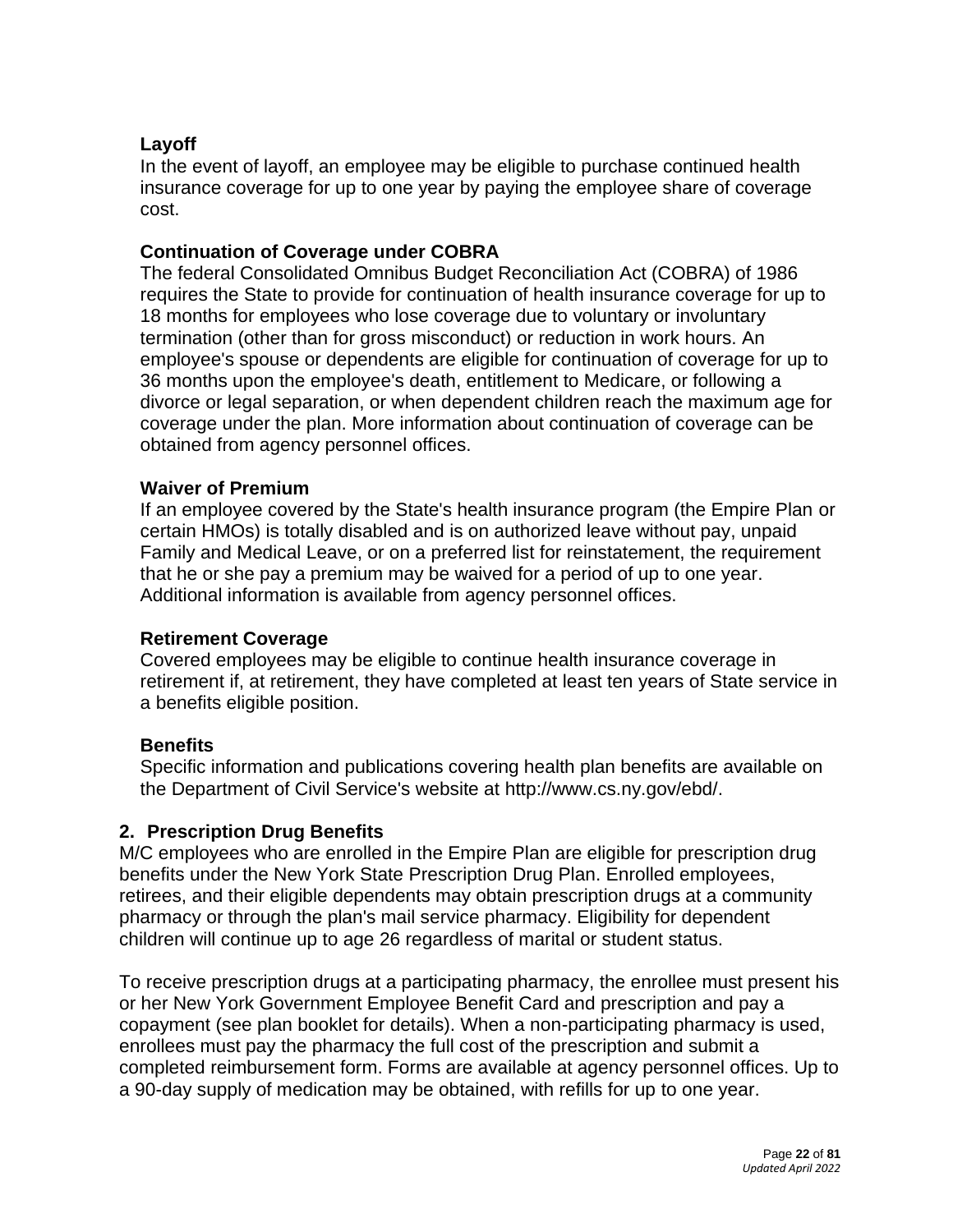Employees who are enrolled in HMOs are not covered by this plan but are covered for prescription drug benefits according to the provisions of their particular plans. Details on coverage for those employees are available from individual HMOs.

### <span id="page-22-0"></span>**3. Dental Insurance**

New York State provides M/C employees with a group dental insurance plan, currently administered by Group Health Incorporated (GHI), an Emblem Health Company. The entire cost of the premium is paid by the State. After six months of service, the employee and dependents are covered on the first day of the next calendar month. The plan covers a broad range of dental work. If an employee chooses to use a participating dentist, all covered services are paid by the plan after a \$25 deductible. If the employee chooses to use a non-participating dentist, reimbursement is made in accordance with an indemnity fee schedule. Detailed information, including the fee schedule, is contained in materials available from agency personnel offices.

# <span id="page-22-1"></span>**4. Vision Care**

Annual salaried employees who work at least half-time and their dependents are eligible for vision care coverage under the M/C Vision Care Plan. If an employee chooses to use a participating provider for vision care needs, the Plan covers the entire cost of an examination and an allowance toward eyeglasses (selected from among a large variety of frames available under the Plan). Daily wear contact lenses are also covered, but require a co-payment. If the employee chooses a non-participating provider, he or she must pay the provider and reimbursement will be made directly to the employee according to a fixed schedule. An occupational vision care benefit covers the cost of an additional pair of eyeglasses for employees determined to have occupation-related vision problems and who require special eyeglasses for work; however, this benefit must be used in conjunction with a regular examination provided by a participating optometrist.

Vision care benefits are available to each covered employee or dependent once in any 24-month period. When employees or covered dependents require vision care services, they should call the participating provider of their choice and advise the provider that they are covered under the New York State Vision Care Plan. The provider is responsible for obtaining authorization from the Plan before providing services. Employees who choose to use a non-participating provider must contact the Plan to obtain a claim form. For more detailed information, visit the website or call the Vision Care Plan at the number listed in the Directory in Section N.

# <span id="page-22-2"></span>**5. Health Care Spending Account**

The Health Care Spending Account is a benefit offered under the Flex Spending Account that allows employees to pay for medically necessary health care expenses with pre-tax dollars. This includes medical, hospital, laboratory, prescription drug, dental, vision, and hearing expenses that are not reimbursed by insurance or other benefit plans. The enrollment period occurs every fall, but employees who experience eligible changes in status may enroll throughout the plan year. Call 1-800-358-7202 for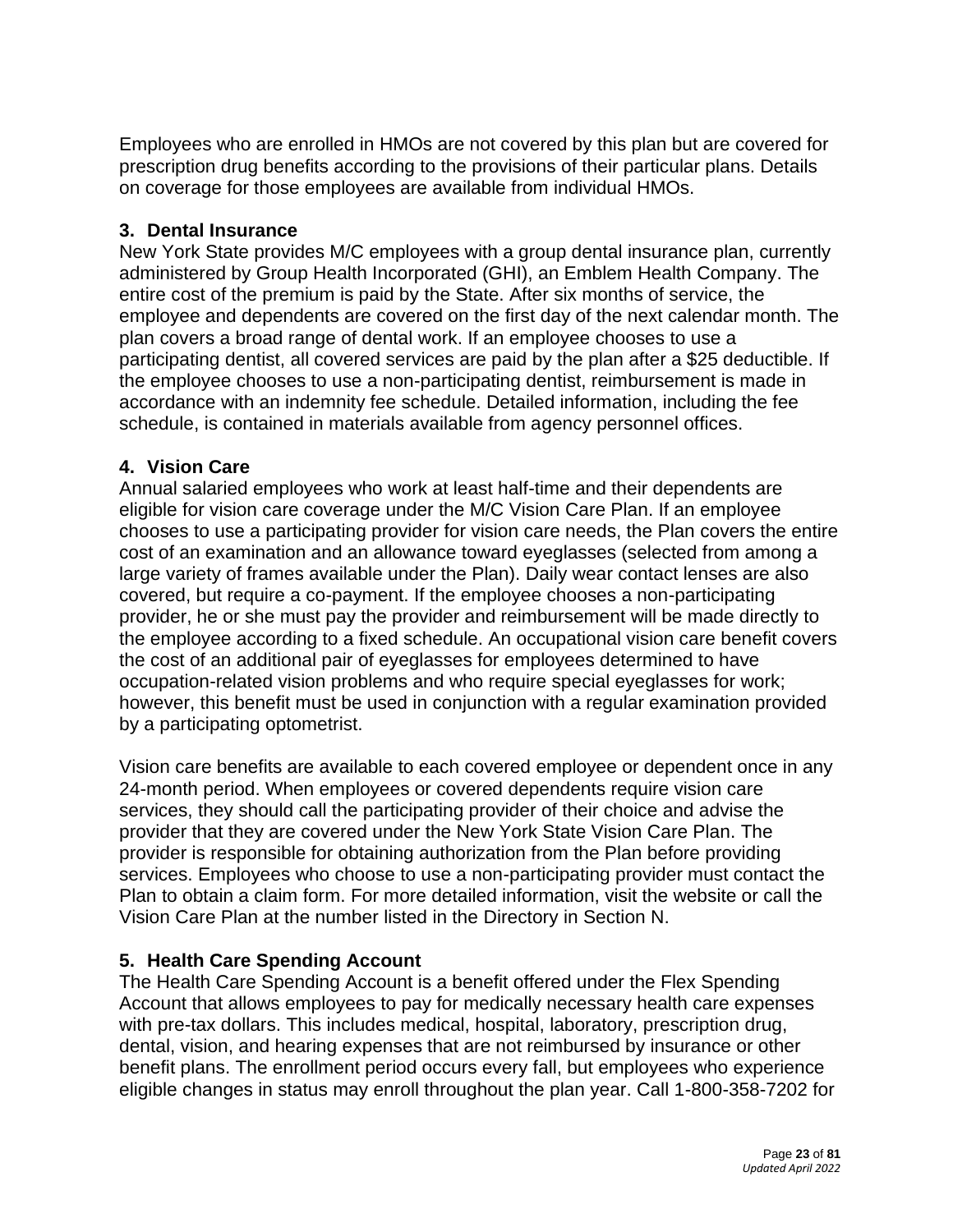enrollment materials and more information, or visit the Flex Spending Account website at [www.flexspend.ny.gov.](http://www.flexspend.ny.gov/) Also, Questions may be sent to [fsa@oer.ny.gov.](mailto:fsa@oer.ny.gov)

# **I. RETIREMENT COVERAGE**

### **1. Employees' Retirement System**

The New York State and Local Employees' Retirement System (ERS) is organized in tiers. Tiers are assigned to employees based on the date they first join the retirement system and determine what retirement benefits an employee is eligible for. For more information go to [www.osc.state.ny.us/retire.](http://www.osc.state.ny.us/retire)

<span id="page-23-0"></span>

| <b>You Are In:</b> | If You Joined:                              |  |
|--------------------|---------------------------------------------|--|
| Tier 1             | Before July 1, 1973                         |  |
| Tier 2             | July 1, 1973 through July 26, 1976          |  |
| Tier 3             | July 27, 1976 through August 31, 1983       |  |
| Tier 4             | September 1, 1983 through December 31, 2009 |  |
| Tier 5             | January 1, 2010 through March 31, 2012      |  |
| Tier 6             | April 1, 2012 or after                      |  |

If you started employment with New York State before January 2, 2010 and would like specific information regarding your retirement benefits, contact your personnel office or the ERS for assistance in determining your membership tier and benefit package.

The descriptions of the above tiers are necessarily brief and do not reflect all possible retirement benefit options available to members in those tiers. Retirement benefits and the formulas for their calculation vary by tier and are based on final average salary and years of service. Detailed information on retirement benefits is provided in booklets on each tier, which are available from the New York State and Local Employees' Retirement System or on their website at [www.osc.state.ny.us/retire.](http://www.osc.state.ny.us/retire)

# <span id="page-23-1"></span>**2. Crediting Other Service**

If you move from one state agency to another, or to any public employer participating in the ERS, without a break in service, you will maintain continuous membership. Remember to notify your new employer that you are a member, and give your membership number. If you return to state service after leaving for a time and did not withdraw your contributions when you left previously, you may still be considered a member of the System and can continue to earn service credit. If you withdrew your contributions, you must rejoin the ERS as a new member. Reinstatement of your original membership date and credit for service requires application to the ERS and repayment of the monies previously withdrawn. If you have other service as a member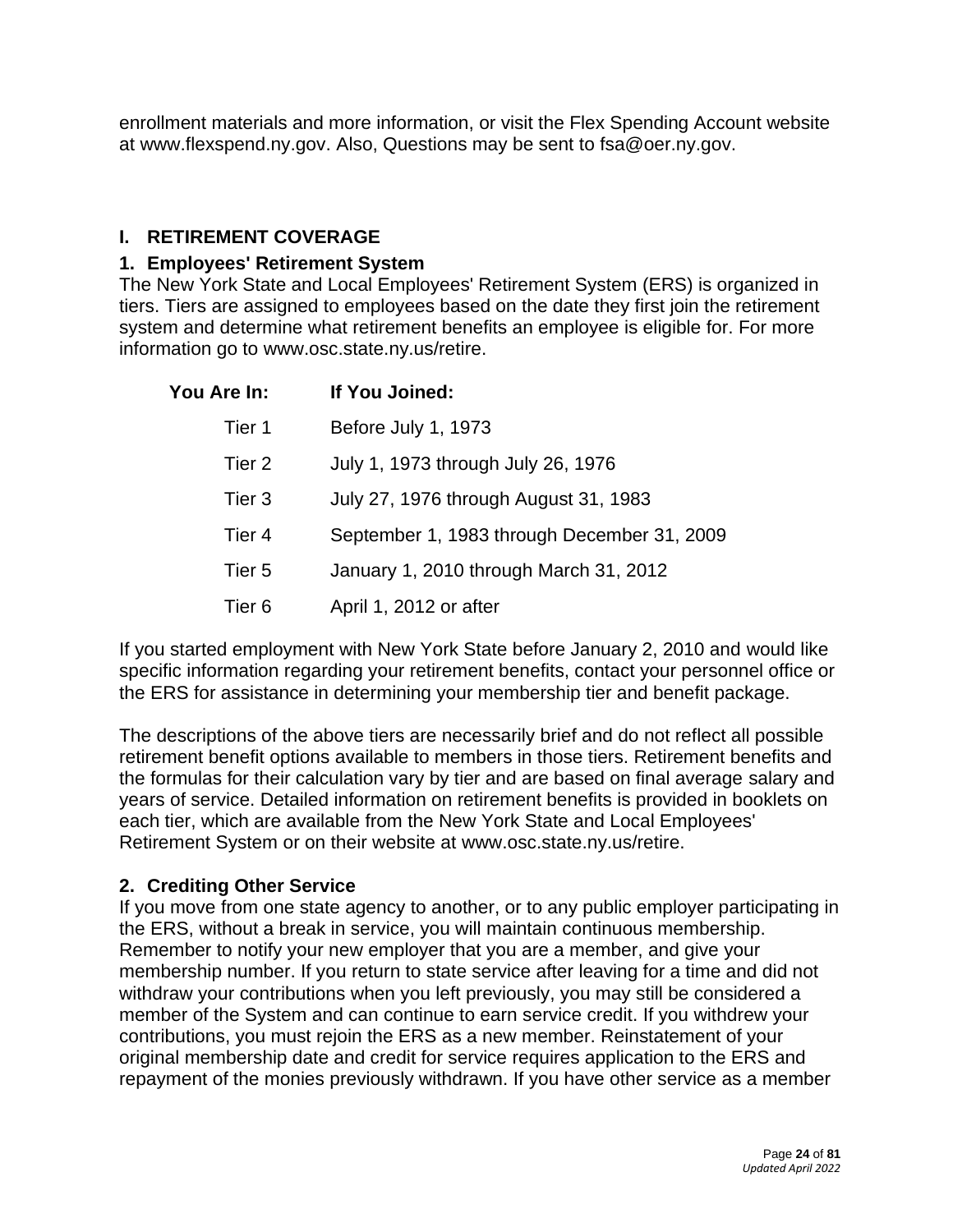of another public retirement system in New York State, contact the ERS for more information.

### <span id="page-24-0"></span>**3. Deferred Compensation Plan**

The New York State Deferred Compensation Plan is a voluntary savings program that allows employees to save for retirement on a tax deferred basis. This program enables employees to defer (contribute through payroll deduction) a portion of their annual salary, not to exceed the current maximum (\$18,500 in 2018) or even more through catch up provisions. Employees do not pay federal, state, or city income taxes on pretax contributions or accumulated earnings until the funds are distributed, generally at retirement when most people are in lower tax brackets. Roth contributions are also available.

Investment options include target retirement date funds, a stable value fund, and a variety of stock and bond mutual funds and collective trusts. Additional information is available from the Plan's website at [www.nysdcp.com](http://www.nysdcp.com/) or from the Plan's Helpline. (See Directory, Section N)

# **J. DISABILITY COVERAGE**

### <span id="page-24-1"></span>**1. M/C Income Protection Plan**

Eligible M/C employees who have creditable State service prior to January 1, 1986 and are appointed to an M/C position on or after that date have 30 days from the date of appointment to elect disability coverage under the M/C Income Protection Plan (IPP) or to participate fully in the State's sick leave accrual program. Eligible M/C employees who do not have creditable State service prior to January 1, 1986 and are appointed to an M/C position on or after that date are automatically covered by the IPP. M/C employees who selected a disability coverage option (either the IPP or full sick-leave benefits) during the open enrollment period in 1985 and employees who select an option subsequent to that period are covered by that option as long as they are in eligible M/C status. The selection is one-time only and may not be changed at a later date.

The M/C Income Protection Plan consists of short- and long-term disability insurance, which, in combination with sick leave benefits, provides partial income continuation in the event an employee becomes unable to work due to personal illness or injury.

If an employee becomes unable to work due to illness or injury, they must exhaust all sick leave credits before becoming eligible to receive either short term disability (STD) or long term disability (LTD) benefits. However, if your accrued sick leave is not enough to cover the first 14 calendar days of your absence, you may use other leave credits (vacation, personal leave, holiday leave, overtime compensatory time or VRWS credits) or go on leave without pay for the balance of the 14 days. In no event will STD benefits be paid before 14 consecutive calendar days have passed.

After exhausting your sick leave, you may choose which, and how many leave credits you want to use prior to placement on STD. STD then provides 50 percent of base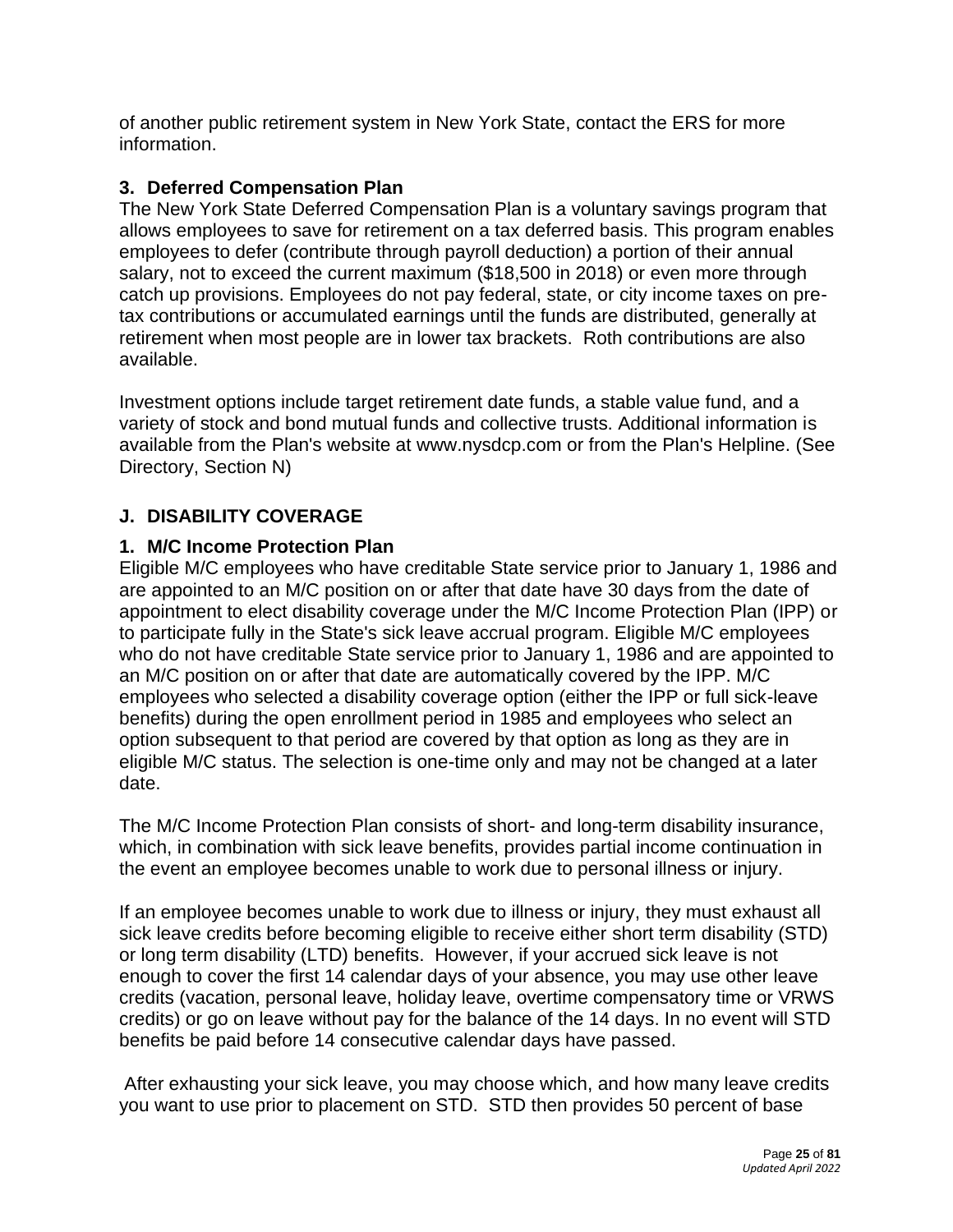salary up to \$961.54 per week for up to six months from the onset of disability. After six months of disability, LTD benefits are payable at 60 percent of base salary up to \$5,000 per month until the disability ceases, but not beyond age 65 or death. Metropolitan Life Insurance Company currently underwrites both the STD and LTD plans.

Additional information is available from personnel offices, the Employee Benefits Division of the Department of Civil Service, or the Office of Employee Relations. (See [Directory,](https://www.goer.ny.gov/Labor_Relations/ManagementConfidential/Handbook/Directry.cfm) Section N) Disability coverage is also addressed in the discussion of sick leave in the [Attendance and Leave](https://www.goer.ny.gov/Labor_Relations/ManagementConfidential/Handbook/atten.cfm) section of this handbook.

# <span id="page-25-0"></span>**2. Disability Retirement Benefit**

The New York State Employees' Retirement System (ERS) provides a disability retirement benefit for employees who become physically or mentally unable to perform their duties as a result of an accident or some other cause. The benefit is based on the type of disability the employee incurs and the tier of the Employees' Retirement System of which the employee is a member. These benefits are pensions that are provided to employees who are not yet eligible for normal retirement benefits. Additional information is available from the Employees' Retirement System. (See [Directory,](https://www.goer.ny.gov/Labor_Relations/ManagementConfidential/Handbook/Directry.cfm) Section N)

# <span id="page-25-1"></span>**3. Ordinary Disability Benefit**

An employee who is a member of the Employees' Retirement System and has at least ten years of service may be eligible for an ordinary disability retirement benefit if it has been determined that the employee is disabled and should begin retirement. The employee (or an authorized representative) must apply for the benefit within 90 days of leaving the payroll or the conclusion of a medical leave of absence. The employee may also be eligible for Workers' Compensation benefits. Tier 3 members may be eligible for a retirement benefit after only five years of service; however, benefits under this provision are reduced by a percentage of Social Security benefits and any payable Workers' Compensation benefits.

# <span id="page-25-2"></span>**4. Accidental Disability Benefit**

In the case of disability resulting from an on-the-job accident, an employee who is a member of the Employees' Retirement System may receive a disability pension regardless of length of service if the disabling accident is not a result of the employee's negligence. The employee must file timely written notice of the accident with the New York State Comptroller or with the employing agency. (Notice to the Workers' Compensation Board fulfills this requirement.) In Tiers 1 and 2 and for certain provisions under Tier 3, any accidental disability benefits received through Workers' Compensation are deducted from the ERS disability benefit.

# <span id="page-25-3"></span>**5. Social Security Disability Benefits**

An employee may be eligible for monthly Social Security disability benefits if it is determined that he or she is, or is expected to be, mentally or physically disabled for a minimum of 12 months and has worked long enough and recently enough under Social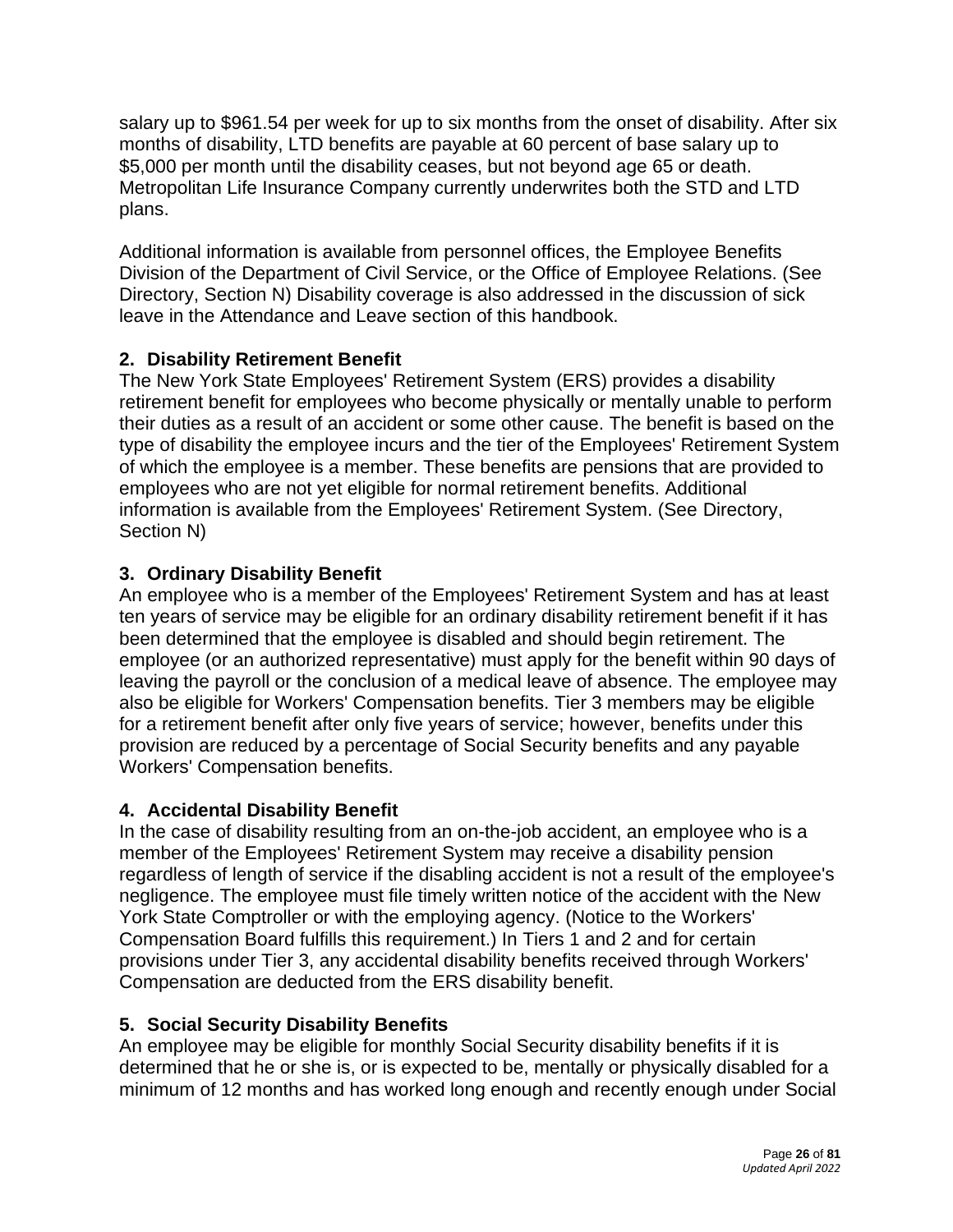Security to be fully insured. The amount of this benefit may be affected by other government payments and disability benefits. For additional information, call any Social Security office or contact the New York State Employee's Retirement System.

# <span id="page-26-0"></span>**6. Workers' Compensation Benefits**

Workers' Compensation is insurance, paid by New York State as an employer, that provides wage replacement benefits and medical care for employees who become disabled due to a work-related injury or illness. Employees are covered for all costs associated with necessary medical care as is required by the nature of their injury or the process of recovery. Employees may also be eligible for wage replacement benefits. For injuries sustained prior to July 1, 2010, wage replacement benefits will be equal to two-thirds of the employee's average weekly wage up to an established maximum. Wage replacement benefits for injuries sustained on or after July 1, 2010 will be up to two-thirds of the State Average Weekly Wage. No wage replacement benefits are paid for the first seven days of disability unless the disability extends beyond 14 days. In that event, the employee may be due wage replacement benefits retroactive to the first day off the job of injury. However, necessary medical care is provided for as long as the disability exists. The [Attendance and Leave](https://www.goer.ny.gov/Labor_Relations/ManagementConfidential/Handbook/atten.cfm) section of this handbook contains more information on Workers' Compensation Leave benefits.

It is essential that an employee report any job-related accident immediately to his or her supervisor and to the personnel office, where forms are available to apply for Workers' Compensation benefits.

# <span id="page-26-1"></span>**K. DEATH BENEFITS**

If an employee dies while in State service, beneficiaries may receive death benefit payments from the Employees' Retirement System, the Social Security Administration, the Workers' Compensation Board and the M/C Survivors' Benefit Program. Detailed information is available from the Employees' Retirement System and agency personnel offices.

# <span id="page-26-2"></span>**1. Employees' Retirement System Benefits**

The Employees' Retirement System provides its members' beneficiaries with death benefits, the amount and type of which vary according to several factors, including cause of death, age, years of service, and tier membership. When death results from an accident occurring on the job (provided the accident did not result from the employee's negligence), a pension equal to one-half the employee's final average salary (or in some cases, the salary during the last year of active service) is paid to the spouse or certain other eligible beneficiaries as prescribed by law. No minimum period of service is required for eligibility. The benefit may be reduced by the amount of any Workers' Compensation benefit paid.

In the case of an employee whose death is not caused by a job-related accident, the Retirement System pays a lump sum to designated beneficiaries based on the employee's age, years of service, tier membership, and other factors. The first \$50,000 of the Ordinary Death Benefit is paid in the form of group life insurance and, as such, is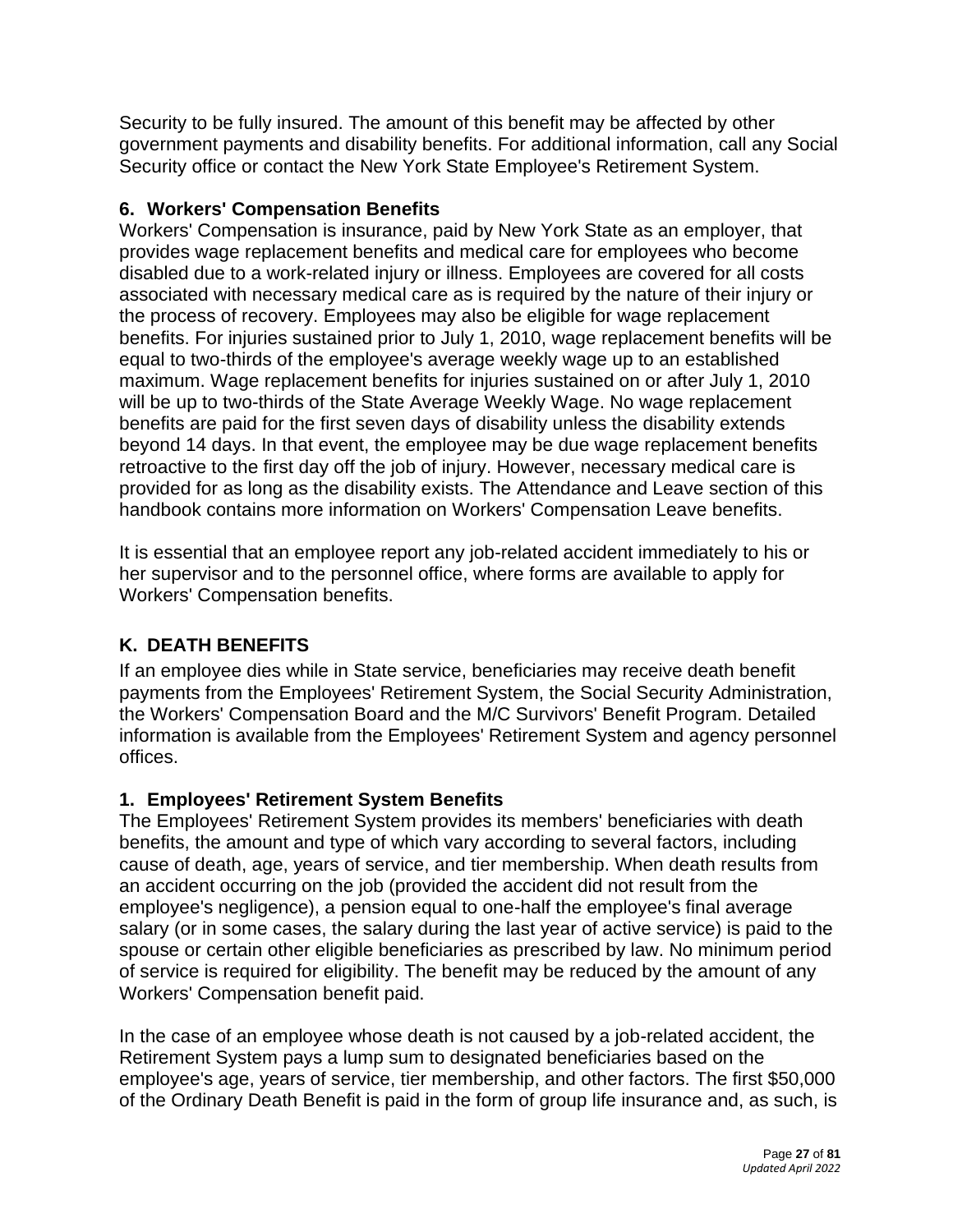exempt from federal income tax. Formulas for computing the amount of death benefits are detailed in booklets on each retirement tier, available from the Retirement System.

Each employee files a designation of beneficiary upon joining the Retirement System. However, changing life circumstances may call for changes in the designation of a beneficiary. Members may check or change their beneficiary designations by writing to the Employees' Retirement System.

# <span id="page-27-0"></span>**2. Social Security Survivors' Benefits**

The family of a deceased employee who is insured by Social Security may be eligible for monthly survivors benefits and an additional one-time lump-sum death payment (in 2000, this amount was \$255). The amount of the monthly benefit is a percentage of the monthly amount the deceased worker would have received from Social Security had he or she lived to retire at age 65. Other factors also determine the amount payable to survivors, such as the number and age of dependents, and whether any dependent has a disability. As with all Social Security benefits, there is a limit (maximum family benefit) on the total amount of benefits that all members of one family may receive based on the earnings record of one worker. The survivor's own work earnings may also affect the amount received from Social Security. Contact any Social Security office for more detailed information.

# <span id="page-27-1"></span>**3. Workers' Compensation Benefits**

New York State employees are covered by Workers' Compensation insurance, which provides cash benefits and medical care for employees who become disabled because of job-related injuries or illnesses. If the employee dies from a compensable job-related injury or illness, the surviving spouse and dependents as defined by law are entitled to weekly cash benefits (subject to possible Social Security offsets). The amount is figured as two-thirds of the deceased employee's average weekly wage for the year before the compensable incident up to an established weekly maximum, regardless of how many dependents are involved. Funeral expenses are payable up to \$6,000 in New York City and Rockland, Westchester, Nassau and Suffolk Counties. In all other counties the amount is \$5,000.

# <span id="page-27-2"></span>**4. M/C Survivors' Benefit Program**

Beneficiaries of M/C employees qualify for a benefit that, when added to the Retirement System's Ordinary Death Benefit, equals one year's salary. The maximum of the two benefits combined may not exceed the lesser of the annual salary or \$50,000 or, if the benefit payable is reduced due to the member's age, five times the Ordinary Death Benefit (payable through the Retirement System) for which the employee is eligible.

The M/C Survivors' Benefit Program is authorized by Section 154-a of the Civil Service Law and is administered by the Employees' Retirement System. To qualify, an employee must meet a length of service requirement and die before the effective date of retirement. Questions concerning specifics of this program may be directed to the Survivors' Benefit Program, Employees' Retirement System. (See Directory, Section N)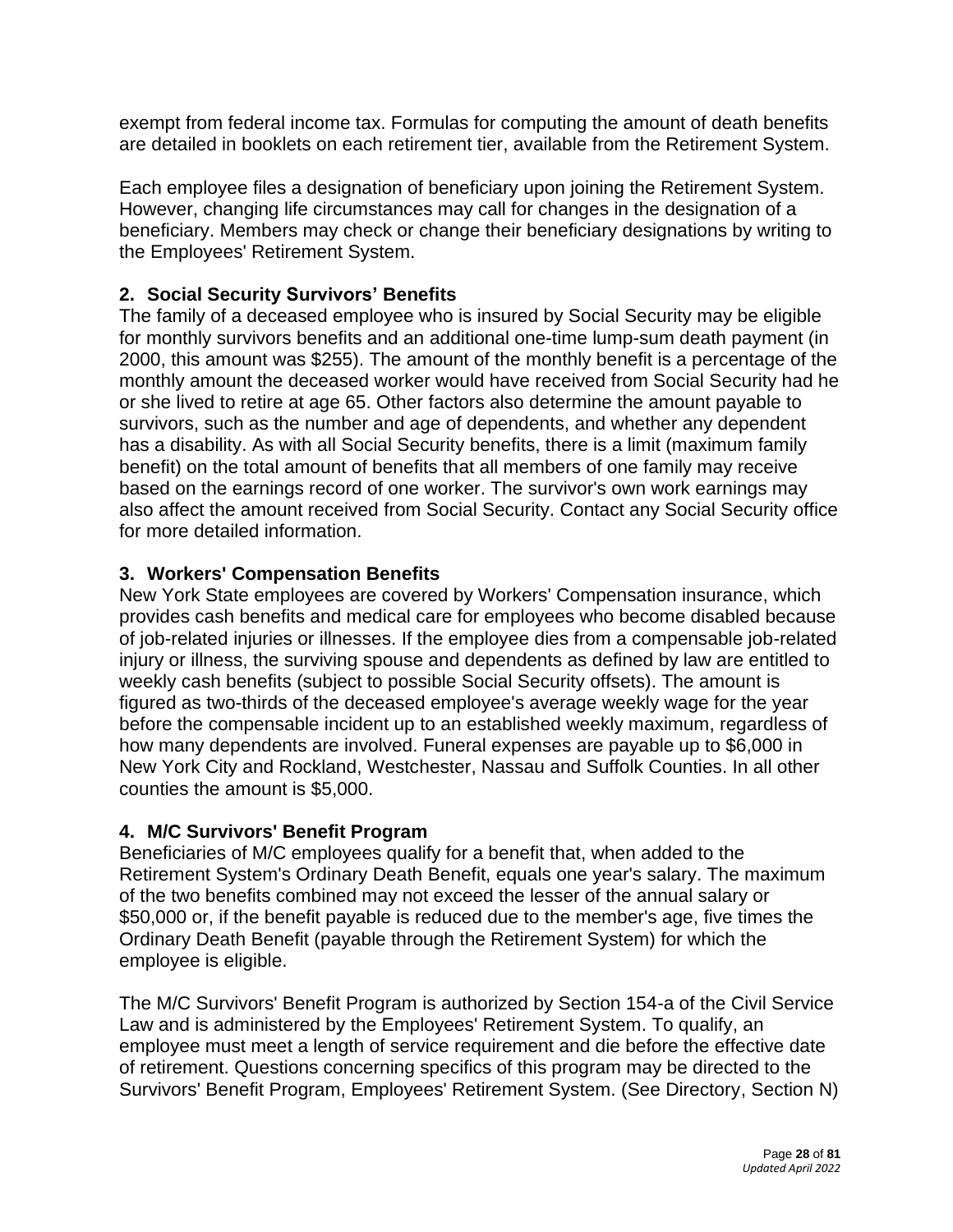### <span id="page-28-0"></span>**5. Accidental Death Benefit**

A \$50,000 accidental death benefit is provided to the survivors or the estate of M/C employees who die as a result of accidental on-the-job injuries, and for whom death benefits have been paid pursuant to the Workers' Compensation Law. This benefit is in addition to, and does not replace, other State death benefits now provided. In addition, a special fund has been established to provide the children of employees for whom such benefits have been paid with full tuition, up to the amount charged by the State University of New York, to attend any accredited college or university in New York State. This benefit is authorized by Section 154-c of the Civil Service Law and is administered by individual agencies and the Office of Employee Relations.

# **L. OPTIONAL GROUP INSURANCE**

### <span id="page-28-1"></span>**1. Group Life Insurance**

New York State offers an optional group term life insurance program for management/confidential employees called "M/C Life," which is currently underwritten by the Metropolitan Life Insurance Company. Employees who enroll pay the full cost of this insurance. Various levels of coverage are offered at competitive group rates. The plan offers term life insurance for employees and their eligible dependents; an accidental death and dismemberment benefit is also included.

Employees who are non-smokers are eligible for a non-smoker premium discount. To be eligible for the reduced premium schedule, an employee must not have smoked cigarettes, cigars, or a pipe for the 12 months preceding either initial enrollment in the program or September 1 of the year in which a change in status is made.

The major features of the plan are:

- Employees may choose between a fixed amount of life insurance or an amount based on annual salary, with a maximum coverage of \$500,000 available. An employee may select \$5,000, \$10,000, or \$15,000 worth of coverage, or may select from one to five times annual salary (but not to exceed \$500,000).
- In the event of death due to an accident prior to age 70, an additional accidental death benefit equal to the full amount of life insurance coverage (to a maximum of \$250,000) is payable to the beneficiary. Double indemnity payments up to \$500,000 are provided if death is caused by an accident that occurred while the employee was traveling on a common carrier (e.g., bus, train, or commercial airline).
- In the event of accidental dismemberment, half of the accidental death benefit is payable for the loss of a hand, foot, or the sight of one eye. The full amount is payable for any combination of these losses from any one accident.
- Dependent group life insurance is also available: up to 50 percent of the enrollee's benefit to a maximum of \$20,000 for a spouse, and in a flat amount of \$4,000 for each eligible child.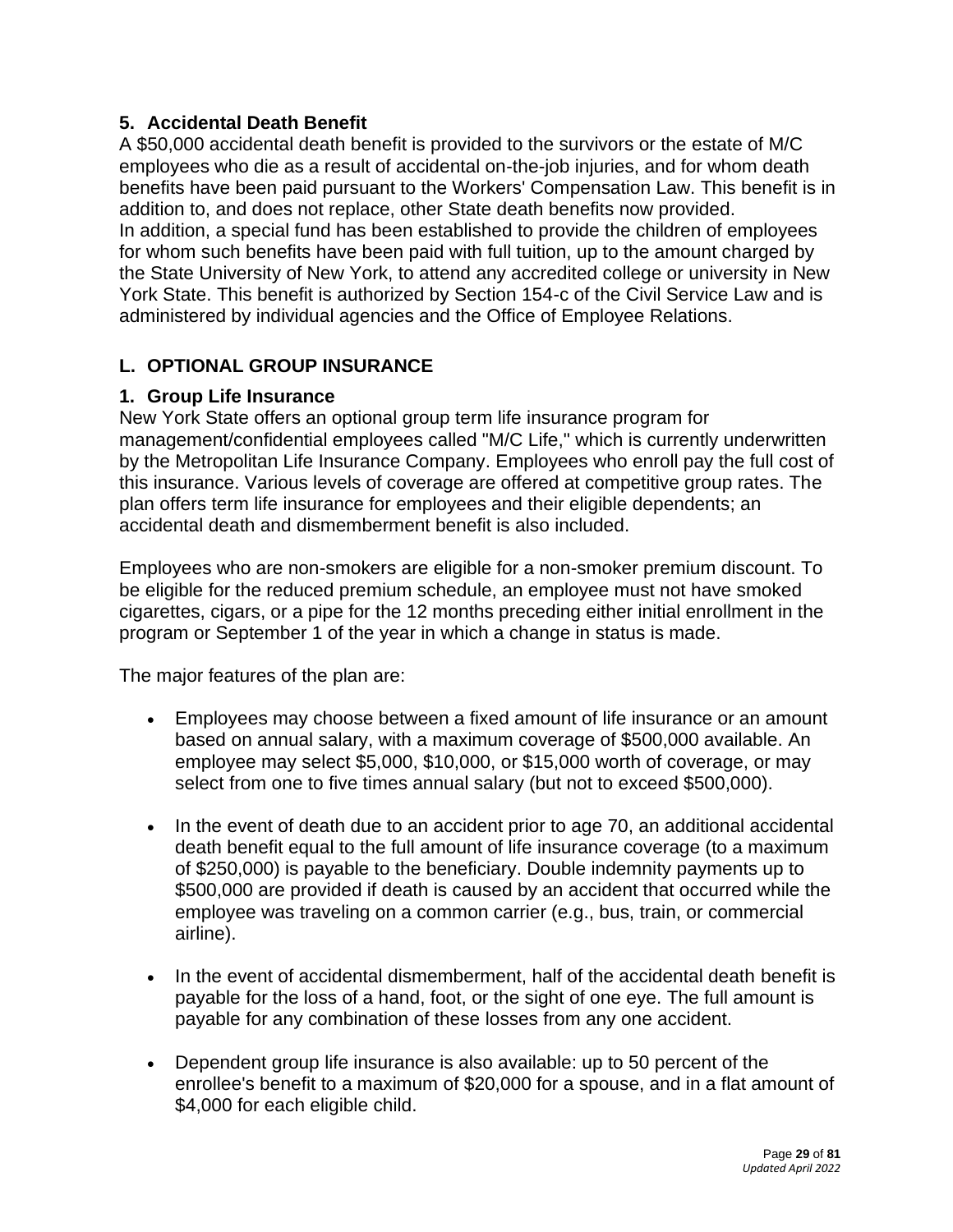• Enrollees may continue group life insurance or convert to an individual policy upon retirement subject to the terms of the policy and provisions of State Insurance Law. If an individual leaves State service prior to retirement, he or she also may purchase an individual conversion policy.

Details of the program are contained in the booklet, *New York State Group Life Insurance Plan: M/C Life*, which is available, together with enrollment applications, from agency personnel offices.

# <span id="page-29-0"></span>**2. M/C Personal Lines Insurance Program**

The M/C Personal Lines Insurance Program is an optional mass marketed program that offers M/C employees automobile, homeowners/renters, and personal (umbrella) liability coverage at reasonable cost. It is currently administered by Pearl Carroll & Associates LLC. All M/C employees are eligible to take part in this program and may sign up for any of these coverages at any time. Obtaining umbrella liability insurance, however, may require that underlying automobile or homeowner coverage be written through the same company that provides the umbrella coverage. Employees may elect to pay insurance premiums through payroll deduction or by direct payment to Pearl Carroll. To receive additional information and/or a personal rate quotation for any of these coverages, employees should contact Pearl Carroll & Associates LLC directly. (See [Directory,](https://www.goer.ny.gov/Labor_Relations/ManagementConfidential/Handbook/Directry.cfm) Section N)

# **M. POLICY DIRECTIVES**

# <span id="page-29-2"></span>**1. Sexual Harassment**

[See Equal Employment Opportunity Rights and Responsibilities Handbook](http://www.goer.ny.gov/Employee_Resources/employee_handbook/2011Employee_Handbook.pdf)

# **2. Sexual Orientation**

<span id="page-29-3"></span>[See Equal Employment Opportunity Rights and Responsibilities Handbook](http://www.goer.ny.gov/Employee_Resources/employee_handbook/2011Employee_Handbook.pdf)

# <span id="page-29-4"></span>**3. Age Discrimination**

[See Equal Employment Opportunity Rights and Responsibilities Handbook](http://www.goer.ny.gov/Employee_Resources/employee_handbook/2011Employee_Handbook.pdf)

# <span id="page-29-1"></span>**4. Ethics in Government**

The Joint Commission on Public Ethics was created to oversee and regulate ethics and lobbying in New York. It has broad authority over Statewide elected officials, candidates for those offices, executive branch officers and employees, members of the Legislature and legislative branch employees and candidates, as well as certain political party chairs, and registered lobbyists and their clients. The Commission provides information, education, and advice regarding current ethics and lobbying laws and promotes compliance through audits, investigations and enforcement proceedings.

The Commission regularly provides advice and guidance to State officers and employees and lobbyists and clients concerning ethics and lobbying laws. Certain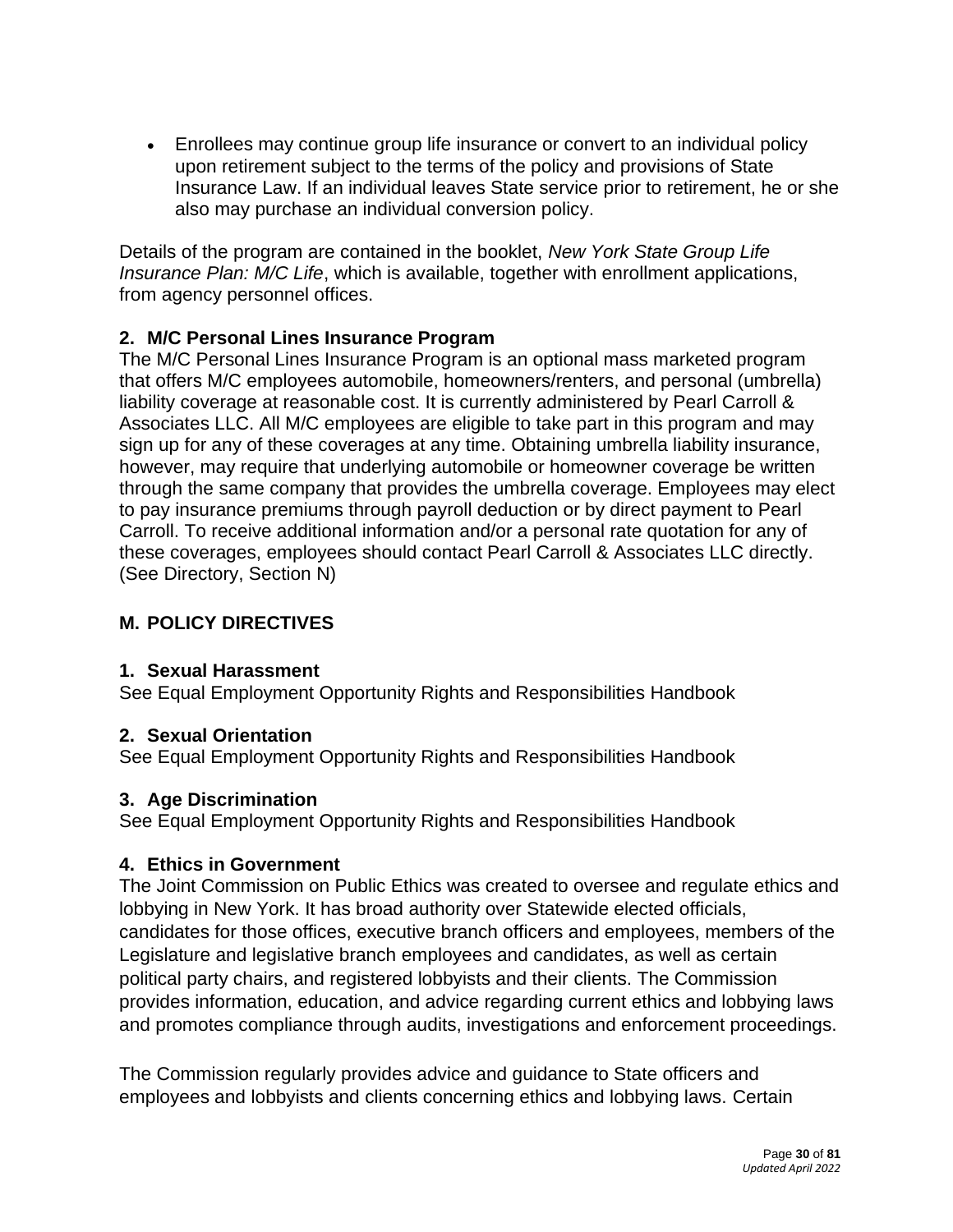State officers and employees, elected State officials, and legislative employees, among others, are required to file annual Financial Disclosure Statements, Public Officers Law section 73-a which are publicly available. This requirement applies to policy makers as determined by each individual agency and so-called "threshold filers" who earn in excess of CSEA salary grade 24. These annual Financial Disclosure Statement are due on May 15 of each year. Section 73 of the Public Officers Law concerns limitations on business or professional activities by State officers and employees. Section 74 contains the Code of Ethics, which requires that officers and employees maintain the highest standards of conduct in carrying out the responsibilities of their respective positions. Sections 73 and 74 are included as Appendices C and D. More information on ethics is available at [www.jcope.ny.gov](http://www.jcope.ny.gov/).

# <span id="page-30-0"></span>**5. Political Activities**

While New York State employees are not discouraged from participating in the political process, there must be a clear separation between their political activities and their duties as State employees. It is the policy of the State that no employee shall conduct political activities on paid State time or use State equipment, vehicles, or office space for any purpose other than official State business. In addition, employees of New York State shall not use their official authority to influence the political action of any person. Neither shall appointment to or removal from a State civil service protected position, in any manner, be affected by one's political affiliation. Section 107 of the Civil Service Law and Sections 17-156 and 17-158 of the Election Law specify these prohibitions.

# <span id="page-30-1"></span>**6. Diversity and Inclusion**

New York State is committed to a culture of respect that values and promotes diversity, inclusion and equal opportunity, free of unlawful discrimination on the basis of protected class status, including, age, race, creed, color, sex, sexual orientation, gender identity, national origin, military or veteran status, disability, predisposing genetic characteristics, marital or family status, domestic violence victim status, arrest record or criminal conviction history, or any other impermissible basis, in all functions performed, and services offered, by New York State employees.

It is the policy of New York State to protect and promote diversity, inclusion and equal opportunity in the State's workforce in accordance with the requirements of the New York State Human Rights Law, Title VII of the Federal Civil Rights Act, the Americans with Disabilities Act, all applicable requirements of New York state and federal law, and Executive Order No. 187 (2018).

# <span id="page-30-2"></span>**7. Grievance Procedures for M/C Employees**

Executive Order No. 42 (1970) establishes a procedure for the submission, review, and settlement of M/C grievances. An M/C employee has the right to grieve matters free from interference, coercion, restraint, discrimination, or reprisal. An employee may present his or her case at each step established by the grievance procedure and has the right to representation at each of these steps. A copy of the Executive Order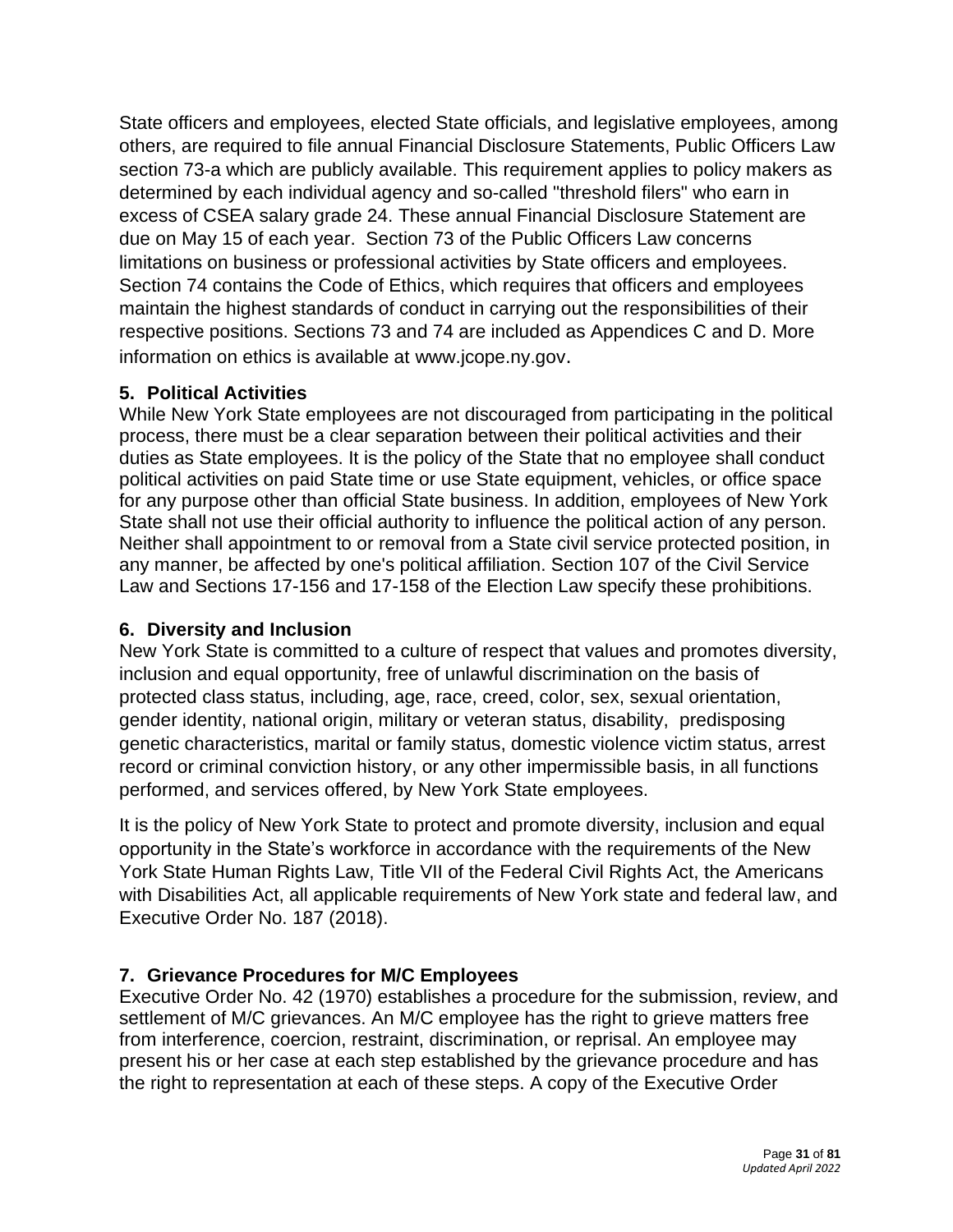grievance procedure and the rules and regulations that govern it can be found in Appendix F.

The initial steps are handled within the employee's agency, beginning with the supervisor and ending with the appointing authority. The final step of an appeal is heard by the three-member Grievance Appeals Board, composed of non-State employees. The Board reviews those appeals it deems appropriate and may require the personal appearance of the grievant and others. The Executive Order requires that each agency establish formal procedures for the submission of grievances by employees. Copies of an agency's grievance procedure and grievance form may be obtained from the agency personnel or labor relations office. An Executive Order grievance may also be filed in the form of a letter or memo to the employee's supervisor.

# **8. Alcohol and Controlled Substances in the Workplace**

<span id="page-31-0"></span>The longstanding policy of the State is that employees who engage in the unlawful distribution, sale or attempted sale, possession, or purchase of controlled substances while at the workplace or while performing in a work-related capacity will be subject to criminal, civil, and disciplinary penalties. Such illegal act, even if engaged in off duty, may result in disciplinary action.

State policy also prohibits on-the-job use of or impairment from alcohol or controlled substances. An employee may be required to undergo a confidential medical examination to ascertain the cause of impairment or disability when there exists a "reasonable suspicion," based on specific, reliable observations, that such impairment or disability is a result of the use of alcohol or a controlled substance. If alcohol or controlled substance use or impairment is found to exist, the appointing authority will determine the appropriate course of action, which may include disciplinary action, referral to the Employee Assistance Program, or the use of disability leave procedures. Agencies may have their own policies, procedures, or practices regarding alcohol and controlled substances, which also apply to their employees. A copy of the State's policy on alcohol and controlled substances in the workplace is included as Appendix G.

# <span id="page-31-1"></span>**9. Defense and Indemnification of State Officers and Employees**

Section 17 of the Public Officers Law provides for the defense and indemnification of employees who are involved in civil lawsuits based on their employment with New York State. If such civil action or proceeding arises out of an act or omission that occurred while the employee was acting within the scope of official duties, the State will provide for his or her defense or provide reasonable attorneys' fees if the Attorney General cannot provide representation. Likewise, the State will indemnify employees in the amount of any judgement or settlement obtained against them, provided that the injury or damage did not result from intentional wrongdoing on their part. Employees who are involved in any such lawsuit should notify their personnel office and the Attorney General immediately.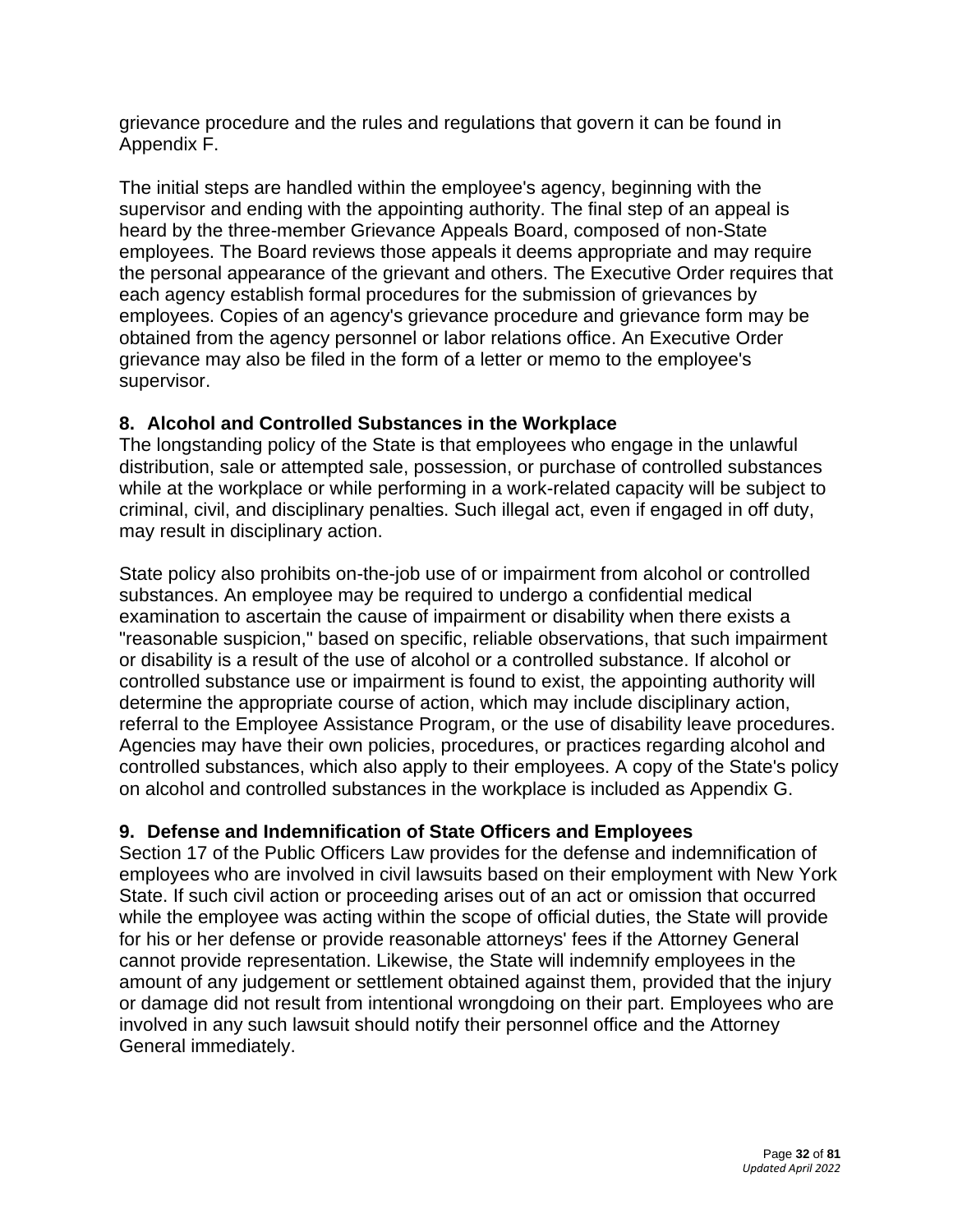# <span id="page-32-0"></span>**10. Review of an M/C Employee's Personal History Folder**

Only one official personal history folder is to be maintained for an M/C employee. This folder should contain copies of personnel transactions, and all documents, memoranda, and correspondence relating to the employee's job performance, including written performance appraisals. Copies of such documents, memoranda, and correspondence should be provided to the employee at the time it is placed in the personal history folder.

An employee is to be given the opportunity to review his or her personal history folder in the presence of an appropriate agency official within three working days of a written request to do so. In the event the folder is kept other than at the employee's work location, up to five working days' notice may be required.

An M/C employee has the right to place in the personal history folder a written response to any material he or she deems to be adverse, with such response being attached to the document at issue.

# <span id="page-32-1"></span>**N. DIRECTORY**

The following list is arranged by topic and can prove helpful in getting answers to questions regarding your employment with New York State. Should you need information about a specific employee benefit (insurance) program, contact the listed provider directly or speak with your Agency Human Resource Office**.**

<span id="page-32-5"></span><span id="page-32-4"></span><span id="page-32-3"></span><span id="page-32-2"></span>

| 1. Attendance and Leave<br>Department of Civil Service<br><b>Empire State Plaza Agency Building 1</b><br>Albany, New York 12239                             | (518) 457-2295                                                               |
|-------------------------------------------------------------------------------------------------------------------------------------------------------------|------------------------------------------------------------------------------|
| 2. Insurance<br><b>Automobile, Homeowners and Renters</b><br><b>Pearl Carroll &amp; Associates LLC</b><br>12 Cornell Road<br>Latham, New York 12110         | (518) 640-8100 or 800-833-4657<br>(518) 640-8104 FAX<br>www.pearlcarroll.com |
| 3. Deferred Compensation Plan<br>NYS Deferred Compensation Plan<br>Administrative Service Agency, PW-03-01<br>P. O. Box 182797<br>Columbus, Ohio 43218-2797 | Helpline: 800-422-8463<br>www.nysdcp.com                                     |
| 4. Dental Insurance<br><b>GHI Preferred Dental Plan -</b><br>An Emblem Health Company                                                                       | 800-947-0101                                                                 |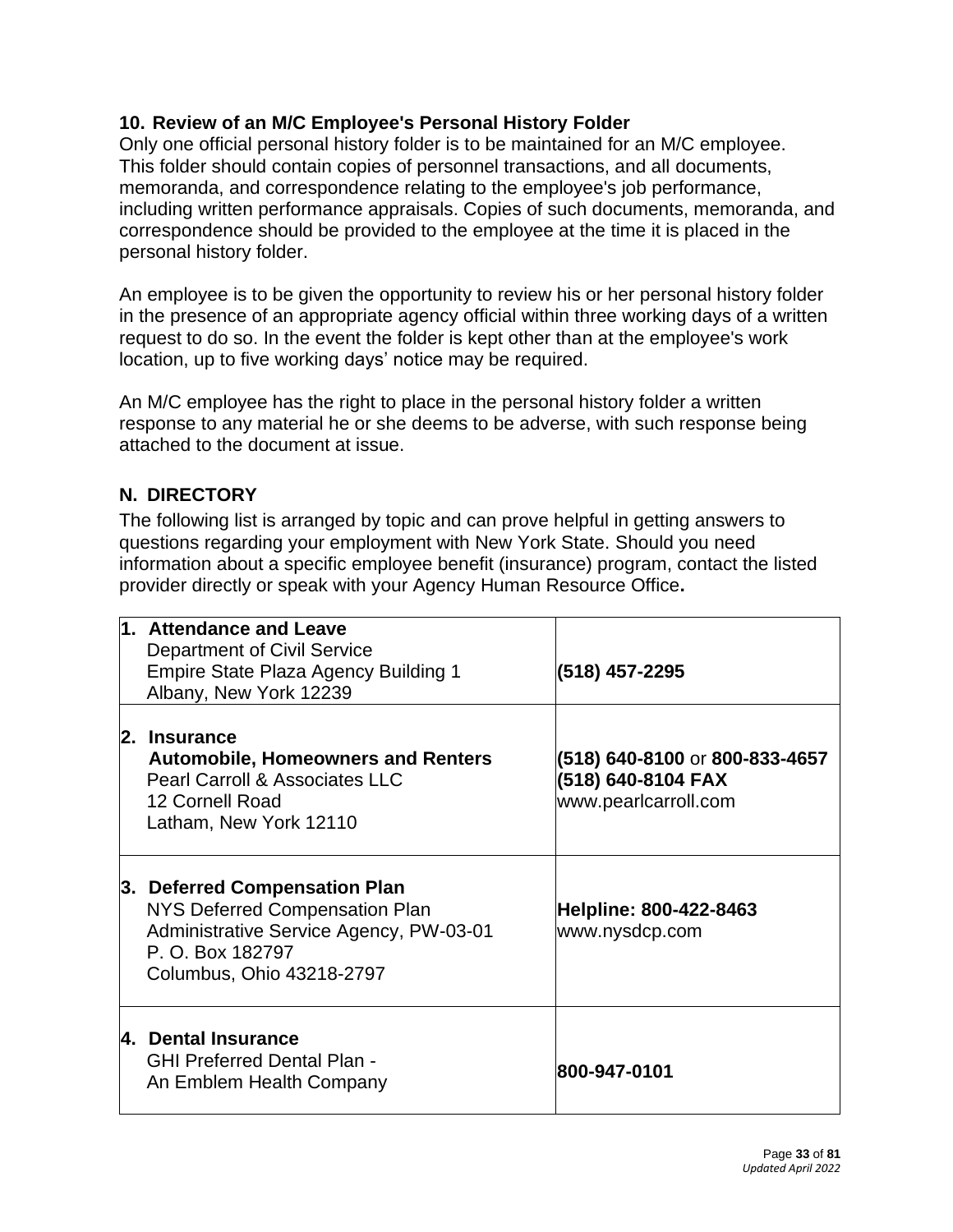<span id="page-33-2"></span><span id="page-33-1"></span><span id="page-33-0"></span>

| Call for general information or to obtain                                                                                                          |                                                      |
|----------------------------------------------------------------------------------------------------------------------------------------------------|------------------------------------------------------|
| the names of participating dentists                                                                                                                |                                                      |
|                                                                                                                                                    |                                                      |
| <b>Regional Offices</b>                                                                                                                            | (518) 446-8020                                       |
| Albany                                                                                                                                             |                                                      |
| <b>Buffalo</b>                                                                                                                                     | (716) 852-7711                                       |
| Long Island                                                                                                                                        | (518) 228-8488                                       |
| <b>New York City</b>                                                                                                                               | (212) 501-4443                                       |
| Rochester                                                                                                                                          | (716) 424-2467                                       |
| Syracuse                                                                                                                                           | (315) 432-0826                                       |
| 5. Dependent Care<br>Dependent Care Advantage Account (DCAA)                                                                                       | 800-358-7202                                         |
|                                                                                                                                                    | www.flexspend.ny.gov                                 |
| 6. Employee Assistance Program (EAP)<br>10B Airline Drive, Albany, New York 12235                                                                  | (518) 486-9769 or 800-822-0244<br>www.eap.lmc.ny.gov |
| <b>Regional Offices</b>                                                                                                                            |                                                      |
| Watertown                                                                                                                                          | (315) 785-2545                                       |
| Syracuse                                                                                                                                           | (315) 428-4963                                       |
| Rochester                                                                                                                                          | (585) 529-3690                                       |
| <b>Buffalo</b>                                                                                                                                     | (716) 847-3911                                       |
| Mid-Hudson                                                                                                                                         | (845) 567-1126                                       |
| <b>New York City</b>                                                                                                                               | (718) 923-4321                                       |
| Long Island                                                                                                                                        | (631) 952-7032                                       |
| 7. Examination and List Information<br><b>Department of Civil Service</b><br><b>Empire State Plaza Agency Building 1</b><br>Albany, New York 12239 |                                                      |
| Exam Information                                                                                                                                   | (518) 457-6216                                       |
| <b>Examination Status</b>                                                                                                                          | (518) 457-4295                                       |
| <b>Eligible Lists</b>                                                                                                                              | (518) 457-4295                                       |
| Preferred Lists/Reemployment/Transfer Options<br>provided by the Career Mobility Office (CMO)                                                      | (518) 485-6199<br>800-553-1322                       |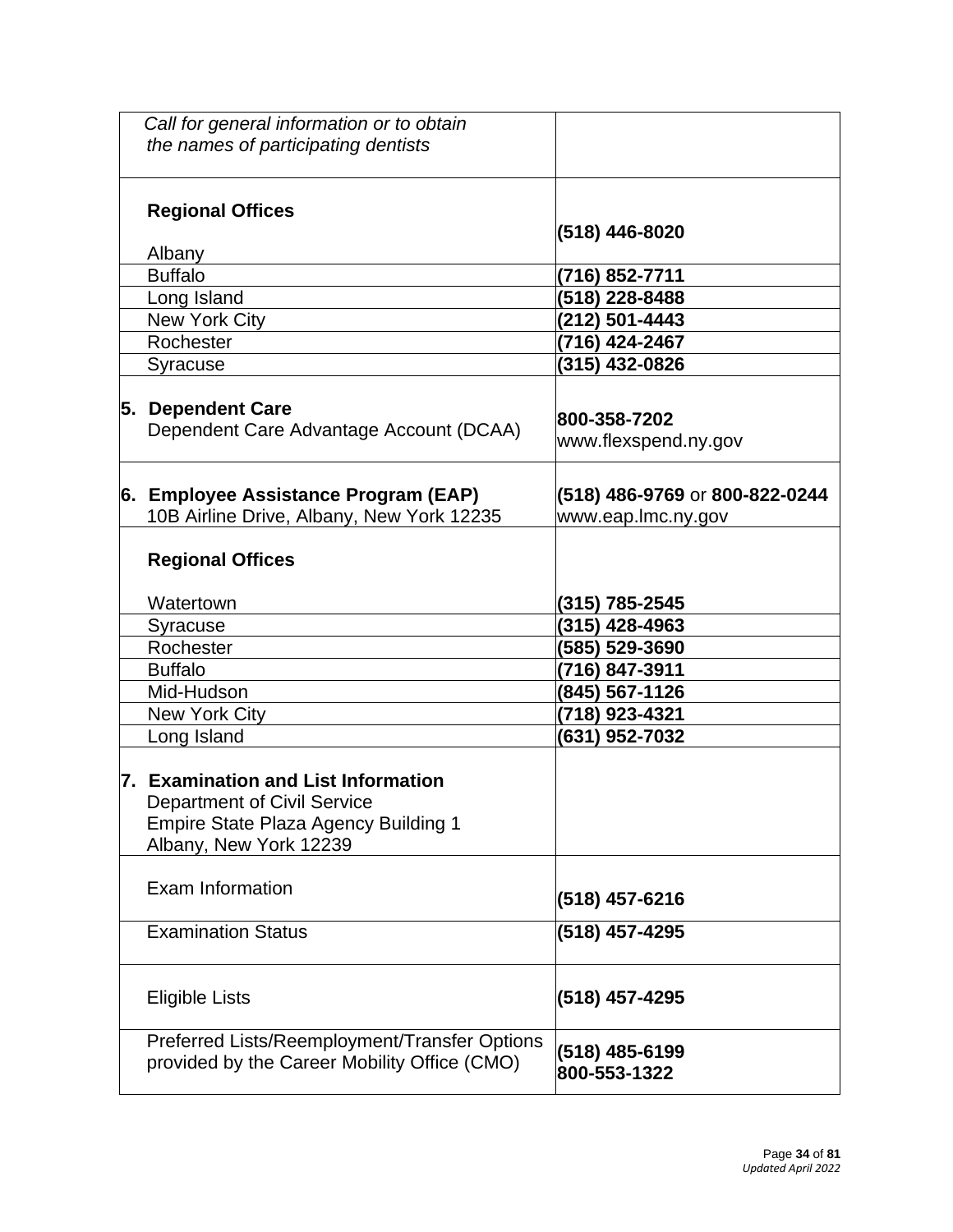<span id="page-34-2"></span><span id="page-34-1"></span><span id="page-34-0"></span>

| 8. Health Care Spending Account                                                                                                                                                                                                   | 800-358-7202<br>www.flexspend.ny.gov                |
|-----------------------------------------------------------------------------------------------------------------------------------------------------------------------------------------------------------------------------------|-----------------------------------------------------|
| Health Insurance (General Information)<br>9.<br>Department of Civil Service<br><b>Empire State Plaza Agency Building 1</b><br>Albany, New York 12239                                                                              | (518) 457-5754 or 800-833-4344<br>www.cs.ny.gov/ebd |
| 10. Health Insurance (Empire Plan)<br>Call for information on benefits under Basic<br>Medical and Participating provider Programs,<br>pre-determination of benefits, claims and<br><b>Participating Providers.</b>                |                                                     |
| <b>Empire Blue Cross and Blue Shield</b><br>New York State Service Center<br>P. O. Box 1407 Church Street Station<br>New York, New York 10008-1407<br>Call for hospital information and related services.                         | <b>877-7-NYSHIP</b><br>$(877 - 769 - 7447)$         |
| <b>Organ and Tissue Transplant Program</b><br>Call for information on or to arrange for<br>transplant services.                                                                                                                   | <b>877-7-NYSHIP</b><br>$(877 - 769 - 7447)$         |
| <b>Benefits Management Program</b><br>For maternity or scheduled hospital<br>admission, within 48 hours after an<br>emergency or urgent hospital admission,<br>and before admission or<br>transfer to a skilled nursing facility. | <b>877-7-NYSHIP</b><br>(877-769-7447)               |
| Before elective (scheduled) Magnetic<br>Resonance Imaging (MRI)                                                                                                                                                                   | <b>877-7-NYSHIP</b><br>(877-769-7447)               |
| <b>Optum Health Behavioral Solutions</b><br><b>Treatment for Mental Health and</b><br><b>Substance Abuse</b>                                                                                                                      | 877-7-NYSHIP<br>$(877 - 769 - 7447)$                |
| United HealthCare Insurance Company of NY<br>P.O. Box 1600<br>Kingston, New York 12402-1600                                                                                                                                       | 877-7-NYSHIP<br>$(877 - 769 - 7447)$                |
| Home Care Advocacy Program (HCAP)<br>Call to arrange for paid-in-full home                                                                                                                                                        | 877-7-NYSHIP<br>(877-769-7447)                      |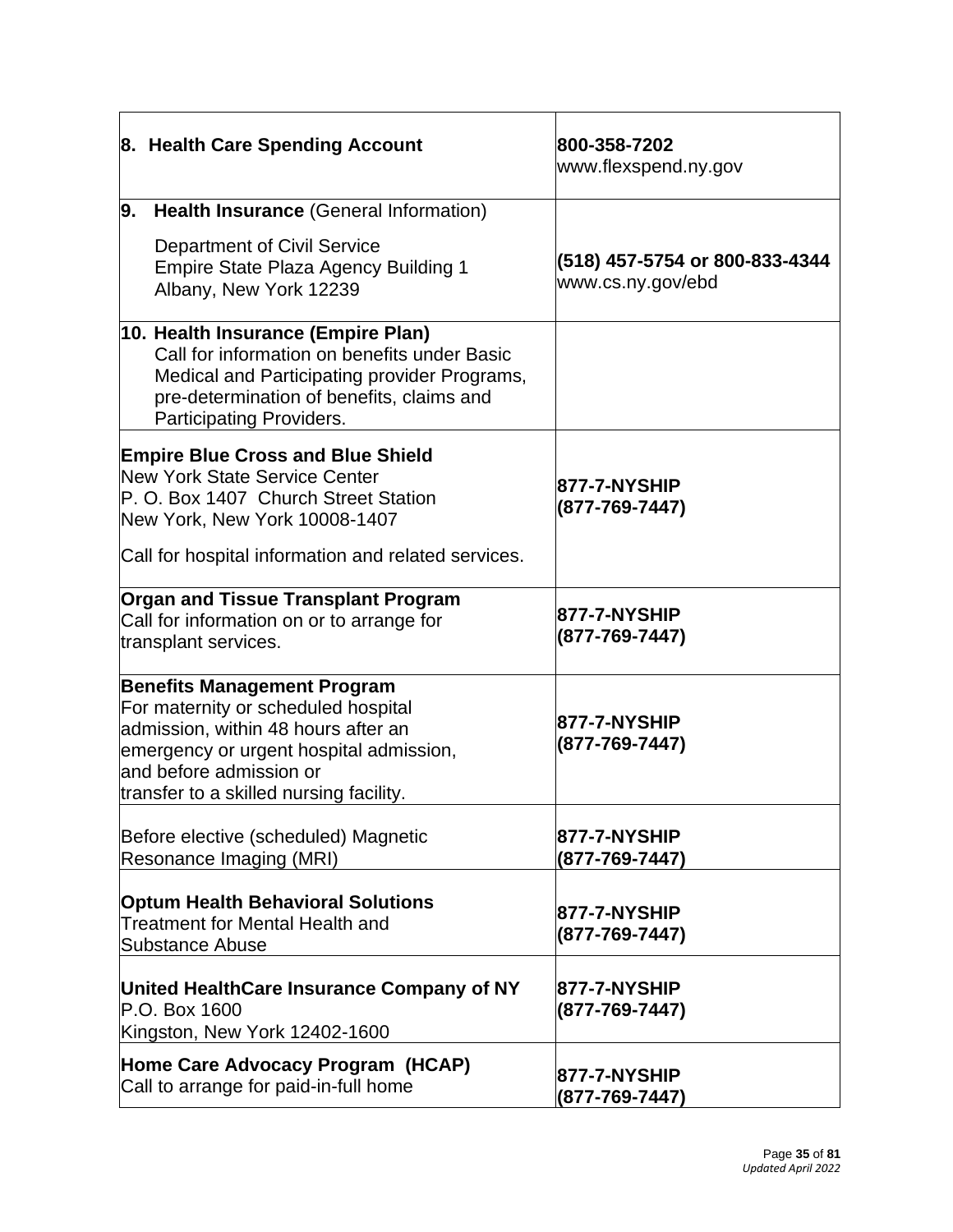<span id="page-35-0"></span>

| care services and/or durable medical<br>equipment/supplies.                                                                                                                                                         |                                                                  |
|---------------------------------------------------------------------------------------------------------------------------------------------------------------------------------------------------------------------|------------------------------------------------------------------|
| <b>Managed Physical Medicine Program (MPN)</b><br>Call for information on benefits and<br>to find MPN network providers for<br>chiropractic treatment and physical therapy.                                         | 877-7-NYSHIP<br>(877-769-7447)                                   |
| <b>Infertility Benefits</b><br>Call for prior authorization for Qualified Procedures,<br>regardless of Provider. Call for the location of<br><b>Centers of Excellence.</b>                                          | 877-7-NYSHIP<br>$(877 - 769 - 7447)$                             |
| <b>Complementary and Alternative</b><br><b>Medicine (CAM) Program</b><br>For the names, addresses and<br>phone numbers of Empire Plan CAM<br>providers                                                              | 877-7-NYSHIP<br>(877-769-7447)                                   |
| <b>Prescription Drug Program</b><br><b>Empire Blue Cross Blue Shield</b><br>P.O. Box 11826<br>Albany, New York 12211<br>For general information, pre-authorization<br>and mail service, and participating agencies. | 877-7-NYSHIP<br>(877-769-7447)                                   |
| <b>The Nurse Line</b><br>Call for health information and advice,<br>24 hours a day, seven days a week.                                                                                                              | 800-439-3435                                                     |
| 11. Income Protection Plan (IPP) Regulations<br><b>Division of Employee Benefits</b><br><b>Department of Civil Service</b><br>Empire State Plaza Agency Building 1<br>Albany, New York 12239                        | (518) 457-5754 or<br>800-833-4344                                |
| For Status of STD or LTD Claims:<br><b>MetLife Disability Management Services</b>                                                                                                                                   | 800-300-4296 ext. 2573 for STD<br>800-300-4296 ext. 2547 for LTD |
| 12. Life Insurance<br>Division of Employee Benefits<br><b>Department of Civil Service</b><br>Empire State Plaza Agency Building 1<br>Albany, New York 12239<br>Information and Filing Claims:                       | (518) 473-3496                                                   |
|                                                                                                                                                                                                                     |                                                                  |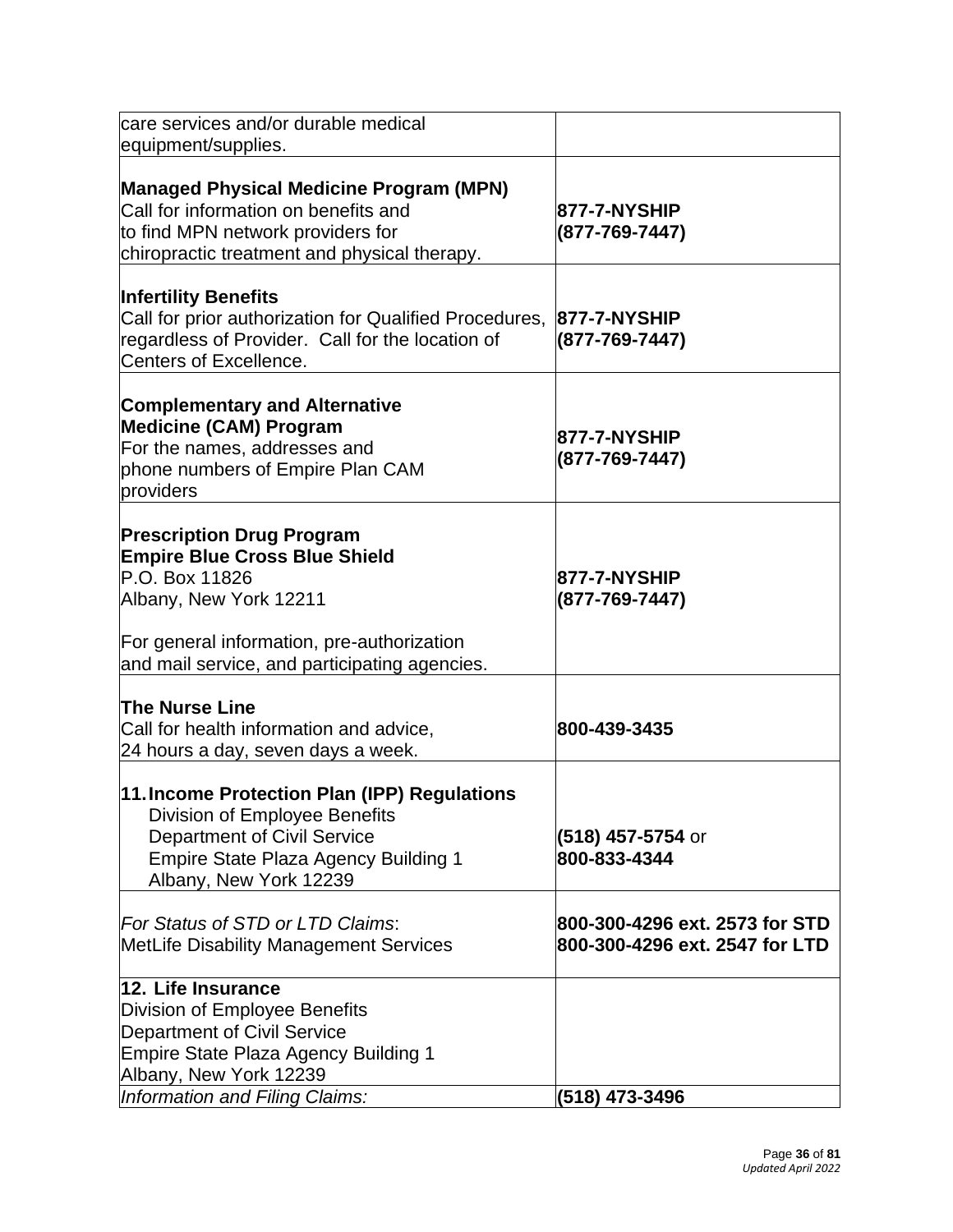| 13. Paid Family Leave                                                        | (844) 337-6303                      |
|------------------------------------------------------------------------------|-------------------------------------|
|                                                                              | www.ny.gov/PaidFamilyLeave          |
|                                                                              |                                     |
| 14. Retirement                                                               |                                     |
| New York State and Local Retirement System                                   | <b>(866) 805-0990</b> or            |
| 110 State Street                                                             | (518) 474-7736                      |
| Albany, New York 12244-0001                                                  | www.osc.state.ny.us/retire          |
|                                                                              |                                     |
| <b>Teachers' Insurance Annuity Association</b>                               | (212) 490-9000<br>www.tiaa-cref.org |
| College Retirement Equities Fund (TIAA-CREF)                                 |                                     |
| 730 Third Avenue                                                             |                                     |
| New York, New York 10017                                                     |                                     |
| <b>Teachers' Retirement System</b>                                           |                                     |
| 10 Corporate Woods Drive                                                     | (518) 447-2666                      |
| Albany, New York 12211-2395                                                  | https://www.nystrs.org/             |
|                                                                              |                                     |
| 15. Survivors' Benefit Program<br>New York State and Local Retirement System |                                     |
| 110 State Street                                                             | (518) 474-7736<br>866-805-0990      |
| Albany, New York 12244-0001                                                  |                                     |
|                                                                              |                                     |
| 16. Tuition Reimbursement Processing Unit                                    |                                     |
| <b>Office of Employee Relations</b>                                          | (518) 474-6772                      |
| M/C Tuition Processing Unit                                                  | https://oer.ny.gov/managementco     |
| 2 Empire State Plaza                                                         | nfidential-mc-training-programs     |
| Albany, New York 12223                                                       |                                     |
| 17. Umbrella Liability Insurance                                             |                                     |
| Pearl Carroll & Associates LLC                                               | (518) 640-8100                      |
| 11 Cornell Road                                                              | 800-433-8657                        |
| Latham, New York 12110                                                       | $(518)$ 640-8104 (Fax)              |
| 18. Vision Care Plan                                                         |                                     |
| Davis Vision, Inc.                                                           | Telephone: 888-588-4823             |
| 711 Troy Schenectady Road                                                    | Fax: (518) 220-6012                 |
| Latham, New York 12110                                                       | www.cs.ny.gov/ebd                   |
|                                                                              |                                     |
| 19. Workers' Compensation Board                                              |                                     |
| 100 Broadway<br>Albany, New York 12241                                       |                                     |
|                                                                              |                                     |
| <b>Regional Offices</b>                                                      |                                     |
| Albany                                                                       | (866) 750-5157                      |
|                                                                              |                                     |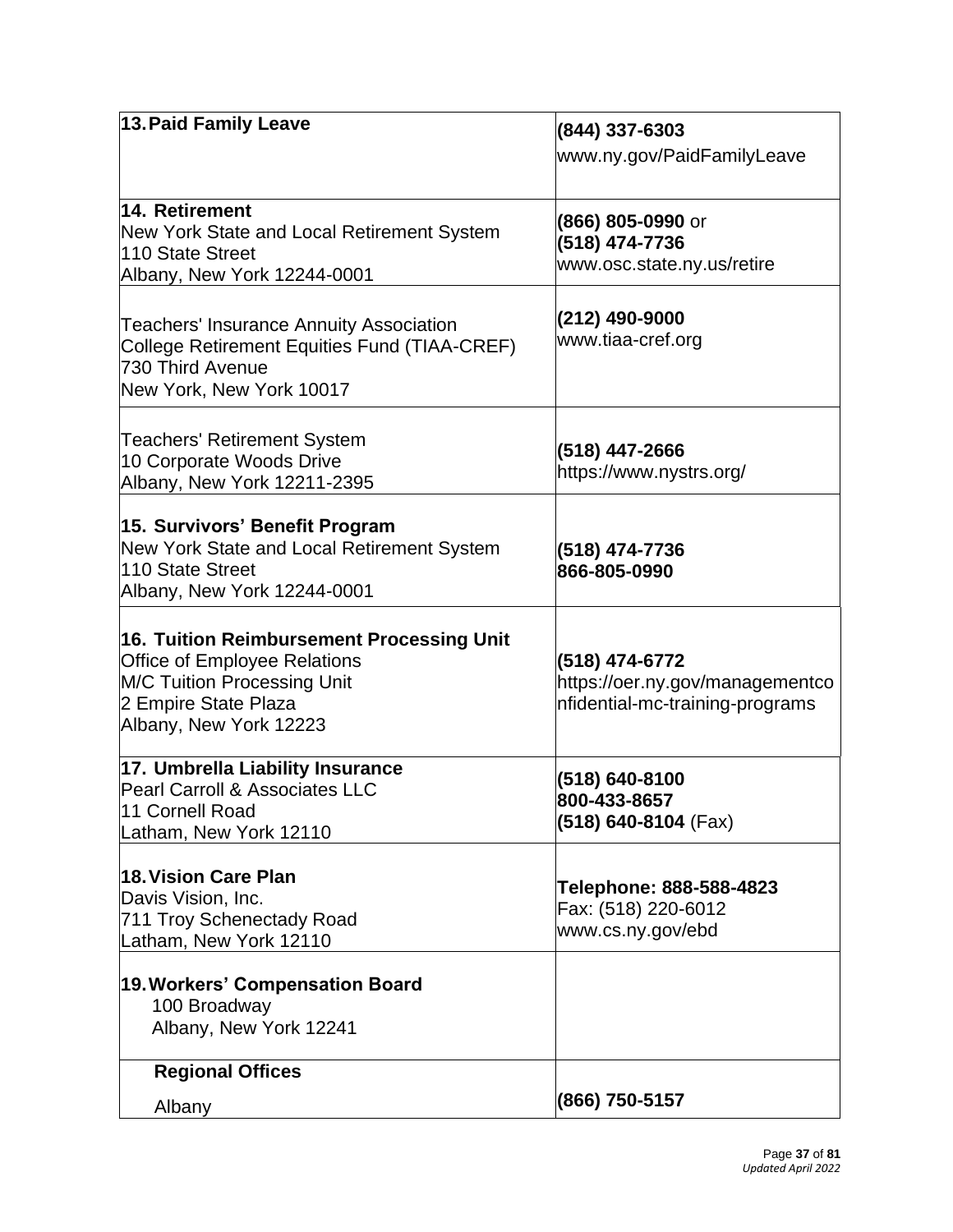| <b>Binghamton</b> | (866) 802-3604 |
|-------------------|----------------|
| <b>Buffalo</b>    | (866) 211-0645 |
| Hauppauge         | (866) 681-5354 |
| Hempstead         | (866) 805-3630 |
| New York City     | (800) 877-1373 |
| Peekskill         | (866) 746-0552 |
| Rochester         | (866) 211-0644 |
| <b>Syracuse</b>   | (866) 802-3730 |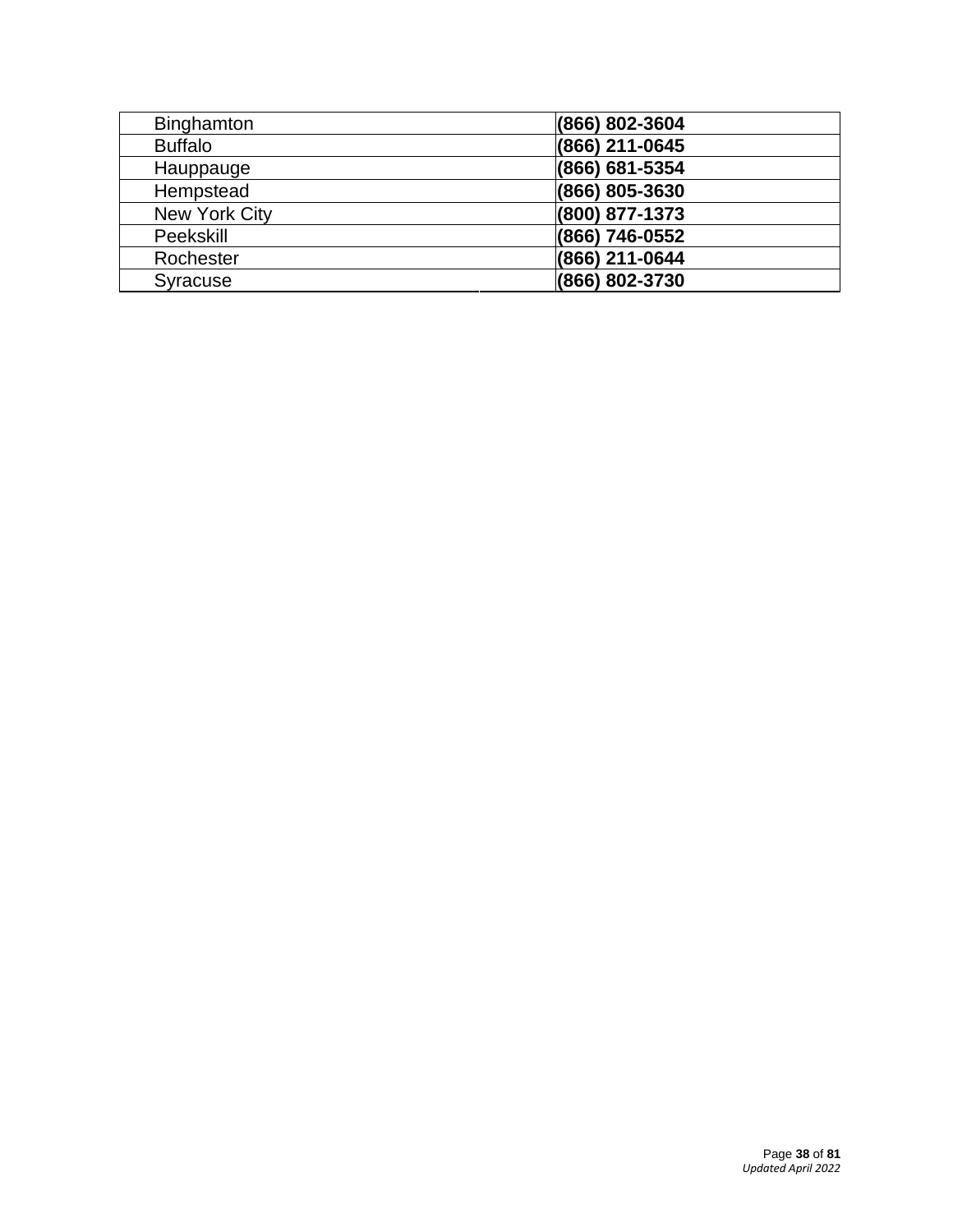# **Appendix A**

# **Moving from a Bargaining Unit into the M/C Group**

If you have recently moved from a position in a bargaining unit to a new position in the M/C group, or if your current position has been newly designated M/C, your personnel office should have provided you with information about what that change means for you in terms of benefits, available programs, policies, and practices.

There are certain benefits that are available only to M/Cs and others that differ somewhat from those offered to bargaining unit employees. Participation in some programs requires you to make important decisions in a relatively short time in order to take full advantage of these benefits. For others, you need only be aware of certain program elements. The following sets forth the major benefits and programs that are unique to M/Cs, and lists the issues to consider upon moving into the M/C group. Of course, you should read the entire handbook carefully, and familiarize yourself with all benefits, programs, policies, and practices that now apply to you.

As an M/C employee, you are now eligible to participate in the following benefits and programs previously unavailable to you:

- M/C Income Protection Plan
- Paid Family Leave
- M/C Life Insurance Program
- M/C Training and Development Programs
- Voluntary Reduction in Work Schedule (PS&T unit employees are also eligible)
- M/C Personal Insurance Program (auto, homeowners, personal liability insurances)

Some Important Considerations:

- If you have creditable State service prior to January 1, 1986, you have 30 days from the date of your appointment to the M/C position to choose between comprehensive disability coverage under the M/C Income Protection Plan (IPP) with reduced annual sick leave accruals, or the State's alternative sick leave accrual program.
- M/C employees can purchase low-cost group life insurance through the M/C Life Insurance Program. If you enroll in the program within the first six biweekly pay periods since your appointment to the M/C position, coverage is guaranteed without undergoing a physical examination or completing a medical questionnaire.
- There is a 28-day waiting period before new M/C employees may use the M/C Vision Care or Hearing Care benefits. You must also complete an enrollment form in order to use the plan.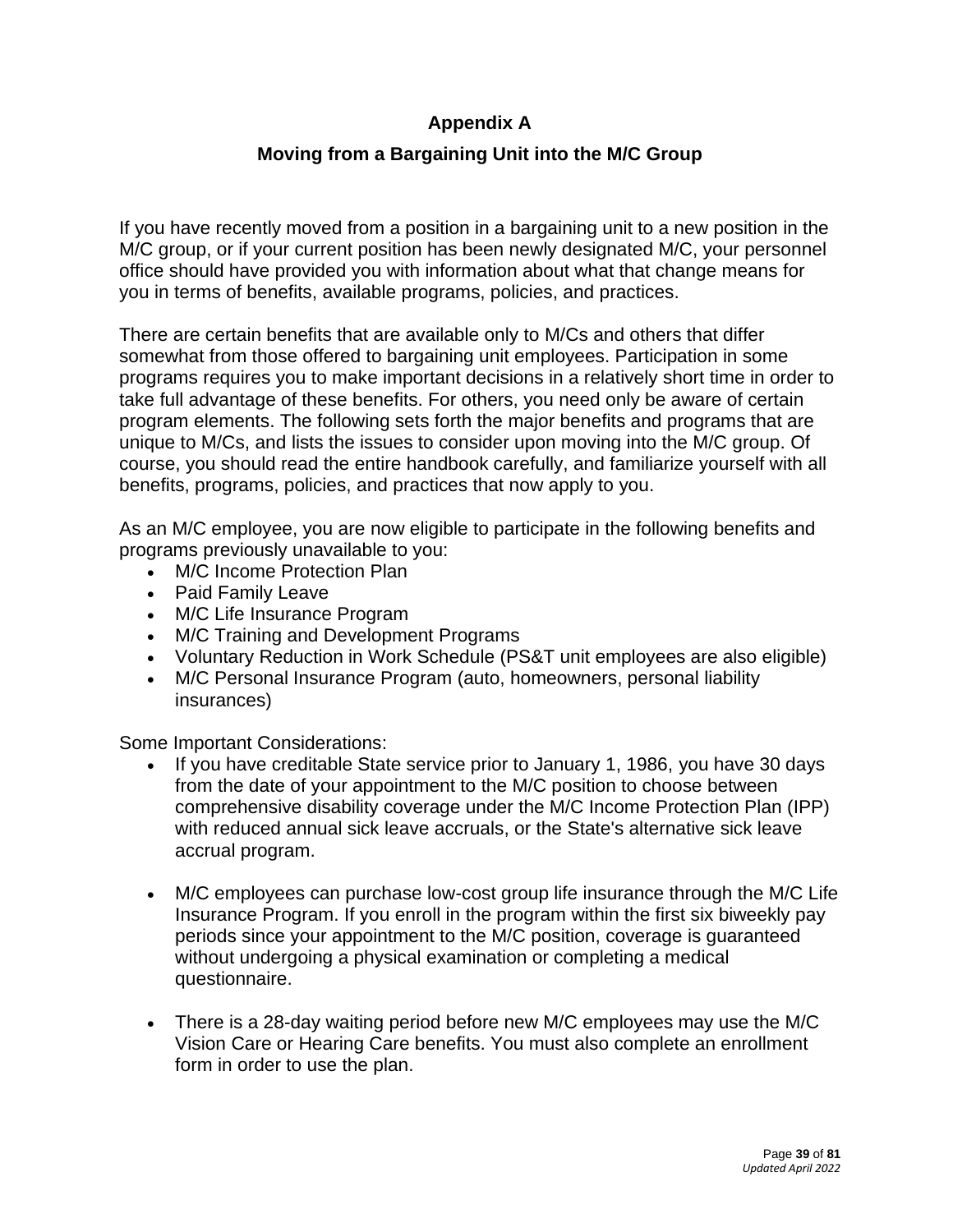- You may want to consider taking advantage of the several mass-marketed group insurance programs that are available to M/C employees on a payroll deduction basis (M/C Personal Insurance Program).
- You may also want to enroll in the State's Deferred Compensation Plan, through which you can direct the investment of a portion of your salary annually and defer taxes on these amounts and any appreciation in their value until you take distributions, normally at retirement age.
- If you are currently pursuing educational activities or have plans to take credit or non-credit career-related courses, you should inquire about benefits available under the M/C Tuition Reimbursement Program.
- OER sends information about upcoming M/C education and training opportunities to M/C employees, agency heads, and agency training and quality units, as appropriate. M/C employees seeking more information regarding management development should contact their agency training designee or OER.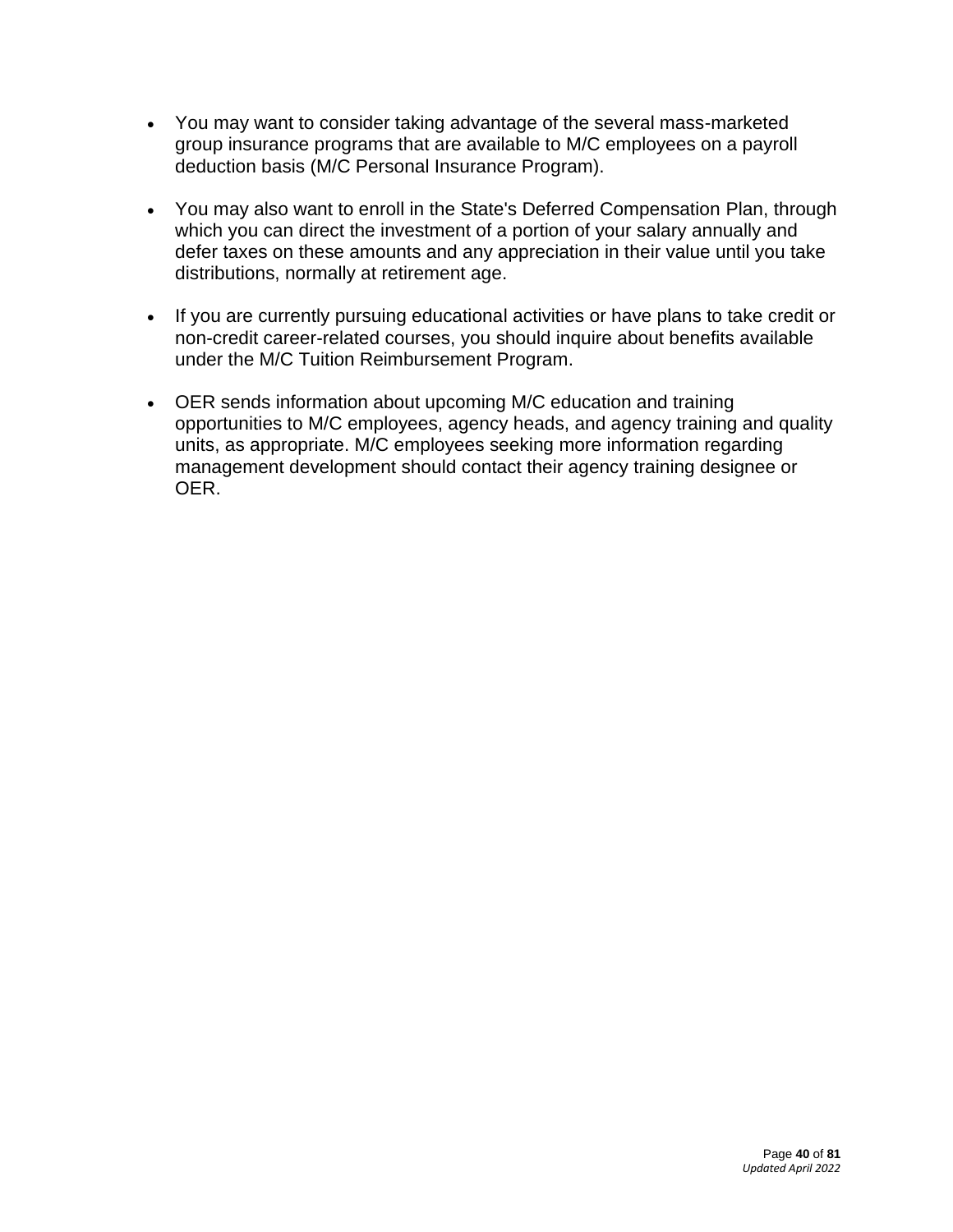## **Appendix B**

# **Leave for Pregnancy, Childbirth, Child Care and Adoption**

## *Department of Civil Service memorandum, "Leave for Pregnancy, Childbirth and Child Care," from Joseph A. F. Valenti to State Departments and Agencies, January 28, 1982*.

We have reviewed the State's policy on leave for pregnancy, childbirth, and child care in the light of recent court determinations concerning such leaves. I find it necessary to revise this policy statement to reflect the views of the court concerning these subjects. This memorandum revokes and replaces the August 3, 1973, memorandum from the Civil Service Commission regarding maternity leave effective immediately.

Pregnant employees may be asked or encouraged to report the existence of pregnancy, but they *may not be required* to do so. Where, in the opinion of the appointing officer, the nature of the duties performed may be particularly hazardous or burdensome during pregnancy, this should be pointed out in the letter of appointment and such employees should be urged to advise their supervisors of any pregnancy. In any case where the appointing authority believes the employee is unable to perform the duties of the position because of pregnancy, the employee may be required to undergo a medical examination, at the expense of the department or agency, by a physician designated by the appointing authority. A pregnant employee who is determined to be medically disabled from the performance of job duties must be treated the same as any other employee similarly disabled insofar as disability leave benefits are concerned.

Sick leave and sick leave at half-pay may be used only during a period of medical disability. Under the State's policy, disabilities arising from pregnancy or childbirth are treated the same as other disabilities in terms of eligibility for or entitlement to sick leave with and/or without pay, extended sick leave and sick leave at half-pay. Generally, the period of such disability is deemed to commence approximately four weeks prior to delivery and to continue for six weeks following delivery. While doctor's certificates may be required for any period of disability, agencies should request detailed medical documentation whenever disability is claimed to commence prior to or to extend beyond the period of disability described above.

An appointing authority may approve an employee's request for leave without pay during pregnancy and prior to the onset of any medical disability as a matter of discretion. Absences during pregnancy and following childbirth may be charged to vacation, overtime or personal leave irrespective of whether the employee is disabled. While the use of annual leave, overtime and personal leave accruals prior to the onset of medical disability is discretionary with the appointing authority, employees must be permitted to use these accruals during a period of medical disability after sick leave with pay has been exhausted.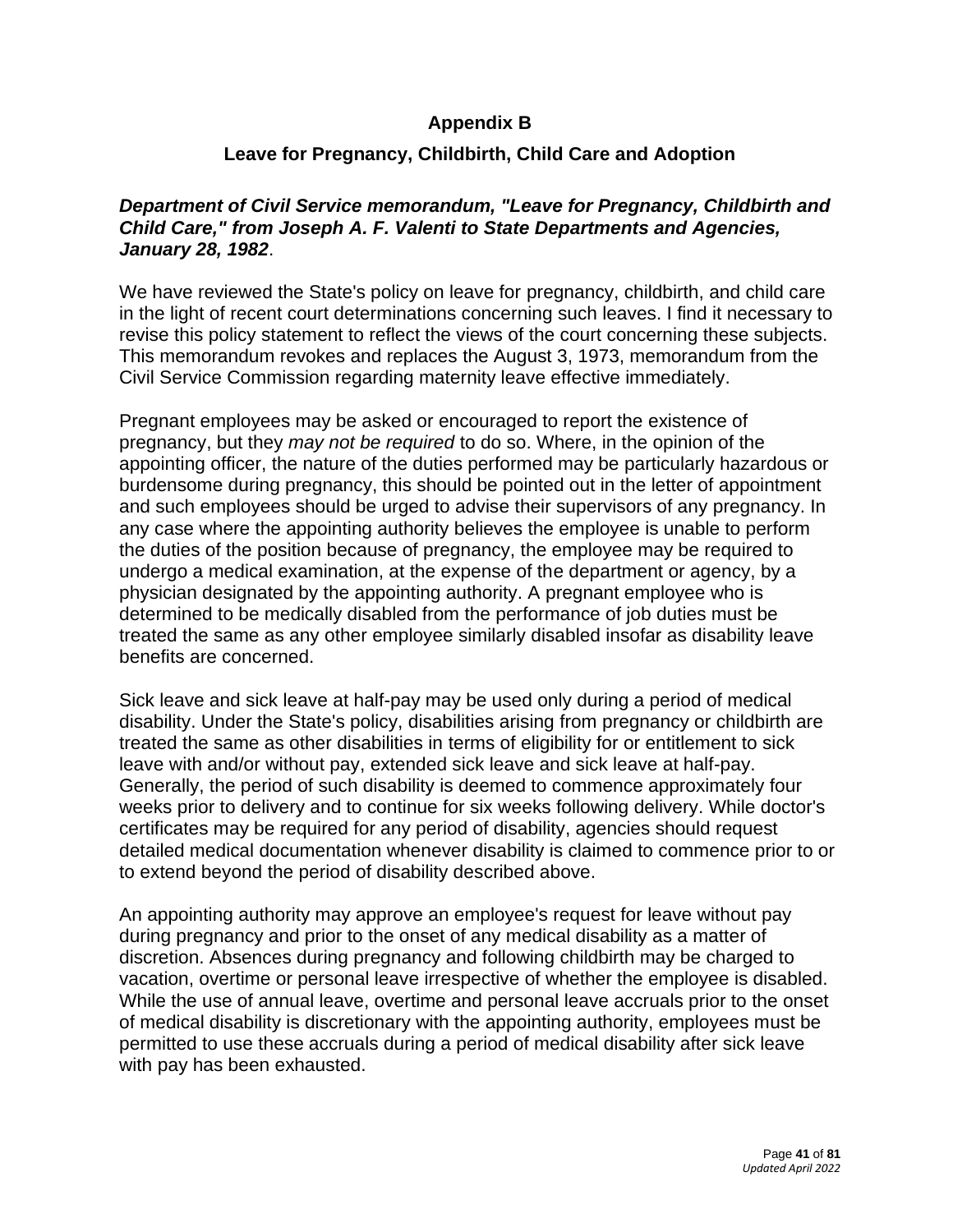Employees, regardless of sex, are entitled to leave without pay for child care for up to seven months following the date of delivery. For purposes of computing the sevenmonth period of mandatory leave, periods during which the employee was absent for "disability" or use of leave credits are included; the mandatory seven-month period is not extended by the granting of disability leave or the use of accrued leave. During a period of leave for child care, employees shall be permitted, upon request, to use annual leave, personal leave and overtime credits before being granted leave without pay. As is the case with other mandatory leaves without pay (e.g., military leave), agencies shall not require that employees exhaust all appropriate leave credits prior to being granted leave without pay for child care. Sick leave or sick leave at half-pay may be used only during a period of medical disability (Attendance Rules Sections 21.3, 21.4, 21.5, 28.3, 28.4 and 28.5). Except in the case of continuing medical disability, any leave of absence beyond the seventh month following childbirth shall be at the discretion of the appointing authority as provided in Sections 22.1 and 29.1 of the Attendance Rules. An employee who requests leave for child care of less than seven months is entitled to have such leave extended, upon request, up to the seven-month maximum and may, at the discretion of the appointing authority, have such leave extended beyond the seventh month. In certain situations, an employee may not be permitted to return from such leave until the expiration of the period that such employee requested and was granted. Generally, such restrictions on early return are limited to situations where such return would be disruptive of a project or wherever the termination of a replacement would occur.

During the seven-month period following childbirth, the granting of leave for child care is mandatory upon request from either parent. If both parents are State employees, leave for child care is mandatory for one parent at a time and the parents may elect to split the mandatory seven months leave into two separate blocks of leave with each parent entitled to one continuous period of leave but not to exceed a combined total of seven months of leave and not to extend beyond seven months from the date of delivery.

Agencies may, in their discretion, approve other arrangements for shared leave including concurrent leave and may, as a matter of discretion, extend leave for child care beyond the mandatory seven months. Furthermore, while one parent is absent on leave for child care, agencies continue to have the discretion to approve requests from the other parent for periods of vacation or personal leave, and for family sick leave in accordance with Sections 21.3(f) and 28.3(f) of the Attendance Rules.

Temporary, provisional and probationary employees without any permanent status are entitled to leave with full pay and/or without pay as described above. However, these employees are not eligible for sick leave at half-pay nor are they entitled to leave beyond that date when their employment would otherwise terminate (e.g., temporary item abolished, permanent incumbent restored to item, certification of eligible lists, etc.). In general, the State's policy on leave for pregnancy, childbirth and child care shall not be construed to require extension of any employment (permanent, permanent contingent, temporary, or provisional) beyond the time it would otherwise terminate.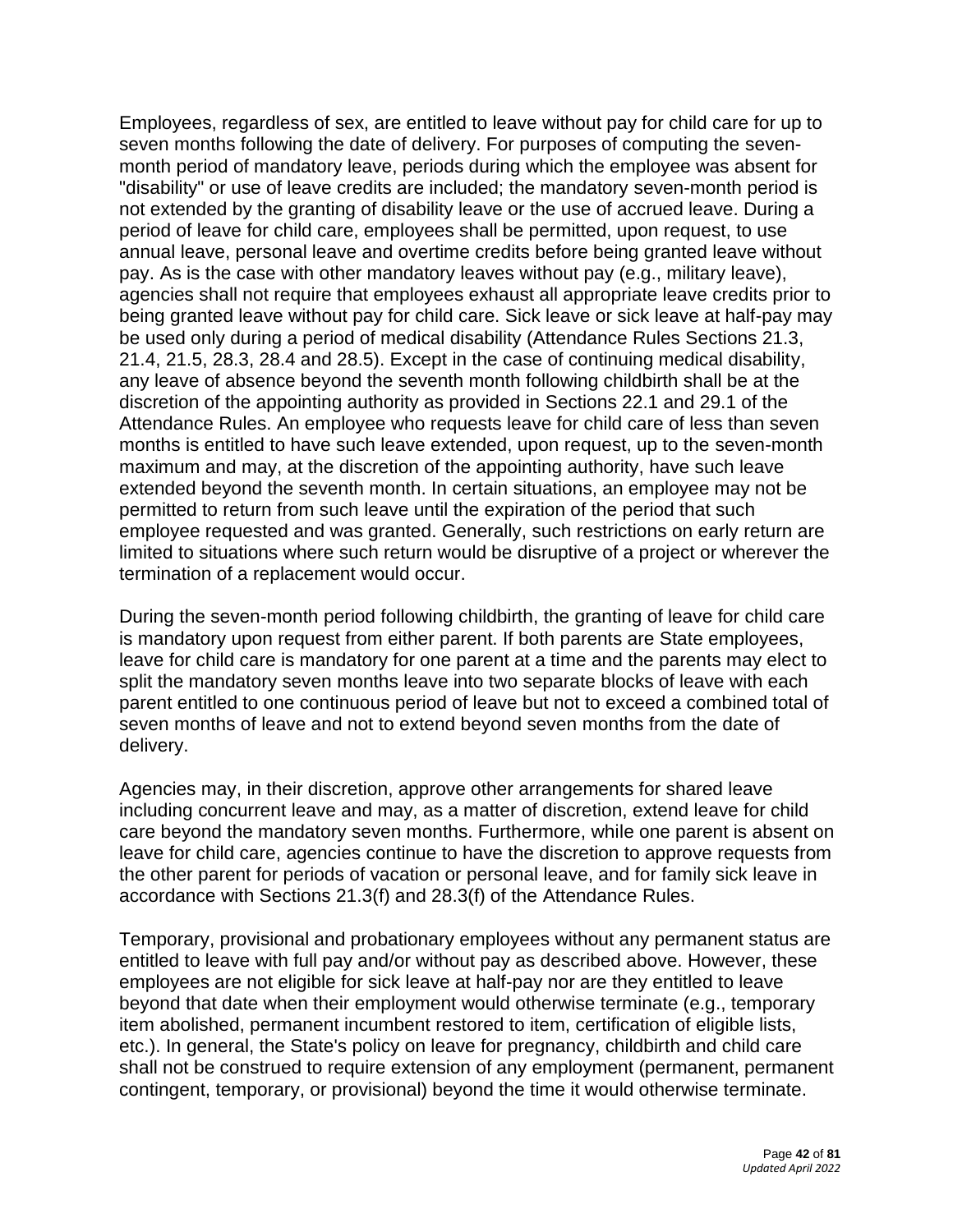Questions concerning the State's policy on leave for pregnancy, childbirth and child care should be referred to the Division of Program Evaluation and Development of this Department (Telephone 518 457-2295).

## *Department of Civil Service memorandum, "Child Care Leave for Adoptive Parents," from Joseph A.F. Valenti to State Departments and Agencies, March 11, 1982*

On January 28, 1982, I issued a memorandum to State agencies concerning leave for pregnancy, childbirth and child care. Consistent with that memorandum, I am extending entitlement to leave without pay for child care to adoptive parents in the same manner and to the same extent that such leave is available to natural parents. This memorandum applies to all eligible State employees, except that where an Agreement between the State and an employee organization entered into pursuant to Article 14 of the Civil Service Law (the Taylor Law) provides for a different leave benefit, the provisions of the Agreement shall control. However, nothing in the Agreements precludes appointing authorities from extending the benefits provided by this policy on a discretionary basis.

State employees, regardless of gender, are entitled to a maximum of seven months of leave without pay for child care in connection with the adoption of a child in accordance with the provisions of Article 7 of the Domestic Relations Law. Entitlement to such leave without pay shall be for a period of up to seven months. The employee may take leave for this purpose starting at any time from the date the adoptive child is placed with the family to the effective date of the adoption.

In general, the guidelines for leave of absence for child care for adoptive parents are the same as those governing leave for child care for natural parents.

During a period of leave for child care, employees shall be permitted, upon request, to use annual leave, personal leave and overtime credits before being granted leave without pay. However, agencies shall not require that employees exhaust all appropriate leave credits before being granted leave without pay for child care. The seven-month period of such leave is not extended by the use of accrued leave credits.

An adoptive parent who requests a leave of absence for child care purposes of less than seven months is entitled to have such leave extended, upon request, up to the seven-month maximum.

If both adoptive parents are State employees, one parent may elect to take the entire leave, or the parents may choose to divide the leave time with each entitled to one continuous period of leave as long as it does not exceed a combined total of seven months of leave.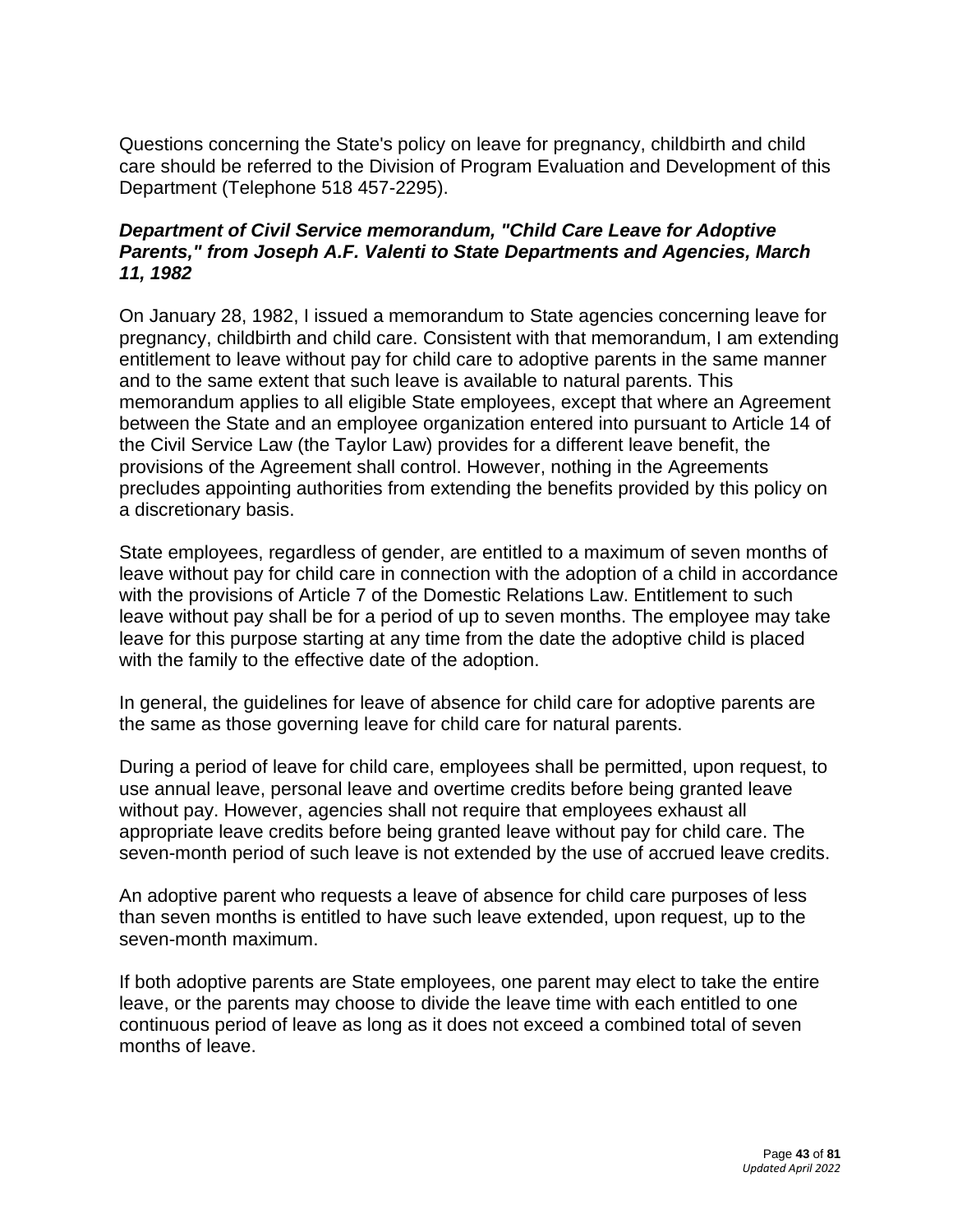Agencies may, in their discretion, approve other arrangements for shared leave and may as a matter of discretion extend leave for child care for adoptive parents beyond the seven months to which this new policy entitles them. Furthermore, while one parent is absent on leave for child care, agencies continue to have the discretion to approve requests from the other parent for periods of vacation or personal leave, or for family sick leave in accordance with Section 21.3(f) and 28.3(f) of the Attendance Rules.

The State's policy on leave for child care for adoptive parents shall not be construed to require extension of any employment beyond the time it would otherwise terminate.

Questions concerning the State's policy on leave for child care for adoptive parents should be referred to the Division of Program Evaluation and Development of this Department (Telephone 518 457-2295).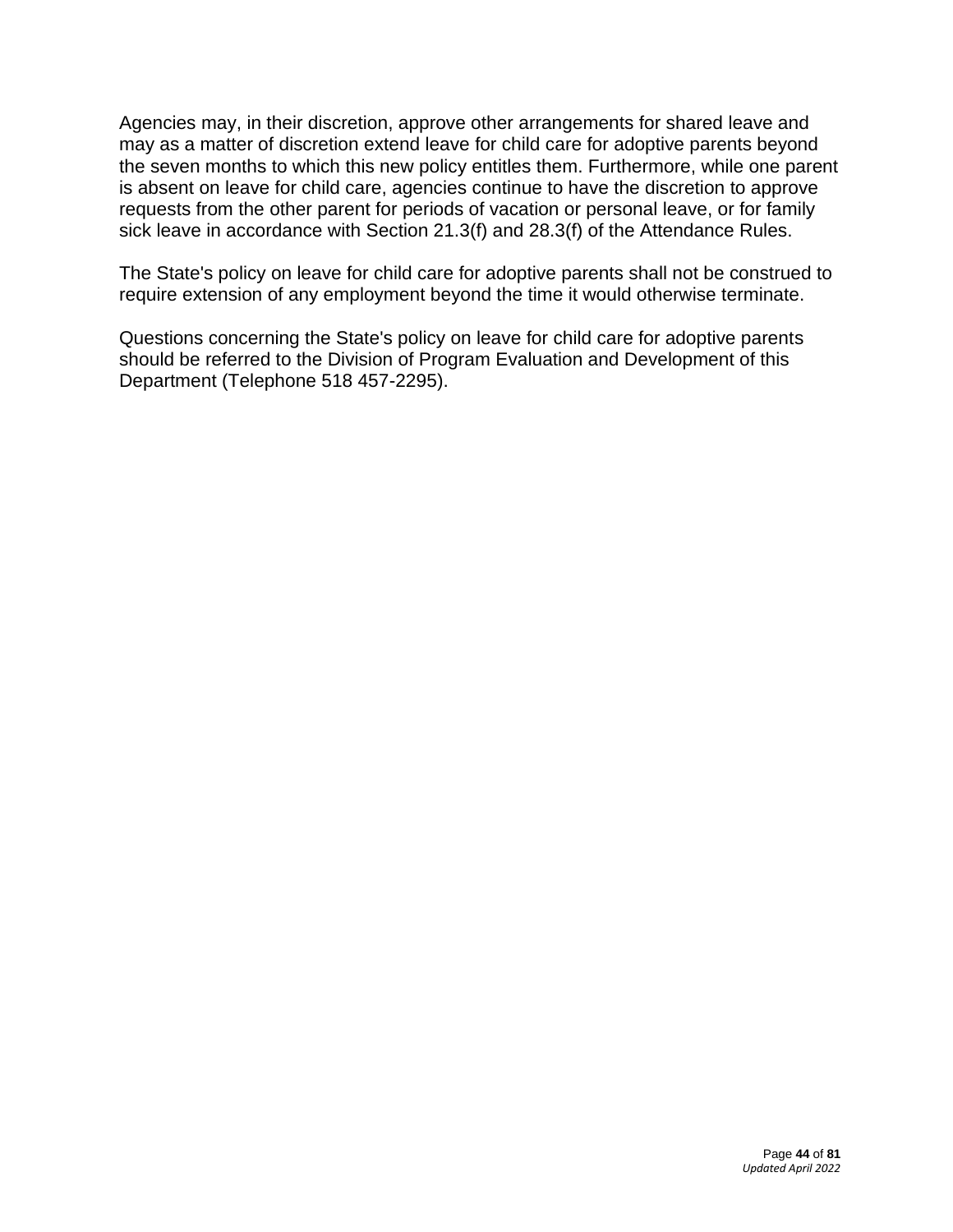# **Appendix C**

## **Code of Ethics**

## **Public Officers Law, Section 74**

§74. Code of ethics

1. Definition

As used in this section: The term "state agency" shall mean any state department, or division, board, commission, or bureau of any state department or any public benefit corporation or public authority at least one of whose members is appointed by the governor.

- 2. The term "legislative employee" shall mean any officer or employee of the legislature but it shall not include members of the legislature.
- 3. Rule with respect to conflicts of interest. No officer or employee of a state agency, member of the legislature or legislative employee should have any interest, financial or otherwise, direct or indirect, or engage in any business or transaction or professional activity or incur any obligation of any nature, which is in substantial conflict with the proper discharge of his duties in the public interest.
- 4. Standards
	- a. No officer or employee of a state agency, member of the legislature or legislative employee should accept other employment which will impair his independence of judgment in the exercise of his official duties.
	- b. No officer or employee of a state agency, member of the legislature or legislative employee should accept employment or engage in any business or professional activity which will require him to disclose confidential information which he has gained by reason of his official position or authority.
	- c. No officer or employee of a state agency, member of the legislature or legislative employee should disclose confidential information acquired by him in the course of his official duties nor use such information to further his personal interests.
	- d. No officer or employee of a state agency, member of the legislature or legislative employee should use or attempt to use his official position to secure unwarranted privileges or exemptions for himself or others.
	- e. No officer or employee of a state agency, member of the legislature or legislative employee should engage in any transaction as representative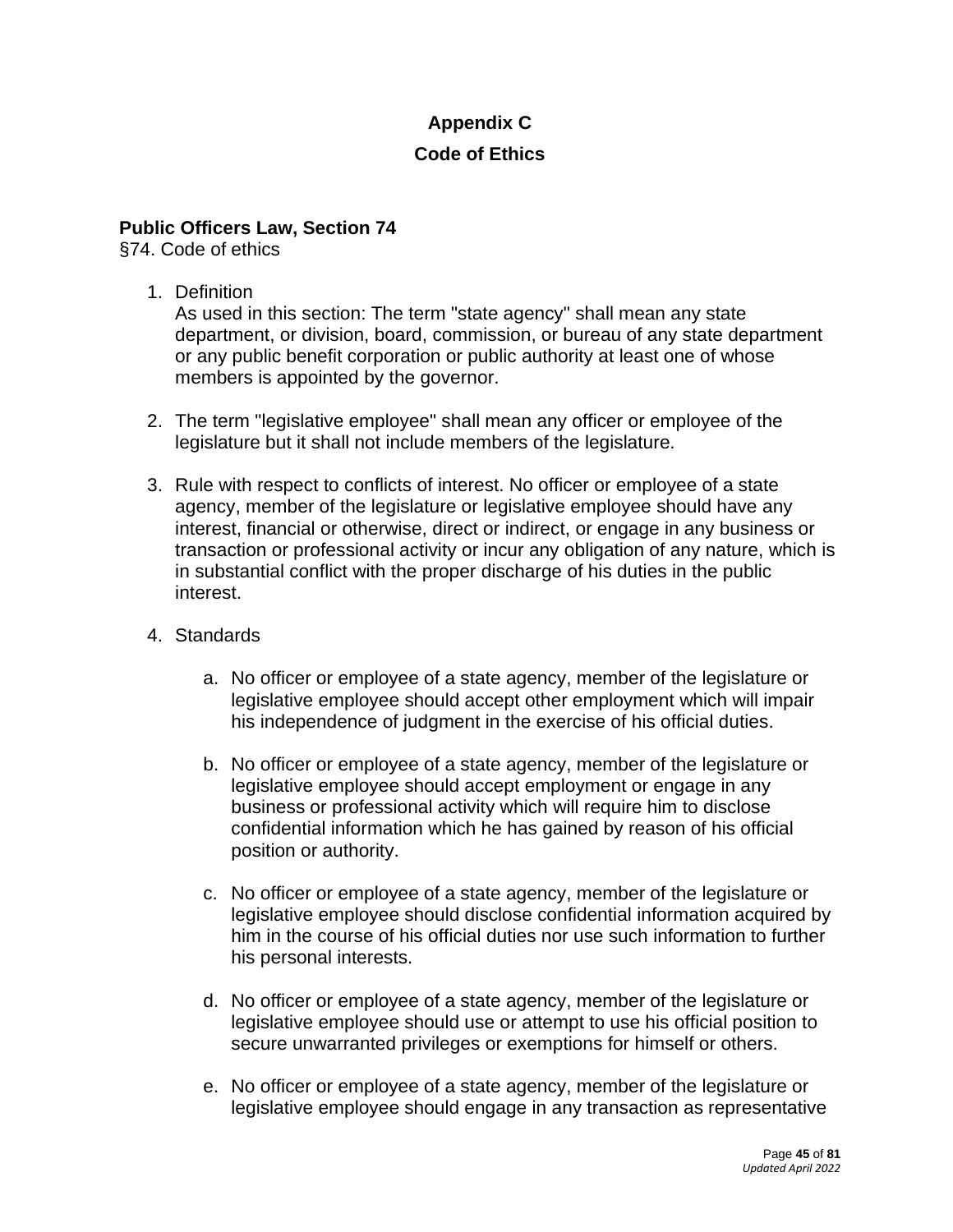or agent of the state with any business entity in which he has a direct or indirect financial interest that might reasonably tend to conflict with the proper discharge of his official duties.

- f. An officer or employee of a state agency, member of the legislature or legislative employee should not by his conduct give reasonable basis for the impression that any person can improperly influence him or unduly enjoy his favor in the performance of his official duties, or that he is affected by the kinship, rank, position or influence of any party or person.
- g. An officer or employee of a state agency should abstain from making personal investments in enterprises which he has reason to believe may be directly involved in decisions to be made by him or which will otherwise create substantial conflict between his duty in the public interest and his private interest.
- h. An officer or employee of a state agency, member of the legislature or legislative employee should endeavor to pursue a course of conduct which will not raise suspicion among the public that he is likely to be engaged in acts that are in violation of his trust.
- i. No officer or employee of a state agency employed on a full-time basis nor any firm or association of which such an officer or employee is a member nor corporation, a substantial portion of the stock of which is owned or controlled directly or indirectly by such officer or employee, should sell goods or services to any person, firm, corporation or association which is licensed or whose rates are fixed by the state agency in which such officer serves or is employed.
- j. If any officer or employee of a state agency shall have a financial interest, direct or indirect, having a value of ten thousand dollars or more in any activity which is subject to the jurisdiction of a regulatory agency, he should file with the secretary of state a written statement that he has such a financial interest in such activity which statement shall be open to public inspection.

### 5. Violations

In addition to any penalty contained in any other provision of law any such officer, member or employee who shall knowingly and intentionally violate any of the provisions of this section may be fined, suspended or removed from office or employment in the manner provided by law.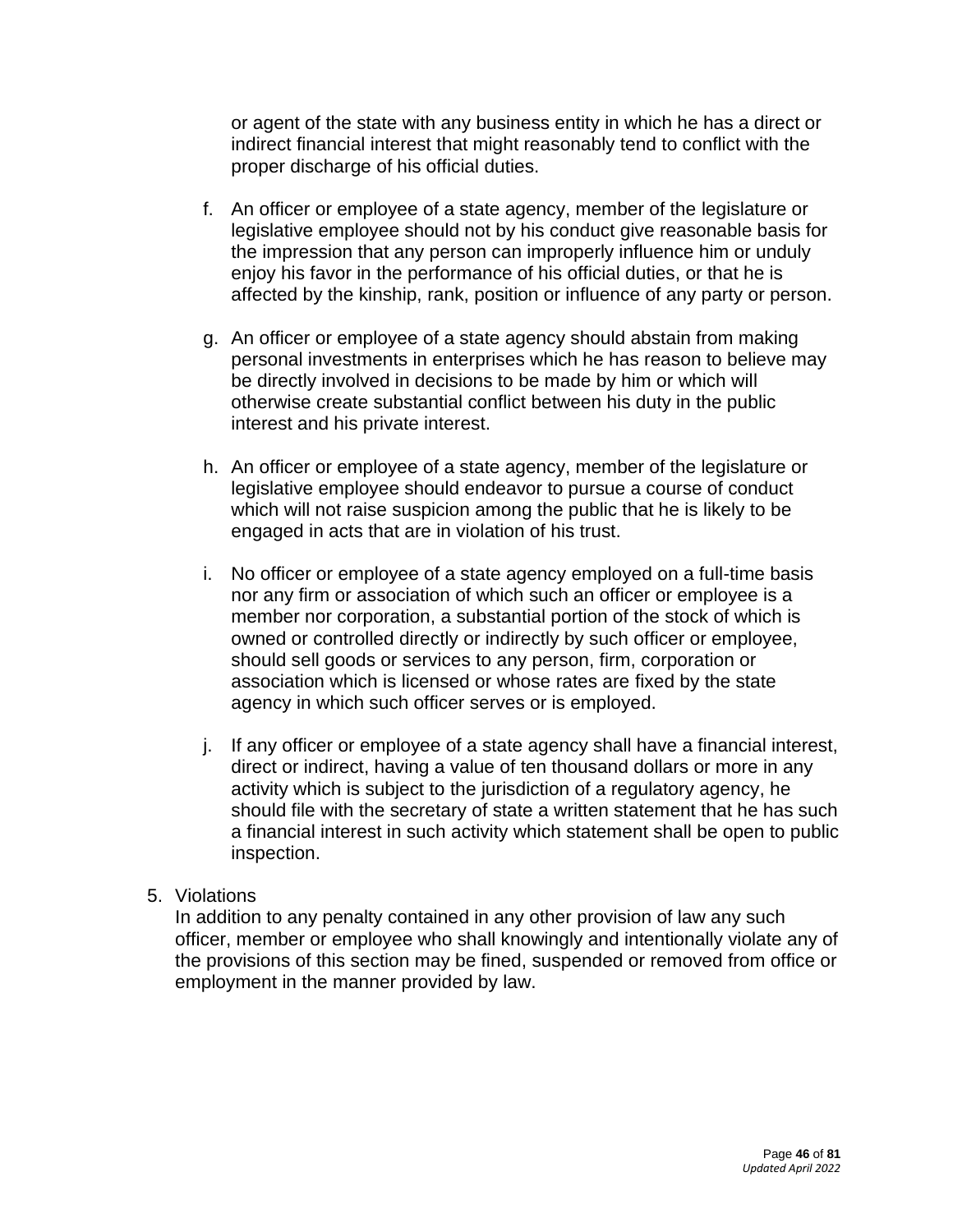# **Appendix D**

## **Restrictions on Business or Professional Activities**

### **Public Officers Law, Section 73**

§73. Business or professional activities by state officers and employees and party officers

- 1. As used in this section:
	- a. The term "compensation" shall mean any money, thing of value or financial benefit conferred in return for services rendered or to be rendered. With regard to matters undertaken by a firm, corporation or association, compensation shall mean net revenues, as defined in accordance with generally accepted accounting principles as defined by the state ethics commission or legislative ethics committee in relation to persons subject to their respective jurisdictions.
	- b. The term "licensing" shall mean any state agency activity, other than before the division of corporations and state records in the department of state, respecting the grant, denial, renewal, revocation, enforcement, suspension, annulment, withdrawal, recall, cancellation or amendment of a license, permit or other form of permission conferring the right or privilege to engage in (i) a profession, trade, or occupation or (ii) any business or activity regulated by a regulatory agency as defined herein, which in the absence of such license, permit or other form of permission would be prohibited.
	- c. The term "legislative employee" shall mean any officer or employee of the legislature but it shall not include members of the legislature.
	- d. The term "ministerial matter" shall mean an administrative act carried out in a prescribed manner not allowing for substantial personal discretion.
	- e. The term "regulatory agency" shall mean the banking department, insurance department, state liquor authority, department of agriculture and markets, department of education, department of environmental conservation, department of health, division of housing and community renewal, department of state, other than the division of corporations and state records, department of public service, the industrial board of appeals in the department of labor and the department of law, other than when the attorney general or his agents or employees are performing duties specified in section sixty-three of the executive law.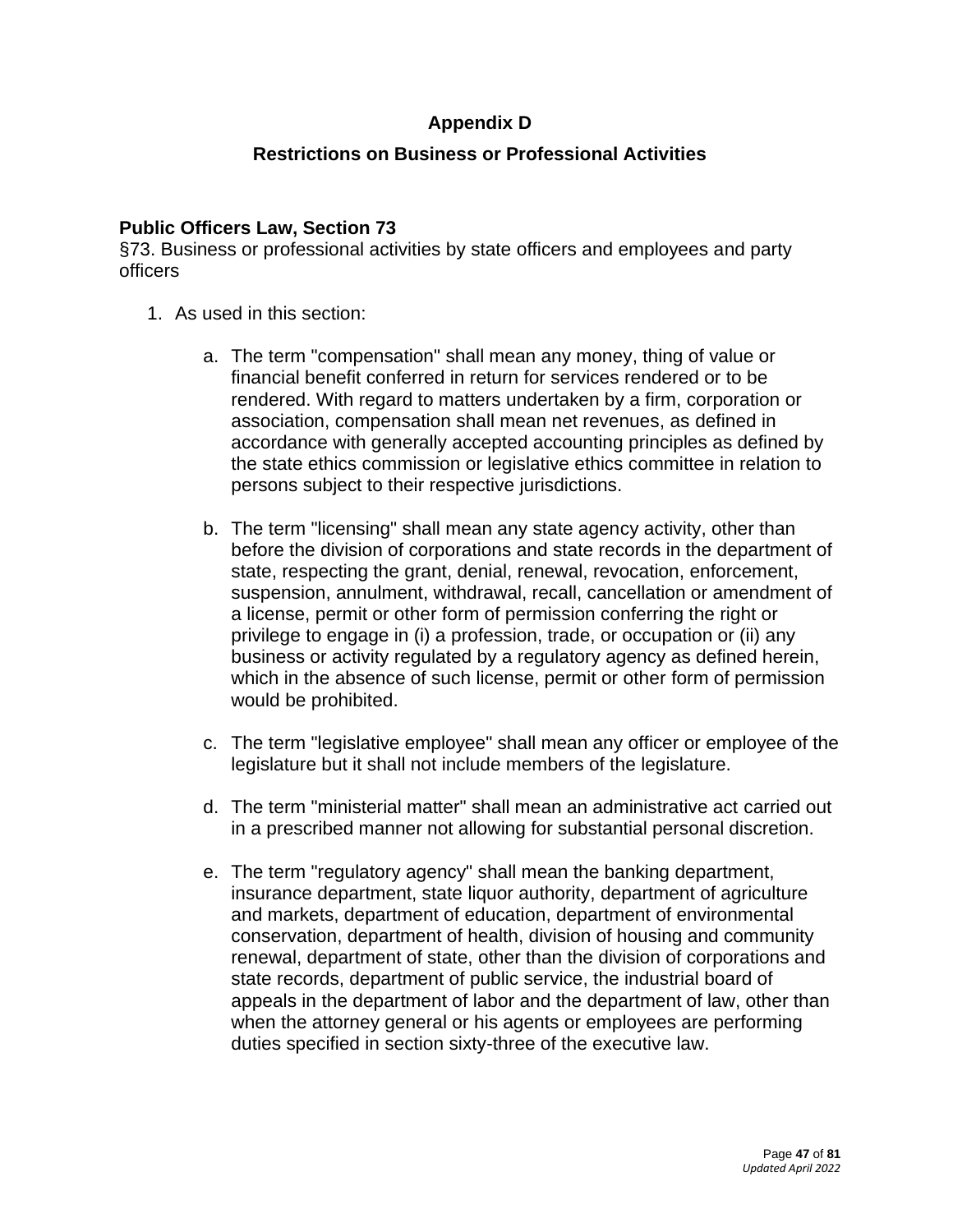- f. The term "representative capacity" shall mean the presentation of the interests of a client or other person pursuant to an agreement, express or implied, for compensation for services.
- g. The term "state agency" shall mean any state department, or division, board, commission, or bureau of any state department, any public benefit corporation, public authority or commission at least one of whose members is appointed by the governor, or the state university of New York or the city university of New York, including all their constituent units except community colleges and the independent institutions operating statutory or contract colleges on behalf of the state.
- h. The term "statewide elected official" shall mean the governor, lieutenant governor, comptroller or attorney general.
- i. The term "state officer or employee" shall mean:
	- 1. heads of state departments and their deputies and assistants other than members of the board of regents of the university of the state of New York who receive no compensation or are compensated on a per diem basis;
	- 2. officers and employees of statewide elected officials;
	- 3. officers and employees of state departments, boards, bureaus, divisions, commissions, councils or other state agencies other than officers of such boards, commissions or councils who receive no compensation or are compensated on a per diem basis; and
	- 4. members or directors of public authorities, other than multi-state authorities, public benefit corporations and commissions at least one of whose members is appointed by the governor, who receive compensation other than on a per diem basis, and employees of such authorities, corporations and commissions.
- j. The term "city agency" shall mean a city, county, borough or other office, position, administration, department, division, bureau, board, commission, authority, corporation or other agency of government, the expenses of which are paid in whole or in part from the city treasury and shall include the board of education, the board of higher education, school boards, city and community colleges, community boards, the New York city transit authority, the New York city housing authority and the Triborough bridge and tunnel authority, but shall not include any court or corporation or institution maintaining or operating a public library, museum, botanical garden, arboretum, tomb, memorial building, aquarium, zoological garden or similar facility.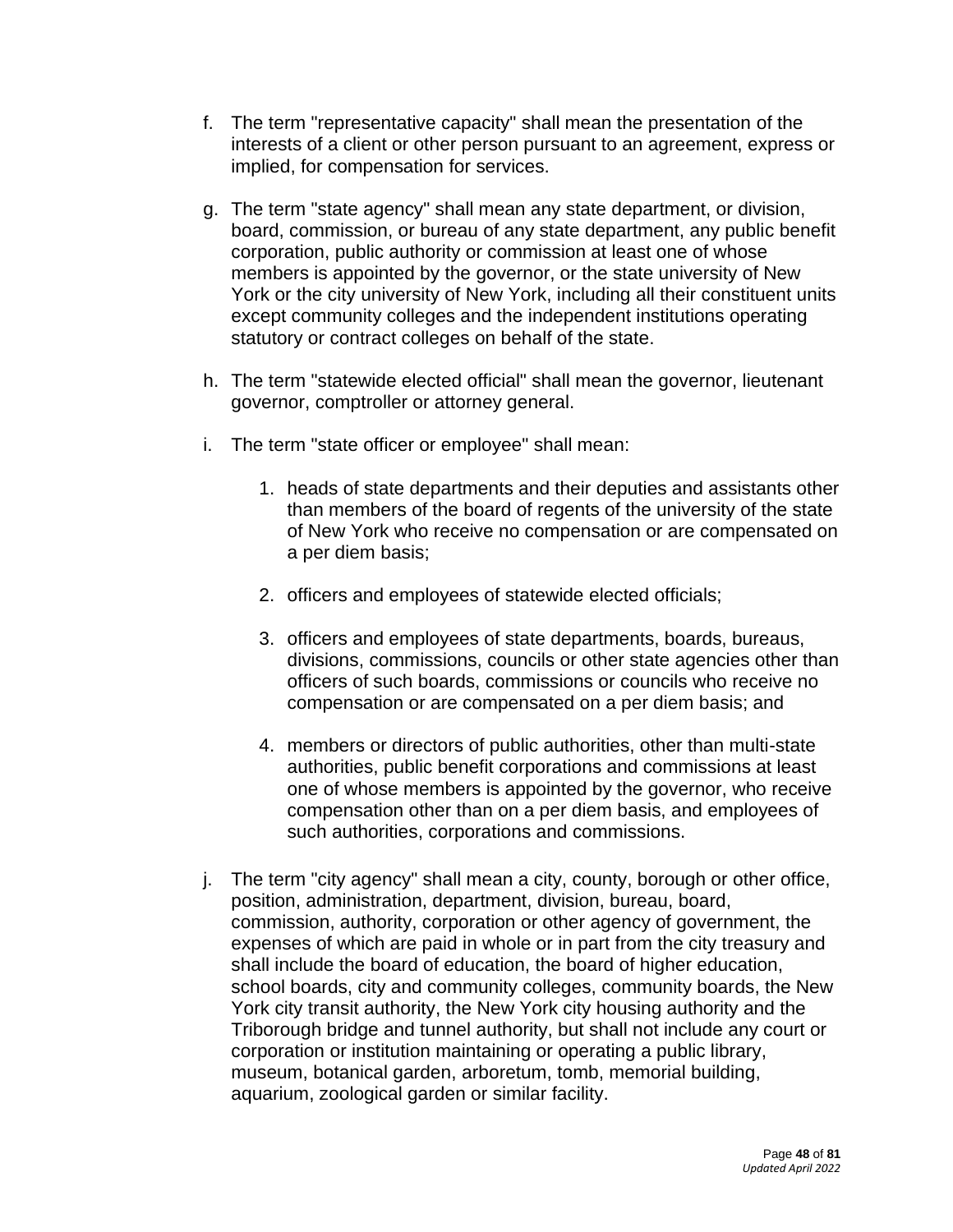- k. The term "political party chairman" shall mean:
	- 1. the chairman of the state committee of a party elected as provided in section 2-112 of the election law and his or her successor in office;
	- 2. the chairman of a county committee elected as provided in section 2-112 of the election law and his or her successor in office from a county having a population of three hundred thousand or more or who receives compensation or expenses, or both, during the calendar year aggregating thirty thousand dollars or more; and
	- 3. that person (usually designated by the rules of a county committee as the "county leader" or "chairman of the executive committee") by whatever title designated, who pursuant to the rules of a county committee or in actual practice, possesses or performs any or all of the following duties or roles, provided that such person was elected from a county having a population three hundred thousand or more or was a person who received compensation or expenses, or both, from constituted committee or political committee funds, or both, during the reporting period aggregating thirty thousand dollars or more:
		- A. the principal political, executive and administrative officer of the county committee;
		- B. the power of general management over the affairs of the county committee;
		- C. the power to exercise the powers of chairman of the county committee as provided for in the rules of the county committee;
		- D. the power to preside at all meetings of the county executive committee, if such a committee is created by the rules of the county committee or exists de facto, or any other committee or subcommittee of the county committee vested by such rules with or having de facto the power of general management over the affairs of county committee at times when the county committee is not in actual session;
		- E. the power to call a meeting of the county committee or of any committee or subcommittee vested with the rights, powers, duties or privileges of the county committee pursuant to the rules of the county committee, for the purpose of filling an office at a special election in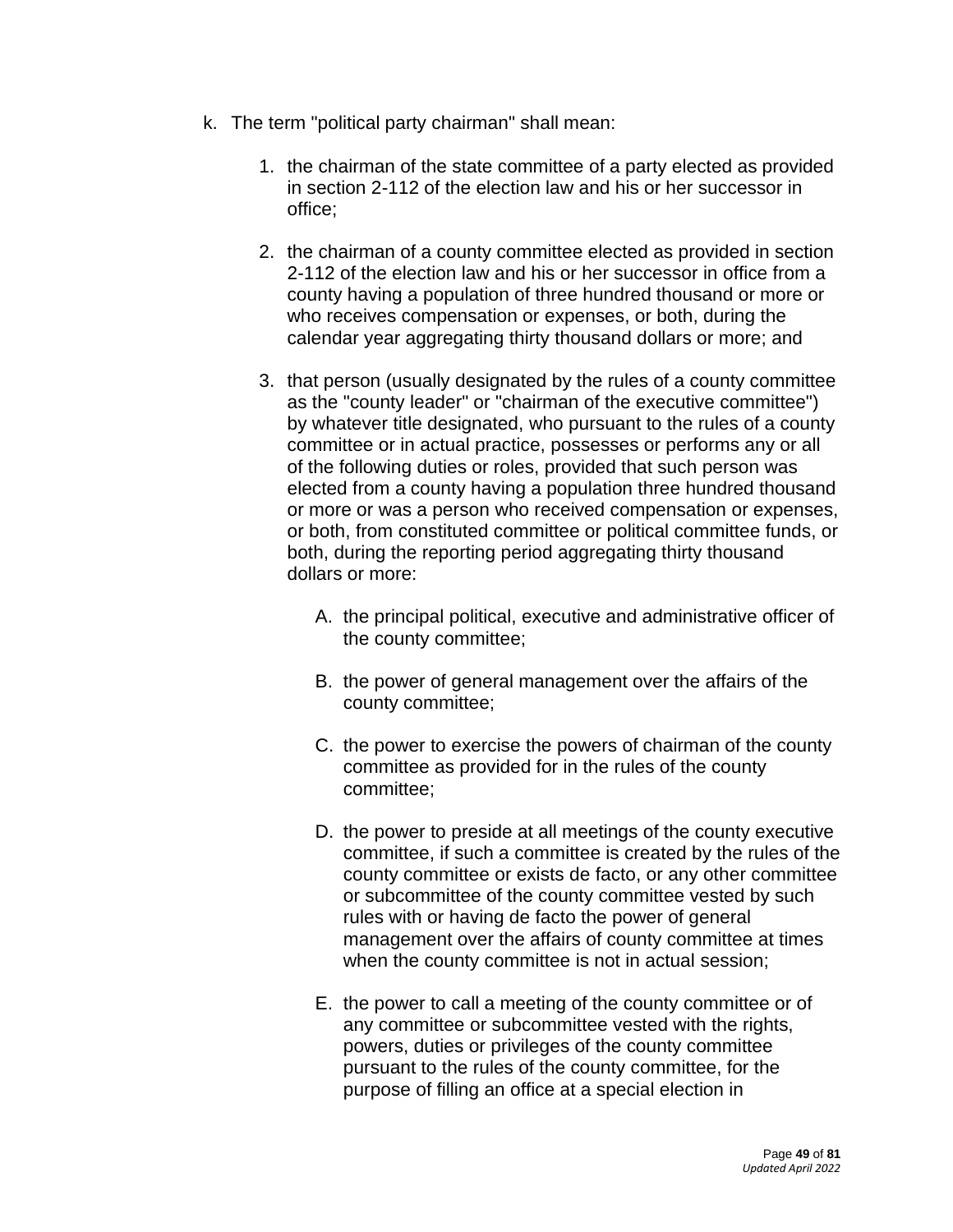accordance with section 6-114 of the election law, for the purpose of filling a vacancy in accordance with section 6- 116 of such law; or

F. the power to direct the treasurer of the party to expend funds of the county committee.

The terms "constituted committee" and "political committee", as used in this paragraph (k), shall have the same meanings as those contained in section 14-100 of the election law.

2. In addition to the prohibitions contained in subdivision seven hereof, no statewide elected official, state officer or employee, member of the legislature or legislative employee shall receive, or enter into any agreement express or implied for, compensation for services to be rendered in relation to any case, proceeding, application, or other matter before any state agency, whereby his compensation is to be dependent or contingent upon any action by such agency with respect to any license, contract, certificate, ruling, decision, opinion, rate schedule, franchise, or other benefit; provided, however, that nothing in this subdivision shall be deemed to prohibit the fixing at any time of fees based upon the reasonable value of the services rendered.

3.

- a. No statewide elected official, member of the legislature, legislative employee, full-time salaried state officer or employee or state officer or employee who is subject to the provisions of section seventy-three-a of this chapter shall receive, directly or indirectly, or enter into any agreement express or implied for, any compensation, in whatever form, for the appearance or rendition of services by himself or another against the interest of the state in relation to any case, proceeding, application or other matter before, or the transaction of business by himself or another with, the court of claims.
- b. No state officer or employee who is required to file an annual statement of financial disclosure pursuant to the provisions of section seventy-threea of this article, and is not otherwise subject to the provisions of this section, shall receive, directly or indirectly, or enter into any agreement express or implied, for any compensation, in whatever form, for the appearance or rendition of services by himself or another against the interest of the state agency by which he is employed or affiliated in relation to any case, proceeding, application or other matter before, or the transaction of business by himself or another with, the court of claims.

4.

a. No statewide elected official, state officer or employee, member of the legislature, legislative employee or political party chairman or firm or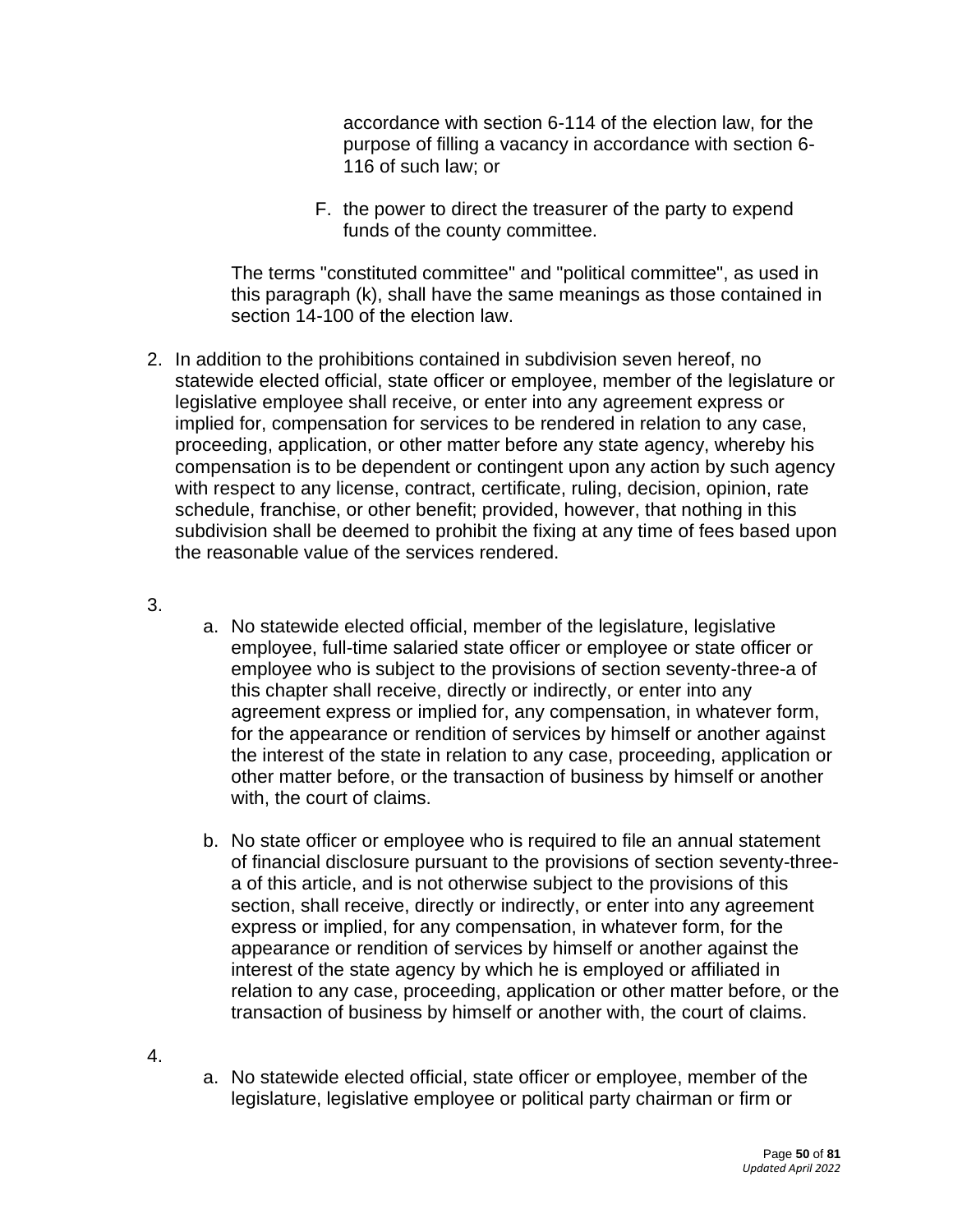association of which such person is a member or corporation, ten per centum or more of the stock of which is owned or controlled directly or indirectly by such person, shall (i) sell any goods or services having a value in excess of twenty-five dollars to any state agency, or (ii) contract for or provide such services with or to any private entity where the power to contract, appoint or retain on behalf of such private entity is exercised, directly or indirectly, by a state agency or officer thereof, unless such goods or services are provided pursuant to an award or contract let after public notice and competitive bidding. This paragraph shall not apply to the publication of resolutions, advertisements or other legal propositions or notices in newspapers designated pursuant to law for such purpose and for which the rates are fixed pursuant to law.

- b. No political party chairman of a county wholly included in a city with a population of more than one million, or firm or association of which such person is a member, or corporation, ten per centum or more of the stock of which is owned or controlled directly or indirectly by such person, shall (i) sell any goods or services having a value in excess of twenty-five dollars to any city agency, or (ii) contract for or provide such services with or to any private entity where the power to contract, appoint or retain on behalf of such private entity is exercised directly or indirectly, by a city agency or officer thereof, unless such goods or services are provided pursuant to an award or contract let after public notice and competitive bidding. This paragraph shall not apply to the publication of resolutions, advertisements or other legal propositions or notices in newspapers designated pursuant to law for such purposes and for which the rates are fixed pursuant to law.
- c. For purposes of this subdivision, the term "services" shall not include employment as an employee.
- 5. No statewide elected official, state officer or employee, member of the legislature or legislative employee shall, directly or indirectly, solicit, accept or receive any gift having a value of seventy-five dollars or more whether in the form of money, service, loan, travel, entertainment, hospitality, thing or promise, or in any other form, under circumstances in which it could reasonably be inferred that the gift was intended to influence him, or could reasonably be expected to influence him, in the performance of his official duties or was intended as a reward for any official action on his part. No person shall, directly or indirectly, offer or make any such gift to a statewide elected official, or any state officer or employee, member of the legislature or legislative employee under such circumstances.
- 6.
- a. Every legislative employee not subject to the provisions of section seventy-three-a of this chapter shall, on and after December fifteenth and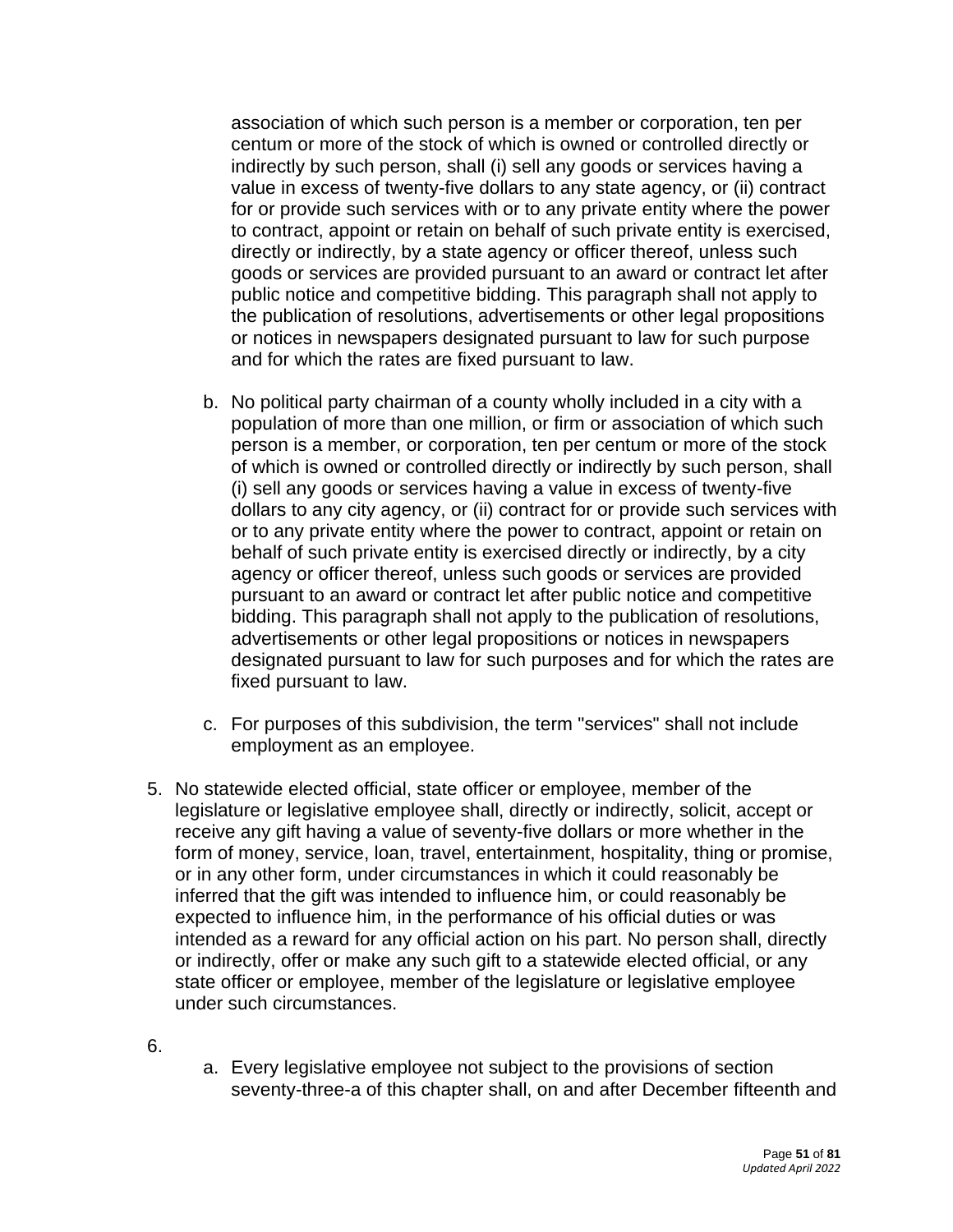before the following January fifteenth, in each year, file with the legislative ethics committee established by section eighty of the legislative law a financial disclosure statement of

- 1. each financial interest, direct or indirect of himself, his spouse and his unemancipated children under the age of eighteen years in any activity which is subject to the jurisdiction of a regulatory agency or name of the entity in which the interest is had and whether such interest is over or under five thousand dollars in value.
- 2. every office and directorship held by him in any corporation, firm or enterprise which is subject to the jurisdiction of a regulatory agency, including the name of such corporation, firm or enterprise.
- 3. any other interest or relationship which he determines in his discretion might reasonably be expected to be particularly affected by legislative action or in the public interest should be disclosed.
- b. Copies of such statements shall be open to public inspection.
- c. Any such legislative employee who knowingly and willfully with intent to deceive makes a false statement or gives information which he knows to be false in any written statement required to be filed pursuant to this subdivision, shall be assessed a civil penalty in an amount not to exceed ten thousand dollars. Assessment of a civil penalty shall be made by the legislative ethics committee in accordance with the provisions of subdivision twelve of section eighty of the legislative law. For a violation of this subdivision, the committee may, in lieu of civil penalty, refer a violation to the appropriate prosecutor and upon conviction, but only after such referral, such violation shall be punishable as a class A misdemeanor.
- 7.
- a. No statewide elected official, or state officer or employee, other than in the proper discharge of official duties, or member of the legislature or legislative employee, or political party chairman shall receive, directly or indirectly, or enter into any agreement express or implied for, any compensation, in whatever form, for the appearance or rendition of services by himself or another in relation to any case, proceeding, application or other matter before a state agency where such appearance or rendition of services is in connection with:
	- i. the purchase, sale, rental or lease of real property, goods or services, or a contract therefor, from, to or with any such agency;
	- ii. any proceeding relating to rate making;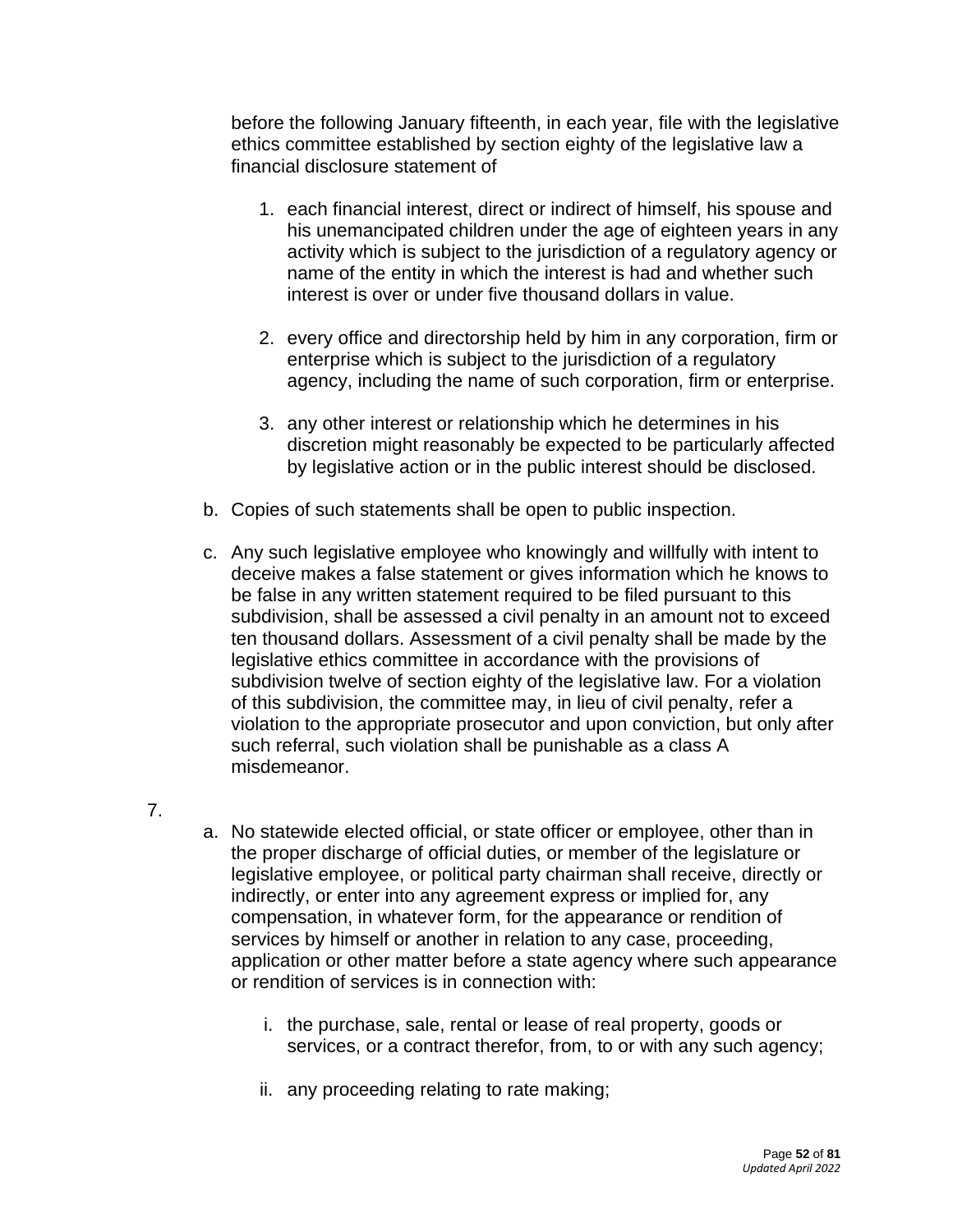- iii. the adoption or repeal of any rule or regulation having the force and effect of law;
- iv. the obtaining of grants of money or loans;
- v. licensing; or
- vi. any proceeding relating to a franchise provided for in the public service law.
- b. No political party chairman in a county wholly included in a city having a population of one million or more shall receive, directly or indirectly, or enter into any agreement express or implied for, any compensation, in whatever form, for the appearance or rendition of services by himself or another in relation to any case, proceeding, application or other matter before any city agency where such appearance or rendition of services is in connection with:
	- i. the purchase, sale, rental or lease of real property, goods or services, or a contract therefor, from, to or with any such agency;
	- ii. any proceeding relating to ratemaking;
	- iii. the adoption or repeal of any rule or regulation having the force and effect of law;
	- iv. the obtaining of grants of money or loans;
	- v. licensing. For purposes of this paragraph, the term "licensing" shall mean any city agency activity respecting the grant, denial, renewal, revocation, enforcement, suspension, annulment, withdrawal, recall, cancellation or amendment of a license, permit or other form of permission conferring the right or privilege to engage in (i) a profession, trade, or occupation of (ii) any business or activity regulated by a regulatory agency of a city agency which in the absence of such license, permit or other form of permission would be prohibited; and
	- vi. any proceeding relating to a franchise.
- c. Nothing contained in this subdivision shall prohibit a statewide elected official, or a state officer or employee, unless otherwise prohibited, or a member of the legislature or legislative employee, or political party chairman from appearing before a state agency in a respective capacity if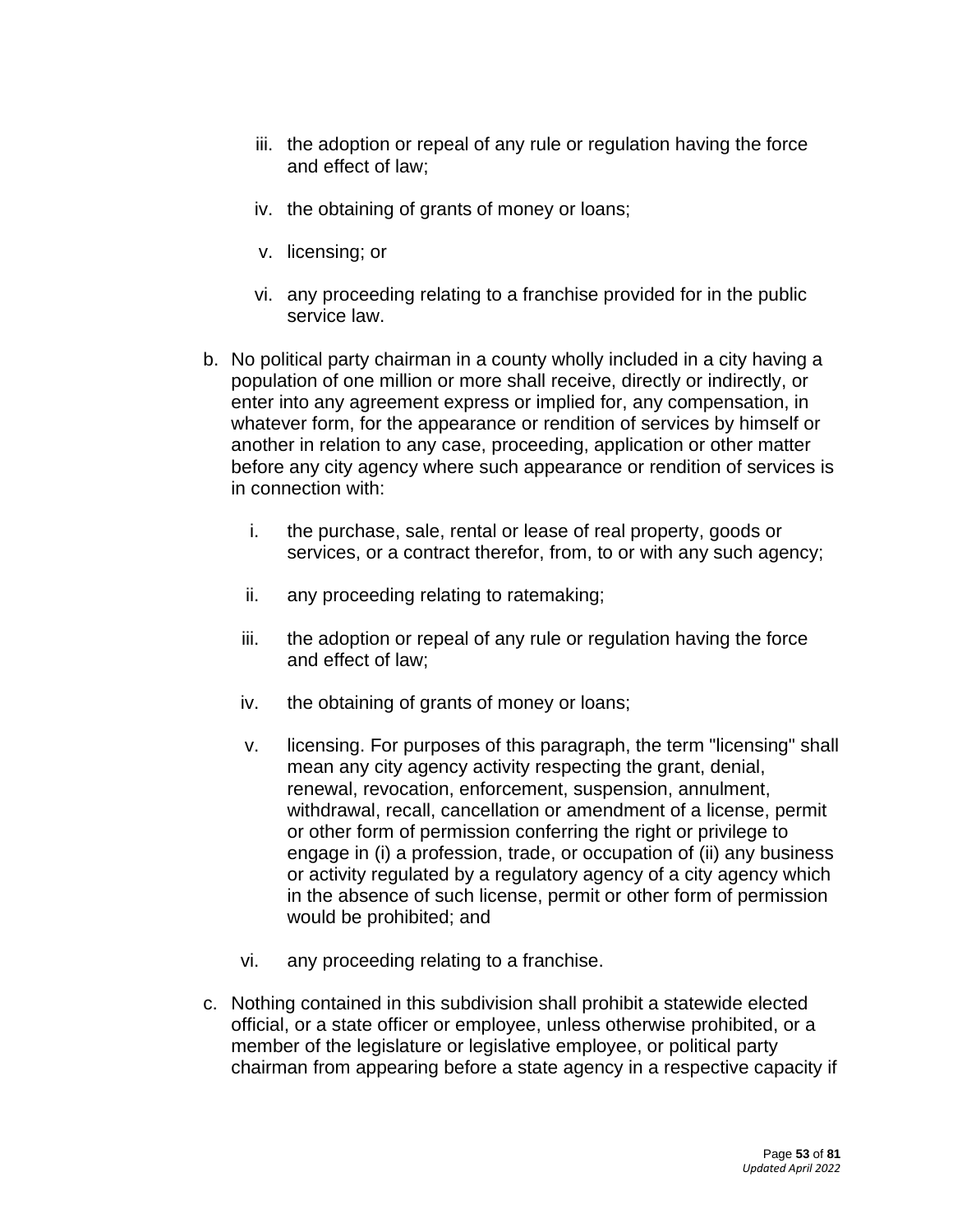such appearance in a respective capacity is in connection with a ministerial matter.

- d. Nothing contained in this subdivision shall prohibit a member of the legislature, or a legislative employee on behalf of such member, from participating in or advocating any position in any matter in an official or legislative capacity, including, but not limited to, acting as a public advocate whether or not on behalf of a constituent. Nothing in this paragraph shall be construed to limit the application of the provisions of section seventy-seven of this chapter.
- e. Nothing contained in this subdivision shall prohibit a state officer or employee from appearing before a state agency in a representative capacity on behalf of an employee organization in any matter where such appearance is duly authorized by an employee organization.
- f. Nothing contained in this subdivision shall prohibit a political party chairman from participating in or advocating any matter in an official capacity.
- g. Nothing contained in this subdivision shall prohibit internal research or discussion of a matter, provided, however, that the time is not charged to the client and the person does not share in the net revenues generated or produced by the matter.
- 

8.

- a.
- i. No person who has served as a state officer or employee shall within a period of two years after the termination of such service or employment appear or practice before such state agency or receive compensation for any services rendered by such former officer or employee on behalf of any person, firm, corporation or association in relation to any case, proceeding or application or other matter before such agency.
- ii. No person who has served as a state officer or employee shall after the termination of such service or employment appear, practice, communicate or otherwise render services before any state agency or receive compensation for any such services rendered by such former officer or employee on behalf of any person, firm, corporation or other entity in relation to any case, proceeding, application or transaction with respect to which such person was directly concerned and in which he or she personally participated during the period of his or her service of employment or which was under his or her active consideration.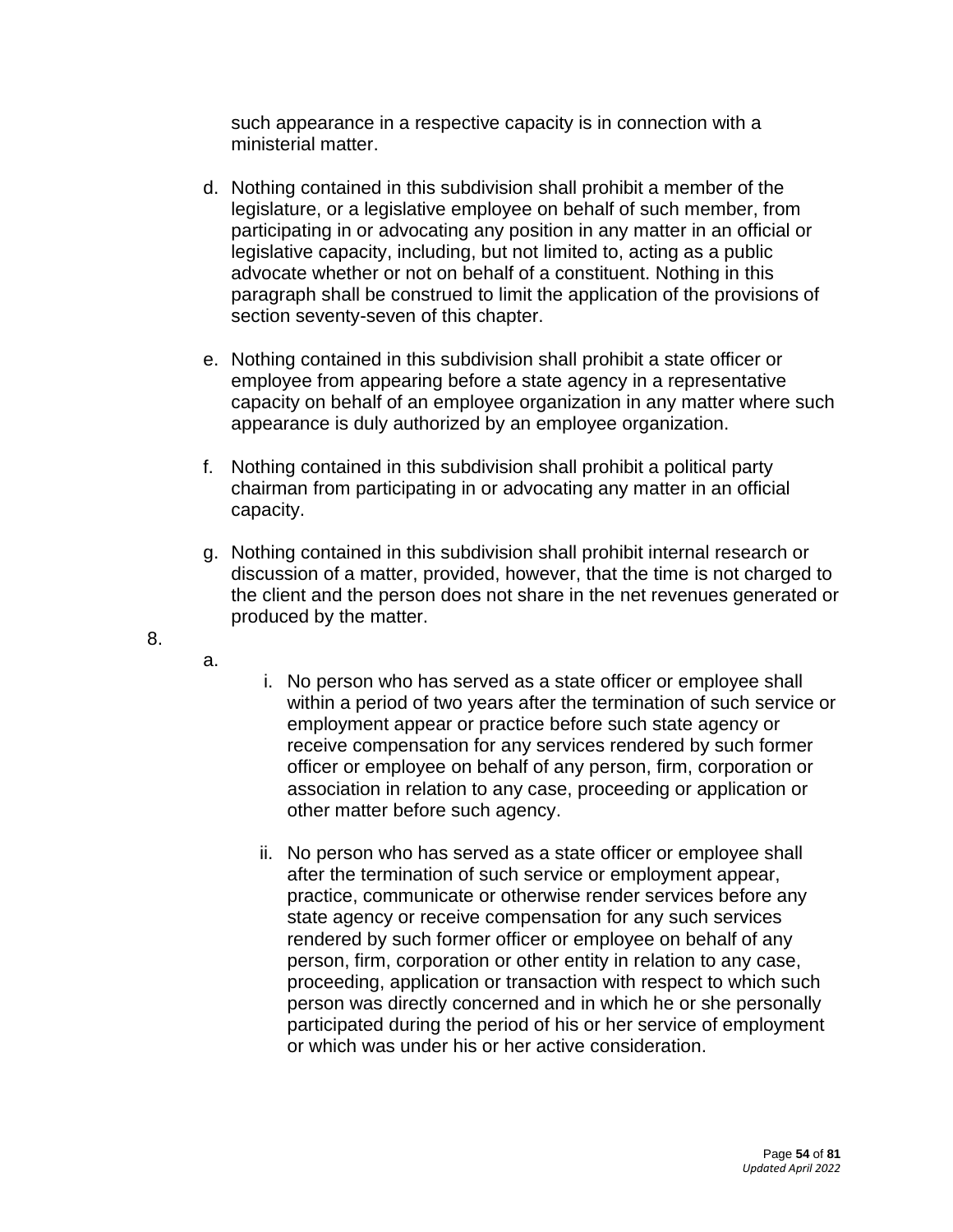- iii. No person who has served as a member of the legislature shall within a period of two years after the termination of such service receive compensation for any services on behalf of any person, firm, corporation or association to promote or oppose, directly or indirectly, the passage of bills or resolutions by either house of the legislature. No legislative employee who is required to file an annual statement of financial disclosure pursuant to the provisions of section seventy-three-a of this chapter shall during the term of office of the legislature in which he or she was so employed, receive compensation at any time during the remainder of such term after leaving the employ of the legislature for any services on behalf of any person, firm, corporation or association to promote or oppose, directly or indirectly, the passage of bills or resolutions by either house of the legislature in relation to any matter with respect to which such person was directly concerned and in which he personally participated during the period of his service or employment. A legislative employee who acted primarily in a supervisory capacity in such matter and who was not personally involved in the development, negotiation or implementation of the matter to an important and material degree, may, with the approval of the legislative ethics committee, receive such compensation and perform such services.
- b.
- i. The provisions of subparagraph (i) of paragraph (a) of this subdivision shall not apply to any state officer or employee whose employment was terminated on or after January first, nineteen hundred ninety-five and before December thirty-first, nineteen hundred ninety-five because of economy, consolidation or abolition of functions, curtailment of activities or other reduction in the state work force. On or before the date of such termination of employment, the state agency shall provide to the terminated employee a written certification that the employee has been terminated because of economy, consolidation or abolition of functions, curtailment of activities or other reduction in the state work force, and that such employee is covered by the provisions of this paragraph. The written certification shall also contain a notice describing the rights and responsibilities of the employee pursuant to the provisions of this section. The certification and notice shall contain the information and shall be in the form set forth below: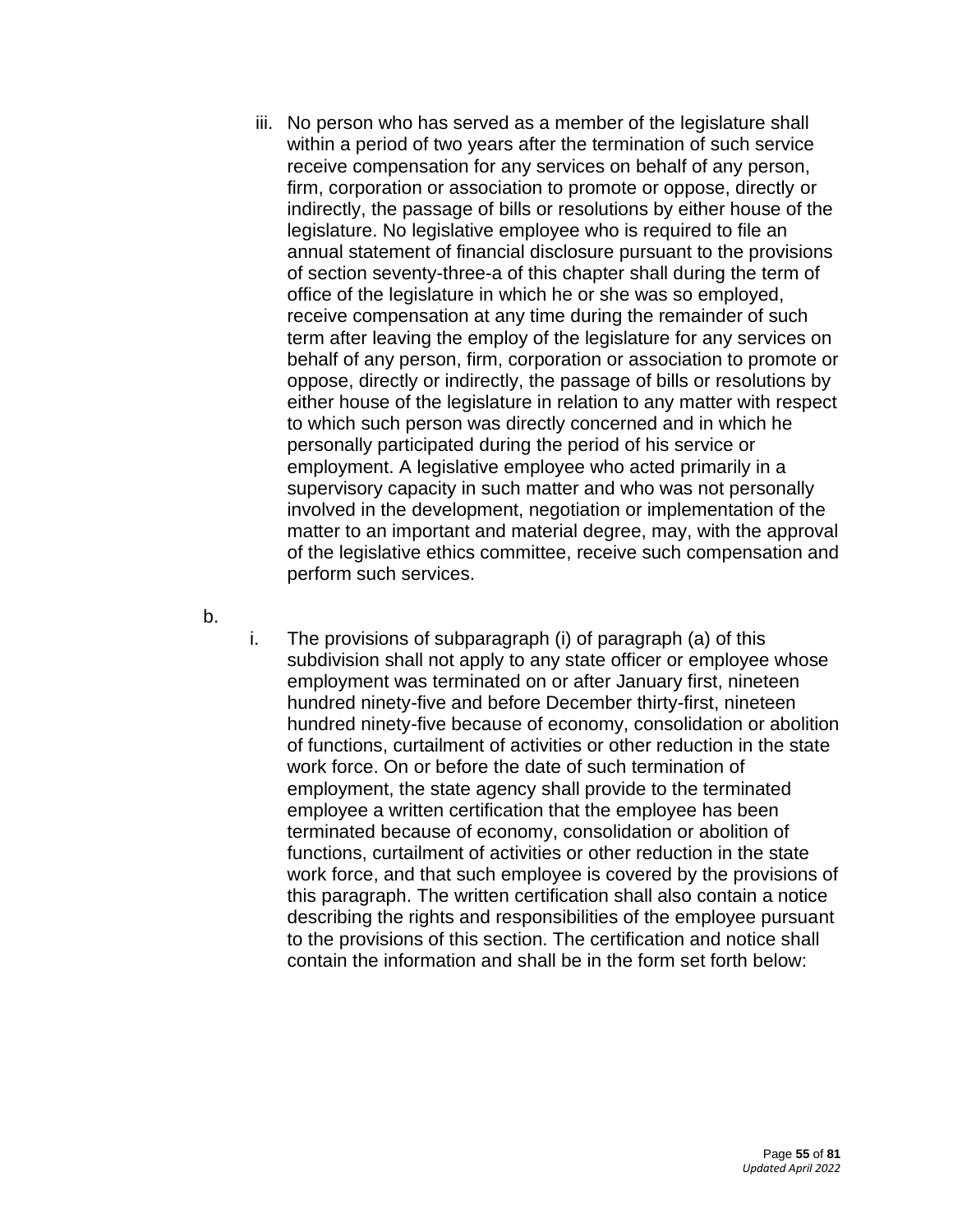## **CERTIFICATION AND NOTICE**

 TO: Employee's Name State Agency Date of Termination

> I, (name and title) of (state agency), hereby certify that your termination from State service is because of economy, consolidation or abolition of functions, curtailment of activities or other reduction in the State work force. Therefore, you are covered by the provisions of paragraph (b) of subdivision eight of section seventy-three of the Public Officers Law.

| You were designated as a policy maker: Yes |  |
|--------------------------------------------|--|
| (Title)                                    |  |

#### **To the Employee:**

This certification affects your right to engage in certain activities after you leave state service.

Ordinarily, employees who leave state service may not, for two years, appeal or practice before their former agency or receive compensation for rendering services on a matter before their former agency. However, because of this certification, you may be exempt from this restriction.

If you were not designated as a Policymaker by your agency, you are automatically exempt. You may, upon leaving state service, immediately appear, practice or receive compensation for services rendered before your former agency.

If you were designated as a Policymaker by your agency, you are eligible to apply for exception to the State Ethics Commission at 39 Columbia Street, Albany, New York 12207.

Even if you are or become exempt from the two-year bar, the lifetime bar of the revolving door statute will continue to apply to you. You may not appear, practice, communicate or otherwise render services before any State agency in relation to any case, proceeding, application or transaction with respect to which you were directly concerned and in which you personally participated during your State service, or which was under your active consideration.

If you have any questions about the application of the post-employment restrictions to your circumstances, you may contact the State Ethics Commission at (518) 432-8207 or 1-800-873-8442.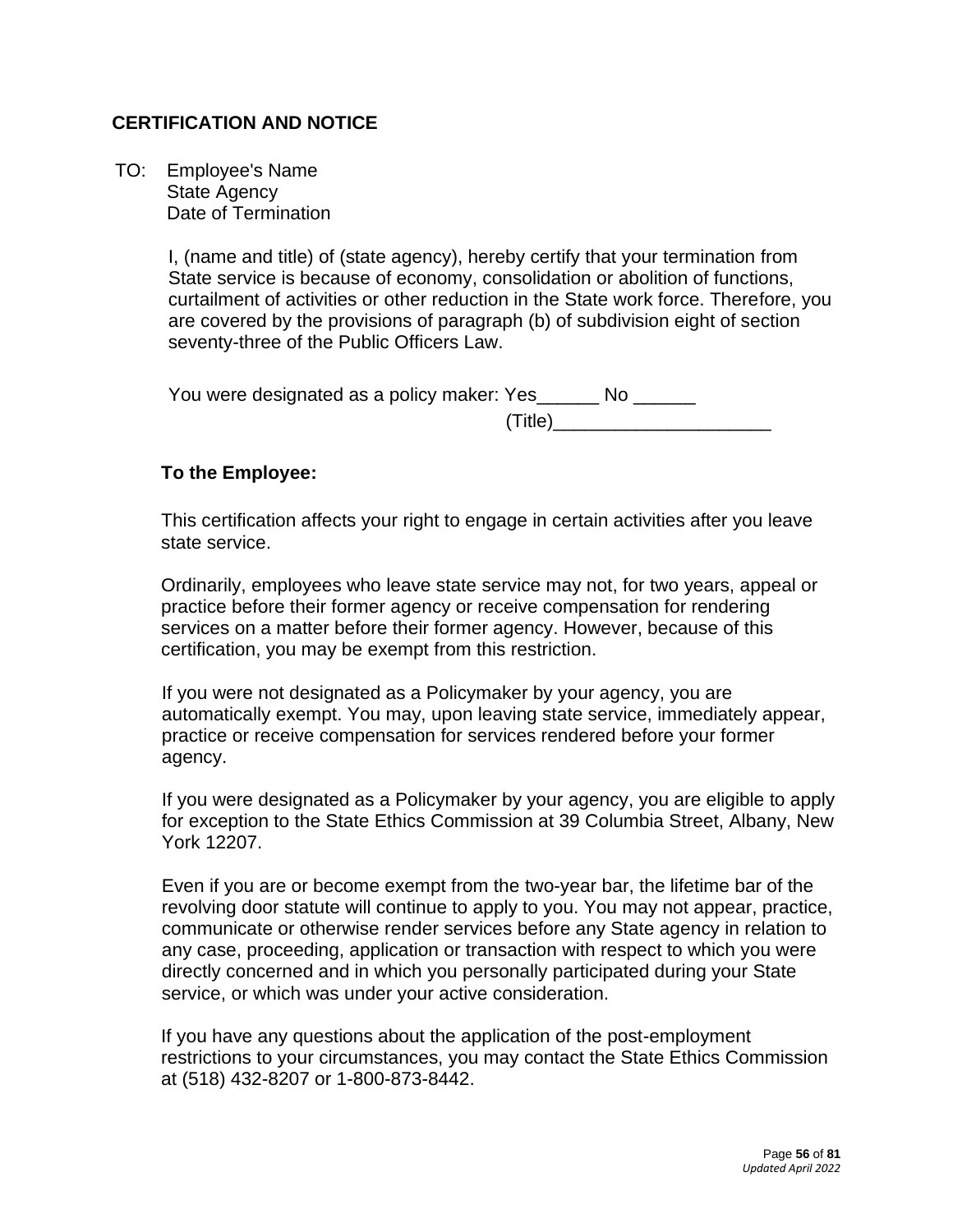- ii. The provisions of subparagraph (i) of this paragraph shall not apply to any such officer or employee who at the time of or prior to such termination had served in a policy-making position as determined by the appointing authority, which determination had been filed with the state ethics commission, provided that such officer or employee may so appear or practice or receive such compensation with the prior approval of the state ethics commission. In determining whether to grant such approval the state ethics commission shall consider:
	- A. whether the employee's prior job duties involved substantial decision-making authority over policies, rule or contracts;
	- B. the nature of the duties to be performed by the employee for the prospective employer;
	- C. whether the prospective employment is likely to involve substantial contact with the employee's former agency and the extent to which any such contact is likely to involve matters where the agency has the discretion to make decisions based on the work product of the employee;
	- D. whether the prospective employment may be beneficial to the state or the public; and
	- E. the extent of economic hardship to the employee if the application is denied.
- c. The provisions of paragraph (b) of this subdivision shall not apply to employees whose employment has been discontinued as a result of retirement or to employees who, prior to termination, have declined to exercise a right to another position with a state agency unless such position would require the employee to travel more than thirty-five miles in each direction to the new position or accept a reduction in base salary of more than ten per centum.
- d. Nothing contained in this subdivision shall prohibit any state agency from adopting rules concerning practice before it by former officers or employees more restrictive than the requirements of this subdivision.
- e. This subdivision shall not apply to any appearance, practice, communication or rendition of services before any state agency, or either house of the legislature, or to the receipt of compensation for any such services, rendered by a former state officer or employee or former member of the legislature or legislative employee, which is made while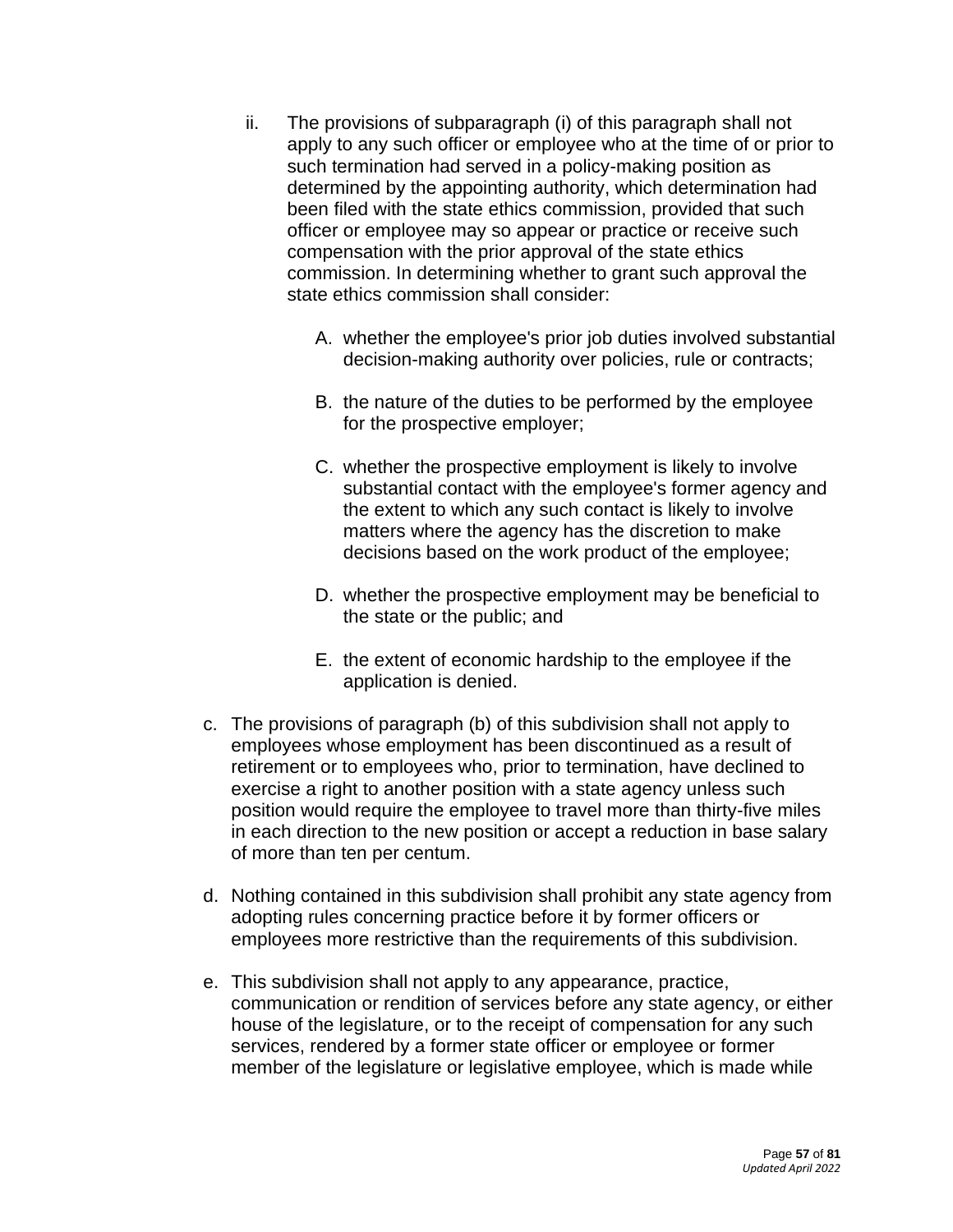carrying out official duties as an elected official or employee of a federal, state or local government or one of its agencies.

f. Nothing in this subdivision shall be deemed to prevent a former state officer or employee who was employed on a temporary basis to perform routine clerical services, mail services, data entry services or other similar ministerial tasks, from subsequently being employed by a person, firm, corporation or association under contract to a state agency to perform such routine clerical services, mail services, data entry services or other similar ministerial tasks; provided however, this paragraph shall in no event apply to any such state officer or employee who was required to file an annual statement of financial disclosure pursuant to section seventythree-a of this article.

The provisions of paragraphs (a) and (b) of subdivision eight of this section shall not apply to any such former state officer or employee engaged in any of the specific permitted activities defined in this subdivision that are related to any civil action or proceeding in any state or federal court, provided that the attorney general has certified in writing to the state ethics commission, with a copy to such former state officer or employee, that the services are rendered on behalf of the state, a state agency, state officer or employee, or other person or entity represented by the attorney general, and that such former state officer or employee has expertise, knowledge or experience which is unique or outstanding in a field or in a particular matter or which would otherwise be generally unavailable at a comparable cost to the state, a state agency, state officer or employee, or other person or entity represented by the attorney general in such civil action or proceeding. For purposes of this subdivision the term "permitted activities" shall mean generally any activity performed at the request of the attorney general or the attorney general's designee, including without limitation:

- a. preparing or giving testimony or executing one or more affidavits;
- b. gathering, reviewing or analyzing information, including documentary or oral information concerning facts or opinions, attending depositions or participating in document review or discovery;
- c. performing investigations, examinations, inspections or tests of persons, documents or things;
- d. performing audits, appraisals, compilations or computations, or reporting about them;
- e. identifying information to be sought concerning facts or opinions; or
- f. otherwise assisting in the preparation for, or conduct of, such litigation.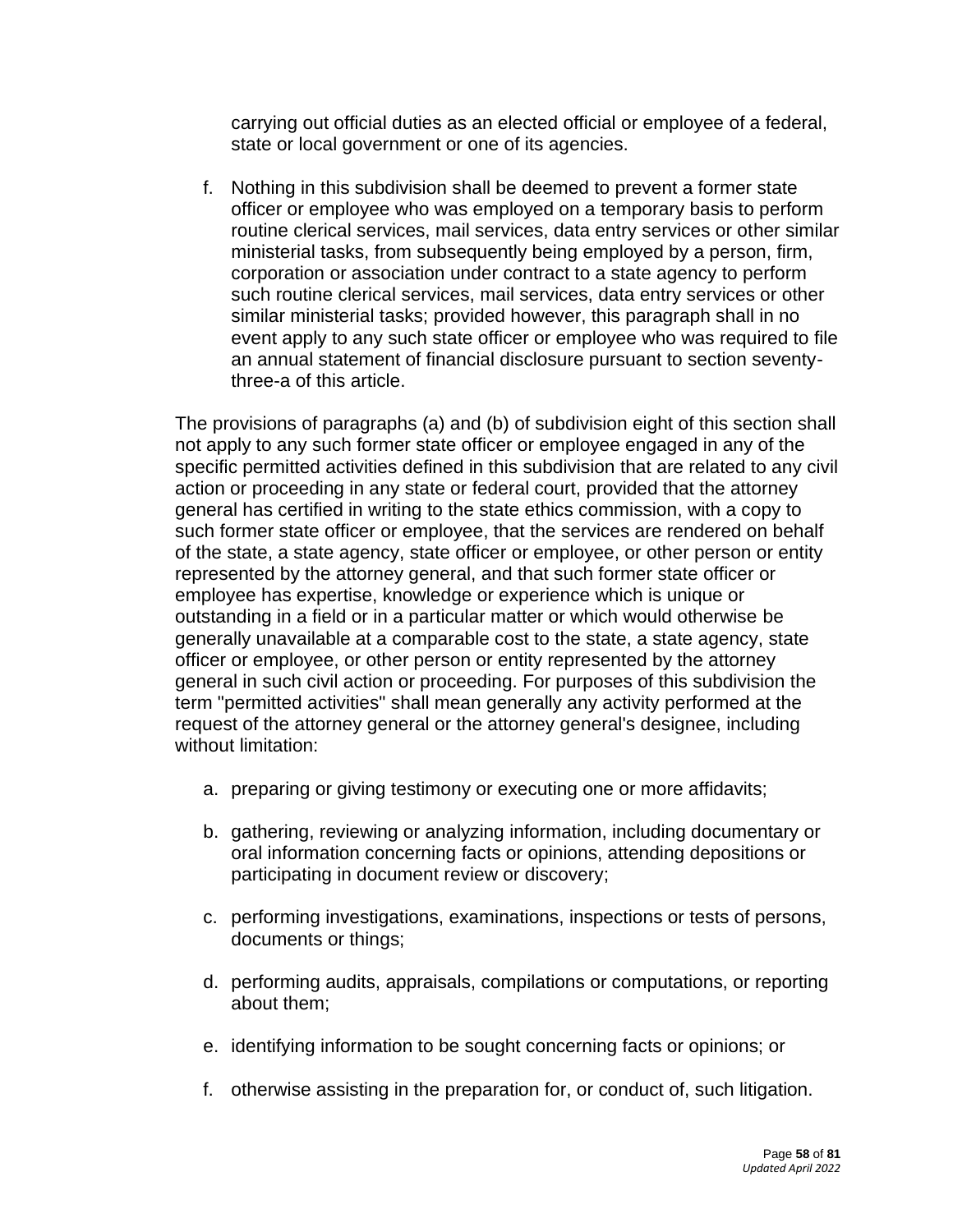Nothing in this subdivision shall apply to the provision of legal representation by any former state officer or employee.

- 9. No party officer while serving as such shall be eligible to serve as a judge of any court of record, attorney-general or deputy or assistant attorney-general or solicitor general, district attorney or assistant district attorney. As used in this subdivision, the term "party officer" shall mean a member of a national committee, an officer or member of a state committee or a county chairman of any political party.
- 10. Nothing contained in this section, the judiciary law, the education law or any other law or disciplinary rule shall be construed or applied to prohibit any firm, association or corporation, in which any present or former statewide elected official, state officer or employee, or political party chairman, member of the legislature or legislative employee is a member, associate, retired member, of counsel or shareholder, from appearing, practicing, communicating or otherwise rendering services in relation to any matter before, or transacting business with a state agency, or a city agency with respect to a political party chairman in a county wholly included in a city with a population of more than one million, otherwise proscribed by this section, the judiciary law, the education law or any other law or disciplinary rule with respect to such official, member of the legislature or officer or employee, or political party chairman, where such statewide elected official, state officer or employee, member of the legislature or legislative employee, or political party chairman does not share in the net revenues, as defined in accordance with generally accepted accounting principles by the state ethics commission or by the legislative ethics committee in relation to persons subject to their respective jurisdictions, resulting therefrom, or, acting in good faith, reasonably believed that he or she would not share in the net revenues as so defined; nor shall anything contained in this section, the judiciary law, the education law or any other law or disciplinary rule be construed to prohibit any firm, association or corporation in which any present or former statewide elected official, member of the legislature, legislative employee, fulltime salaried state officer or employee or state officer or employee who is subject to the provisions of section seventy-three-a of this chapter is a member, associate, retired member, of counsel or shareholder, from appearing, practicing, communicating or otherwise rendering services in relation to any matter before, or transacting business with, the court of claims, where such statewide elected official, member of the legislature, legislative employee, fulltime salaried state officer or employee or state officer or employee who is subject to the provisions of section seventy-three-a of this chapter does not share in the net revenues, as defined in accordance with generally accepted accounting principles by the state ethics commission or by the legislative ethics committee in relation to persons subject to their respective jurisdictions, resulting therefrom, or, acting in good faith, reasonably believed that he or she would not share in the net revenues as so defined.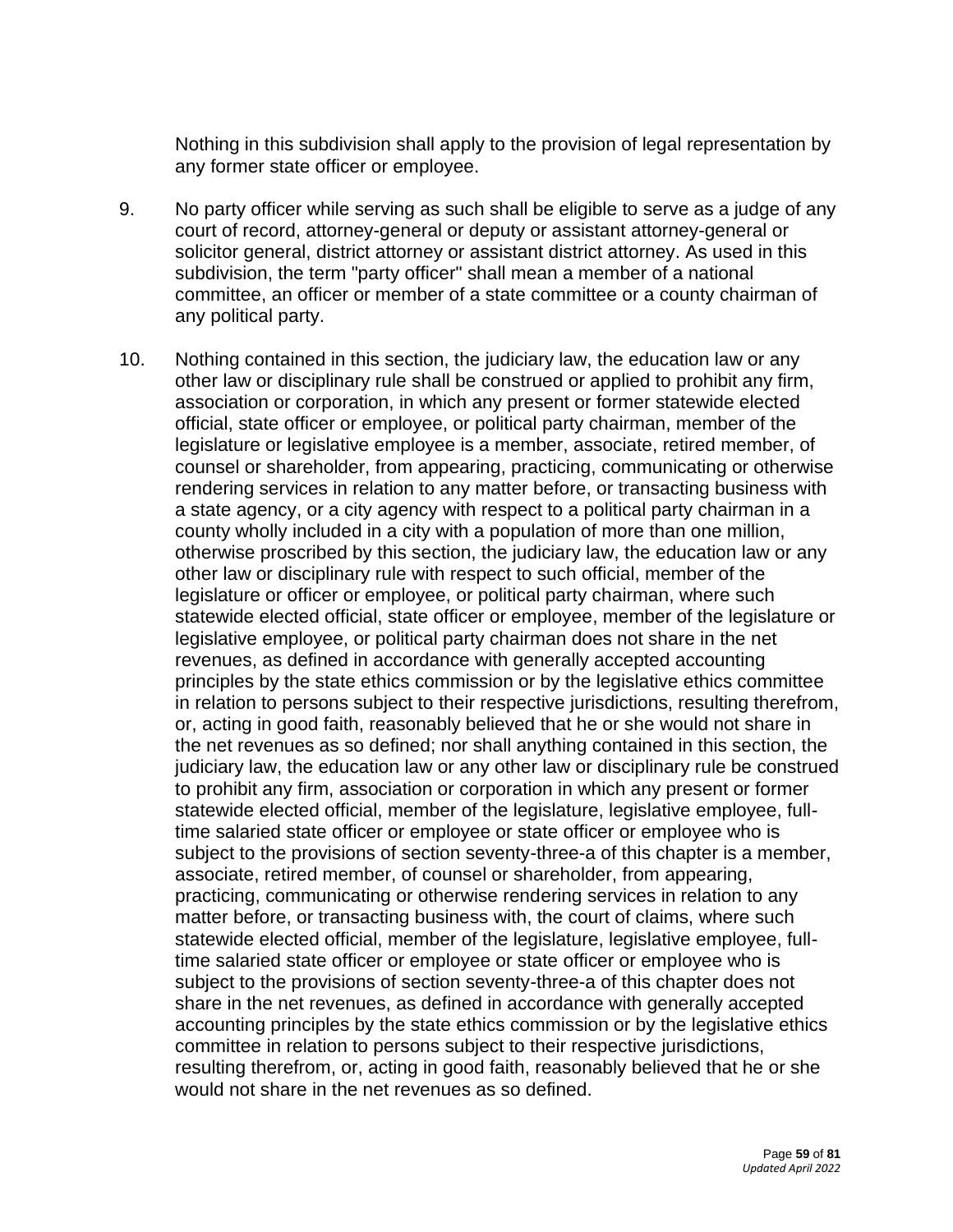- 11. Notwithstanding any provision of the judiciary law, the education law or any other law or disciplinary rule to the contrary:
	- a. Conduct authorized pursuant to subdivision eight of this section by a person who has served as a member of the legislature or as a legislative employee shall not constitute professional misconduct or grounds for disciplinary action of any kind;
	- b. No member of the legislature or former member of the legislature shall be prohibited from appearing, practicing, communicating or otherwise rendering services in relation to any matter before, or transacting business with, any state agency solely by reason of any vote or other action by such member or former member in respect to the confirmation or election of any member, commissioner, director or other person affiliated with such state agency, but nothing in this paragraph shall limit the prohibition contained in subdivision eight of this section;
	- c. The appearance, practice, communication or rendition of services in relation to any matter before, or transaction of business with a state agency, or with the court of claims, or the promotion or opposition to the passage of bills or resolutions by either house of the legislature, by a member, associate, retired member, of counsel or shareholder of a firm, association or corporation, in accordance with subdivision ten of this section, is hereby authorized and shall not constitute professional misconduct or grounds for disciplinary action of any kind solely by reason of the professional relationship between the statewide elected official, state officer or employee, political party chairman, member of the legislature, or legislative employee and any firm, association, corporation or any member, associate, retired member, of counsel, or shareholder thereof, or by reason of the appearance created by any such professional relationship.
- 12. A statewide elected official, state officer or employee, or a member of the legislature or legislative employee, or political party chairman, who is a member, associate, retired member, of counsel to, or shareholder of any firm, association or corporation which is appearing or rendering services in connection with any case proceeding, application or other matter listed in paragraph (a) or (b) of subdivision seven of this section shall not orally communicate, with or without compensation, as to the merits of such cause with an officer or an employee of the agency concerned with the matter.
- 13. For the purposes of this section, a statewide elected official or state officer or employee or member of the legislature or legislative employee or political party chairman who is a member, associate, retired member, of counsel to, or shareholder of any firm, association or corporation shall not be deemed to have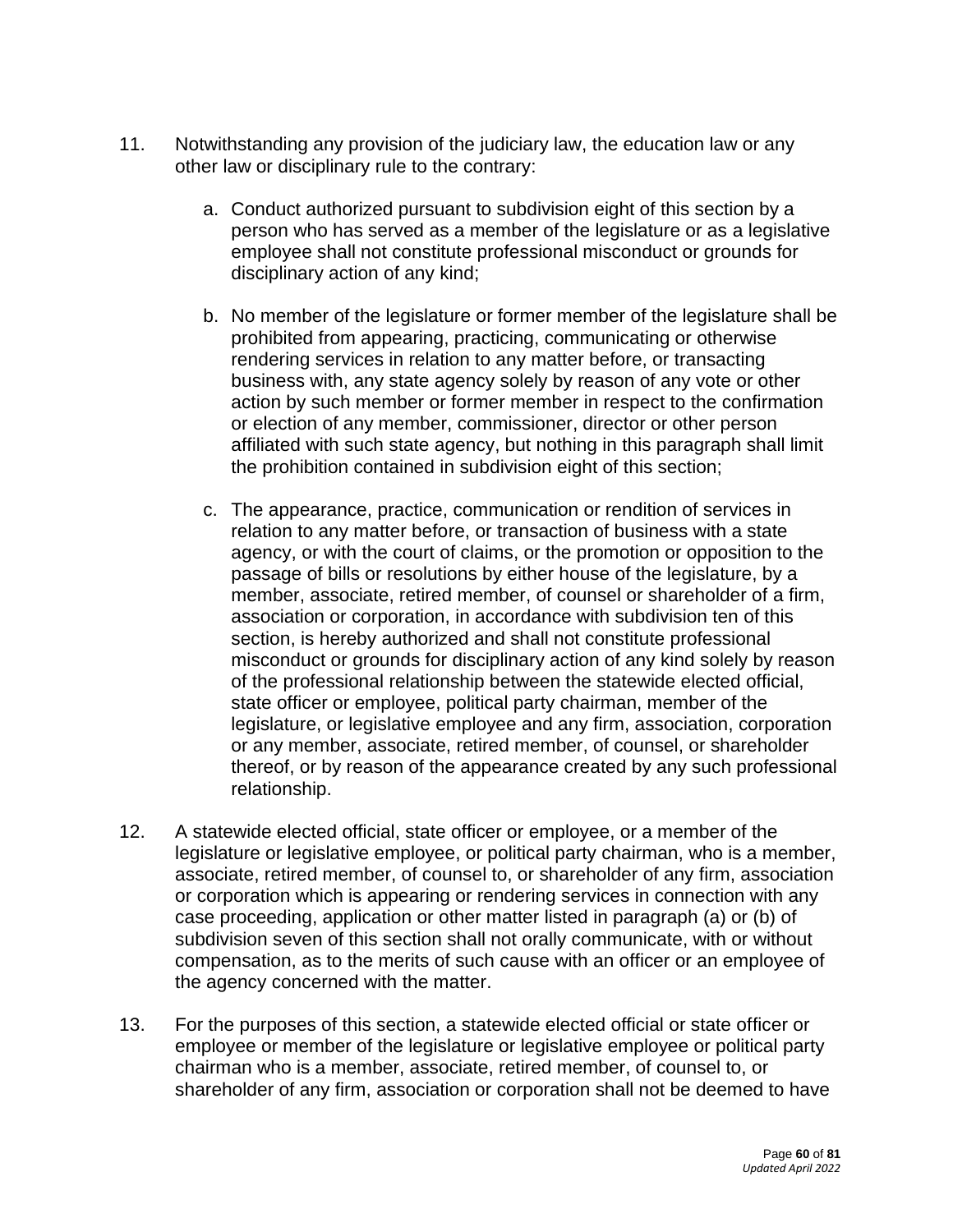made an appearance under the provisions of this section solely by the submission to a state agency or city agency of any printed material or document bearing his or her name, but unsigned by him or her, such as by limited illustrations the name of the firm, association or corporation or the letterhead of any stationery, which pro forma serves only as an indication that he or she is such a member associate, retired member, of counsel to, or shareholder.

14. In addition to any penalty contained in any other provision of law, any person who knowingly and intentionally violates the provisions of subdivisions two through five or subdivision seven, eight or twelve of this section shall be subject to a civil penalty in an amount not to exceed ten thousand dollars. Assessment of a civil penalty hereunder shall be made by the state ethics commission or the legislative ethics committee, as the case may be, with respect to persons subject to their respective jurisdictions. The state ethics commission acting pursuant to subdivision thirteen of section ninety-four of the executive law, or the legislative ethics committee acting pursuant to subdivision twelve of section eighty of the legislative law, as the case may be, may, in lieu of a civil penalty, with respect to a violation of subdivisions two through five or subdivision seven or eight of this section, refer a violation of any such subdivision to the appropriate prosecutor and upon such conviction, but only after such referral, such violation shall be punishable as a class A misdemeanor.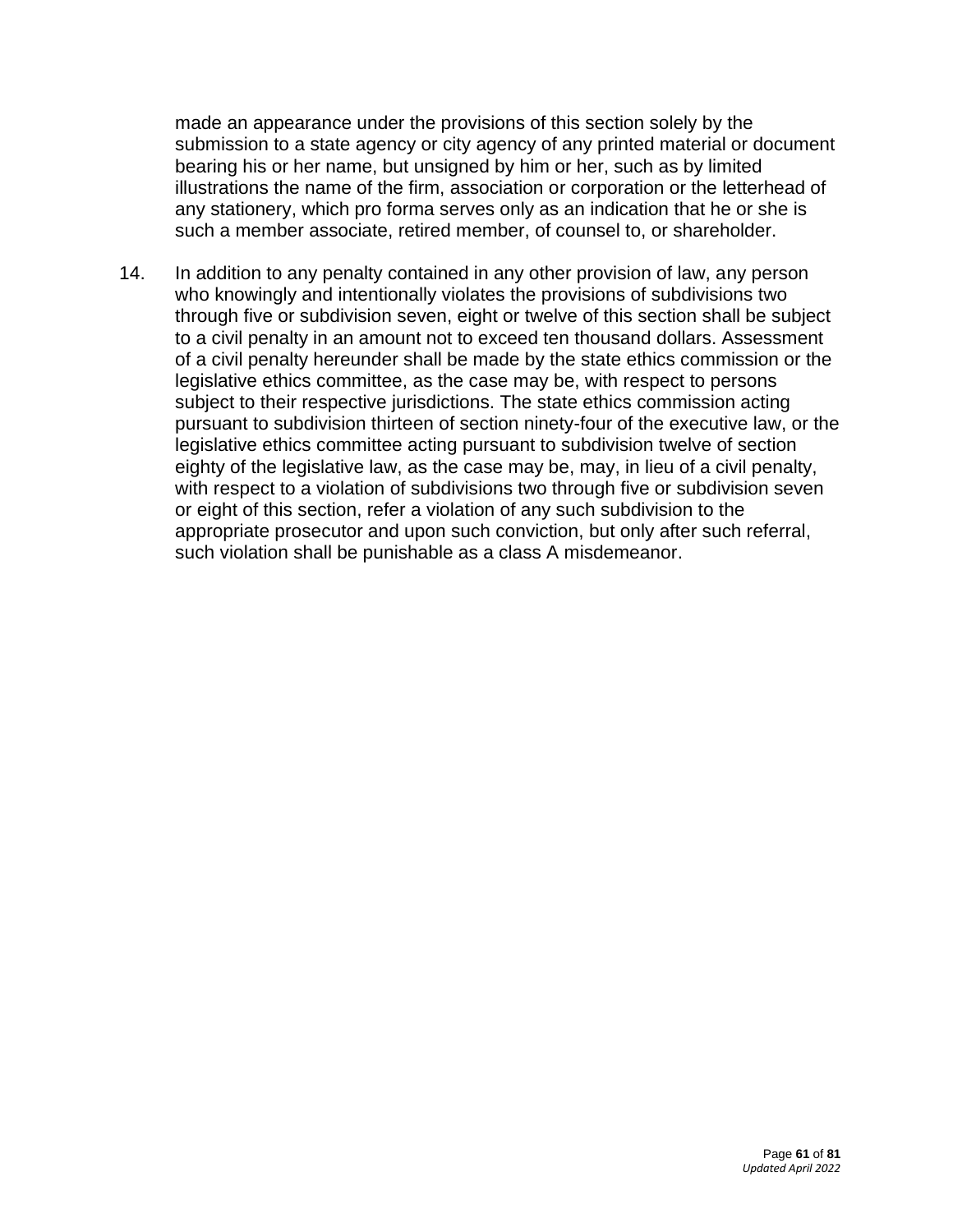# **Appendix E**

# **Diversity and Inclusion**

Executive Order No. 187: Ensuring Diversity and Inclusion and Combating Harassment and Discrimination in the Workplace

**WHEREAS,** it is a cornerstone of democratic governance of the State of New York that every New York State employee is treated equally before the law and has the right to full enjoyment of the protections, rights and obligations provided by law;

**WHEREAS,** New York State is committed to a culture of respect that values and promotes diversity, inclusion and equal opportunity, free of unlawful discrimination on the basis of protected class status, including, age, race, creed, color, sex, sexual orientation, gender identity, national origin, military or veteran status, disability, predisposing genetic characteristics, marital or family status, domestic violence victim status, arrest record or criminal conviction history, or any other impermissible basis, in all functions performed, and services offered, by New York State employees;

**WHEREAS,** it is the policy of New York State to protect and promote diversity, inclusion and equal opportunity in the State's workforce in accordance with the requirements of the New York State Human Rights Law, Title VII of the Federal Civil Rights Act, the Americans with Disabilities Act, and all applicable requirements of New York state and federal law;

**WHEREAS,** it is imperative that New York State continue its efforts to facilitate effective, coordinated strategies for diversity and inclusion, and for preventing and remedying discrimination and harassment at all levels of state government, that employ best practices and make effective use of resources across New York State agencies;

**WHEREAS,** New York State is committed to effectuating the comprehensive recommendations of the Governor's Advisory Council on Diversity and Inclusion to increase diversity and inclusion in state government;

**NOW, THEREFORE, I, ANDREW M. CUOMO,** Governor of the State of New York, by virtue of the authority vested in me by the Constitution and laws of the State of New York, do hereby order as follows:

## **I. Governor's Executive Committee for Diversity, Inclusion, and Equal Opportunity**

a. The Governor's Executive Committee for Diversity, Inclusion, and Equal Opportunity is hereby established and its membership shall consist of the following: the Chief Diversity Officer, who shall serve as the chairperson, the Commissioner of Civil Service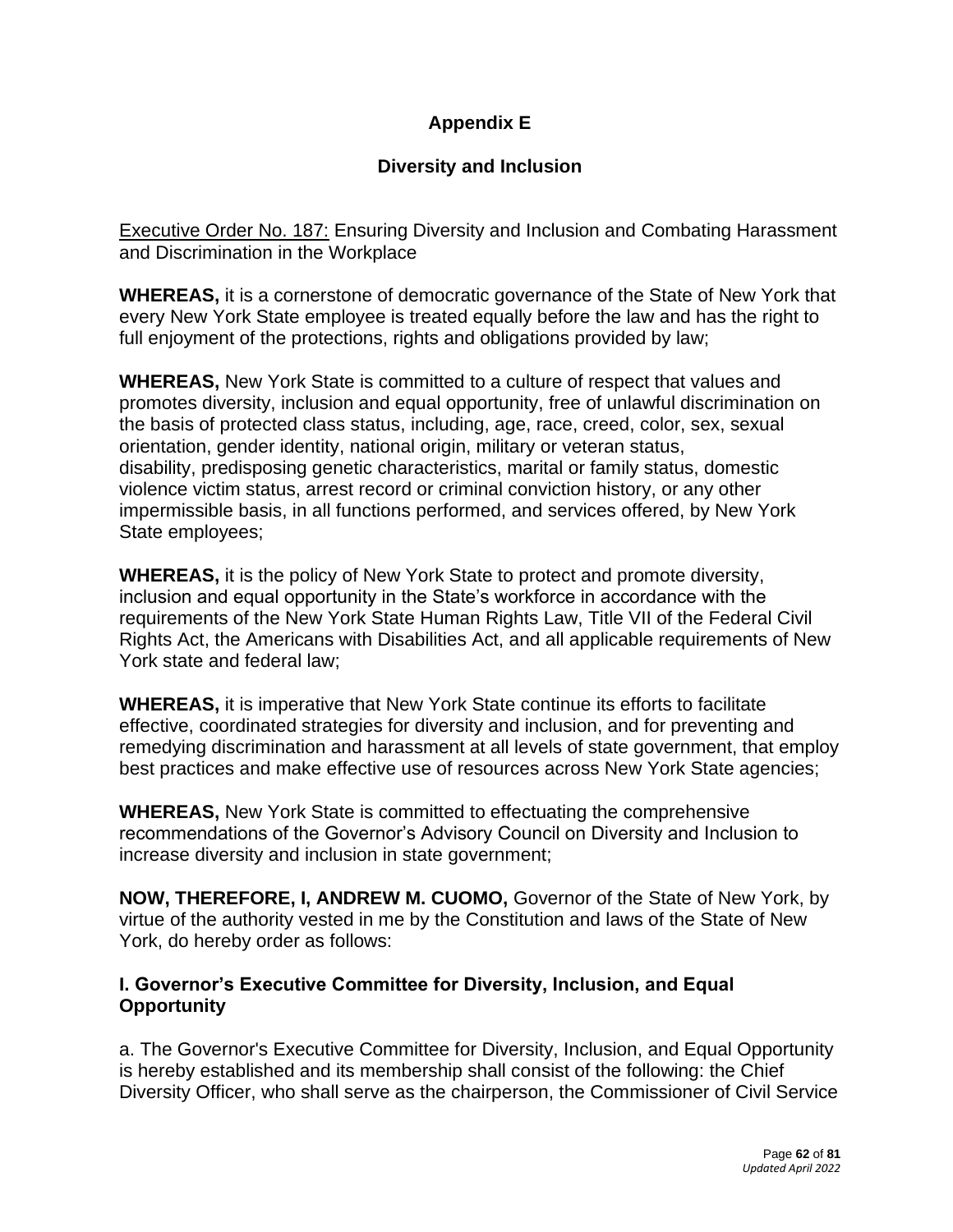who shall serve as vice-chairperson, the Director of Budget, the Commissioner of the Division of Human Rights, the Commissioner of Labor, the Secretary of State, the Director of Employee Relations, the Director of Veterans' Affairs, and the Commissioner of the Office for People With Developmental Disabilities. Membership of the committee may be amended by the chairperson and vice-chairperson, with the agreement of the current members of the committee. The vice-chairperson shall perform the duties of the chairperson in the chairperson's absence and at such times as the chairperson may direct.

b. The Committee shall advise the Governor, the Chief Diversity Officer and the Commissioner of Civil Service in the formulation and coordination of plans, policies, and programs relating to diversity and inclusion in all Affected State Entities, as defined in Article II of this Order, and in assuring effective implementation of such policies, plans, and programs by such entities.

## **II. Comprehensive State Diversity and Inclusion Planning**

a. Definitions: As used herein, the following terms shall have the following meanings:

 i. "Affected State Entities" shall mean (i) all agencies and departments over which the Governor has Executive Authority; and (ii) all public benefit corporations, public authorities and commissions, for which the Governor appoints the Chair, Chief Executive, or the majority of Board Members, except for the Port Authority of New York and New Jersey.

 ii. "State officer or employee" shall have the meaning set forth in Section 73 of the New York Public Officers Law.

b. Responsibilities of the Commissioner of Civil Service and Chief Diversity Officer

 i. No later than December 31, 2018, the Chief Diversity Officer and the Commissioner of Civil Service shall prepare comprehensive statewide objectives for the employment of minorities, women, lesbian, gay, bisexual, and transgender (LGBT) individuals, disabled persons, and veterans, and guidelines for agencies to prepare agency diversity and inclusion plans, including policies, objectives and implementation strategies. Such objectives and guidelines shall be developed with the advice of the Executive Committee for Diversity, Inclusion, and Equal Opportunity established pursuant to Article I of this Order and shall be updated as necessary.

 ii. The Chief Diversity Officer and the Commissioner of Civil Service shall be responsible for monitoring the implementation of the written diversity and inclusion plans of State agencies on a continuing basis, including the need for revising or amending such plans and shall provide regular reports on progress to the Governor, incorporating recommendations for improving and strengthening such efforts.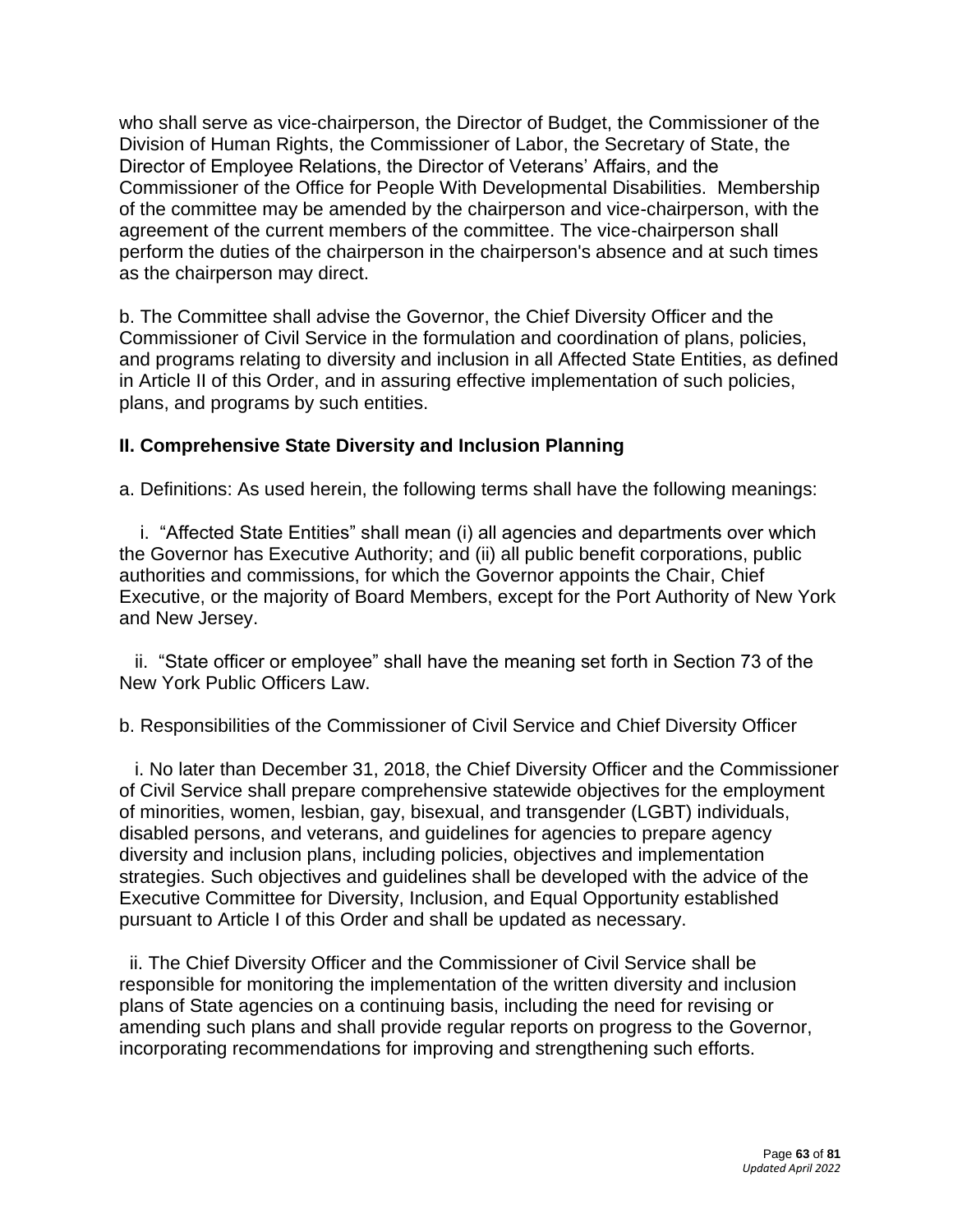iii. Upon a finding by the Chief Diversity Officer and Commissioner of Civil Service of substantial noncompliance by a State agency or department with the requirements or terms of this Order, the Chief Diversity Officer shall notify the agency or department of such finding and propose a remedial plan of action. The agency or department shall have 30 days from the receipt of such notice to accept the remedial plan or submit an alternative remedial plan acceptable to the Chief Diversity Officer and Commissioner. The Chief Diversity Officer and Commissioner may work directly with the agency or department to develop and implement the remedial plan until they are satisfied that the agency or department will implement the plan in compliance with the provisions of this Order.

 iv. The Commissioner of Civil Service shall prepare annually a report of the composition of the work force of each State agency and department by sex and ethnic identity for all job categories, salary grades, and civil service classifications. The Chief Diversity Officer working in collaboration with the Commissioner of Civil Service shall also conduct studies to identify and resolve problems in eliminating underrepresentation and under-utilization of minorities, women, LGBT individuals, disabled persons, and veterans, and shall make recommendations to the Governor concerning the adoption or amendment of other laws, rules and regulations for the same purpose.

v. There is hereby established the Office of Diversity Management within the Department of Civil Service. The Office of Diversity Management shall be responsible for assisting the Commissioner of Civil Service and the Chief Diversity Officer in the effective development and implementation of statewide diversity and inclusion plans, policies, and programs. State agencies, officers and employees shall cooperate with the Office of Diversity Management and necessary staff may be transferred to the Office of Diversity Management pursuant to Civil Service Law 70.2.

c. Development and Implementation of Diversity and Inclusion Programs by State Agencies

 i. Each Affected State Entity shall develop a written diversity and inclusion plan consistent with the guidelines developed by the Chief Diversity Officer and Commissioner of Civil Service under Article II (b)(i) of this Order.

 ii. The head of each Affected State Entity shall designate an employee as the agency's diversity and inclusion officer and report such designation to the Chief Diversity Officer and the Commissioner of Civil Service. The diversity and inclusion officer shall report to the agency head and shall have such support staff as may be appropriate to accomplish his or her duties.

iii. By December 31 of each year, beginning in 2019, each Affected State Entity shall submit a report on diversity and inclusion to the Chief Diversity Officer and the Commissioner of Civil Service. Such reports shall be submitted periodically, but not less frequently than annually, in a format and pursuant to standards issued by the Chief Diversity Officer and the Commissioner of Civil Service, and shall include a report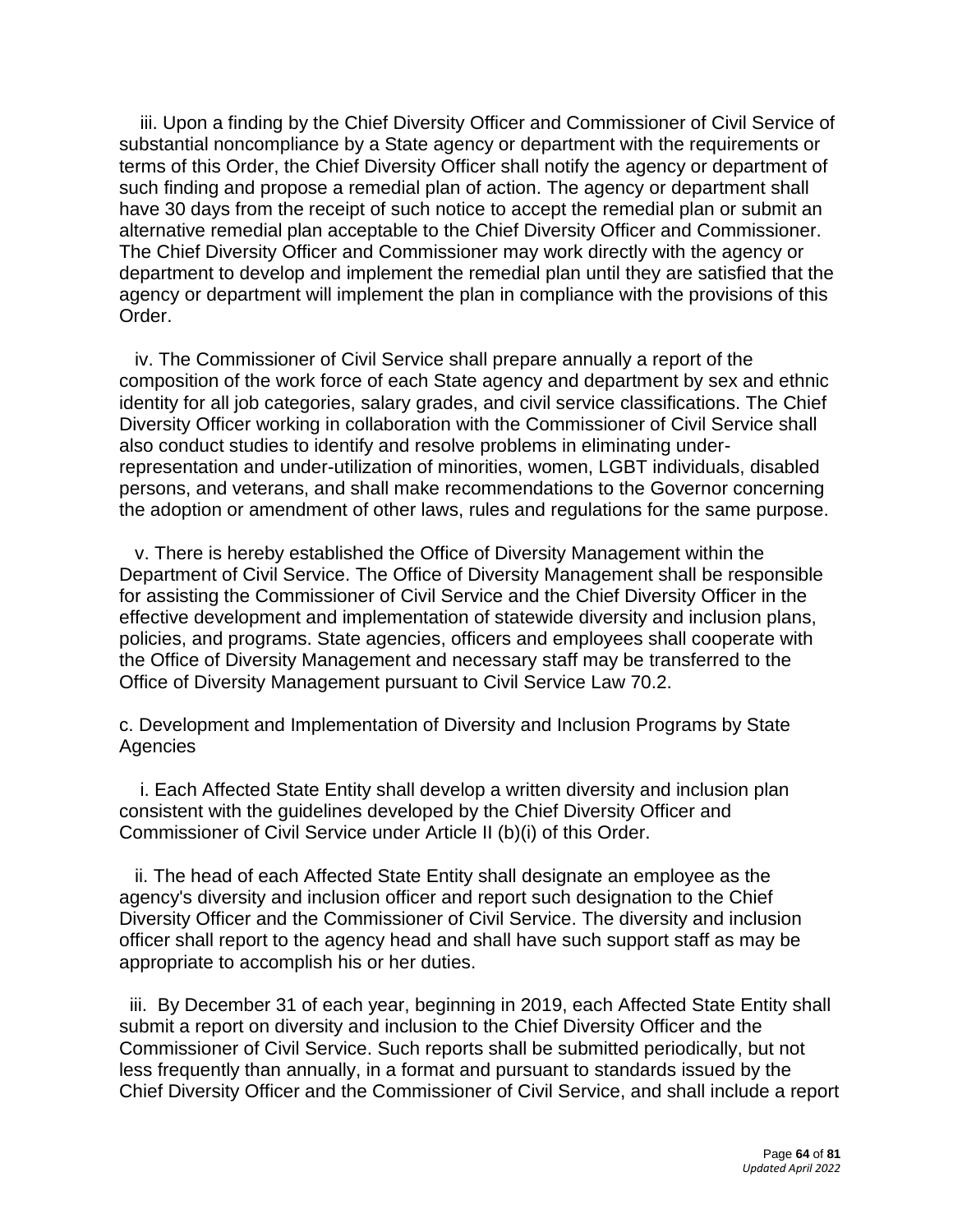on the agency's employment actions with respect to minorities, women, disabled persons, LGBT individuals, and veterans, and shall identify the agency's achievements, deficiencies, proposed solutions to problems, the need for external assistance, and such other matters as may be appropriate or requested.

 iv. Each Affected State Entity shall cooperate with the Chief Diversity Officer and the Commissioner of Civil Service to provide any other information, data, and reports as may be deemed necessary.

d. The State Workforce Diversity and Inclusion Council

 i. There is hereby established the State Workforce Diversity and Inclusion Council (the "Workforce Council"). It shall consist of the diversity and inclusion officers of each agency designated pursuant to Article II(c)(ii) of this Order. The business of the Advisory Council shall be conducted pursuant to by-laws adopted by the members and subject to the approval of the Chief Diversity Officer and the Commissioner of Civil Service.

ii. The Advisory Council shall advise the Chief Diversity Officer, the Commissioner of Civil Service, and the Executive Committee for Diversity, Inclusion, and Equal Opportunity established pursuant to Article I of this Order, on all existing and proposed policies, procedures, practices and programs relating to or affecting affirmative action, and consistent with any request by the Chief Diversity Officer and the Commissioner of Civil Service shall submit reports of its activities.

# **III. Combating Harassment and Discrimination in State Agencies**

# a. Definitions

 i. "Affected State Agency" shall mean all agencies and departments over which the Governor has executive authority.

 ii. "Protected class discrimination" shall mean employment-related discrimination that is unlawful pursuant to federal laws, rules or regulations and/or state laws, rules or regulations, including but not limited to, Title VII of the Federal Civil Rights Act, the Americans with Disabilities Act, and the New York State Human Rights Law.

b. In order to promote the effective, complete and timely investigation of complaints of employment-related protected class discrimination, as of December 1, 2018, the Office of Employee Relations (OER) shall be responsible for conducting all investigations into employment-related discrimination complaints filed by employees, contractors, interns or other persons engaged in employment at Affected State Agencies as defined in Article III(a)(i) of this Order.

c. Such Affected State Agencies shall transfer the investigation function pursuant to Civil Service Law 70.2 to OER and continue to permit such employees as are assigned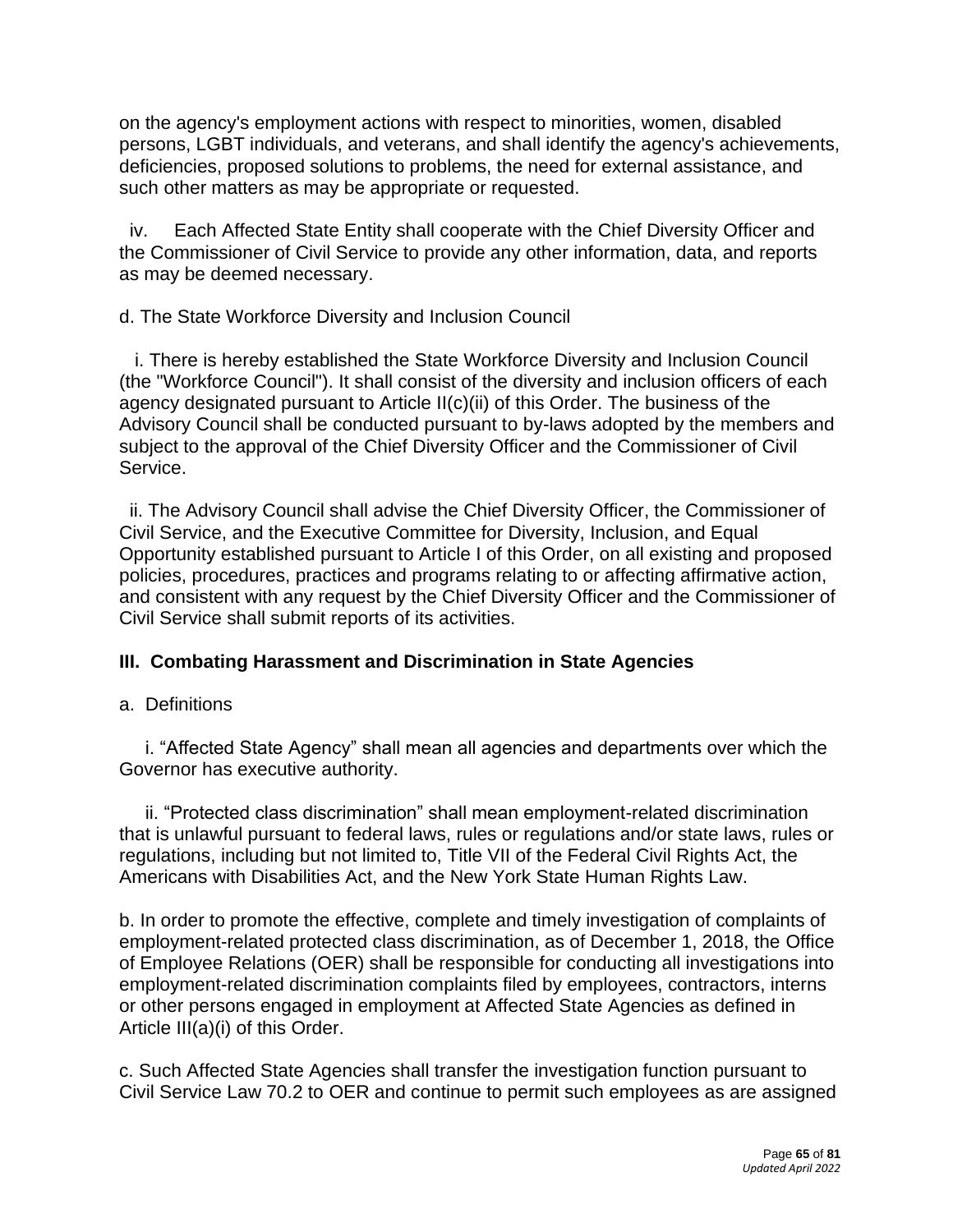by OER to investigate complaints of protected class discrimination within their entity and shall cooperate fully with any and all investigations.

# **IV. Revocation of Previous Executive Order**

This Executive Order revokes and supersedes Executive Order Number 6, dated February 18, 1983.

GIVEN under my hand and the Privy Seal of the State in the City of Albany this twenty third day of August in the year two thousand eighteen. /s/ Andrew Cuomo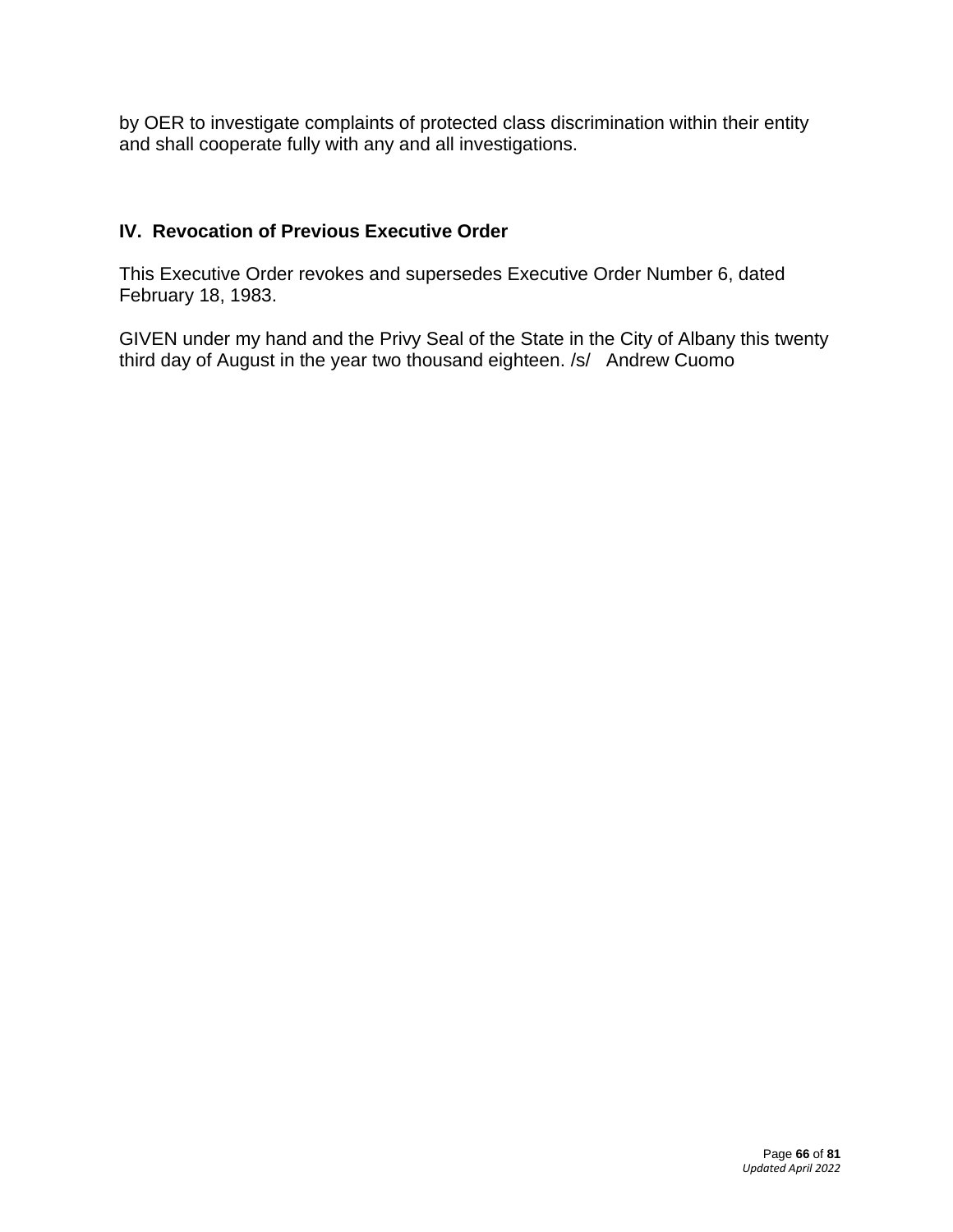# **Appendix F**

### **Grievance Procedures**

### **Executive Order No. 42**

*Relating to Procedures for Submission and Settlement of Certain Grievances of State Employees*

With the advent of collective negotiations between the State and employee organizations pursuant to the Public Employees' Fair Employment Act of 1967, collectively negotiated agreements ("collective agreements") have been entered into which provide for grievance procedures which are intended to supersede in whole or in part the grievance procedures provided for by the Executive Order heretofore issued on August 28, 1963. Such negotiated grievance procedures are a milestone in the development of collective negotiations in the public sector. Nevertheless, there is still an important reason for the continuation of procedures for the settlement of grievances of employees who are not covered by collective agreements or for the settlement of non-contract grievances which are outside of the scope of the grievance procedure set forth in any such collective agreement.

### **1. Eligibility**

Every employee to whom this order applies shall have the right to present his grievance in accordance with this order, free from interference, coercion, restraint, discrimination or reprisal. He shall have the right to present his grievance individually or with a representative of his own choosing at all steps of the grievance procedure hereunder, except that where there is in effect a collective agreement covering a negotiation unit which includes such employee which was entered into between the State and an employee organization, then such employee may not choose as his representative any employee organization other than the employee organization with which such agreement was negotiated nor may any employee organization with which such agreement was negotiated initiate or process a grievance except to the extent permitted by such agreement.

### 2. **Grievance Appeals Board**

The Grievance Appeals Board established by the Executive Order heretofore issued on August 28, 1963 shall be transferred to the Office of Employee Relations. It shall consist of three members appointed by and who shall serve at the pleasure of the Director of Employee Relations. No person regularly employed in a full-time position in the State service shall be eligible for appointment to the Board. One member shall be designated by the Director to serve as chairman of the Board. The compensation of the members of the Board shall be fixed by the Director with the approval of the Director of the Budget.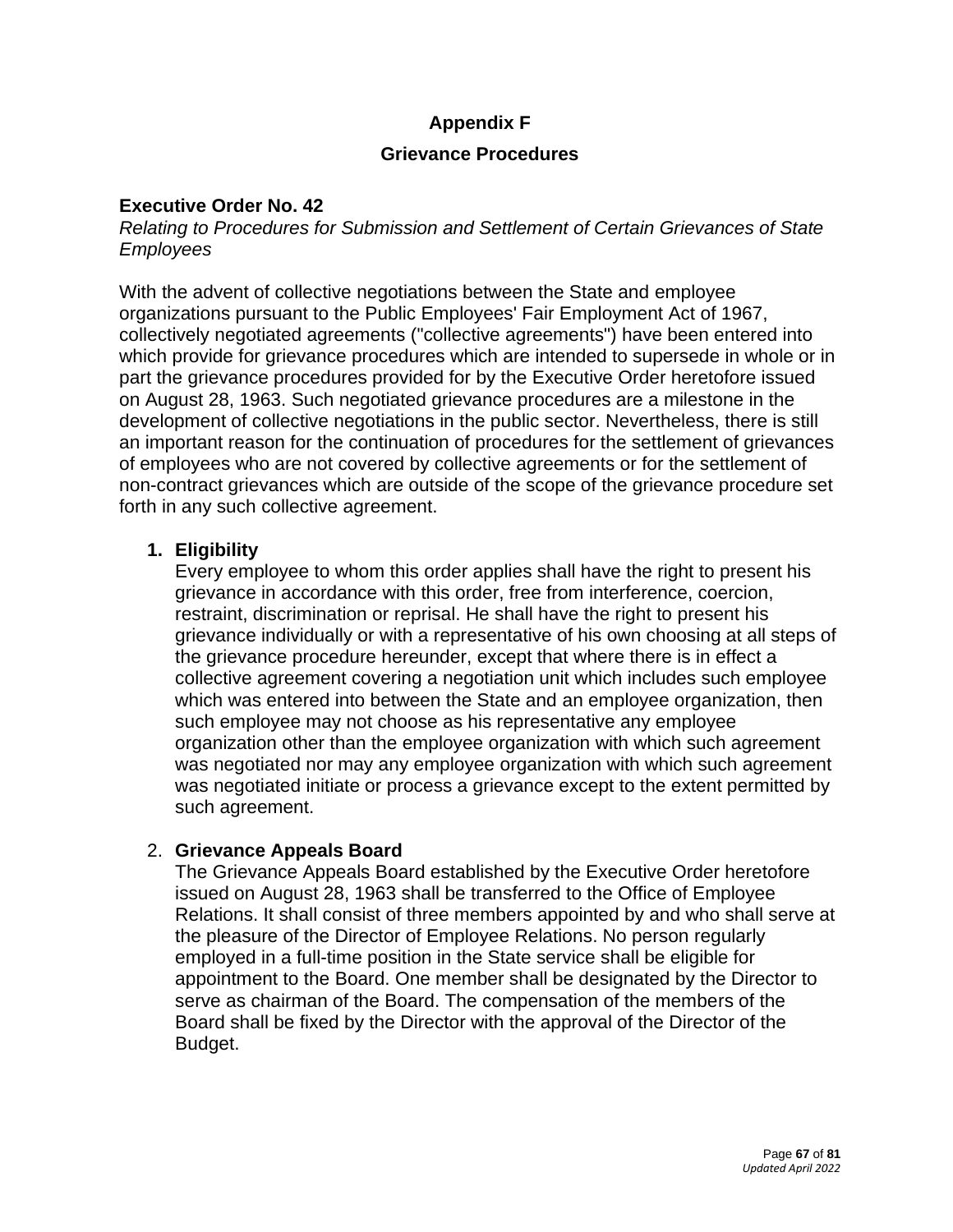### 3. **Departmental Procedures**

The head of each State department or agency shall, subject to the approval of the Grievance Appeals Board established pursuant to this order, establish formal procedures for the submission of grievances by employees and for the prompt and orderly consideration and determination of such grievances by supervisors and the department or agency head.

### 4. **Powers and Duties of the Grievance Appeals Board**

The Grievance Appeals Board is hereby charged with the responsibility for and empowered to:

- a. establish and maintain a program for resolving employee grievances relating to conditions of employment in the State service not inconsistent with the State's obligations as an employer under the Public Employees' Fair Employment Act of 1967 or collective agreements entered into thereunder.
- b. promulgate and amend from time to time, with the approval of the Director of Employee Relations, such regulations as may be necessary to carry out the provisions of this order and to review and approve grievance procedures established by departments and agencies pursuant to this order and such regulations, including provisions for reasonable time off without charge to leave credits for grievants, representatives and witnesses.
- c. hold hearings, to conduct investigations, to require the attendance of officers and employees of the State as witnesses and to require the production or examination of records, books and papers of State departments or agencies relating to administration of the grievance procedure.
- d. render advice and assistance to officers and employees of State departments and agencies in any matter relating to the establishment or use of the procedures provided for or adopted pursuant to this order or the regulations issued thereunder.
- e. report to the Director of Employee Relations for appropriate action the failure of any department or agency to establish properly or maintain satisfactorily the standards, principles, determinations and procedures embodied in or authorized by this order.

### 5. **Appeals**

An employee within a time limit and upon compliance with the regulations of the Board, may appeal to the Board from a determination made pursuant to this order by the head of his department or agency, or his designated representative, as the case may be. The Board shall conduct such review of the appeal as it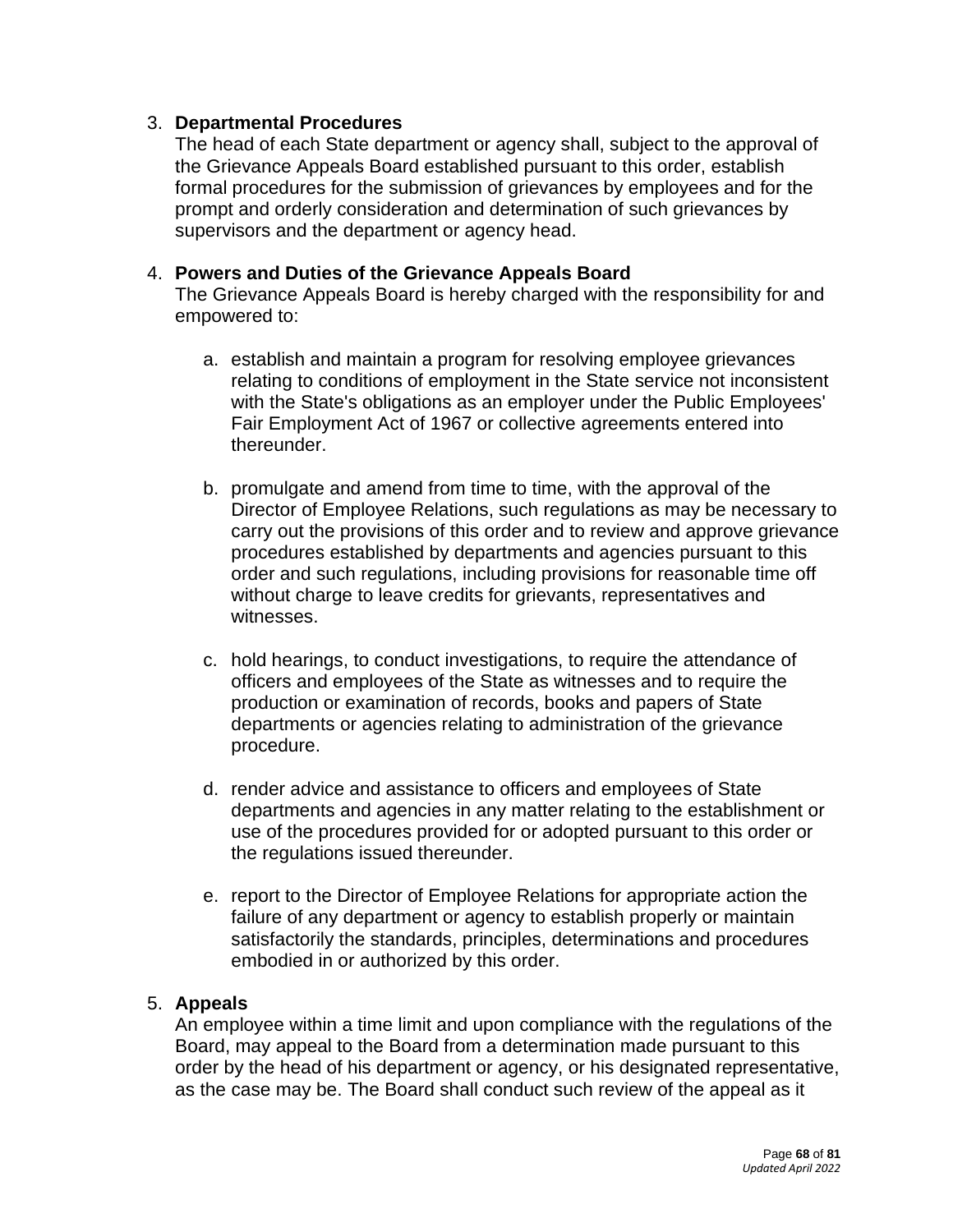deems appropriate and may require the appearance before it of the appellant and other parties to the grievance; provided, however, that the appellant shall be entitled upon his request to a hearing before the Board or its designee. If the appeal involves the enforcement of a law, a civil service rule or regulation or a written rule, regulation or order of a department or agency, the findings of fact and the recommendation of the Board shall be transmitted to the departments or agencies involved for appropriate action in accordance with the facts found by the Board. In all other cases, the determination of the Board shall contain a statement of the facts and an advisory recommendation to the departments or agencies involved. Copies of the determination of the Board shall be sent to the employee involved, to his representative and to the Director of Employee Relations.

## 6. **Application**

- a. The provisions of this order shall apply to employees in the executive branch of the State government (1) who are not covered by a collective agreement between the State and a certified or recognized employee organization or (2) who are covered by a collective agreement which accords such employees the right to continue to process grievances under this order.
- b. The provisions of this order and the procedures established hereunder shall be applicable to grievances in any department or agency claiming an act or omission resulting in an injustice to an employee and arising out of the conditions which are in whole or in part subject to the control of the head of such department or agency and which involve alleged safety or health hazards, unsatisfactory physical facilities, surroundings, materials or equipment, unfair or discriminatory supervisory and disciplinary practice, unjust treatment by fellow workers, unreasonable assignment of working hours or personal time allowances, unfair or unreasonable work quotas, and all other grievances relating to conditions of employment, provided, however, that this order shall not apply to matters which are reviewable under administrative procedures established by law or under the rules of the State Civil Service Commission, or the rules of other departments or agencies having the force and effect of law or rules governing grievances of employees in the professional service of the State University of New York as defined in Section 355-a of the Education Law, or grievances concerning the interpretation, application or claimed violation of a specific term or provision of a collective agreement between the State and an employee organization.

### 7. **Repeal of Previous Order**

The Executive Order heretofore issued on August 28, 1963 is hereby revoked and superseded by this executive order. Grievances initiated but not finally resolved prior to the effective date of this order may be continued under the terms of the executive order issued on August 28, 1963.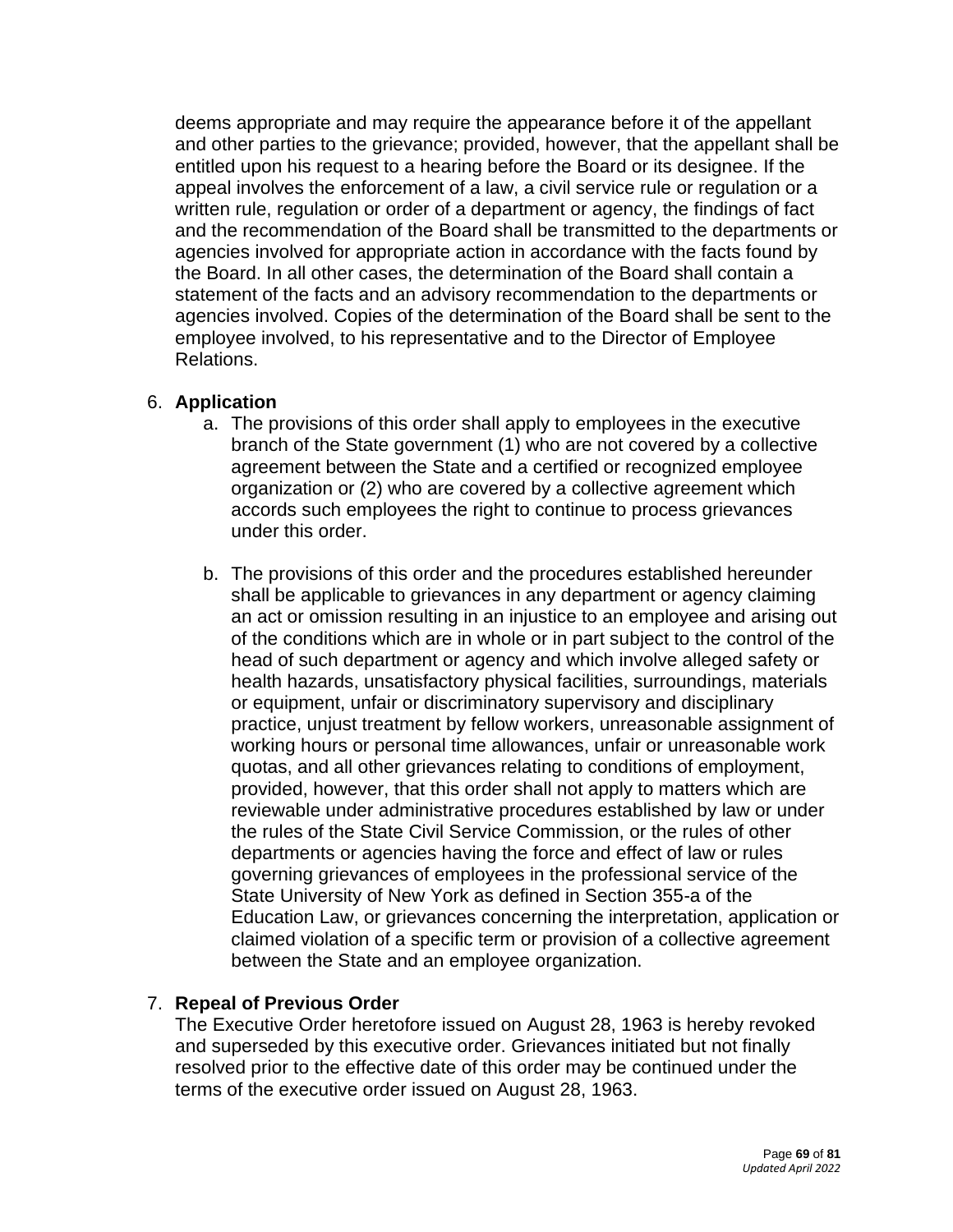*Signed:* Nelson A. Rockefeller *Dated:* October 14, 1970

### **Official Compilation of Codes, Rules and Regulations of the State of New York, Title 9, Part 560, "Submission and Settlement of Grievances of State Employees."**

### **Section 560.1 Definition of Terms**

Unless otherwise expressly stated or unless the context requires a different meaning, for the purposes of the formal grievance procedures established pursuant to the Executive Order of the Governor of October 14, 1970 [see section 1.1, Part 1, Subtitle A, *supra*]:

- a. The term *executive order* means the executive order promulgated by Governor Rockefeller on October 14, 1970 relating to procedures for the submission and settlement of certain grievances of certain State employees [see section 1.1, Part 1, Subtitle A, *supra*].
- b. The term *board* means the grievance appeals board in the Office of Employee Relations.
- c. The term *grievance* means a claim or charge of injustice to an employee as defined at section 6 of the executive order.
- d. The term *department* or agency means any unit of the executive branch of the State government for which the grievance appeals board approves a separate procedure.
- e. The term *employee representative* means the agent selected subject to the provisions of section 1 of the executive order by the employee to act in his behalf in the processing of a grievance.
- f. The term *immediate supervisor* means the employee or officer on the next higher level of authority above the employee claiming to be aggrieved in the agency wherein the grievance exists and who normally assigns and reviews the employee's work, approves his time record, or evaluates his work performance by or with the designation or approval of the agency head.
- g. The term *employee* means an employee in the executive branch of the State government (1) who is not covered by a collectively negotiated agreement (collective agreement) between the State and a certified or recognized employee organization or (2) who is covered by a collective agreement which accords such employee the right to continue to process grievances under the executive order.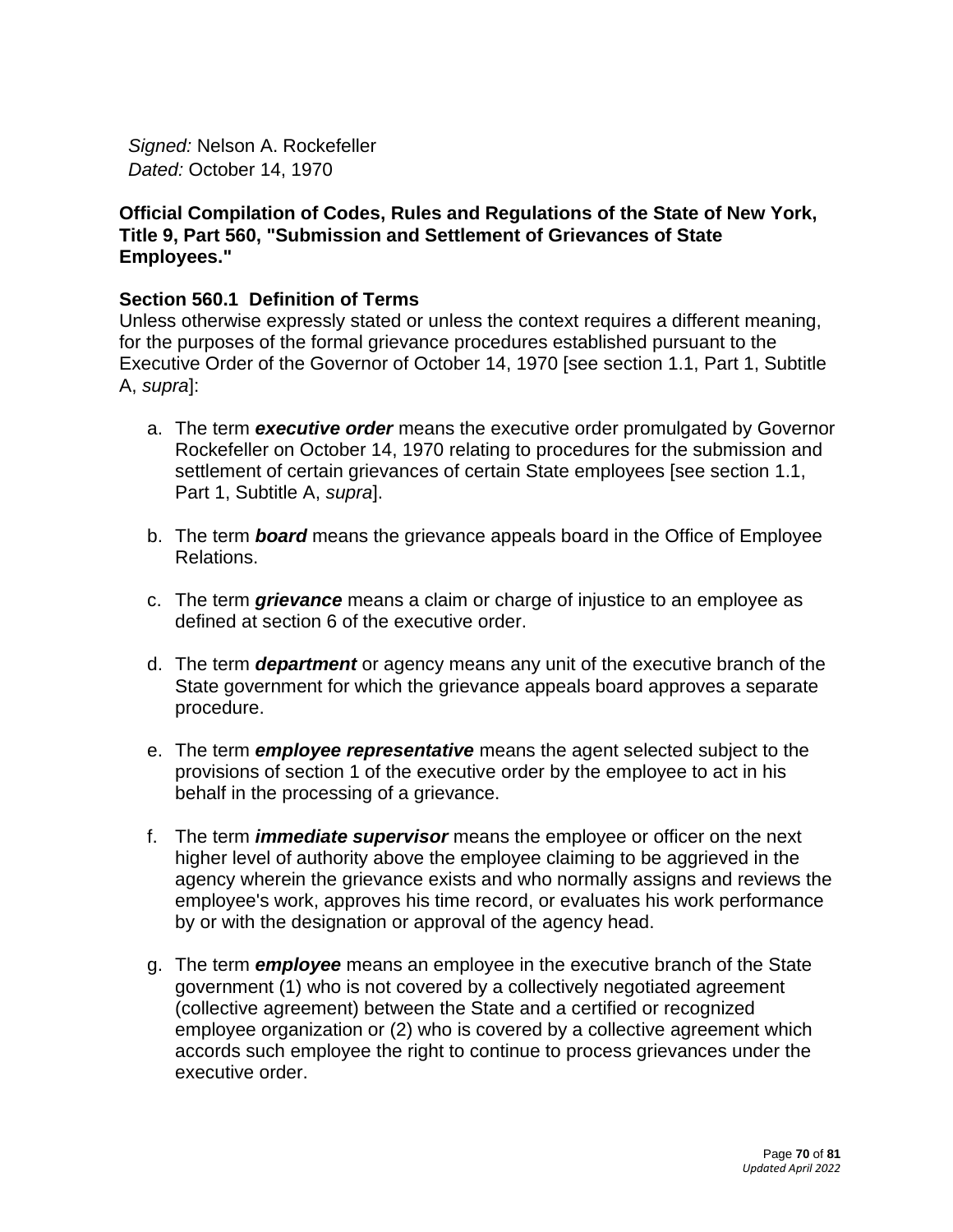- h. The term *step* means a level of the procedure at which a decision on the grievance is made.
- i. The term *agency procedure* means those processes or procedures within the department or agency, established by the department or agency head and approved by the grievance appeals board, by which a grievance is presented and a determination made thereon within the department or agency.
- j. The term *appea***l** means the process or procedure by which an aggrieved employee presents in the next higher step a grievance which has not been disposed of to his satisfaction.
- k. The term *working day* means the days Monday through Friday excluding holidays.

## **Section 560.2 Grievances: Procedural Requirements**

The head of each State department or agency shall establish formal procedures for submission of grievances by employees or their representatives (subject to the provisions of section 1 of the executive order) and for prompt and orderly consideration and determination of such grievances by supervisors and the department or agency head, subject to the approval of the grievance appeals board. Procedures for such department or agency shall include provision for no more than three procedural steps as follows:

a.

- 1. **Step 1:** The employee, or his representative, shall present the grievance orally or in writing on forms to be provided by the State to the employee's immediate supervisor or to the department or agency representative at the appropriate local level, not later than 45 calendar days after the date on which the act or omission giving rise to the grievance occurred. The department or agency representative may require the grievant to meet with the grievant's immediate supervisor in an effort to settle the grievance informally. The person receiving the grievance shall take any other steps necessary to ensure that a proper disposition of the grievance is made and shall reply to the employee or his representative orally or in writing on forms to be provided by the State, within five working days following the date of submission.
- 2. **Step 2:** In the event the employee or his representative wishes to appeal an unsatisfactory decision at step 1, the appeal must be presented in writing, on forms to be provided by the State, within 15 working days of the receipt of the step 1 decision, to the person designated by the department or agency head for such purpose. A copy of such appeal shall also be sent to the person who passed upon the grievance at step 1. Such appeal shall contain a short, plain statement of the grievance. The person designated to process the appeal at step 2 shall meet with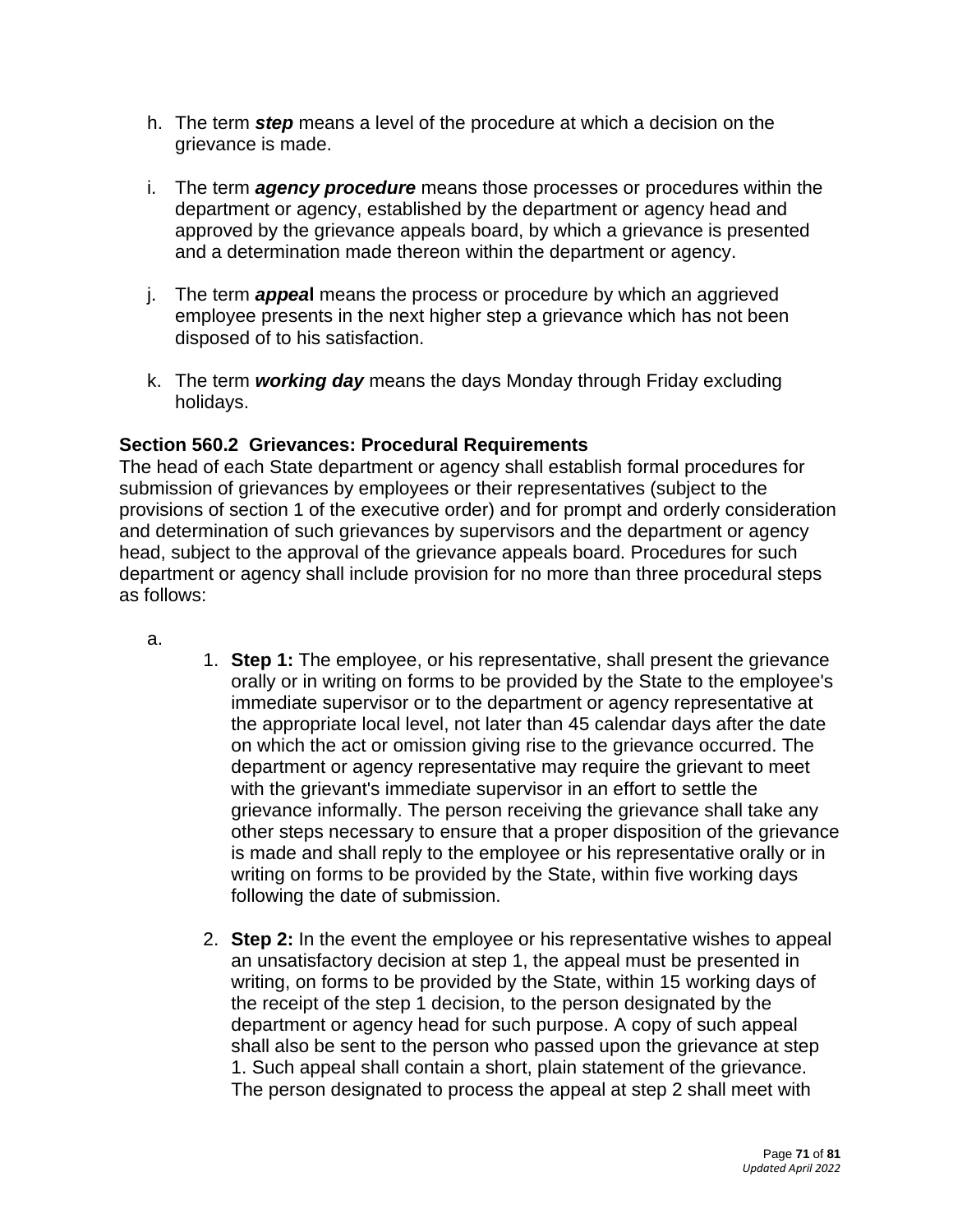the employee and/or his representative within 20 working days after receipt of the appeal for a review of the grievance and shall issue a written decision to the employee or his representative by the end of the fifteenth working day following the day on which the review was held.

- 3. **Step 3:** An appeal from an unsatisfactory decision at step 2 shall be presented by the employee or his representative in writing, on forms to be provided by the State, to the department or agency head or his designated representative within 15 working days of the receipt of the step 2 decision. The department or agency head or his duly designated representative shall meet within 20 working days after receipt of the appeal with the employee and/or his representative for a review of the grievance and shall issue a written decision by the end of the twentieth working day following the day on which the step 3 review was held.
- 4. **Step 4:** An appeal from an unsatisfactory decision at step 3 shall be presented in writing by the employee or his representative within 15 working days of receipt of the step 3 decision to the grievance appeals board. The grievant shall also furnish a copy to the department or agency head. The chairman of the grievance appeals board or his designee within 20 working days of receipt of a request for an appeal of the step 3 decision shall schedule a step 4 review and shall issue a decision in writing to the employee and to his representative within 20 working days after the day on which the review was held or the date the hearing was closed. The appeal to the grievance appeals board shall contain a copy of the decisions at steps 1, 2, and 3, together with all documents which the grievant relies upon in the appeal.
- b. Departmental or agency procedures shall provide that the grievance forms provided by the State shall be readily available to all employees. The locations where these forms are available shall be specifically identified.
- c. The time limits contained in this section may be extended for a specific grievance by consent of the grievant or his representative and the department or agency. Departments and agencies are authorized, subject to approval by the grievance appeals board, to combine steps 2 and 3 or to vary the time limits in steps 1, 2 and 3 of the grievance steps. The time for presenting a step 1 grievance shall be extended by the time an employee is absent from the job through illness or disability, provided such illness or disability extends for at least 10 calendar days.
- d. A settlement or award recommended by the Board may or may not be retroactive as the equities of each case demand, but in no event shall such a resolution be retroactive to a date earlier than 45 days prior to the date the grievance was first presented in accordance with these regulations and the executive order or the date the grievance occurred, whichever is the later date.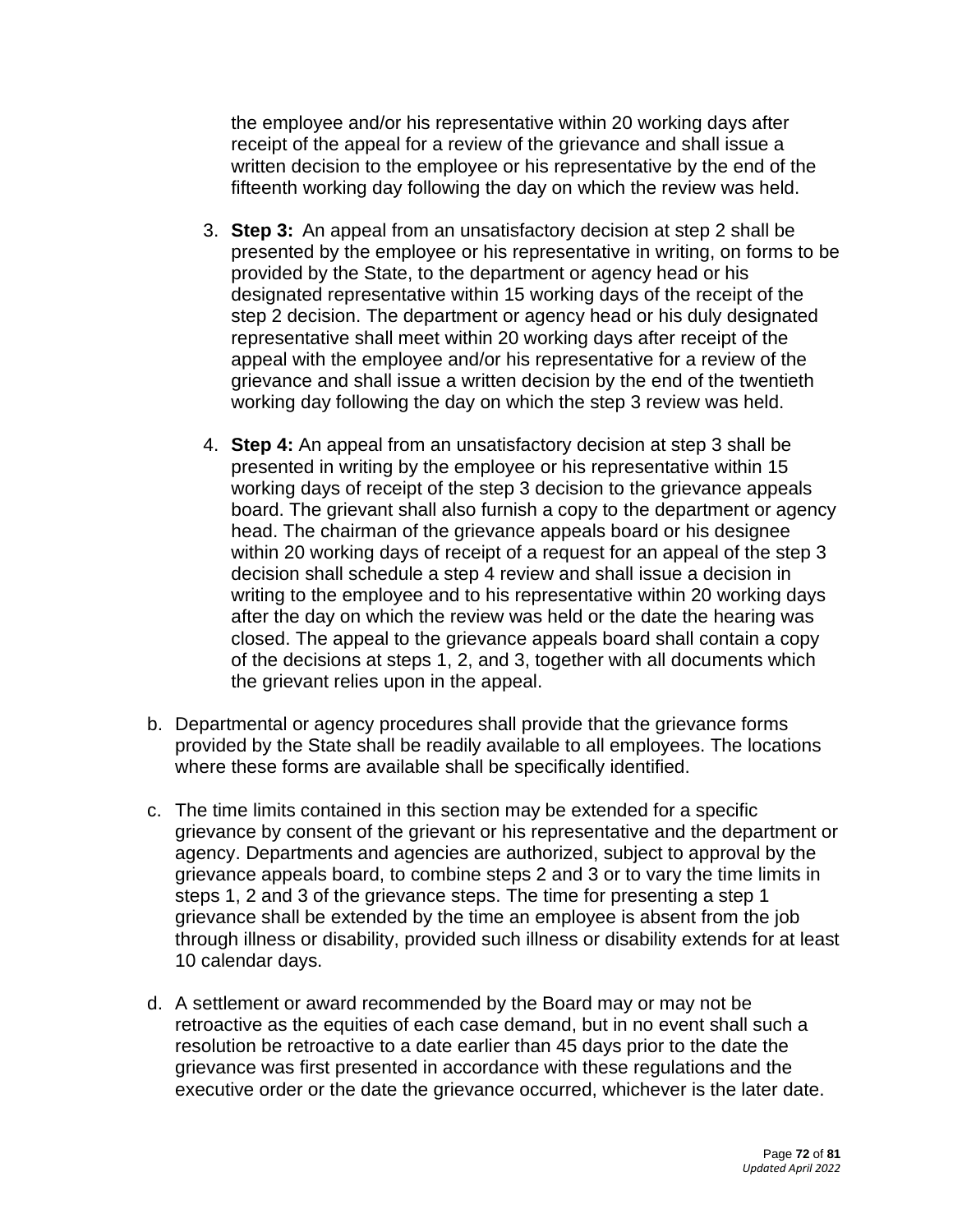- e. Failure of the department or agency representative to answer a grievance within the time limit prescribed in any step of the grievance procedure shall permit the employee or his representative to progress the grievance to the next step for decision.
- f. Any grievance not appealed by the employee or his representative to the next step of the grievance procedure within the time limit prescribed shall be considered settled on the basis of the last decision and is not subject to further appeal or consideration.
- g. *Employee information.* Each department or agency head shall take such steps as may be necessary to ensure that all employees and supervisors under his jurisdiction may be fully informed of the grievance procedures adopted pursuant to the executive order and of their rights and obligations thereunder.
- h. The grievance appeals board shall publish and distribute copies of the executive order, its regulations and other pertinent information to the end that employees shall be informed of their rights under the executive order.

## **Section 560.3 General Provisions**

- a.
- 1. The employee shall identify his representative, if any, to the appropriate State official(s) at all steps, giving name, address and official designation, or if also an employee, his title, official working station and department.
- 2. A representative who is also a State employee shall notify his supervisor immediately upon learning of his designation, stating the name of the aggrieved and the time and place of the grievance review or discussion.
- b. The time and place for the discussion or hearing of grievances within an agency shall, so far as practicable, be mutually agreeable to the appropriate parties, except that in certain restricted employment areas, as in a State hospital or prison, the agency head shall designate the time and place of presentation.
- c. Questions concerning the applicability of the executive order to a particular complaint shall be referred directly to the director of employee relations for determination. A record of all such determinations shall be kept on file in the Office of Employee Relations.
- d. An investigation or inquiry required or authorized to be conducted or made, may be conducted or made by any designee or the grievance appeals board.
- e. An employee's right to process a grievance shall not be lost to him solely because he has left the department or agency wherein it arose or because he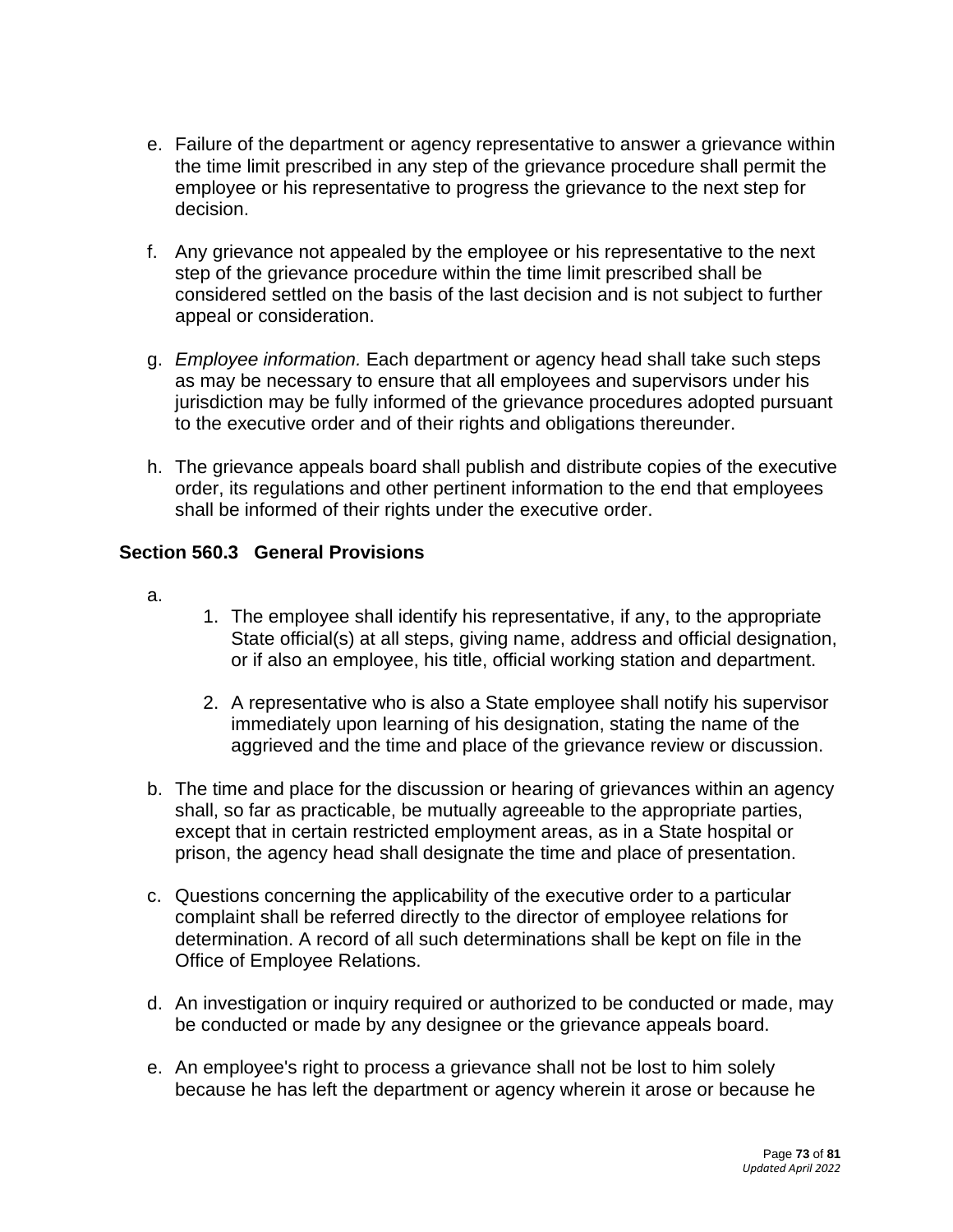has left the State service, provided such right had fully accrued prior to his separation from the department or agency of its origin and provided further that he could otherwise have prosecuted such grievance but for such separation and provided, further, that he presents his grievance not later than 45 calendar days after the date on which the act or omission giving rise to the grievance occurred.

- f. Terminations of the services of probationers pursuant to the Civil Service Law are not reviewable by the grievance appeals board except where the petitioner presents prima facie proof to the board that the decision of the appointing officer may have been arbitrary or capricious. In such cases, the board may:
	- 1. authorize the processing of the grievance through the agency procedure;
	- 2. assume original jurisdiction in resolving the grievance.

## **Section 560.4 Time Off for Processing of Grievances**

- a. An employee and his representative, if an employee, shall be allowed such time off from his regular duties as may be necessary and reasonable for the processing of a grievance under the procedures adopted pursuant to the executive order without loss of pay or vacation or other time credits.
- b. Time shall be granted for the presentation of the grievance at any step or to the grievance appeals board. It shall not include time for preparation of the presentation of a grievance, but shall include reasonable time for discussion between the employee and his representative immediately prior to the designated presentation and such reasonable travel time as may be necessary. An employee shall be permitted to discuss with his representative prior to the initiation of a first-step proceeding any complaint or matter concerning conditions set forth in section 6(b) of the executive order, for the purpose of aiding him in deciding whether he wishes to process the grievance through the agency procedure. If such discussion is to take place during the regular work hours of an employee, whether grievant or his representative, he shall first obtain from his supervisor permission to absent himself from his work and shall advise his supervisor of the name of the grievant or his representative, as the case may be.
- c. If any step must be scheduled outside regular working hours or continues beyond regular working hours, the additional time shall not be considered in computing earned overtime nor shall compensatory time off be granted. Insofar as practicable, agencies may reschedule the employee's and/or his representative's working hours to coincide with discussion or meetings scheduled outside regular working hours.

#### **Section 560.5** *Construction*

Nothing contained in these regulations shall be construed to limit the executive order.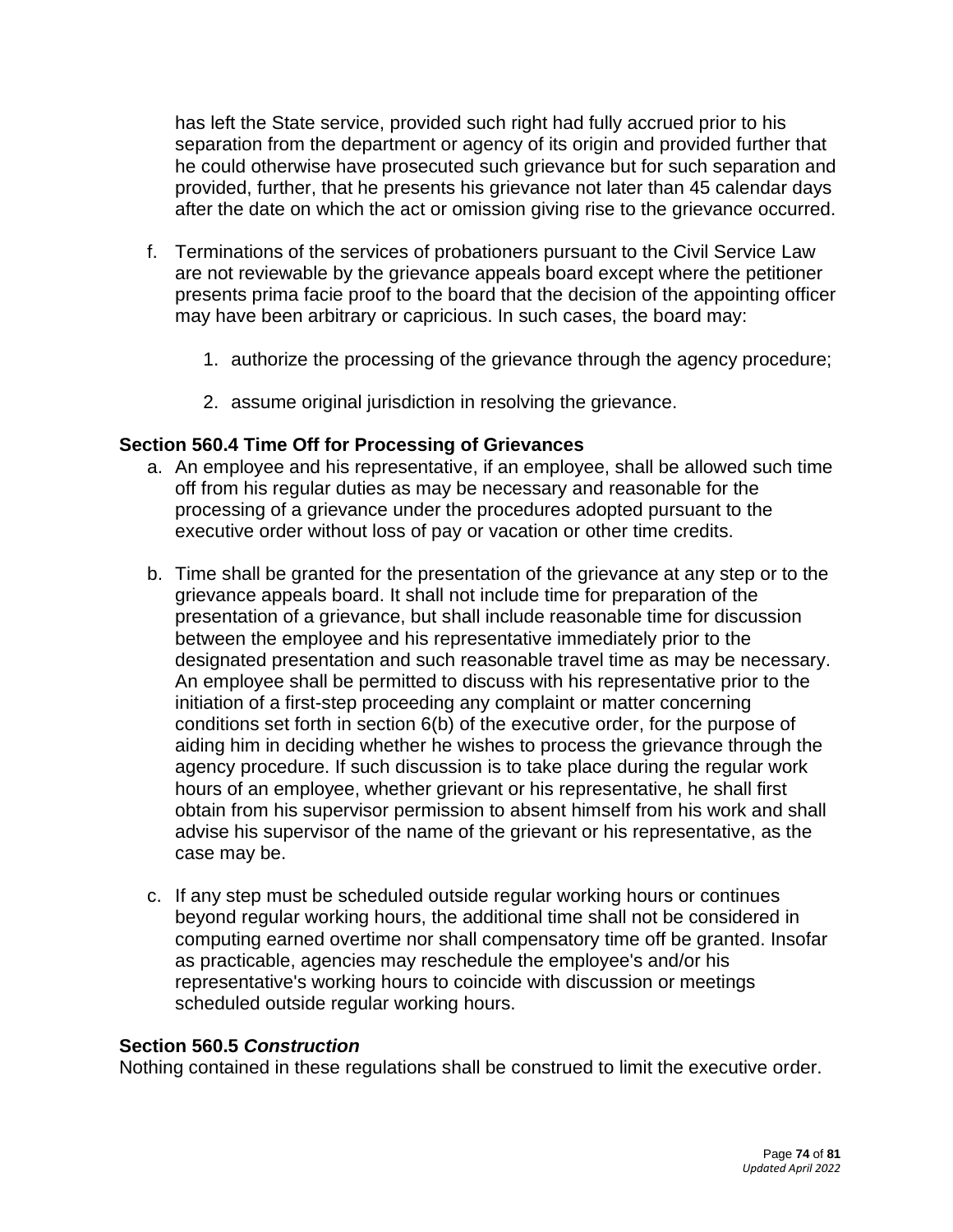## **Appendix G**

## **Alcohol and Controlled Substances in the Workplace**

*Office of Employee Relations' policy memorandum, "Policy on Alcohol and Controlled Substances in the Workplace and Information on the Federal Drug-Free Workplace Act,"* 

This Office has received inquiries recently from agencies regarding the State's Policy on Alcohol and Controlled Substances in the Workplace, the Federal Drug-Free Workplace Act of 1988 and the Federal Omnibus Transportation Act of 1991. As a result, I am reissuing the original policy memorandum of 1986 on alcohol and controlled substances, last issued in 1994 (OER-94-1), and providing you with information on the Federal Acts. I have also attached a flyer that can be distributed as a means to continue compliance with the requirements of the Federal Drug-Free Workplace Act.

#### **Policy on Alcohol and Controlled Substances in the Workplace**

Use and abuse of alcohol and drugs has a detrimental effect on the productivity, attendance, and health of our work force. As a public employer, we must be vigilant to protect the safety and welfare of the public with whom we interact and the employees with whom we work.

The longstanding policy of the State is and has been that employees will be subject to criminal, civil and disciplinary penalties if they distribute, sell, attempt to sell, possess or purchase controlled substances while at the workplace or while performing in a work-related capacity. Such illegal acts, even if engaged in off duty, may result in disciplinary action. In those work locations where it is permitted, an employee may possess and use a controlled substance which is properly prescribed for him or her by a physician.

It has also been the continuing policy of the State that employees are prohibited from on-the-job use of, or impairment from, alcohol or controlled substances. In cases where an appointing authority or a designee has a reasonable suspicion that an employee is not able to perform his or her duties as a result of a disability which may be caused by alcohol or a controlled substance, the appointing authority may proceed under the provisions of Section 72 of the Civil Service Law and require that the employee undergo a medical examination to ascertain the cause of the disability. Where testing for alcohol or a controlled substance occurs, appropriate medical procedures and tests should be utilized to assure accurate and proper results. Confidentiality of the testing process and results is an important aspect of this procedure for any affected employee.

A "reasonable suspicion" must be based upon specific, reliable observation that the appointing authority or designee can articulate concerning the appearance, behavior, speech or body odor of the employee. The following observations may indicate drug or alcohol use: unsteady gait, odor of alcohol on the breath, thick or slurring speech, aggressive or abusive language or behavior, and disorientation or lethargy.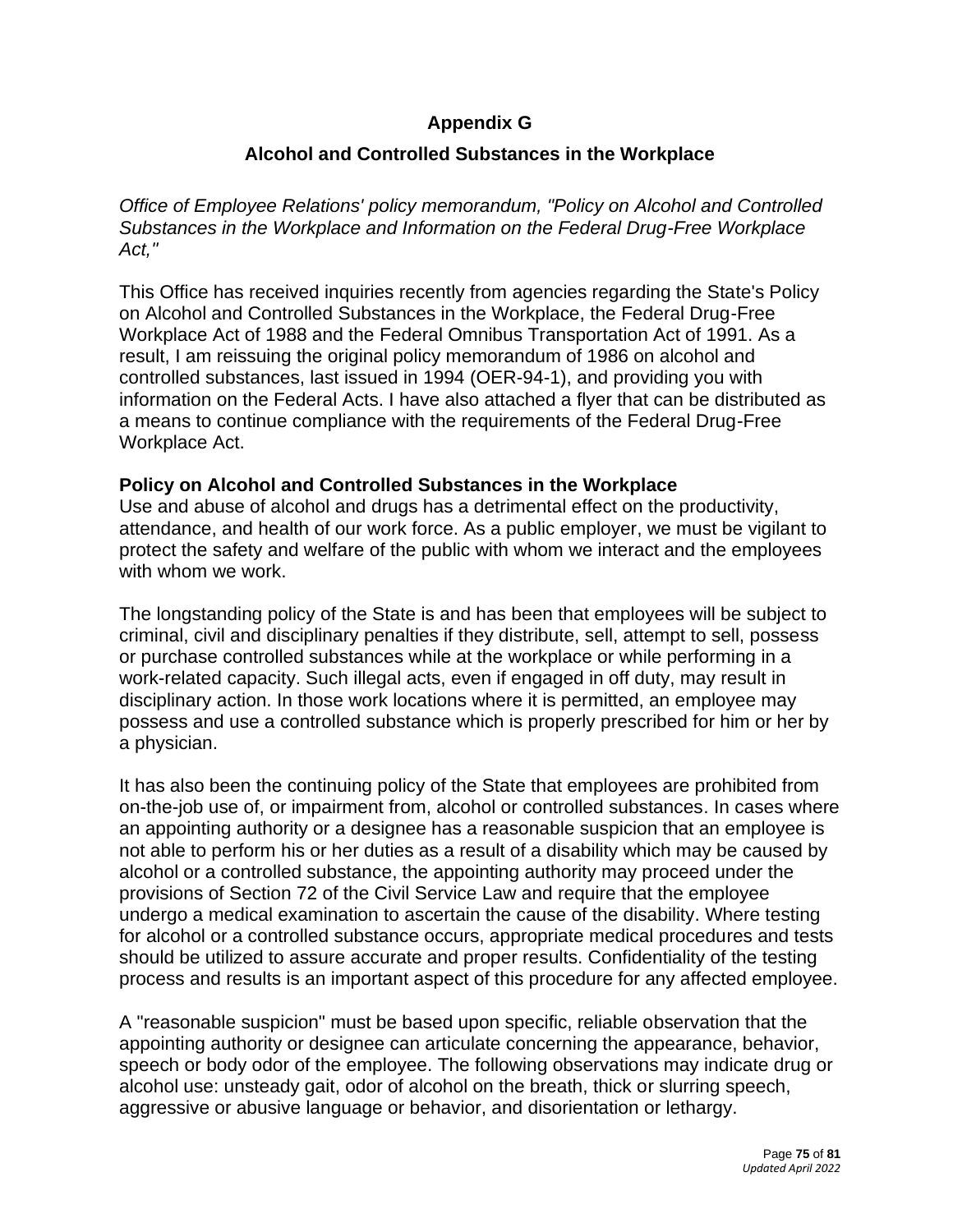It is also not unreasonable for the appointing authority to consider the employee's time and attendance patterns, such as absences around weekends, pass days or payday, excessive use of sick leave, excessive lateness and unauthorized absences, on-thejob accidents, difficulty in recalling instructions or conversation, poor relationships with co-workers and supervisors, and other variations in productivity when making a determination as to whether a "reasonable suspicion" that an employee is suffering from a drug- or alcohol-related disability is present.

Such medical examinations may be required under the safeguards of Section 72 of the Civil Service Law for employees who are permanently appointed competitive employees or employees subject to due process before termination. Other State employees who are not entitled to any due process protection before being terminated or placed on involuntary leave may also be required to undergo such a medical examination, if appropriate under the circumstances.

Once a determination is made that an employee is using, is under the influence of, or is not able to perform his or her duties due to alcohol or a controlled substance, the appointing authority may determine the appropriate action to take. When considering the appropriate action to take, the appointing authority may determine that the affected employee should be disciplined because of the alcohol or drug use. Disciplinary action may be taken pursuant to the procedures contained in the collectively negotiated agreement or the law, as appropriate and required.

On the other hand, the appointing authority may determine that, given the nature of the job and the employee involved, the employee could benefit from the Employee Assistance Program (EAP). In such a case, the employee should be directed to the appropriate EAP coordinator to assist him or her with whatever problem exists. The Employee Assistance Program is a referral service set up at individual work sites and available to every employee. Should the employee have a drug or alcohol-related problem, EAP would provide the employee with a list of places which treat such conditions.

Where an employee is disabled by alcohol or drug use, the appointing authority may also decide to pursue the available disability leave procedures contained in Section 72 of the Civil Service Law. While employee union representation or concurrence is not required when pursuing Section 72 action, it is suggested that appropriate employee representatives be alerted as to the action contemplated.

An agency which has existing additional policies, procedures or practices which apply to its employees may continue to implement those policies, procedures and practices. The agency involved should notify its OER liaison of them. If an agency believes that a pre-employment or pre-appointment drug test should be utilized, that agency should consult with the Department of Civil Service to determine the job relatedness of such a test or to seek that Department's approval to include it in the required pre-employment or pre-appointment physical.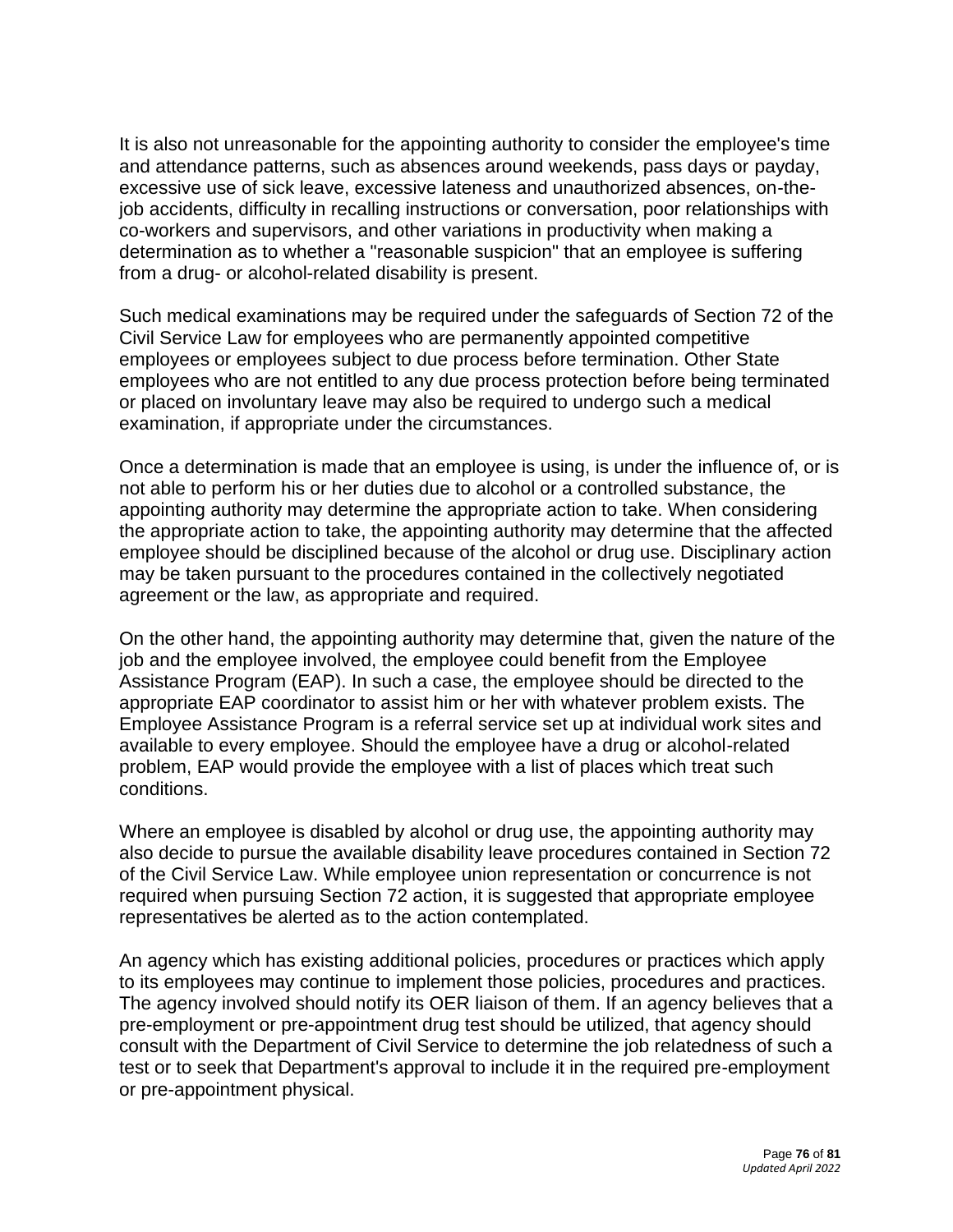## **Federal Drug Free Workplace Act of 1988**

The Federal Drug-Free Workplace Act of 1988 included the following requirements for employers receiving federal grants or contracts of over \$25,000:

- publish an anti-drug policy statement and provide it to employees
- establish a drug awareness program
- establish as a term and condition of employment that employees report within five days, any criminal convictions for drug-related activity in the workplace
- notify the awarding federal agency of employee convictions
- take personnel actions against workplace substance abuse
- make a good faith effort to comply with the Federal Drug-Free Workplace Act.

As I indicated earlier, attached is a flyer which can be copied and distributed to staff as a means to continue compliance with the requirements of the Act. The flyer includes a message from Governor Pataki as well as information on the State's policy, the Employee Assistance Program and toll-free numbers at which employees can obtain additional information about drugs and alcohol.

I encourage you to continue to use the Drug-Free Workplace training program to prepare supervisors to identify and address alcohol and drug problems. This three-hour program was initially developed in 1990 and agency trainers were prepared to deliver it. The program has been extremely well-received and was recently updated.

In addition, it should be noted that agencies impacted by the Federal Omnibus Transportation Employee Testing Act of 1991 must have their own policies, testing protocols in place, and employees trained as to the provisions of the Act. The Act mandates pre-employment, reasonable suspicion, random and post-accident drug and alcohol testing for employees required to maintain a Commercial Driver's License for their job and who drive vehicles carrying 16 passengers (including the driver) or vehicles weighing in excess of 26,001 pounds. Should you have any questions, please contact your agency liaison in the Office of Employee Relations.

#### **New York State Policy**

New York State prohibits on-the-job use of, or impairment from, alcohol and controlled substances. An employee may be required to undergo medical testing if a supervisor has a reasonable suspicion that he or she is unable to perform job duties due to a disability which may be caused by the use of alcohol.

If the cause of the disability is found to be drug or alcohol related, the personnel or employee relations officer, in conjunction with the employee's supervisor, may refer the employee to voluntary and confidential participation in the statewide Employee Assistance Program. Other available options include pursuing disability leave procedures or disciplinary measures.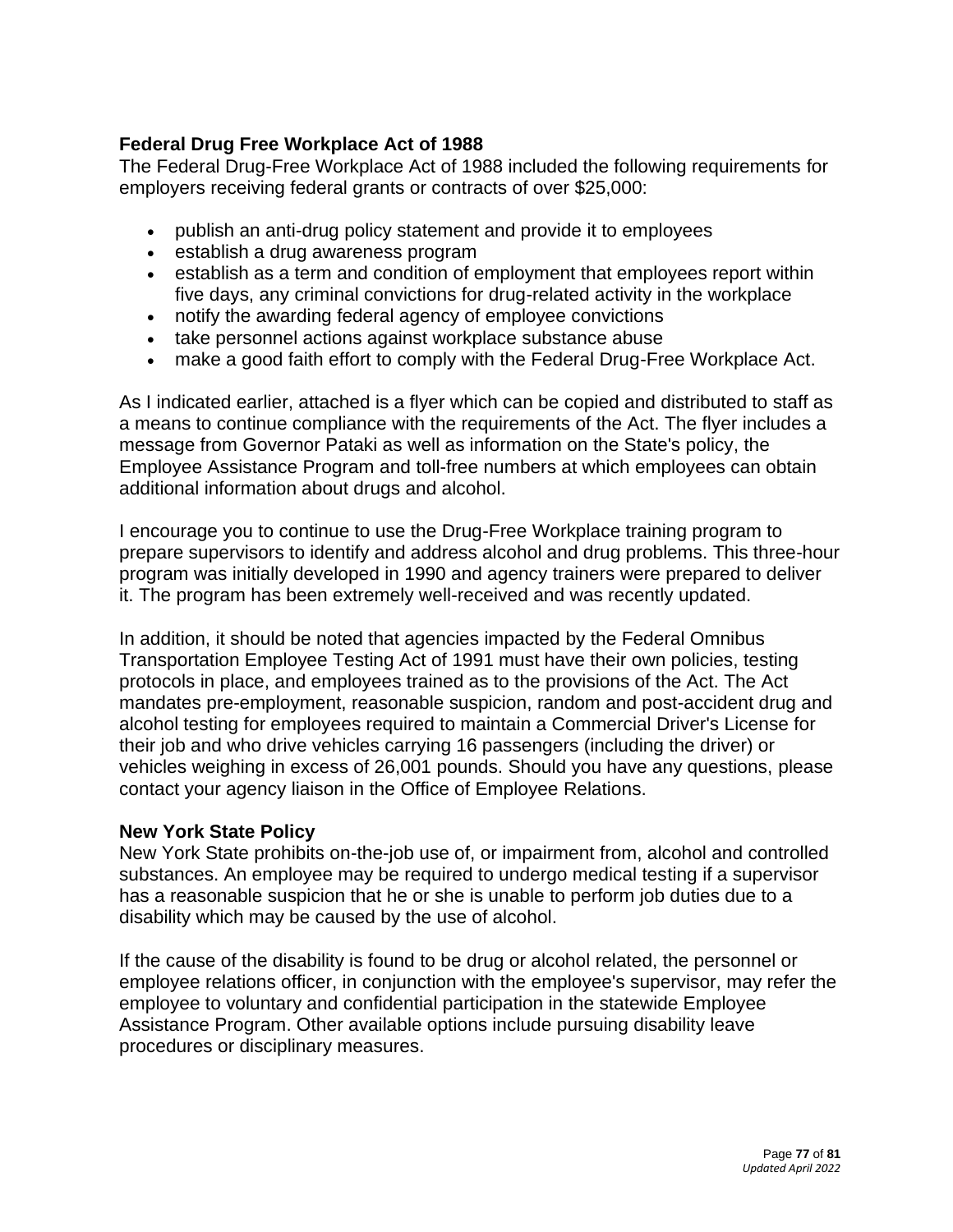Violations of the State policy on alcohol and substance abuse in the workplace may be the subject of disciplinary action pursuant to Section 75 of the Civil Service Law or the Disciplinary Articles of collectively negotiated agreements.

State employees are also subject to criminal, civil, and disciplinary penalties for the distribution, possession, sale, or the attempt to sell controlled substances both in the workplace and while performing in a work-related capacity. In work locations where it is permitted, an employee may possess and use medication which is properly prescribed by a physician.

"Controlled substances" refers to the hundreds of chemicals listed in the Controlled Substances Act by the federal government. All so-called "street drugs" (heroin, cocaine, crack, marijuana, speed, acid) are controlled substances.

A person using a prescribed drug under a doctor's supervision is not breaking any law. The use of prescribed drugs without a physician's prescription is illegal.

Addiction to, or misuse of, prescribed drugs could also subject an employee to medical testing under New York State's policy governing alcohol or substance abuse in the workplace.

#### **Employee Assistance Program (EAP)**

The New York State Employee Assistance Program is a joint labor-management committee program open to all State employees and their families. The program is a confidential information, assessment and referral program that provides employee requested services. These services include:

- Assessment for referral to the most appropriate community resource provider for services related to emotional or physical illnesses, alcohol and other drugrelated problems;
- Assistance with family-related problems;
- Advocacy, assistance and intervention with health insurance;
- Information on resources for issues such as child care, eldercare, legal, and financial support services;
- Workplace health and prevention programs;
- Workplace educational preventive, wellness programs.

Any State employee may contact NYS EAP by calling 1-800-822-0244.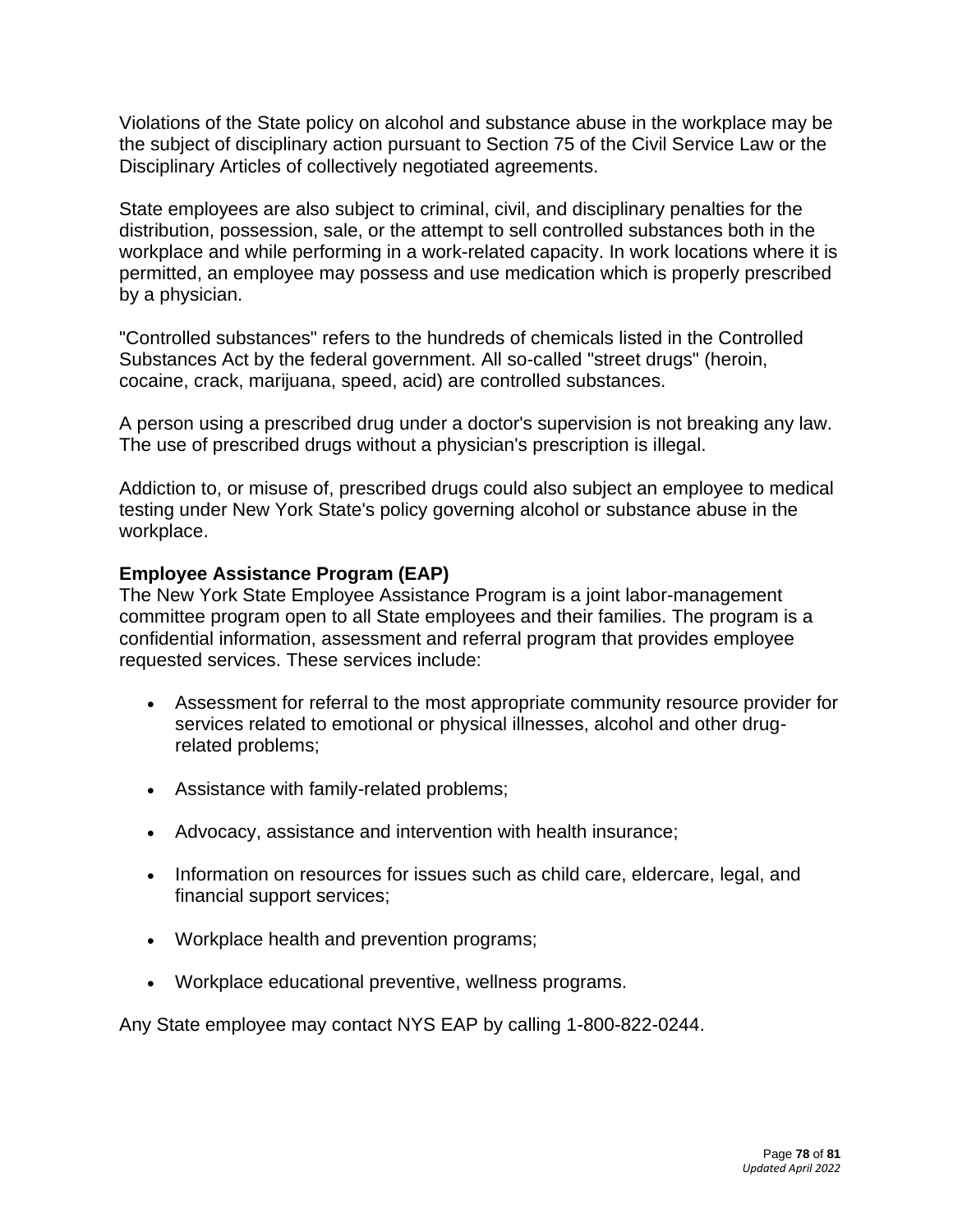# **Appendix H**

# **Paid Family Leave**

### **Benefits -- Time**

Paid Family Leave benefits phase in over four years. Eligible employees can take Paid Family Leave for up to eight weeks in 2018, with coverage increasing to 10 weeks in 2019 and 2020, and 12 weeks in 2021. Leave can be taken either all at once or in fullday increments. You may take the maximum time-off benefit in any given 52-week period. You cannot take Paid Family Leave in partial day increments. You cannot charge accruals on a day when you take Paid Family Leave.

## **Benefits -- Pay**

Paid Family Leave pay benefits also phase in over four years. Benefits are a percentage of your average weekly wage, capped at that same percentage of the New York State Average Weekly Wage, as calculated annually by New York State's Department of Labor. These benefits are 50% of your average weekly wage for 2018, 55% in 2019, 60% in 2020, and 67% in 2021.

## **Funding**

Paid Family Leave is funded through a small weekly payroll deduction, which is a percentage of your weekly wage up to a cap set annually.

The 2018 payroll contribution is 0.126% of your weekly wage and is capped at an annual maximum of \$85.56. If you earn less than the New York State Average Weekly Wage (\$1,305.92 per week), you will have an annual contribution amount less than the cap of \$85.56, consistent with your actual weekly wages.

For example, in 2018, if you earn \$27,000 a year (\$519 a week), you will pay 65 cents per week.

To estimate your deduction, use the payroll deduction calculator at https://paidfamilyleave.ny.gov/paid-family-leave-calculator2019.

#### **Your Rights and Protections**

- You have **job protection**, ensuring you can return to the same job (or a comparable one) when you return from Paid Family Leave.
- You can keep your **health insurance** while on leave. If you contribute to the cost of your health insurance, you must continue to pay your portion of the cost while on leave.
- Your employer is **prohibited from discriminating or retaliating** against you for requesting or taking Paid Family Leave.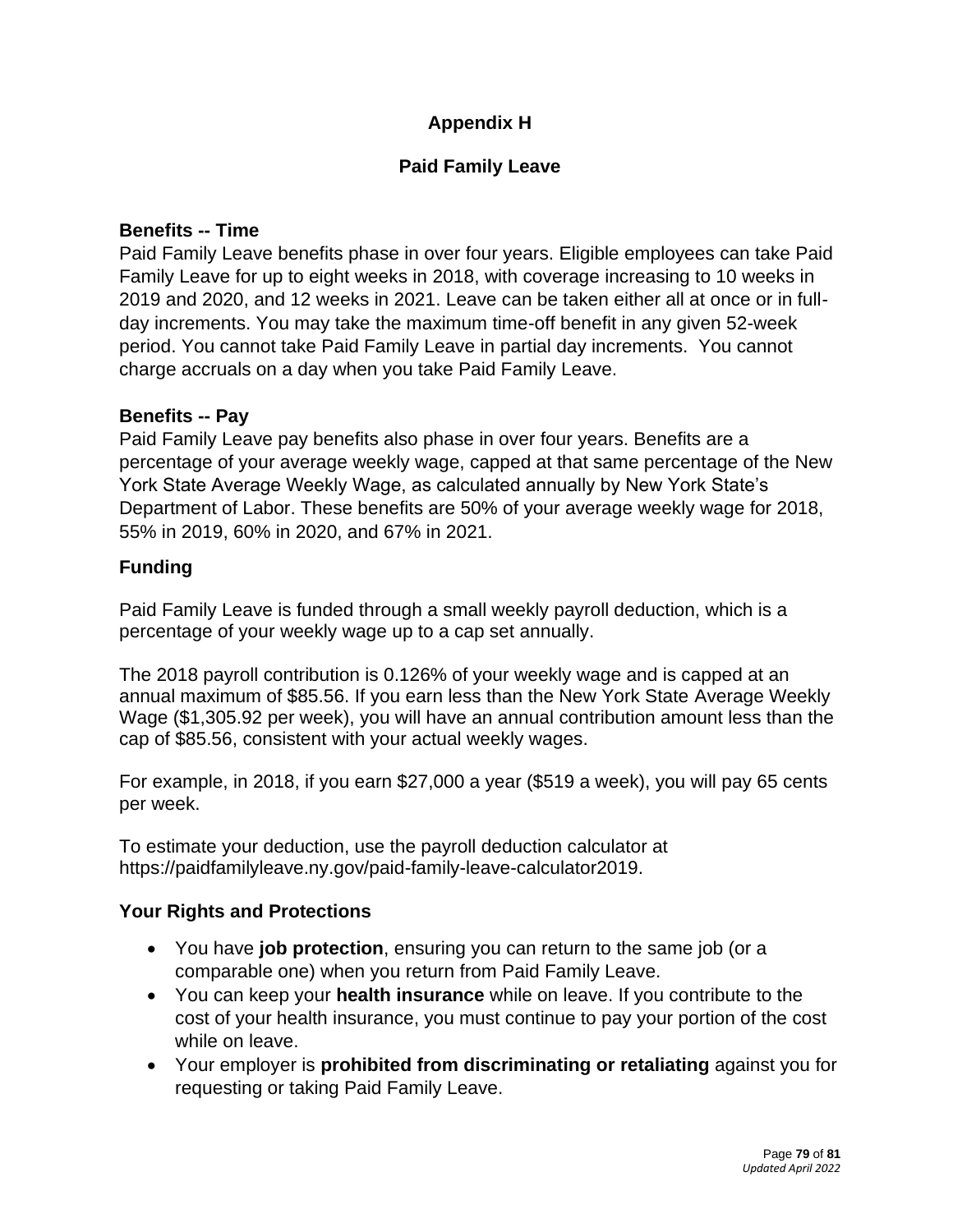• **You do not have to take all of your sick and/or vacation time** before using Paid Family Leave.

For information on applying for and taking Paid Family Leave, please go to <https://www.cs.ny.gov/pfl/> and refer to the *Apply for Paid Family Benefits* section. Request forms, the request submission process, and additional information on the Paid Family Leave benefits such as the Department of Civil Service policy bulletin on Paid Family Leave can be found on that website as well.

## **Discrimination Complaints**

Employees are protected from discrimination and retaliation for requesting or taking Paid Family Leave.

If your employer terminates your employment, reduces your pay and/or benefits, or disciplines you in any way as a result of you requesting or taking Paid Family Leave, send your agency's personnel office a formal request for job reinstatement using the *Formal Request For Reinstatement Regarding Paid Family Leave (Form PFL-DC-119),* which can be found in the forms section of **[www.ny.gov/PaidFamilyLeave.](http://ny.gov/PaidFamilyLeave)**  Also, send a copy to:

Paid Family Leave, P O Box 9030, Endicott, NY 13761-9030

If your employer fails to comply with the request for reinstatement within 30 days, you have the right to a hearing with the Workers' Compensation Board using the *Paid Family Leave Discrimination/Retaliation Complaint (Form PFL-DC-120)*, which is also available on the Paid Family Leave website. Once your complaint is received, the Board will assemble your case and reach out to you to schedule a hearing within 45 calendar days. NOTE: To file a complaint, you must have first requested reinstatement as described above.

An administrative law judge may order an employer to reinstate you, pay any lost wages, pay attorney's fees, and pay up to \$500 in penalties.

In addition to protections under Workers' Compensation Law, in certain situations an employee may have claims under the New York Human Rights Law. The New York Human Rights law makes it illegal for employers to discriminate against employees based on certain protected grounds, including but not limited to, sexual orientation, sex, age, marital status, pregnancy-related conditions, or familial status. For more information, please visit the Division of Human Rights website at: https://dhr.ny.gov/complaint#howto.

For more information on Paid Family Leave, please visit [www.ny.gov/PaidFamilyLeave](http://ny.gov/PaidFamilyLeave) or contact your agency's personnel office.